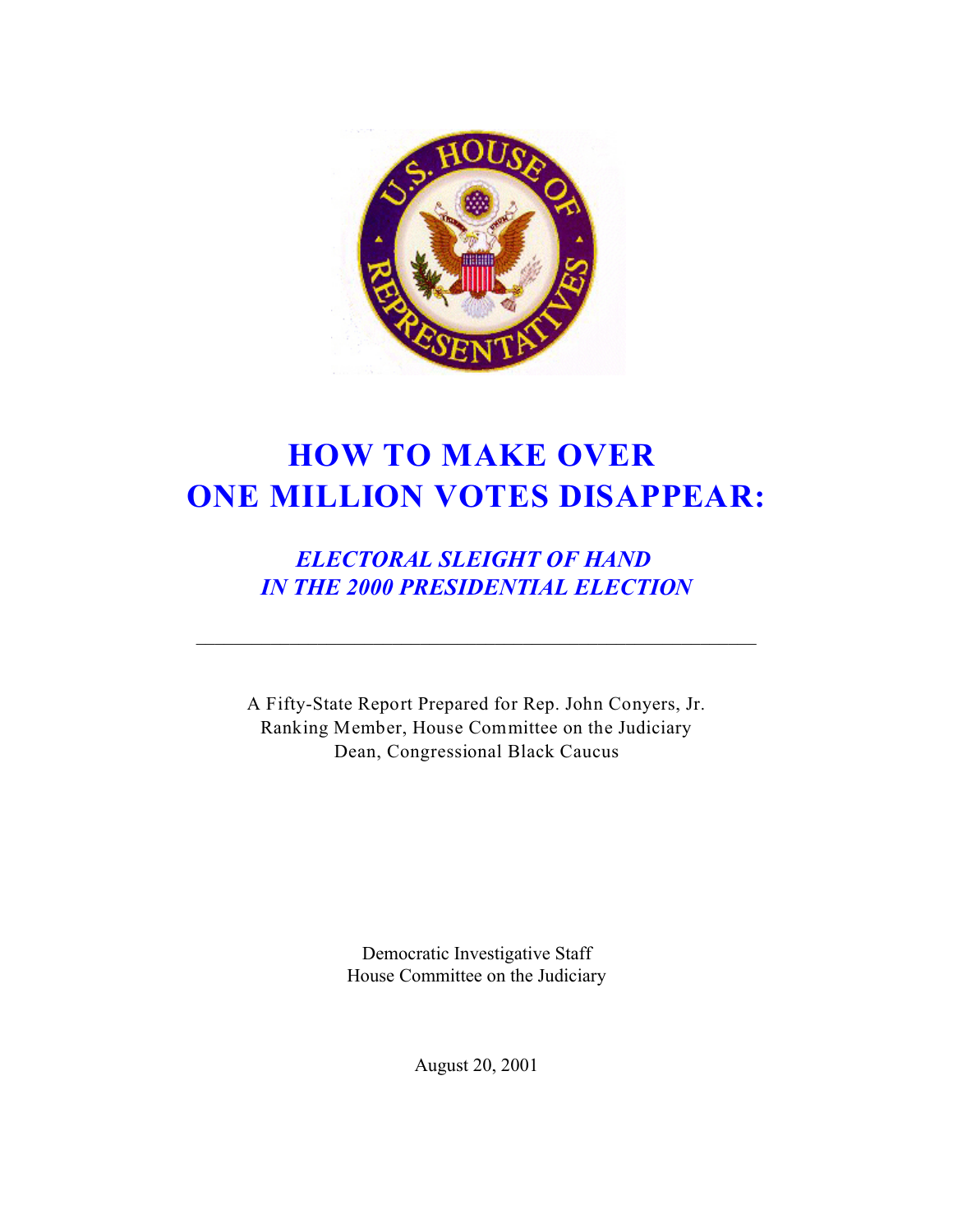## **Table of Contents**

|          | -4-    |
|----------|--------|
|          | $-8-$  |
|          | $-21-$ |
|          |        |
|          |        |
|          |        |
|          |        |
|          |        |
|          |        |
|          |        |
| Delaware |        |
|          |        |
|          |        |
|          |        |
|          |        |
| Idaho    |        |
|          |        |
|          |        |
|          |        |
|          |        |
|          |        |
|          |        |
|          |        |
|          |        |
|          |        |
| Michigan | $-64-$ |
|          |        |
|          |        |
|          |        |
|          | $-73-$ |
|          | $-75-$ |
|          |        |
|          | $-77-$ |
|          | $-79-$ |
|          |        |
|          | $-83-$ |
|          |        |
|          |        |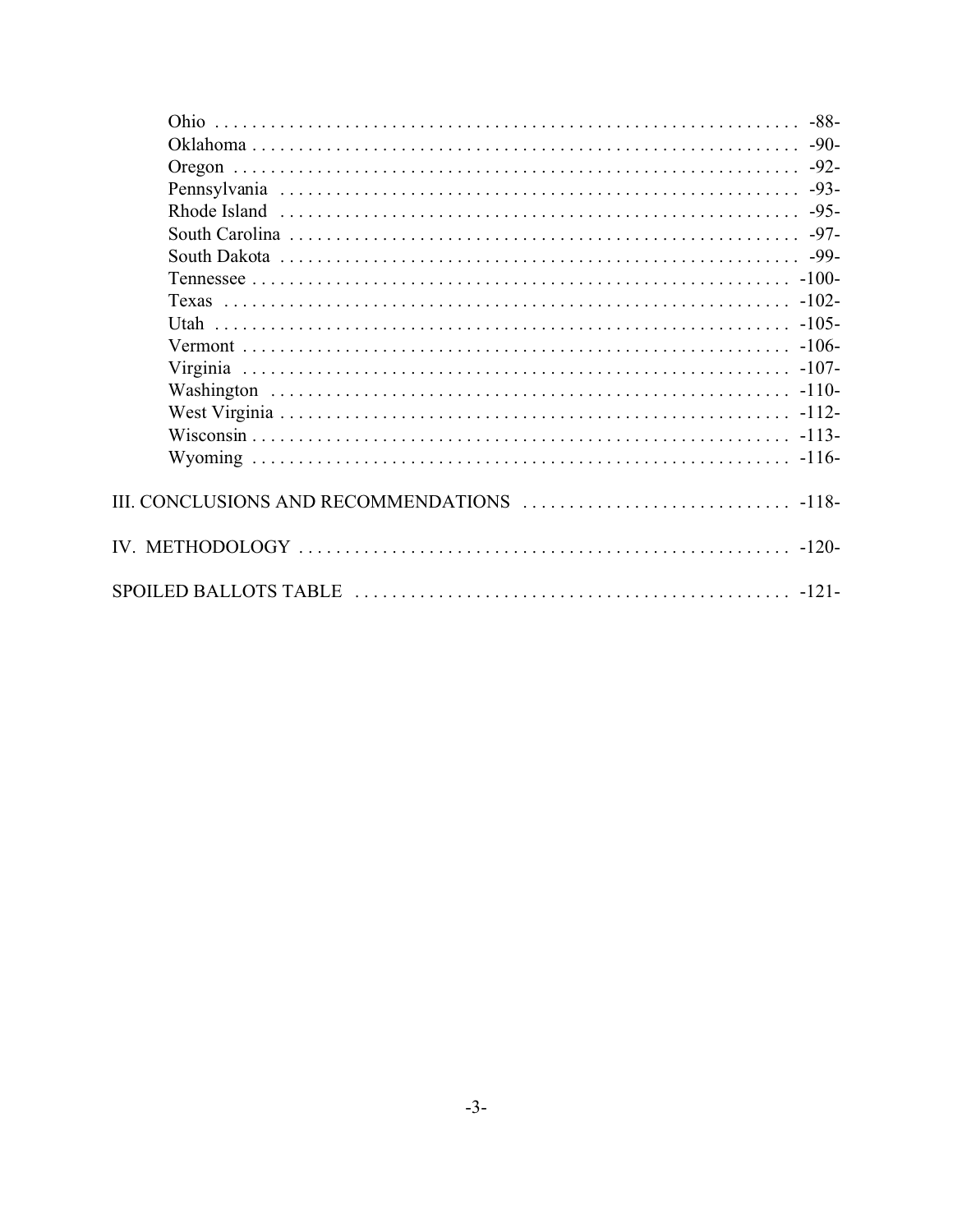#### **EXECUTIVE SUMMARY**

In response to a request from Minority Leader Richard A. Gephardt, Congressman John Conyers, Jr., Ranking Member of the House Judiciary Committee and Dean of the Congressional Black Caucus, asked the Democratic Investigative Staff of the House Judiciary Committee to analyze whether the election irregularities revealed in the 2000 Florida Presidential election contest were unique to Florida or representative of a larger, national problem. The purpose of this report is to respond to that inquiry.

This investigation has found that the problems exposed in Florida were replicated in the vast majority of states nationwide. This report finds that: (1) a number of states experienced rampant spoilage of ballots; (2) voters in the majority of states reported being improperly excluded or purged from voting rolls; (3) disabled voters faced obstacles to voting in nearly every state; (4) intimidation at the polls still casts a shadow over our elections; and (5) the vast majority of states appear to have recount laws that would likely be found unconstitutional under *Bush v. Gore*. In sum, there is a national epidemic of disappearing votes, through faulty machines, inaccessible polling places, intimidation at the polls and faulty recount procedures. We can partially quantify the number of ballots cast aside by machines -- at least one million -but we may never know how many frustrated or intimidated disabled, elderly or minority voters left the polls without voting in the 2000 elections. Specifically, this report finds as follows:

- While statisticians have estimated that as many as 2% of all ballots cast for the office of President nationwide were discarded because of machine errors and voter errors, this report attempts to catalogue from states in which the data is available the actual number of discarded or unrecorded ballots. The numbers are staggering. **At least 1,276,916 voters in 31 states and the District of Columbia had their votes discarded with no vote for President, greater than the difference in the popular vote between Al Gore and George W. Bush. In fact, in at least four states, the number of unrecorded ballots was greater than the margin of victory of the prevailing candidate in that state and could have resulted in a switch in electoral votes between the candidates.**
- **Astoundingly, in 19 states, the Secretary of State or other appropriate election official indicated that they kept no statewide record of uncounted ballots.**
- **As in Florida, this problem was not just about the machines. Eligible voters in at least 25 states went to the polls and found their names were illegally purged from the rolls or were not timely added.**
- **• Disabled voters in at least 18 states reported inaccessible polling stations and confusing ballots. In fact, few precincts in the United States have fully accessible voting machines and the vast majority deny voters with disabilities a fundamental**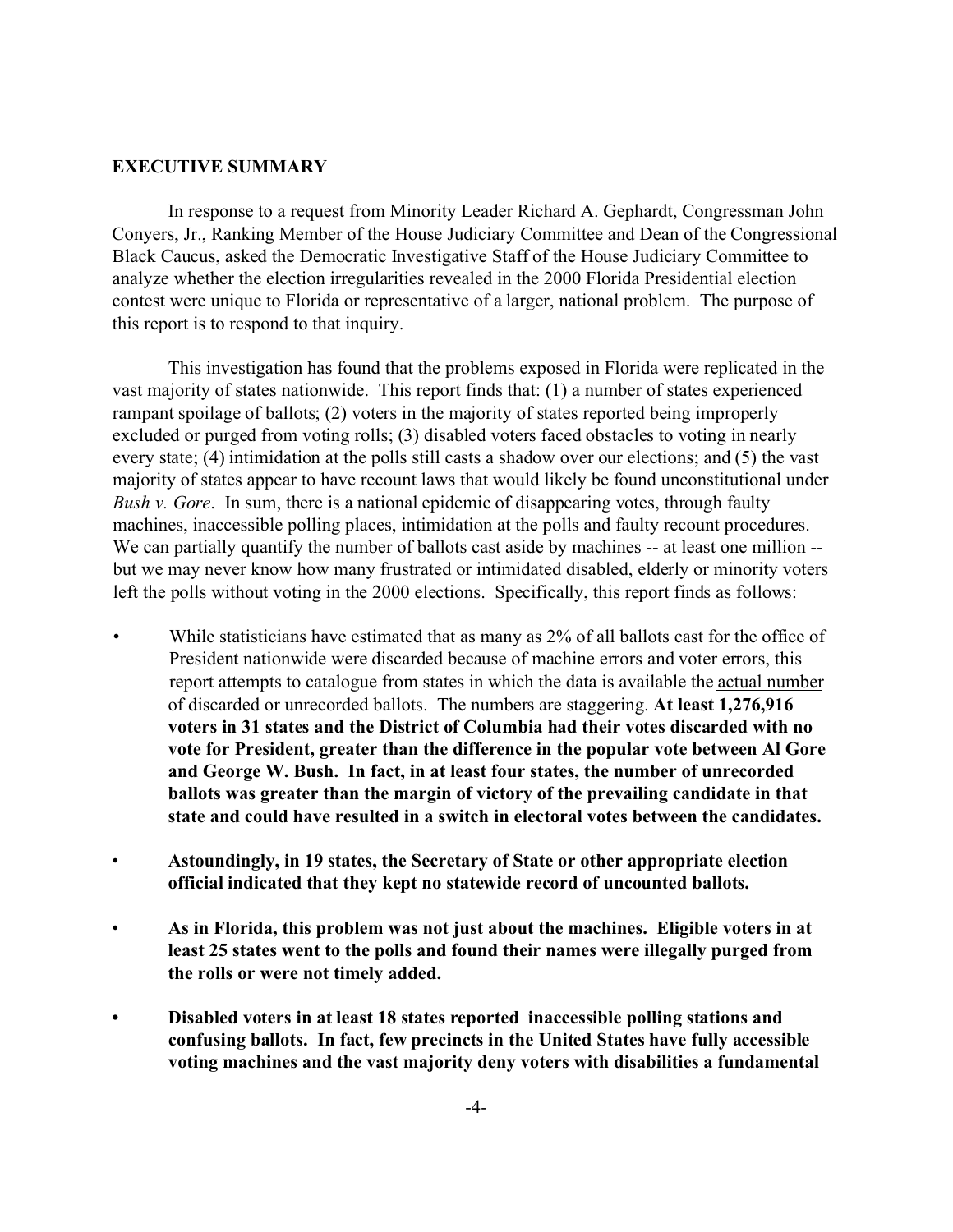## **right of American citizenship: the right to vote with privacy and independence.**

- Equally disturbing is the apparently frequent occurrence of intimidation by police and other officials on election day. **In at least 18 states, voters reported serious instances of election-related police misconduct or misconduct by other officials.**
- It appears that the problems with machines and voter error may have been exacerbated by undertrained and underpaid poll workers. **In at least 17 states and the District of Columbia, voters registered complaints about inadequate assistance at the polls**.
- **At least 38 states have recount standards and procedures that appear sufficiently discretionary that such laws would likely fail constitutional scrutiny under** *Bush v. Gore.*

As troubling as these findings are, even more troubling are the specific instances of voters who, 35 years after the passage of the Voting Rights Act, were effectively denied their franchise. The following are a few examples:

- In **Alaska**, a United States Marine Corps veteran had his ballot repeatedly rejected by the voting machine and left the polling place "frustrated, and not feeling [his] birthright as a citizen of the United States of America had been fulfilled."
- In **California**, a disabled voter needed to use a portable ballot machine but when one was requested, the only available one was a demonstration machine which listed either "George Washington" or "John Adams" as presidential candidates.
- In **Florida**, Donnise DeSouza, an African-American woman, said that when she finally got to the registration table on election day, after waiting 20 minutes to park, she was told her name was not on the list. She was then told to stand aside and wait with about 15 other people, and they were all finally told that they would not be allowed to vote. "Then I had to explain it to my 5-year-old son, and he couldn't understand," she said, nearing tears. "He cried all the way home because we could not vote." Also in Florida, Rev. Willie Whiting of Tallahassee said that he went to the polls and was told that he couldn't vote because of a felony conviction. But Whiting had been confused with someone else and had committed no crime. When asked how he felt, he said, "I was slingshotted into slavery."
- In **Michigan**, voters at the Coleman A. Young Recreation Center in Detroit had to wait as long as three hours to vote.
- In **Missouri**, Mahina Nightsage, a 41-year-old woman, attempted to vote at 10:00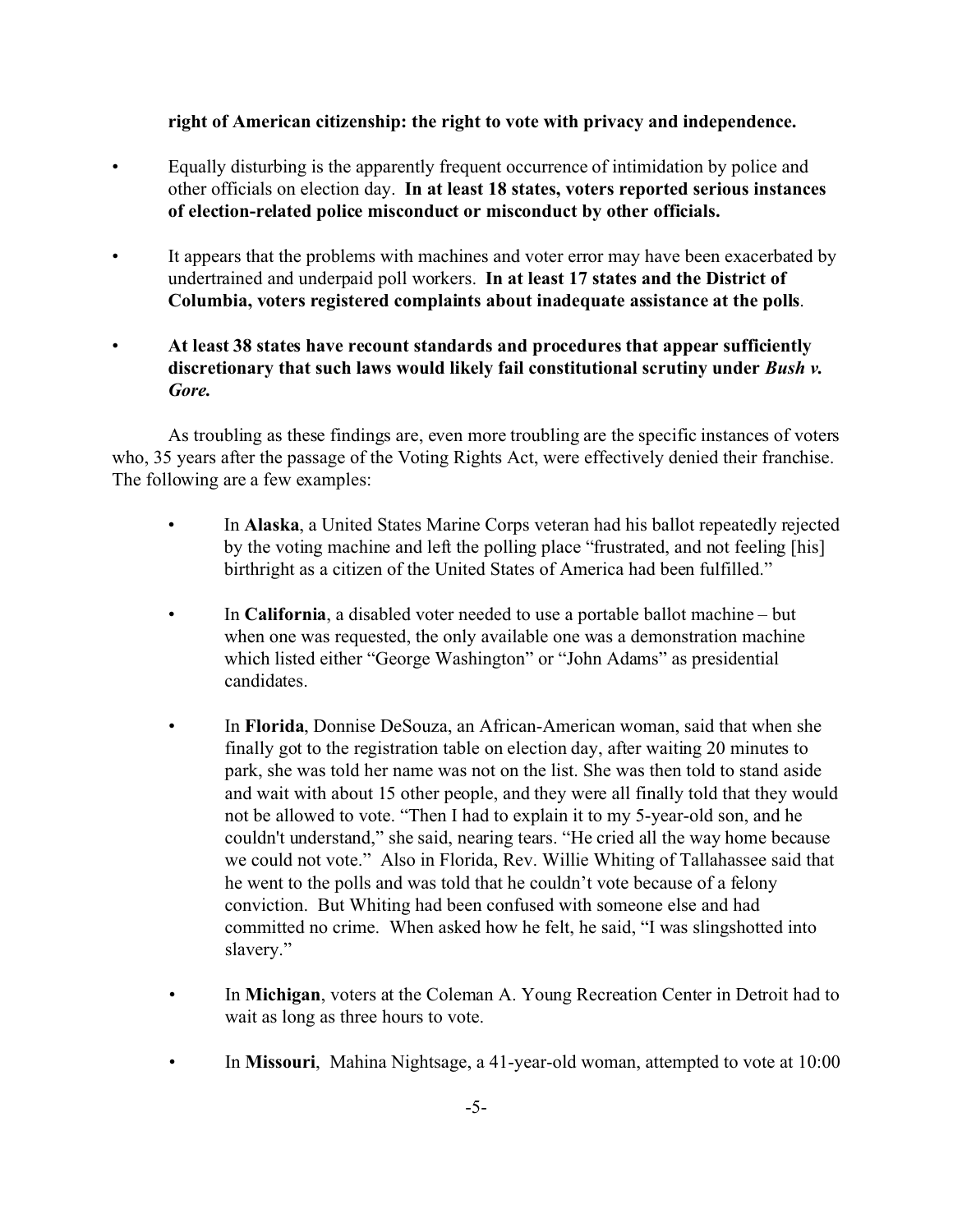a.m. but was told by a St. Louis election judge that she was not registered for that polling place. Ms. Nightsage attempted to rectify the problem and arrived at the Board's downtown office by 12:30 p.m. Almost three hours later, at 3:15 p.m., she still had not been able to vote. During her long wait, Ms. Nightsage said that she spoke to many other frustrated voters at the Board's office, and some of them left without voting.

- In **New York**, disabled voters found widespread inaccessibility. In fact, a voter in North Tonawanda went to vote at a polling place that had a ramp for the disabled only to find that, on election day, it was locked and unavailable.
- In **Ohio**, a disabled voter found that there was no accessible path to his polling place. In order to vote, the voter was forced to park his wheelchair in the pathway leading to the poll and persuade poll workers to bring a ballot outside.
- In **Tennessee**, a voter reported that an election worker placed several white voters ahead of an African-American voter with the statement, "You know what it means to sit at the back of the bus."
- In **Texas**, one of the major complaints centered around a leaflet distributed in African-American communities in which seven African-Americans who were actively involved in elections were accused of voter fraud and "selling votes to the highest bidder."

These statistics and specific complaints can leave no doubt that serious deficiencies exist in the conduct of elections of virtually every state and that these deficiencies block voters from exercising their constitutionally protected right to vote. What this investigation uncovered was that *Florida is just the tip of the iceberg*. Lying underneath the water are dozens of states which could find themselves unable to determine the victor of a close election. If any of these states were decisive in a Presidential election, our nation could once again find its electoral system thrown into chaos and, in turn, public confidence in democracy would -- once again -- be seriously undermined.

 $\mathcal{L}_\mathcal{L}$  , and the set of the set of the set of the set of the set of the set of the set of the set of the set of the set of the set of the set of the set of the set of the set of the set of the set of the set of th

Some have argued that there can be no federal solution to this national problem. The basis for this viewpoint is unclear. While it is true that Congress has long generally deferred to the states to regulate elections, it is also clear that *the Constitution gives Congress the primary responsibility to regulate federal elections*. Article I, Section 4 of the United States Constitution provides that "(t)he Times, Places and Manner of Holding Elections for Senators and Representatives, shall be prescribed in each State by the Legislature thereof; *but the Congress may at any time by Law make or alter such Regulations..*." (Emphasis added).

*If Congress does not take action, who will***?** While Florida recently passed election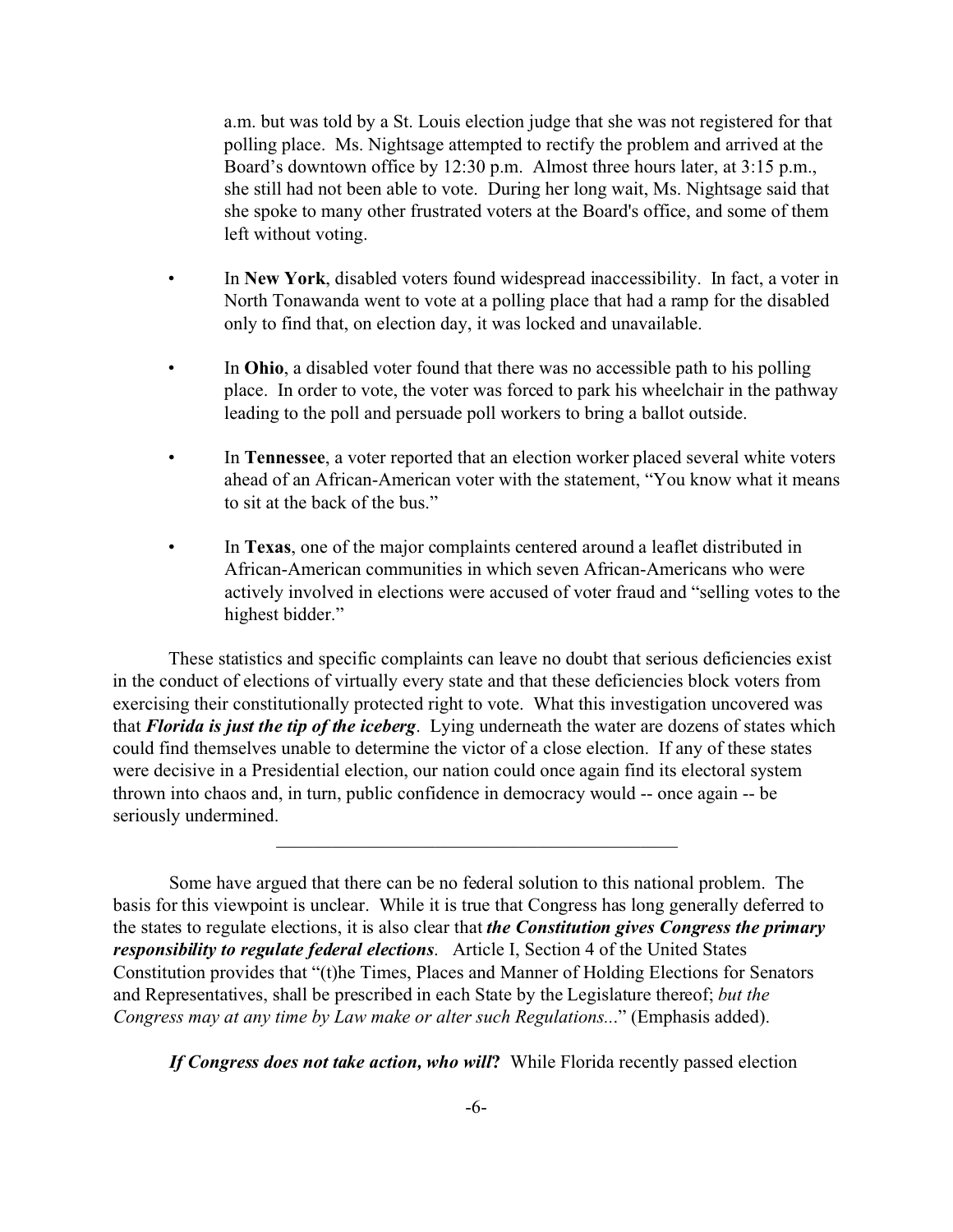reform legislation, nearly half of the state legislatures adjourned after finishing their work for the year, with only Georgia and Maryland having enacted comprehensive election reform legislation. Even those two states, however, failed to approve funding for their reforms. State legislatures are simply not acting quickly enough to repair our election systems prior to the 2002 and 2004 elections.

Most importantly, voting is a civil right and the federal government has traditionally taken the lead in ensuring that every eligible voter in every state has the right to cast a ballot and have that vote counted. If voting rights were left to the option of states over the past four decades, as some would suggest we approach voting reform today, there can be little doubt that millions of Americans would still be subjected to poll taxes and literacy tests.

It should also be noted that electoral deficiencies in one state have the potential to disrupt the entire electoral process, as Florida clearly demonstrated. Only the federal government has the ability to ensure that every eligible voter in every state has the ability to cast a ballot and have that ballot counted. Congressional action is needed and the clock is ticking.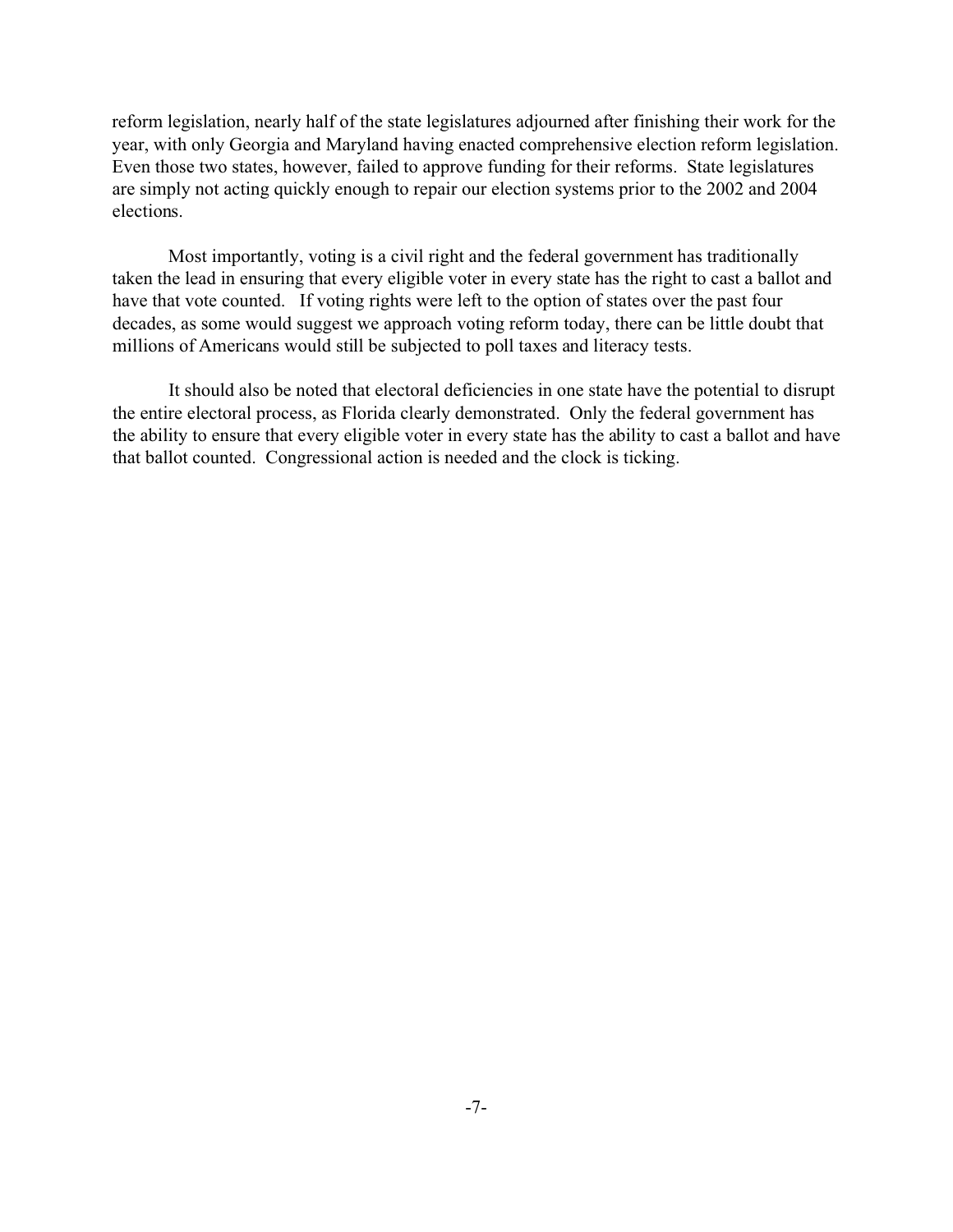#### **I. INTRODUCTION**

For six long weeks in November and December of 2000, Americans witnessed an election system in Florida that was broken -- a system in which thousands of Floridians went to the polls to cast a vote for President, only to have their vote discarded. It was a strange spectacle for a nation that leads the world in high-tech innovation to have the winner of an election for President contingent upon punch card machines and butterfly ballots. Sadder still, 35 years after the passage of the historic Voting Rights Act of 1965 and 10 years after the passage of the Americans with Disabilities Act of 1990, the world's oldest democracy registered scores of complaints from Florida that African-Americans, voters with disabilities, and elderly Americans were disenfranchised. The cause of these problems can be traced back to a lack of funding for civil rights enforcement and a neglect of Congress's constitutional responsibility to ensure effective election administration and machinery in federal elections.

#### A. The Right to Vote

At the founding of our nation, the Constitution's framers deliberately avoided mentioning the right to vote in order to ensure ratification.<sup>1</sup> With a silent Constitution, all manner of restrictions were put into state and local law even as the party system developed a mass base before the Civil War.<sup>2</sup> Free African-Americans were disenfranchised in all but four states by the 1850s, and even propertied women were excluded as well.<sup>3</sup>

The right to vote was finally included in the Constitution during reconstruction, with the 14<sup>th</sup> and 15<sup>th</sup> Amendments.<sup>4</sup> However, broader anti-discrimination language was paired with a proposal to abolish the electoral college and consequently failed.<sup>5</sup>

The warnings of the sponsors of the broader language that its exclusion would result in the disenfranchisement of African-Americans turned out to be prescient. In the late 1800s, in the period known as Reconstruction, the ex-Confederacy systematically excluded African-Americans

2 *Id.*

3 *Id.*

4 *Id.*

<sup>5</sup>*Id.* "Despite initial success, Senator Henry Wilson's robust version of the 15<sup>th</sup> Amendment eventually failed. It had stipulated that no suffrage restrictions could apply 'among the citizens of the United States in the exercise of elective franchise or in the right to hold office in any state on account of race, color, nativity, property, education or creed.'"

<sup>1</sup>Richard M. Valelly, *The Vote Counts*, THE NATION, January 1, 2001-January 15, 2001.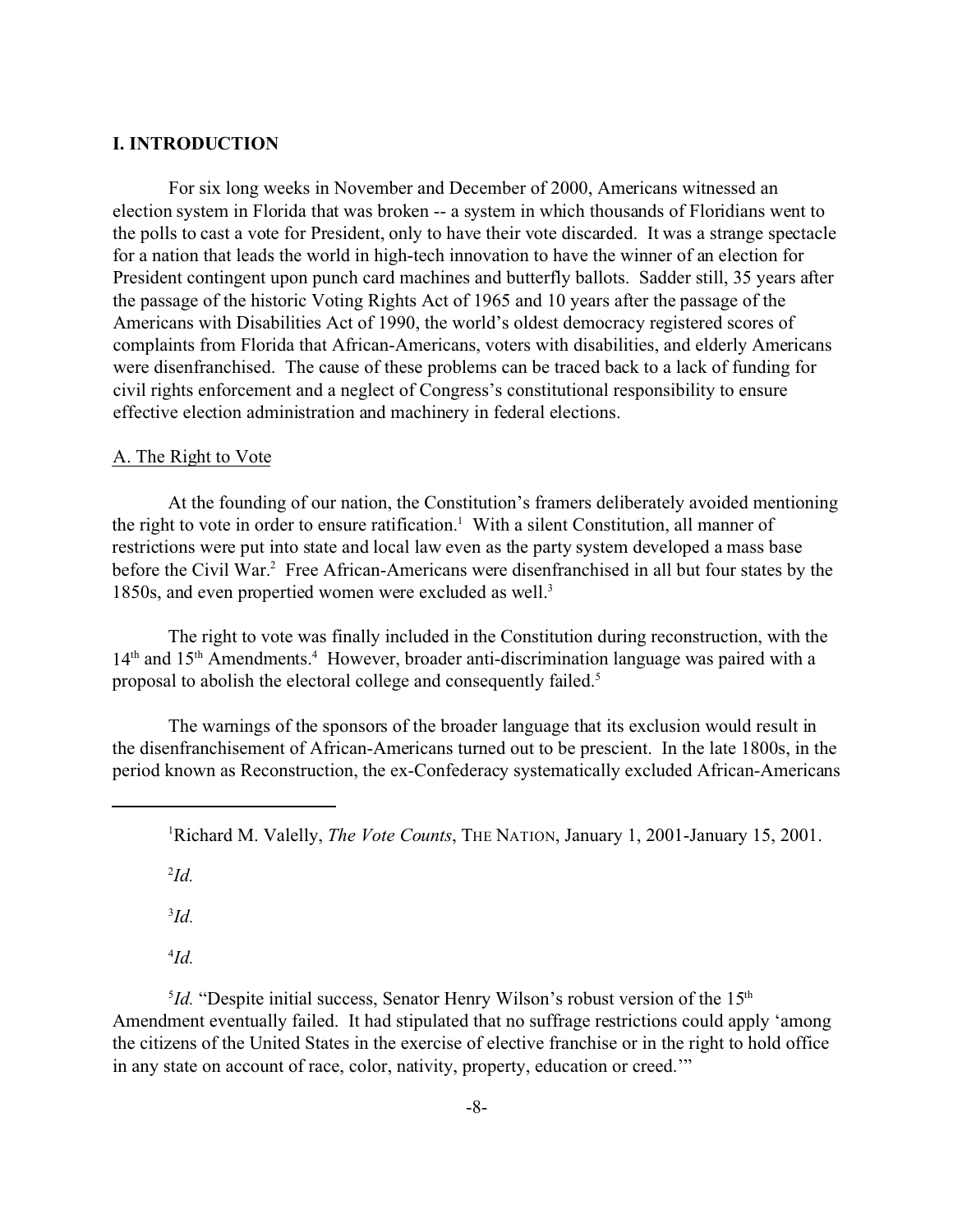from the polls.<sup>6</sup>

Despite the fact that Congress passed election laws during the latter part of the nineteenth century, guaranteeing African-Americans the right to vote by imposing fines and criminal penalties on those convicted of conspiring to deprive citizens of their civil rights, minority voters found that disenfranchisement continued.<sup>7</sup> By using various pretexts, Southern legislators sought to find permanent legal methods to limit the voting of African-American and poor citizens. This goal was achieved through state constitutional conventions, changes in state elections codes, and the use of literacy tests.<sup>8</sup> The impact of these processes was devastating to eligible African-American voters.<sup>9</sup> In all but two southern states, literacy tests were used to eliminate and disenfranchise African-American voters.<sup>10</sup>

The wall began to break on these racist and discriminatory practices in the 1960s. Heeding the cries of the Civil Rights movement and leaders like Martin Luther King, Congress passed the Voting Rights Act of 1965 in response to widespread disenfranchisement in southern states.<sup>11</sup> The Act protects citizens' right to vote primarily by forbidding covered states from using tests of any kind to determine eligibility to vote, by requiring these states to obtain federal approval before enacting any election laws, and by assigning federal officials to monitor the registration process in certain localities.<sup>12</sup> In 1970, Congress extended the Voting Rights Act for an additional 5 years, and expanded its coverage to other jurisdictions when evidence presented at congressional hearings revealed continued racial discrimination in voting.<sup>13</sup> Coverage of the Act was eventually extended to the entire country instead of only Southern states.<sup>14</sup>

In 1975, Congress continued the Voting Rights Act for 7 more years. It extended

6 *Id.*

<sup>7</sup>Garrine P. Laney, *The Voting Rights Act of 1965, As Amended: Its History and Current Issues*, CRS Report for Congress, at 2, Feb. 2001.

8 *Id.* at 2-3. 9 *Id.* <sup>10</sup>*Id.* <sup>11</sup>*Id.* <sup>12</sup>*Id.* <sup>13</sup>*Id.* <sup>14</sup>*Id.*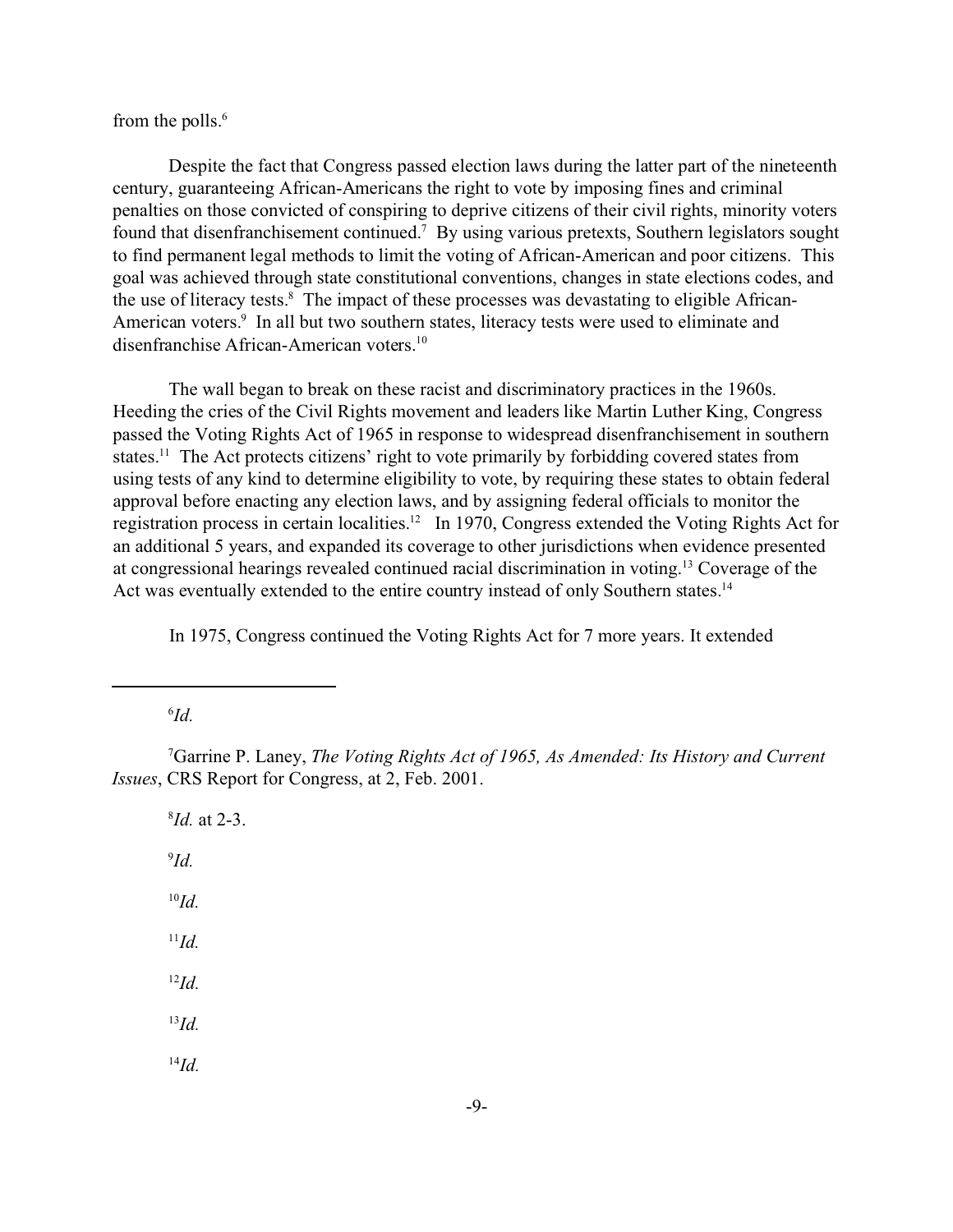coverage of the Act to additional jurisdictions to protect the voting rights of ethnic groups whose language is other than English.<sup>15</sup> The Act requires that bilingual election assistance be provided for voters who need it.<sup>16</sup> It permanently prohibits the use of literacy tests for voter registration and requires the Census Bureau to compile registration and voting statistics. 17

Despite the passage of this landmark legislation, in the 1990s enforcement of the Act was undercut by Congress as it chronically underfunded the Civil Rights Division of the Department of Justice, the division entrusted with ensuring the effective enforcement of our civil rights laws. Until FY1999, budgetary allocations for civil rights enforcement were relatively low, in many cases not even covering usual annual increases in costs due to such factors as inflation and mandatory increases in salaries.<sup>18</sup>

#### B. The Administration of Elections

#### 1. State Administration and Declining Turnout

As voting rights evolved, the methods of voting also changed. At the end of the eighteenth century, elections were informal events.<sup>19</sup> Interested citizens gathered on election day and voted orally or used a ballot provided by a candidate.<sup>20</sup> During the nineteenth century, the role of the state in the electoral process was expanded by: (1) giving states the responsibility of ensuring a secret ballot, which necessitated substantial governmental control over the mechanics of voting; (2) in order to prevent ballot confusion and stop fraud, the state was given power to promulgate an official ballot listing government-sanctioned candidates; and (3) the state assumed responsibility for maintaining lists of qualified voters, who were obliged to register in advance of the election. $21$ 

<sup>15</sup>*Id.*

<sup>16</sup>*Id.*

<sup>18</sup>Garrine P. Laney, *Funding for Major Civil Rights Enforcement Agencies*, CRS Report for Congress, Updated February 28, 2001.

<sup>19</sup>Bert Neuborne, *Reclaiming Democracy*, THE AMERICAN PROSPECT, March 12, 2001-March 26, 2001.

<sup>20</sup>*Id.*

 $^{21}Id.$ 

<sup>17</sup>*Id.*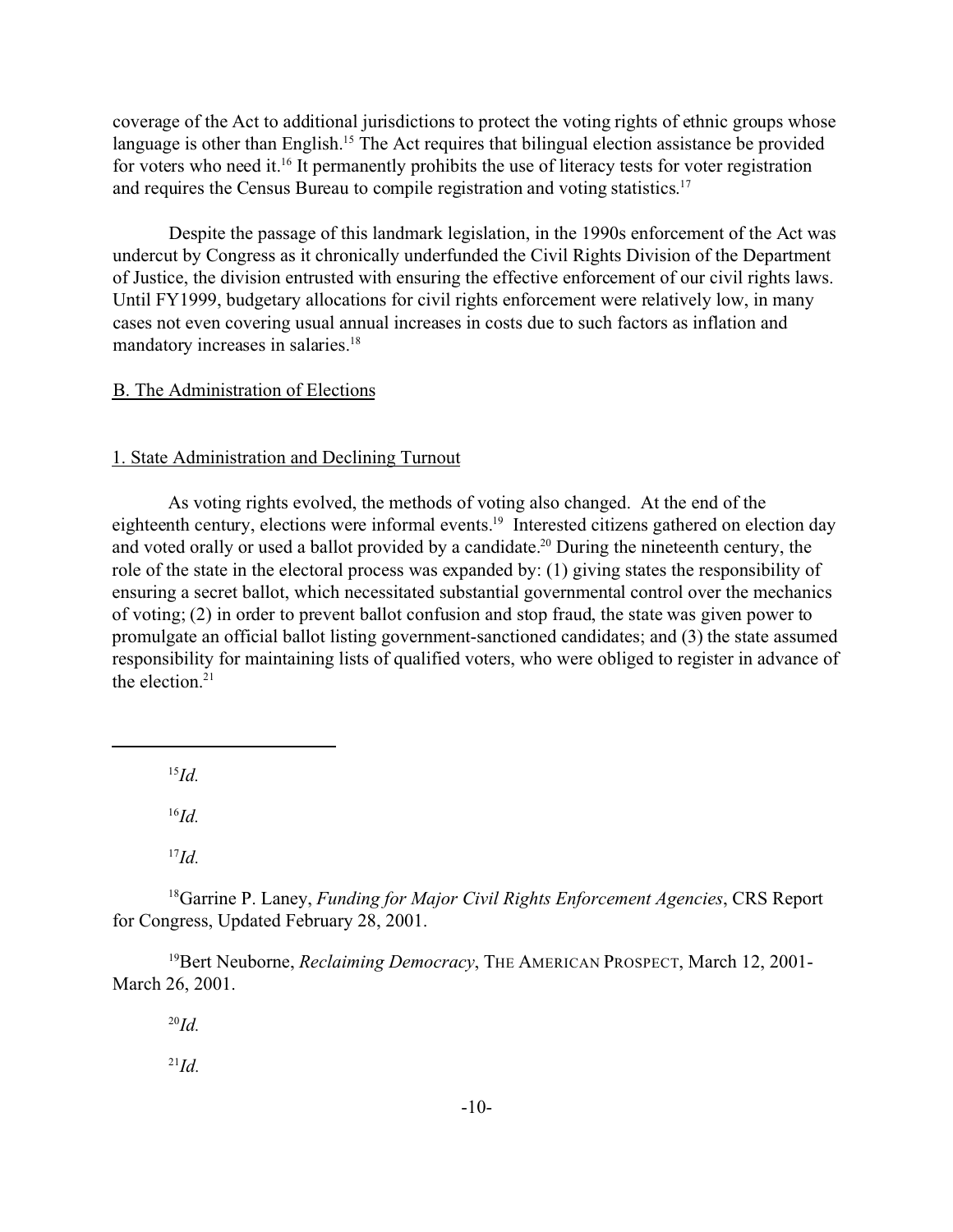These reforms had useful aims and positive results but also had the effect of suppressing turnout. As new obstacles designed to reduce fraud were placed in the paths of voters, turnout dropped from 75 percent in the nineteenth century to below 50 percent in 1924, and it has almost never exceeded 60 percent in the twentieth century.<sup>22</sup>

#### 2. Election Machines: Early Warnings and Congressional Neglect

Balloting methods and election machinery also underwent radical changes. In 1889, New York introduced the paper ballot, known as the "Australian ballot" for its first use in Australia in 1856.<sup>23</sup> This system had the same pros and cons that it has today: while it is easy to use, it is time-consuming and susceptible to human counting errors.<sup>24</sup>

Mechanical lever machines were also introduced to the United States in the late nineteenth century. In 1892, the Myers Automatic Booth was used in Lockport, New York.<sup>25</sup> Mechanical lever machines assign each candidate or issue a lever, and the voter depresses the lever for each choice.<sup>26</sup> The voter finalizes his or her ballot by switching the large lever used to open the privacy curtain on the booth.<sup>27</sup> By the 1960s, more than half of the nation's votes were recorded on these machines.<sup>28</sup> One-fifth of voters still used these machines in 1996, though they are no longer manufactured.<sup>29</sup> While these machines make it impossible to double-vote, they can jam or break down causing miscounts or wrongly applied votes, and counting errors can occur when adding up the tallies from separate machines.<sup>30</sup>

Punch card machines were first used in Fulton and DeKalb counties in Georgia in 1964.<sup>31</sup> Voters indicated their choices by punching in the proper numbered slot as indicated by

<sup>22</sup>*Id.*

<sup>24</sup>*Id.*

<sup>25</sup>*Id.*

<sup>26</sup>*Id.*

<sup>27</sup>*Id.*

<sup>28</sup>*Id.*

<sup>29</sup>*Id.*

<sup>30</sup>*Id.*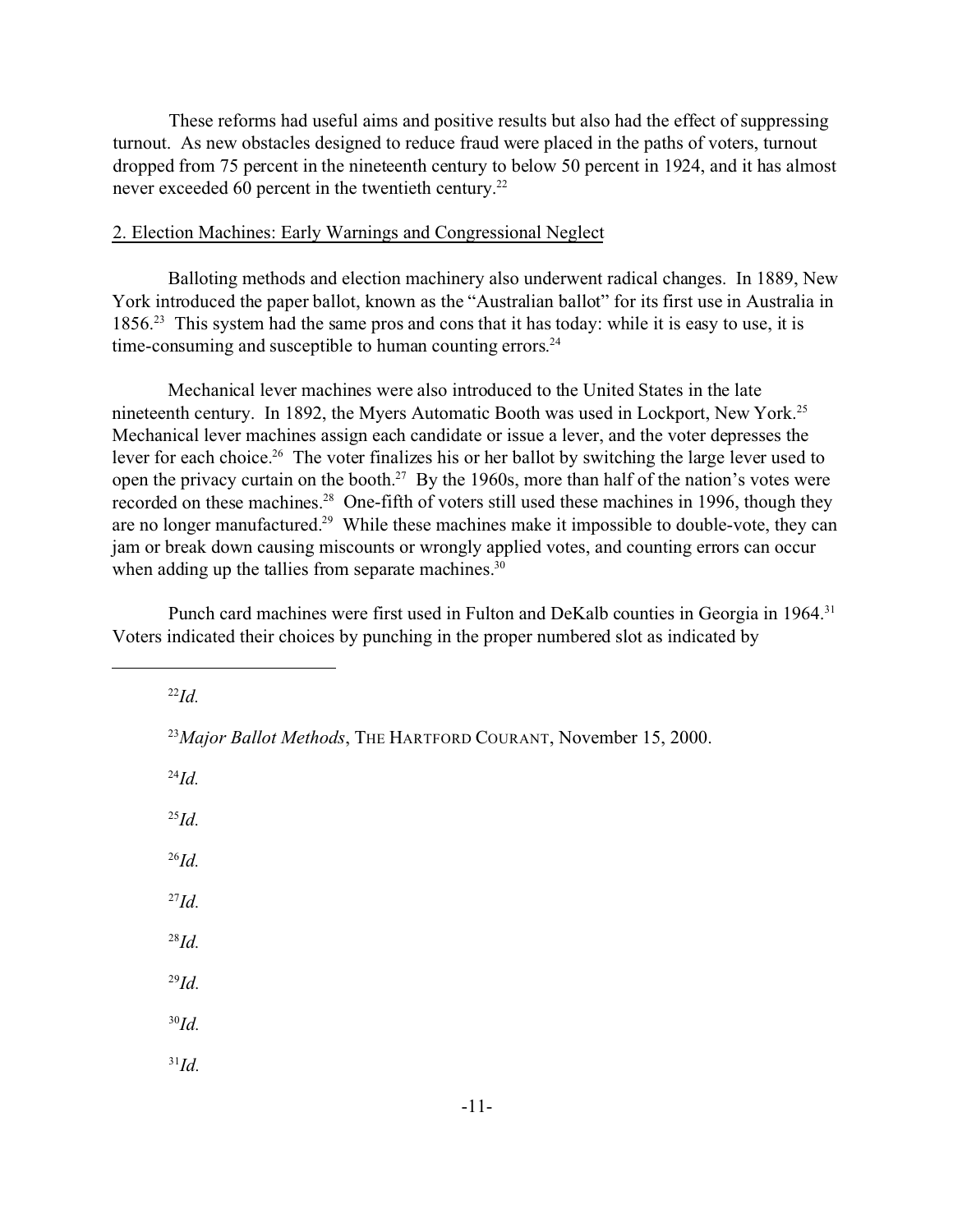accompanying information, or in a hole next to the selected candidate or ballot question.<sup>32</sup> While some have argued that punch cards are easy to use, they pose several challenges to accurate recording of voters' preferences. Once a hole is punched, mistakes cannot be corrected without requesting a new ballot. Confusion can result when voters cannot discern which hole to punch for which candidate, as in the case of the Palm Beach County butterfly ballot or of misprinted ballots whose holes do not line up properly. A voter using a dull stylus can spoil his or her ballot without any knowledge that it has happened. Furthermore, the counting machinery may miscount partially punched holes, and ballots can tear or "double up" in scanning devices.<sup>33</sup> As of 1996, some variation of punch-card systems were used by 37.3 percent of registered voters.<sup>34</sup> This past election year, nearly 20 percent of the precincts in the country used the Votamatic punch card system, the same system that was used in Palm Beach County.<sup>35</sup>

Marksense machines, or optical scanning machines, have been used for standardized tests for decades.<sup>36</sup> The system uses optical scanning cards that place an empty rectangle, oval, circle or incomplete arrow next to each candidate name or ballot question.<sup>37</sup> To complete a ballot, voters fill in the appropriate area for their selection; the vote is then read using computer technology that reads the darkest mark in a given area.<sup>38</sup> While a single such machine can tally thousands of votes, some problems still arise: stray marks can easily confuse the machinery, poorly printed ballots can leave ink marks that may be mistaken for marks made by the voter, and ballots can tear or 'double up' in scanning devices.<sup>39</sup>

Direct recording machines, or electronic DRE machines, were used by 7.7 percent of voters in 1996.<sup>40</sup> These machine are similar to ATM machines in that a voter enters his or her selection by using a touch screen, pushbuttons or a similar device. An alphabetic keyboard is

<sup>32</sup>*Id.*

<sup>33</sup>*Id*.

<sup>34</sup>*Id.*

<sup>37</sup>*Id.*

<sup>38</sup>*Id.*

<sup>39</sup>*Id.*

<sup>35</sup>Anya Sostek, *Goodbye Mr. Chad*, GOVERNING MAGAZINE, January 2001.

<sup>36</sup>*Major Ballot Methods*, THE HARTFORD COURANT, November 15, 2000.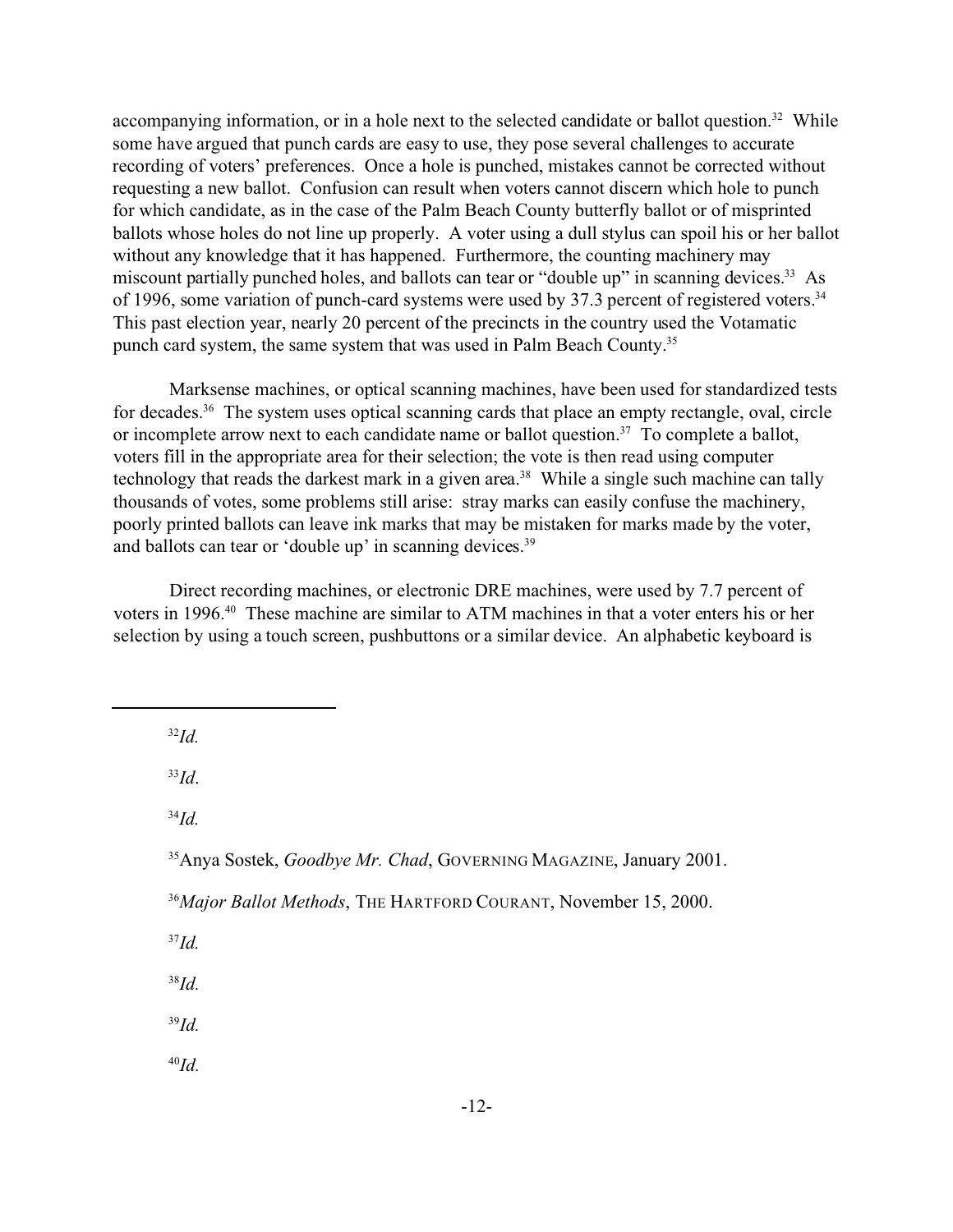provided for write-in candidates.<sup>41</sup> A voter's choices are then stored in the machine before being added to the tally.<sup>42</sup> While these machines are easy to use because voters can clear the screen and correct mistakes, some flaws still remain: machines may record votes incorrectly, an entire ballot may not fit on one screen, and inadequate audit trails may be left for recounts.<sup>43</sup>

Despite the clear responsibility granted to Congress to ensure competent recording of votes and effective election machines in federal elections,<sup>44</sup> Congress – perhaps because the need was never as apparent as it became after the 2000 election – has traditionally declined to get involved in such matters, the National Voter Registration Act (better known as the "Motor Voter" law) being one notable exception. In the 1970s, when Congress ordered the Federal Elections Commission to set national standards for voting machines, it made the standards voluntary.<sup>45</sup> A 1998 Report for the National Bureau of Standards recommended that punch card machines be eliminated due to frequent undervotes and recounting errors.<sup>46</sup> Roy Saltman, the author of the report, cited one U.S. House election where 4 percent of the ballots registered no vote, despite the fact that the House race was the only race on the ballot.<sup>47</sup>

Despite these warnings, states and localities did little or nothing; facing difficult budgetary choices, ensuring fair and accurate elections was viewed as less important than other priorities.<sup>48</sup> At the same time, Congress took no action.

#### C. The Florida Election Debacle

The photo finish of the 2000 Presidential election placed the state of Florida under a microscope. What the nation saw was the product of years of neglect by states, localities and Congress of voting rights enforcement and a lack of minimum national voting rights standards

<sup>41</sup>*Id.*

<sup>42</sup>*Id.*

<sup>43</sup>*Id.*

<sup>44</sup>U.S. CONST. ART. I,  $\S$  4, CL.1 states that "[t]he Times, Places and Manner of holding Elections for Senators or Representatives, shall be prescribed in each State by the Legislature thereof; but the Congress may at any time by Law make or alter such Regulations."

<sup>45</sup>Anya Sostek, *Goodbye Mr. Chad*, GOVERNING MAGAZINE, January 2001.

<sup>46</sup>*Id.*

<sup>47</sup>*Id.*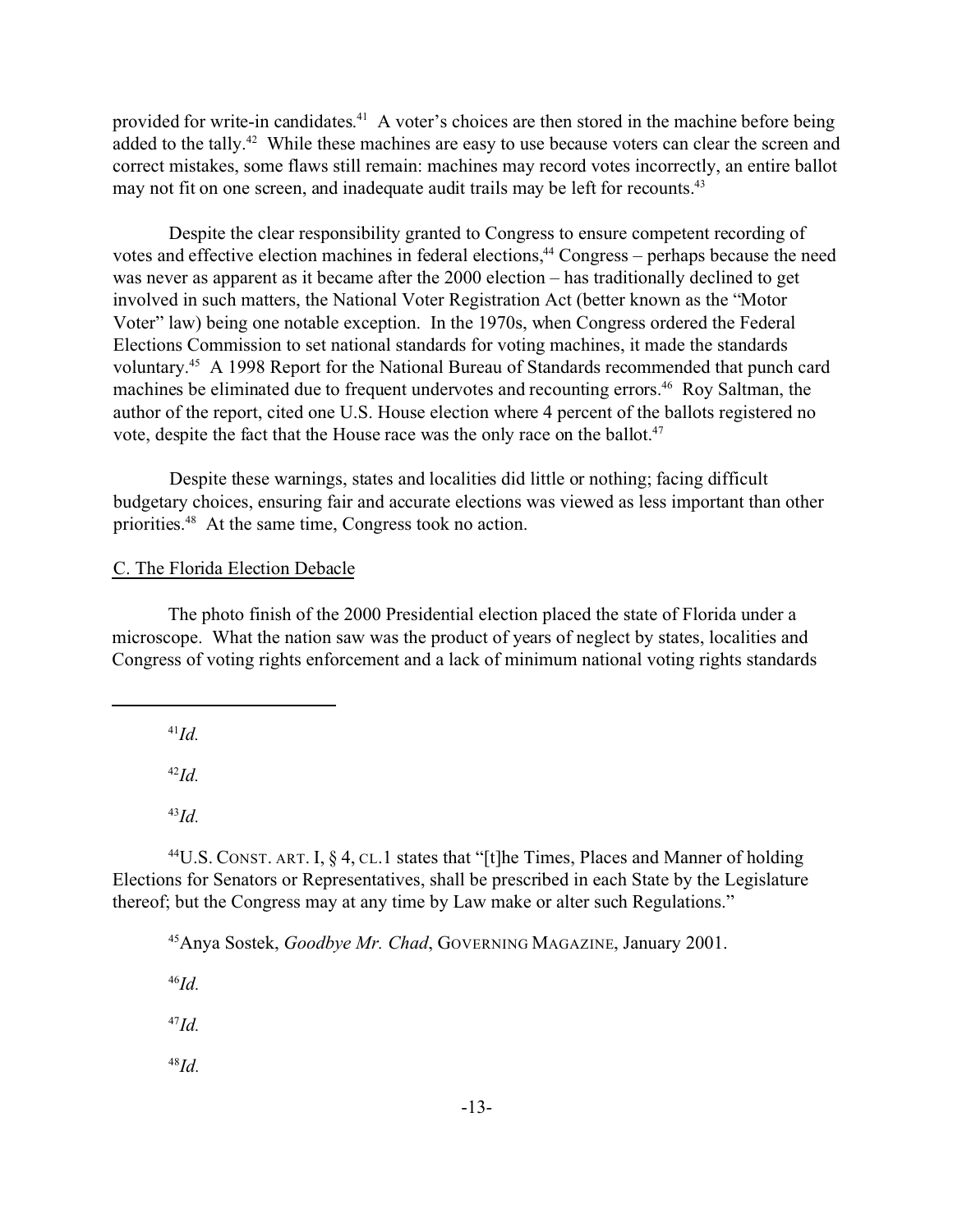for election machinery and administration. It was apparent to any observer that Florida had faulty machines, confusing ballots, and substandard election procedures. But the problems were not just with the machines. Little or no thought was given in many areas of Florida to ensuring that voters with disabilities, language minorities and other voters with special needs could effectively participate in our democracy. Voters were illegally purged from voting rolls because of overbroad felony voter purges and mysterious police roadblocks that were established that were intimidating to voters on election day.

In February 2001, House Democratic Leader Richard A. Gephardt requested that Rep. John Conyers, Jr., Ranking Member of the House Judiciary Committee and Dean of the Congressional Black Caucus, conduct a preliminary analysis designed to determine whether Florida's problems were unique or symptomatic of a national problem. During the 2000 Florida Presidential election contest, many Florida officials protested that Florida's Presidential election was not uniquely flawed. This report concludes that their statements were correct. Florida's problems were not unique – there is a national problem that requires a comprehensive national solution.

This report details a state-by-state analysis of election machinery and unrecorded ballots, election administration and complaints surrounding the 2000 election. It then provides evidence that a nationwide problem exists in a number of areas of election machinery, administration and voting rights. It also recommends that the federal government fully fund minimum national voting rights standards in a number of areas and require that states meet such standards.

This investigation has found that the problems exposed in Florida were replicated in the vast majority of states nationwide. This report finds that: (1) a number of states experienced rampant spoilage of ballots; (2) voters in the majority of states reported being improperly excluded or purged from voting rolls; (3) disabled voters faced obstacles to voting in nearly every state; (4) intimidation at the polls still casts a shadow over our elections; and (5) the vast majority of states appear to have recount laws that would likely be found unconstitutional under *Bush v. Gore*. In sum, there is a national epidemic of disappearing votes, through faulty machines, inaccessible polling places, intimidation at the polls and faulty recount procedures. We can partially quantify the number of ballots cast aside by machines -- at least one million -but we may never know how many frustrated or intimidated disabled, elderly or minority voters left the polls without voting in the 2000 elections. Specifically, this report finds as follows:

While statisticians have estimated that as many as 2% of all ballots cast for the office of President nationwide were discarded because of machine errors and voter errors, this report attempts to catalogue from states in which the data is available the actual number of discarded or unrecorded ballots. The numbers are staggering. **At least 1,276,916 voters in 31 states and the District of Columbia had their votes discarded with no vote for President, greater than the difference in the popular vote between Al Gore and George W. Bush. In fact, in at least four states, the number of unrecorded ballots was greater than the margin of victory of the prevailing candidate in that**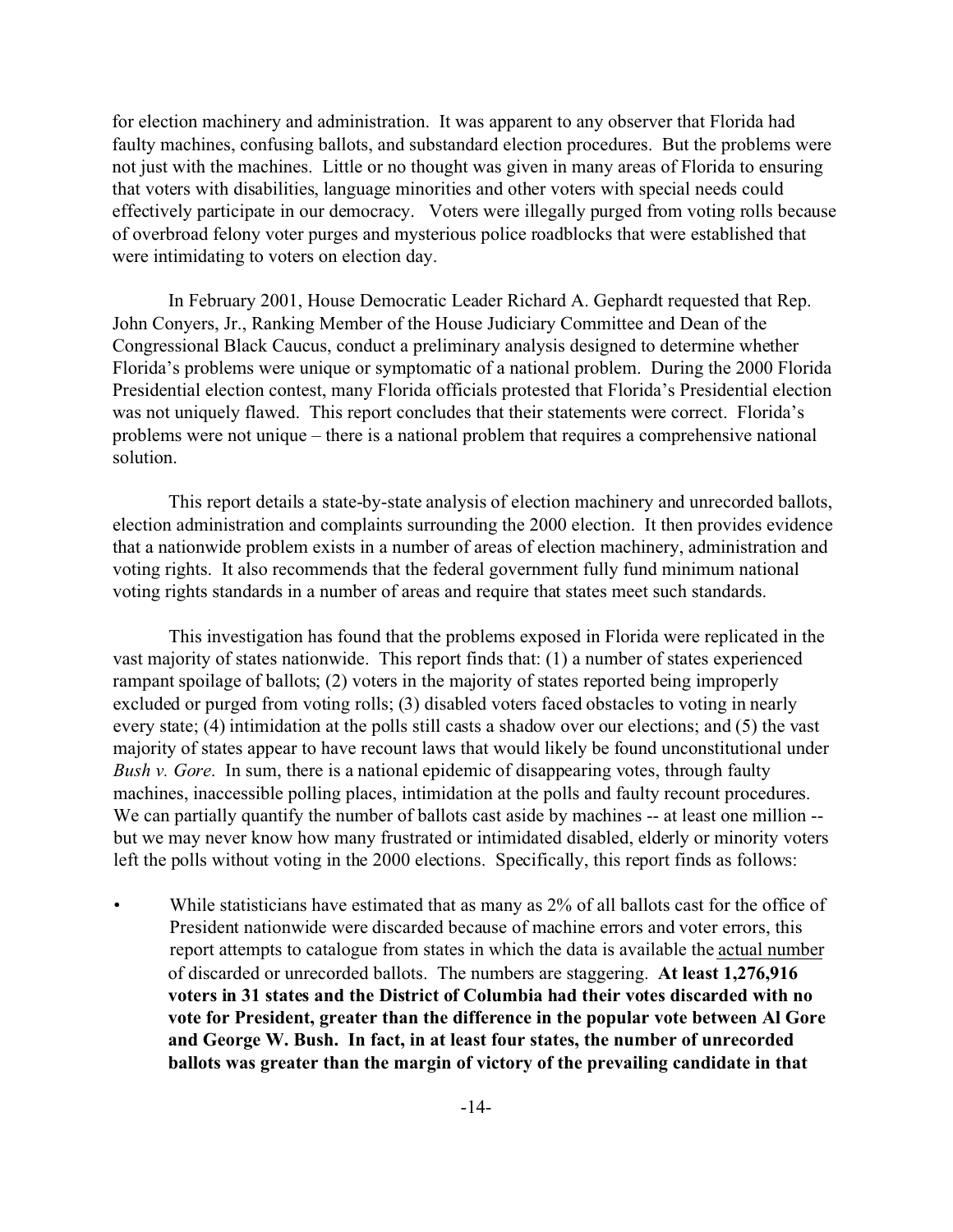**state and could have resulted in a switch in electoral votes between the candidates.** 

- **Astoundingly, in 19 states, the Secretary of State or other appropriate election official indicated that they kept no statewide record of uncounted ballots.**
- **As in Florida, this problem was not just about the machines. Eligible voters in at least 25 states went to the polls and found their names were illegally purged from the rolls or were not timely added.**
- **• Disabled voters in at least 18 states reported inaccessible polling stations and confusing ballots. In fact, few precincts in the United States have fully accessible voting machines and the vast majority deny voters with disabilities a fundamental right of American citizenship: the right to vote with privacy and independence.**
- Equally disturbing is the apparently frequent occurrence of intimidation by police and other officials on election day. **In at least 18 states, voters reported serious instances of election-related police misconduct or misconduct by other officials.**
- It appears that the problems with machines and voter error may have been exacerbated by undertrained and underpaid poll workers. **In at least 17 states and the District of Columbia, voters registered complaints about inadequate assistance at the polls**.
- **At least 38 states have recount standards and procedures that appear sufficiently discretionary that such laws would likely fail constitutional scrutiny under** *Bush v. Gore.*

As troubling as these findings are, even more troubling are the specific instances of voters who, 35 years after the passage of the Voting Rights Act, were effectively denied their franchise. The following are a few examples:

- In **Alaska**, a United States Marine Corps veteran had his ballot repeatedly rejected by the voting machine and left the polling place "frustrated, and not feeling [his] birthright as a citizen of the United States of America had been fulfilled."
- In **California**, a disabled voter needed to use a portable ballot machine but when one was requested, the only available one was a demonstration machine which listed either "George Washington" or "John Adams" as presidential candidates.
- In **Florida**, Donnise DeSouza, an African-American woman, said that when she finally got to the registration table on election day, after waiting 20 minutes to park, she was told her name was not on the list. She was told to stand aside and wait with about 15 other people, and they were all finally told that they would not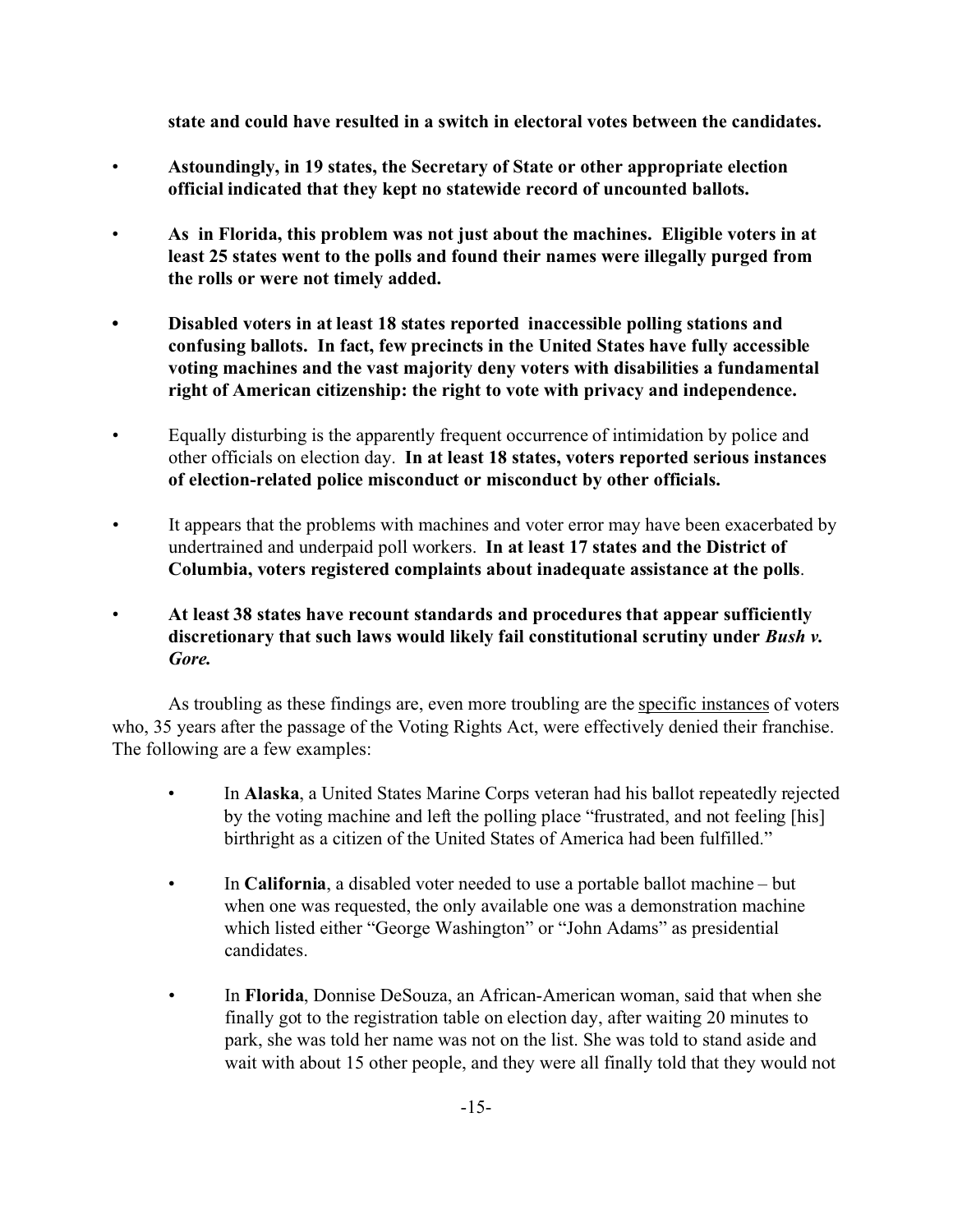be allowed to vote. "Then I had to explain it to my 5-year-old son, and he couldn't understand," she said, nearing tears. "He cried all the way home because we could not vote." Also in Florida, Rev. Willie Whiting of Tallahassee said that he went to the polls and was told that he couldn't vote because of a felony conviction. But Whiting had been confused with someone else and had committed no crime. When asked how he felt, he said, "I was slingshotted into slavery."

- In **Indiana**, residents of a nursing home in Lake County were prevented from voting because the traveling election board assigned to register qualified voters at the facility failed to properly complete the residents' registration forms.
- In **Maine**, at least 1,000 people whose names should not have been purged from election rolls registered complaints.
- In **Massachusetts**, Elizabeth Clay, a resident of Dorchester, noted that she and other voters were given only one minute to vote.
- In **Michigan**, voters at the Coleman A. Young Recreation Center in Detroit had to wait as long as three hours to vote.
- In **Missouri**, Mahina Nightsage, a 41-year-old woman, attempted to vote at 10:00 a.m. but was told by a St. Louis election judge that she was not registered for that polling place. Ms. Nightsage attempted to rectify the problem and arrived at the Board's downtown office by 12:30 p.m. Almost three hours later, at 3:15 p.m., she still had not been able to vote. During her long wait, Ms. Nightsage said that she spoke to many other frustrated voters at the Board's office, and some of them left without voting.
- In **New Mexico**, the Republican Party attempted to harass and intimidate Hispanic voters by creating a flier sent to predominantly Hispanic communities with a \$20,000 reward to those who reported fraud incidents, and a \$5,000 reward for information that led to the first conviction for engaging in false voting.
- In **New York**, disabled voters found widespread inaccessibility. In fact, a voter in North Tonawanda went to vote at a polling place that had a ramp for the disabled only to find that, on election day, it was locked and unavailable.
- In **Ohio**, one disabled voter found that there was no accessible path to his polling place. In order to vote, the voter was forced to park his wheelchair in the pathway leading to the poll and force poll workers to bring a ballot outside.
- In **South Carolina**, the Republican Party intimidated African-American voters. Republican poll workers who challenged African-American voters in Charleston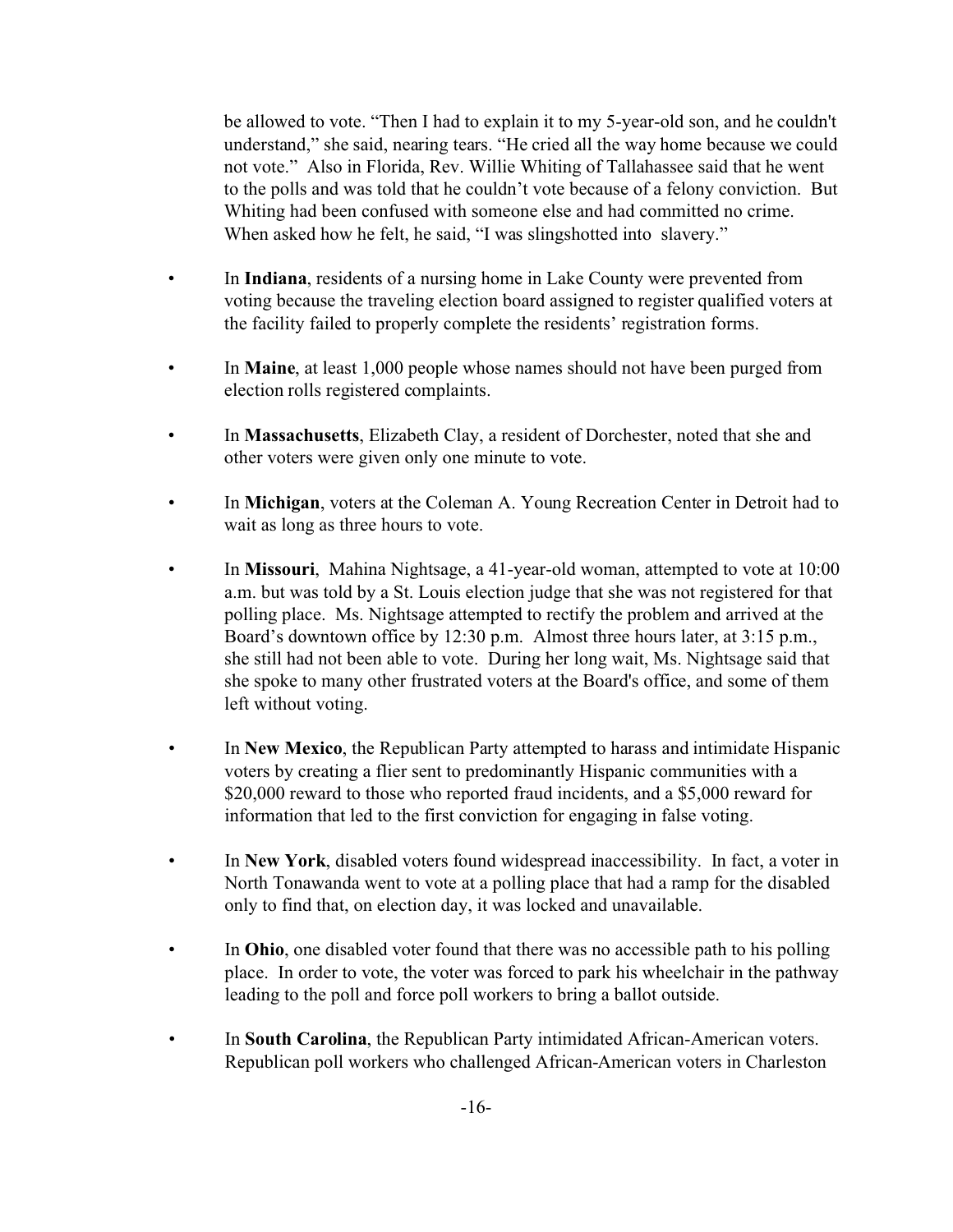and Sumter Counties wore poll watcher badges that looked like police shields. There also appears to have been a Palm Beach redux in South Carolina as a Harvard University research team believes that there were voting problems in Jasper County due to unusually strong showings by presidential candidates Patrick Buchanan and Ralph Nader, who received 239 votes and 111 votes respectively.<sup>49</sup> The county is traditionally a Democratic county. George Bush and Al Gore each received only one vote, though the research team has collected approximately 40 affidavits from residents who said they voted for Bush or Gore.

- In **Tennessee**, a voter reported that an election worker placed several white voters ahead an African-American voter with the statement, "You know what it means to sit at the back of the bus."
- In **Texas**, one of the major complaints centered around a leaflet distributed in African-American communities in which seven African-Americans who were actively involved in elections were accused of voter fraud and "selling votes to the highest bidder."
- In **Virginia**, individuals with disabilities in Alexandria found the general polling place to be completely inaccessible. The main entrance had many steps and was difficult for an individual in a wheelchair. The only entrance accessible to disabled voters was far away and was locked.

These statistics and specific complaints can leave no doubt that serious deficiencies exist in the conduct of elections in virtually every state, and that these deficiencies block voters from exercising their constitutionally protected right to vote. What this investigation uncovered was that *Florida is just the tip of the iceberg*. Lying underneath the water are dozens of states which could find themselves unable to determine the victor of a close election. If any of these states were decisive in a Presidential election, our nation could once again find its electoral system thrown into chaos and, in turn, public confidence in democracy would -- once again -- be seriously undermined.

## **D. The Equal Protection Clause and** *Bush v. Gore*

Beyond the statistics and specific complaints, the United States Supreme Court's opinion in *Bush v. Gore* supports the view that election reform is not only needed, but is also a constitutional imperative. On December 8, 2000, on appeal, the Florida Supreme Court ordered

<sup>49</sup> Jonathan N. Wand *et al*., *Researcher: Jasper Elections Worst in Nation*: *The Butterfly Did It: The Aberrant Vote for Buchanan in Palm Beach County, Florida,*THE BEAUFORT GAZETTE, December 28, 2000, *http://www.elections.fas.harvard.edu*.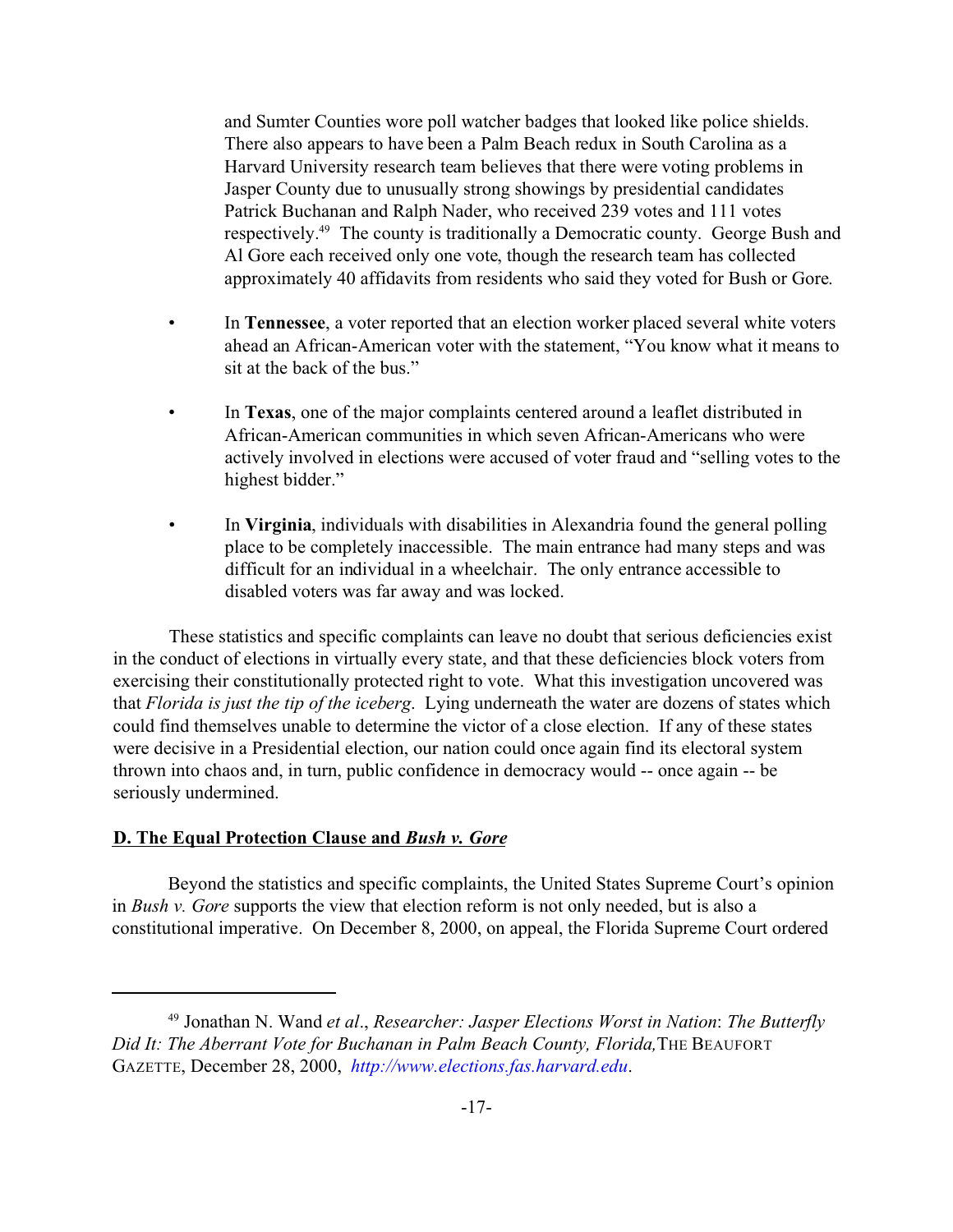that the Leon County Circuit Court manually recount 9,000 votes in Miami Dade County.<sup>50</sup> It also ordered the inclusion in the certified vote totals of 215 votes in Palm Beach County and 168 votes in Miami-Dade county for Vice President Gore and Senator Lieberman. The Court further ordered manual recounts in all Florida counties where "undervotes" were not manually tabulated.<sup>51</sup>

On December 12, 2000 in the case of *Bush v. Gore*, the U.S. Supreme Court reversed the Florida Supreme Court's order to manually recount these approximately 170,000 "undervotes" in Florida.<sup>52</sup>

The Court ruled in a 5-4 decision that the manual recount violated the Equal Protection Clause of the Fourteenth Amendment<sup>53</sup> because it failed to comply with minimal constitutional standards for avoiding arbitrary and disparate treatment of the electorate in determining "voter intent."<sup>54</sup>

The Court also reasoned that completing the recount before the December 12 deadline by which Florida was to choose its electors would be impossible if minimal constitutional standards were to be met. In its decision the Court stated, "The press of time does not diminish the constitutional concern. A desire for speed is not a general excuse for ignoring equal protection guarantees."<sup>55</sup>

The basis of the equal protection ruling in *Bush v. Gore*, which requires "minimum standards for the nonarbitrary treatment of the voter," provides succor for the argument that conducting an election with equipment of varying accuracy is constitutionally defective. When voters at some polling location have the benefit of casting their ballots with the latest technology while voters at other locations are forced to use outdated equipment (that even the court has conceded are less accurate), their votes are arbitrarily subjected to non-uniform processing and tallying procedures. It appears to follow that such disparate treatment of votes, according to the standards established in *Bush v. Gore*, would be unconstitutional:

<sup>50</sup>*Gore v. Harris*, 772 So. 2d 1243; 2000 Fla. (2000).

<sup>51</sup>*Bush v. Gore*, 531 U.S. 98; 121 S. Ct. 525; 148 L. Ed. 2d 388, at 2 (2000).

<sup>52</sup>*Bush v. Gore*, 531 U.S. 98; 121 S. Ct. 525; 148 L. Ed. 2d 388, (2000).

<sup>53</sup>U.S. CONST. amend. XIV, "..nor shall any State.. deny to any person within its jurisdiction the equal protection of the laws."

<sup>54</sup>*Bush v. Gore*, 531 U.S. 98; 121 S. Ct. 525; 148 L. Ed. 2d 388, at 17 (2000).

<sup>55</sup>*Bush v. Gore*, 531 U.S. 98; 121 S. Ct. 525; 148 L. Ed. 2d 388, at 16 (2000).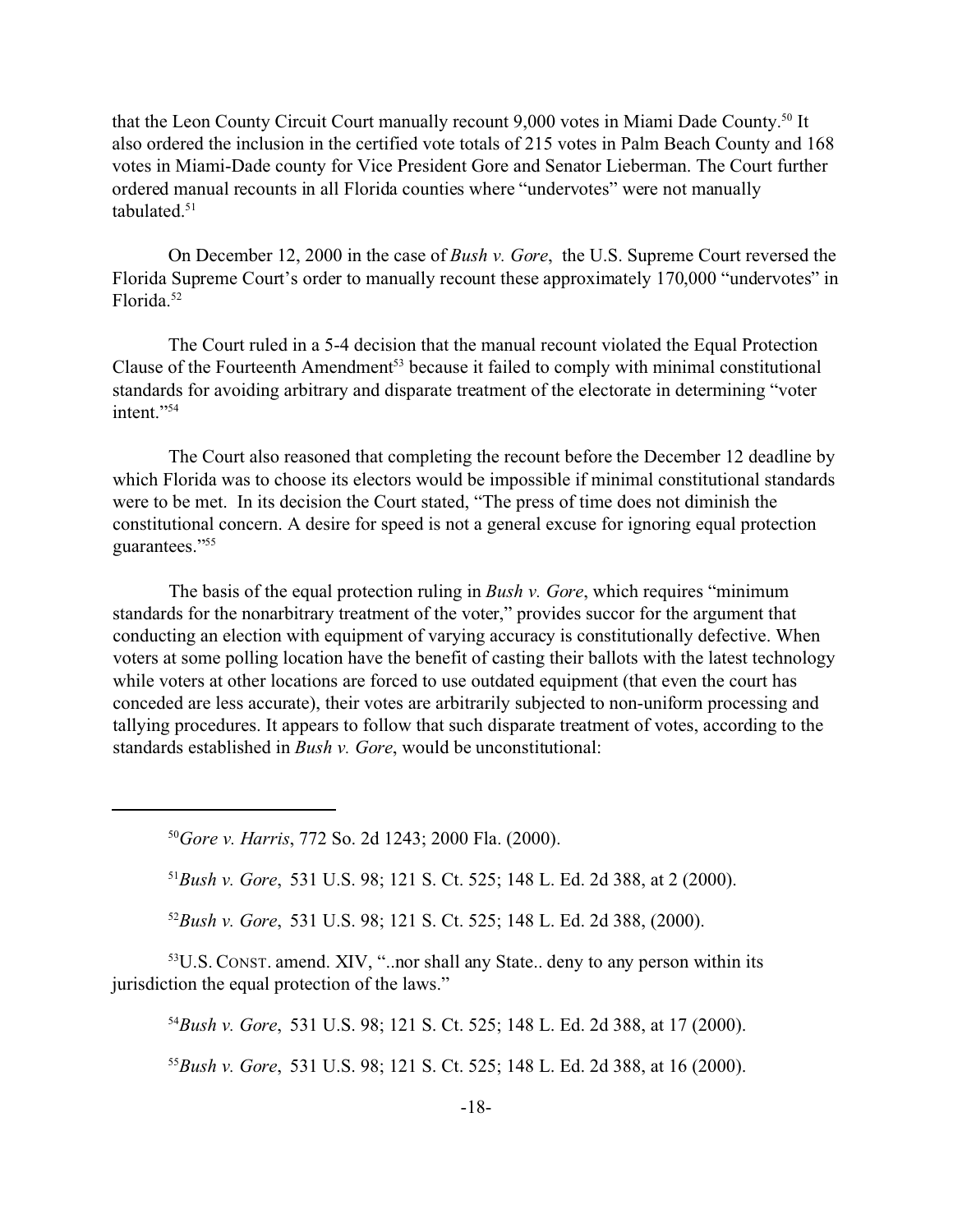The right to vote is protected in more than the initial allocation of the franchise. Equal protection applies as well to the manner of its exercise. Having once granted the right to vote on equal terms, the State may not, by later arbitrary and disparate treatment, value one person's vote over that of another. See, e.g., Harper v. Virginia Bd. of Elections, 383 U. S.  $663$ ,  $665$  (1966).<sup>56</sup>

In its opinion, the court seemed to call on legislatures to rectify this problem, as it stated that the Florida case proves that certain types of equipment have a propensity to produce errors in voting:

This case has shown that punch card balloting machines can produce an unfortunate number of ballots which are not punched in a clean, complete way by the voter. After the current counting, it is likely legislative bodies nationwide will examine ways to improve the mechanisms and machinery for voting.<sup>57</sup>

#### **E. The Solution**

Some have argued that there can be no federal solution to this national problem. The basis for this viewpoint is unclear. While it is true that Congress has long generally deferred to the states to regulate elections, it is also clear that *the Constitution gives Congress the primary responsibility to regulate federal elections*. Article I, Section 4 of the United States Constitution provides that "(t)he Times, Places and Manner of Holding Elections for Senators and Representatives, shall be prescribed in each State by the Legislature thereof; *but the Congress may at any time by Law make or alter such Regulations*..." (Emphasis added).

<sup>57</sup>*Bush v. Gore*, 531 U.S. 98; 121 S. Ct. 525; 148 L. Ed. 2d 388, at 8 (2000).

<sup>56</sup>*Bush v. Gore*, 531 U.S. 98; 121 S. Ct. 525; 148 L. Ed. 2d 388, at 8 (2000). Justice Stevens, dissenting, recognized the implications of the Majority's equal protection analysis for disparities in voting machines: Admittedly, the use of differing substandards for determining voter intent in different counties employing similar voting systems may raise serious concerns. Those concerns are alleviated -- if not eliminated -- by the fact that a single impartial magistrate will ultimately adjudicate all objections arising from the recount process. Of course, as a general matter, '[t]he interpretation of constitutional principles must not be too literal. We must remember that the machinery of government would not work if it were not allowed a little play in its joints.' *Bain Peanut Co. of Tex. v. Pinson*, 282 U. S. 499, 501 (1931) (Holmes, J.). If it were otherwise, Florida's decision to leave to each county the determination of what balloting system to employ -- despite enormous differences in accuracy -- might run afoul of equal protection. So, too, might the similar decisions of the vast majority of state legislatures to delegate to local authorities certain decisions with respect to voting systems and ballot design." *Bush v. Gore*, 531 U.S. 98; 121 S. Ct. 525; 148 L. Ed. 2d 388(2000).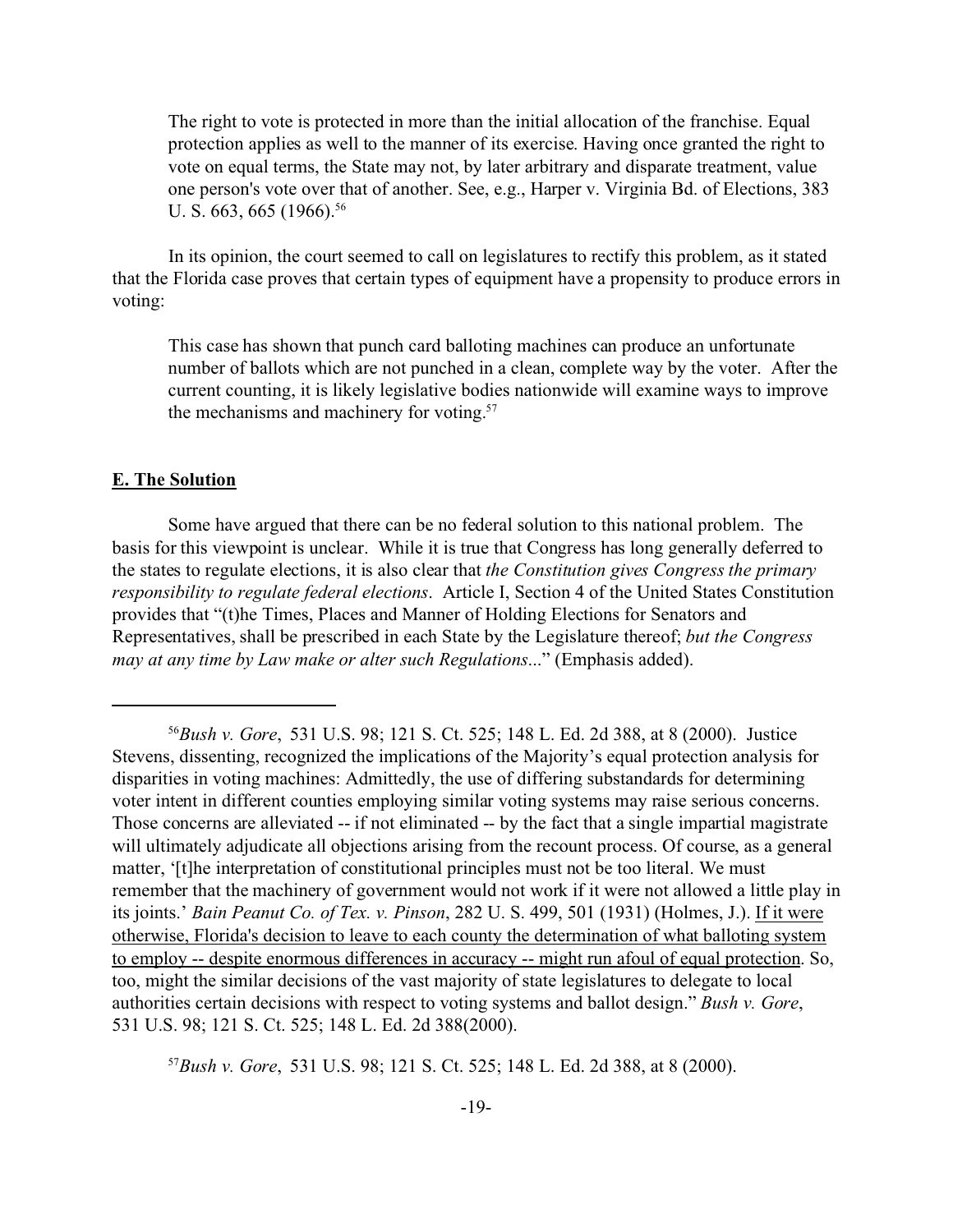*If Congress does not take action, who will*? While Florida recently passed election reform legislation, nearly half of the state legislatures adjourned after finishing their work for the year, with only Georgia and Maryland having enacted comprehensive election reform legislation. Even those two states, however, failed to approve funding for their reforms. State legislatures are simply not acting quickly enough to repair our election systems prior to the 2002 and 2004 elections.

Most importantly, voting is a civil right and the federal government has traditionally taken the lead in ensuring that every eligible voter in every state has the right to cast a ballot and have that vote counted. If voting rights were left to the option of states over the past four decades, as some would suggest we approach voting reform today, there can be little doubt that millions of Americans would still be subjected to poll taxes and literacy tests on election day.

It should also be noted that electoral deficiencies in one state have the potential to disrupt the entire electoral process, as Florida clearly demonstrated. Only the federal government has the ability to ensure that every eligible voter in every state has the ability to cast a ballot and have that ballot counted. Congressional action is needed and the clock is ticking.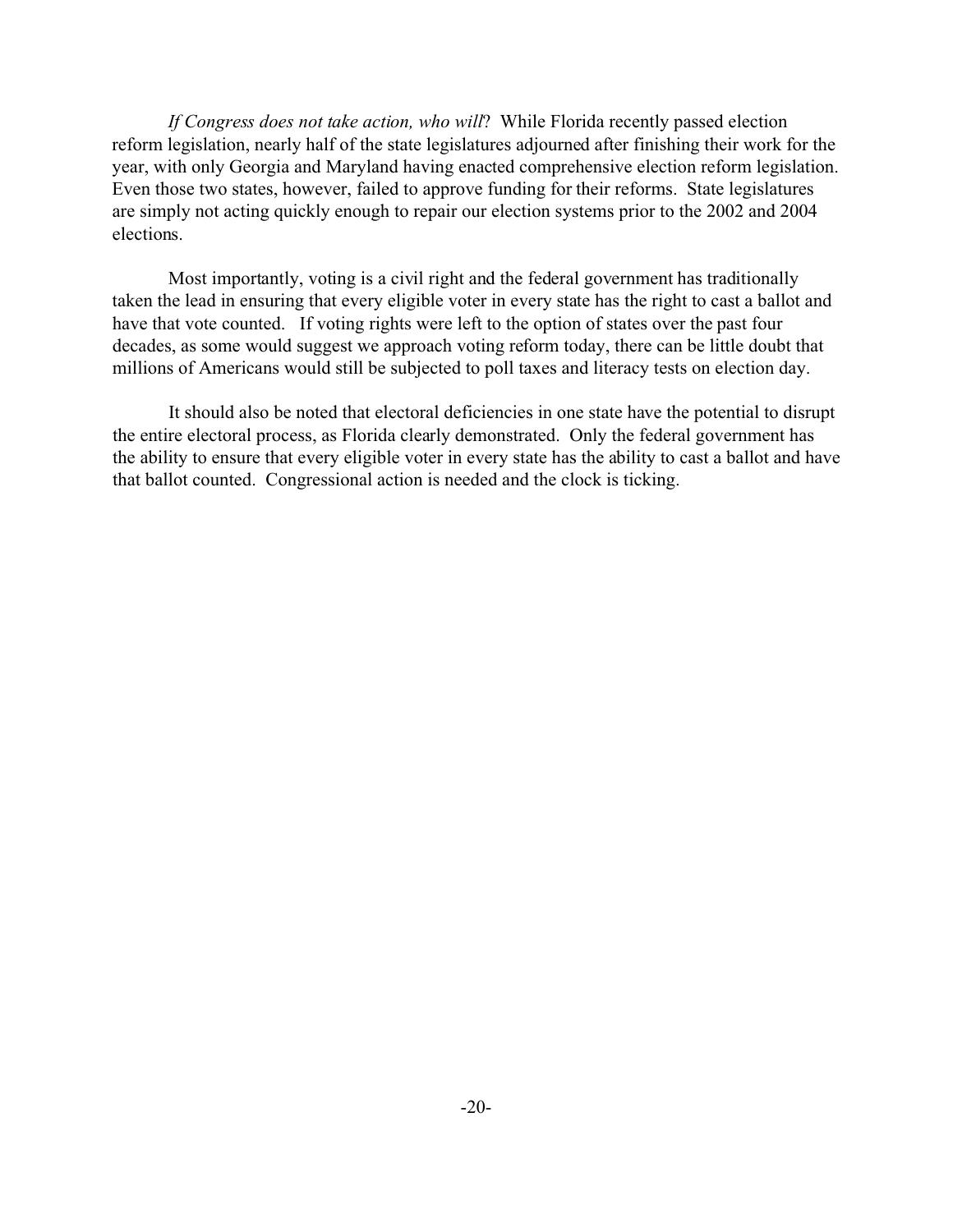## **II. STATE BY STATE DATA**

#### **Alabama**

Alabama has a history of racial discrimination in voting. In 1900, Alabama had 181,471 African-American males of voting age. However, in 1901, the constitution was amended to disenfranchise African-American Alabamans and poor, white Alabamans through poll taxes, literacy provisions, a requirement that voters own property, and a subjective requirement that the voter "be of good character."<sup>58</sup> Thus, out of the 181,471 eligible voters, only 3,000 African-American men were registered. Nearly half a century later, in 1946, Alabama tried another tactic to limit voting by enacting the Boswell Amendment. This amendment permitted registration only of voters who "could understand and explain" any article of the Federal Constitution. This provision in effect allowed polling workers to accept or reject whomever they wished. In one Alabama county with a 36 percent African-American population, the Boswell Amendment limited the number of African-American registered voters to 104 compared to 2,800 white voters.<sup>59</sup>

Over the past 50 years, these gross abuses have been eliminated -- but some barriers to voting in Alabama unfortunately may persist. Alabama has failed to install safeguards to ensure that legal voters are not purged, such as ensuring prompt notification of such voters and giving the opportunity for voters for protest a purging determination. In January 2001, the state removed 200,000 names from the voter rolls in a purported effort to reduce the chance of "election fraud." The state asserts that the names removed were people who could not be located by the state, or whose address could not be confirmed, or were voters who have not voted or updated their registered filed in the last four years. <sup>60</sup> Notwithstanding this assertion, without safeguards this process bears a striking similarity to the standardless purge conducted in Florida that deprived thousands of legal voters of their right vote.<sup>61</sup>

In addition to a lack of purging safeguards, Alabama has experienced difficulties with regard to absentee ballot forging. In 1997, two Wilcox County women were convicted of forging

<sup>60</sup>*117,000 Names Removed from State Voter Rolls*, THE ASSOCIATED PRESS STATE & LOCAL WIRE, Jan. 4, 2001.

<sup>58</sup>Elaine Witt, *Looking at History of State's Constitution*, BIRMINGHAM POST-HERALD (visited on May 9, 2000) http://www.postherald.com/me040701.shtml.

<sup>59</sup>PATRICIA GURIN, SHIRLEY HATCHETT AND JAMES S. JACKSON, HOPE AND INDEPENDENCE, BLACKS' RESPONSE TO ELECTORAL AND PARTY POLITICS (Russell Sage Foundation, 1989) at 23.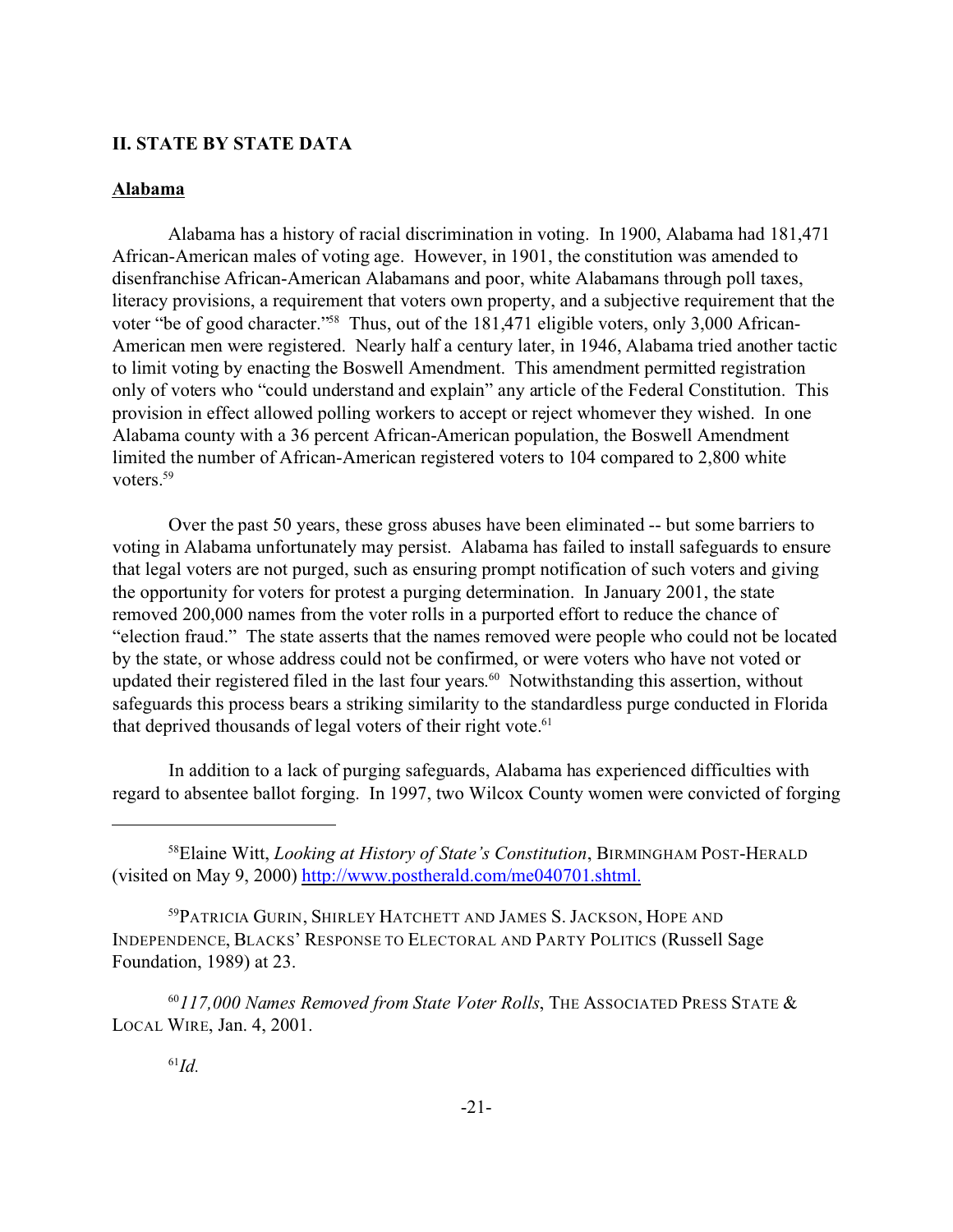seven illegal absentee ballots and affidavits.<sup>62</sup> The Alabama Attorney General has also reported that there was a substantial problem of absentee vote forging in the 2000 election. Absentee ballots were sent to catatonic elderly nursing home patients and subsequently completed by nursing home attendants and absentee ballot distributors.<sup>63</sup> Many voters reported being paid in exchange for their absentee ballot, coercion to mark an absentee ballot for a particular candidate, and forging of names on absentee ballots.<sup>64</sup> The Attorney General's office also received a complaint from a voter that a registration application in his name was being forged in another county, and another voter found out that someone had already voted using her name.<sup>65</sup>

Additionally, there are scattered reports of vote buying in the state. Six Alabama officials were convicted on state charges of absentee voter fraud in the June 2000 primary election in Winston County. A Winston County Circuit Court judge found that the officials – who included a former sheriff, a former district judge, and a county commission chairman – violated the law when they attempted to buy absentee votes for Republican candidates with cash and alcohol.<sup>66</sup>

The voting machines used in Alabama are relatively up-to-date. The state did not use punch card systems in the 2000 elections; instead, 63 precincts used optical scanning or

<sup>63</sup>Telephone Interview with Buddy Sharpless, Executive Director of Association of County Commissioners (April 27, 2001)*.*

## <sup>64</sup>*Id.*

<sup>65</sup>*Types of Complaints received by the Alabama Attorney General Office for the primary and general elections in 2000*, Attorney General's Office, Opinions Division (on file with U.S. House of Representatives Committee on the Judiciary, Democratic Staff).

<sup>66</sup>Telephone interview with Buddy Sharpless, Executive Director of Association of County Commissioners (April 27, 2001); Jay Reeves, *Winston County Sheriff pleads guilty in voting scam,* ASSOCIATED PRESS, November 3, 2000; *Four sentenced in vote fraud scheme, including ex-sheriff,* ASSOCIATED PRESS, January 30, 2001; Former Sheriff David Sutherland, who pled guilty, stated that he notifying bootleggers of upcoming state raids in Winston County and then would send "runners" to pay voters either fifteen dollars or alcohol for their vote, a practice he allegedly also used to win the office six years ago. For his felony, Sutherland was sentenced to five years probation, a \$15,000 fine and 1,000 hours of community service. Ten other people were indicted with Sutherland, including the husband of a former district judge, a circuit county clerk, a county commission chairman and a school board candidate. The defendants plead guilty to the state charges of the violation of the Code of Alabama Sec. 17-10- 17 for illegal absentee voting, and federal charges of buying votes in the election.

<sup>&</sup>lt;sup>62</sup> Press Release from Bill Pryor, Alabama Attorney General, Pryor Announces Convictions for Absentee Ballot Fraud (August 27, 1997) (on file with the U.S. House of Representatives Judiciary Committee, Democratic Staff).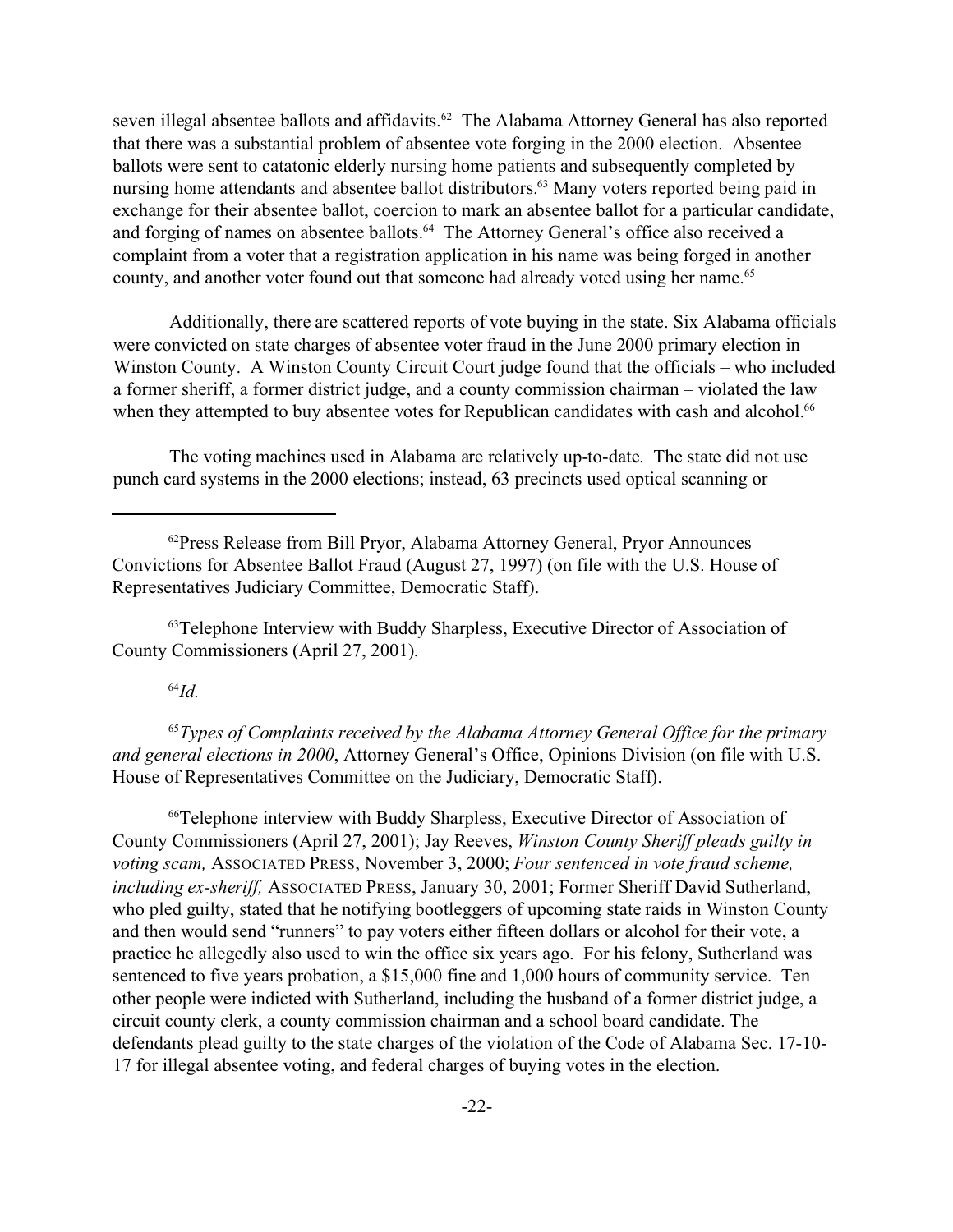"Marksense" machines, three precincts used DRE machines, and one precinct used a lever machine.<sup>67</sup> While each of these voting technologies can be configured to prevent overvoting, and while the optical scan and DRE machines can be configured to reduce undervoting,<sup>68</sup> it is not known whether the machines used in Alabama counties in the past election were adjusted to provide these features.<sup>69</sup> The state of Alabama does not have a central recording mechanism for counties or precincts to report overvotes or undervotes or any other information about miscounted ballots, and thus it is more difficult to determine if Alabama's election machines are working.

Like Florida, Alabama provides for a subjective determination of voters' intent when ballots are unclearly marked. Specifically, Alabama law states that if there are more or fewer ballot marks than are allowed for the particular office or ballot question, or if it is impossible to determine the voter's choice, the voter's ballot "shall not be counted for such office."70 Nevertheless, no instructions are issued as to what objective criteria should be used to determine a voter's intent, and it is therefore questionable if the Alabama statute would survive judicial scrutiny under the equal protection standard enunciated by the Supreme Court in *Bush v. Gore*. 71

Alabama's Secretary of State has no record of the total statewide number of unrecorded ballots in the 2000 Presidential election.<sup>72</sup>

#### **Alaska**

In the 2000 election, 287,835 ballots were cast in Alaska. Of those ballots, 285,560 were registered as votes for presidential electors, meaning that 2,265 of the cast ballots did not register as votes for a presidential candidate. 73

<sup>68</sup>Eric A. Fischer, *Voting Technologies in the United States: Overview and Issues for Congress*, CRS Report for Congress, at 6-7, March 21, 2001.

<sup>69</sup>*Id.*

<sup>70</sup>ALA. CODE §17-13-2 (1975).

 $71$ No. 00-949 (2000).

<sup>73</sup> *Election Summary Report, State of Alaska General Election 2000, Summary for Jurisdiction Wide, All Races, OFFICIAL RESULTS* (visited on April 27, 2001),

 $67$ Telephone Interview with staff member from Alabama Secretary of State office (May 2, 2001); *see also* http://www.sos.state.al.us/election/2000/2000.htm.

 $72$ Telephone Interview with staff member from Alabama Secretary of State office (May 2, 2001); *see also* http://www.sos.state.al.us/election/2000/2000.htm.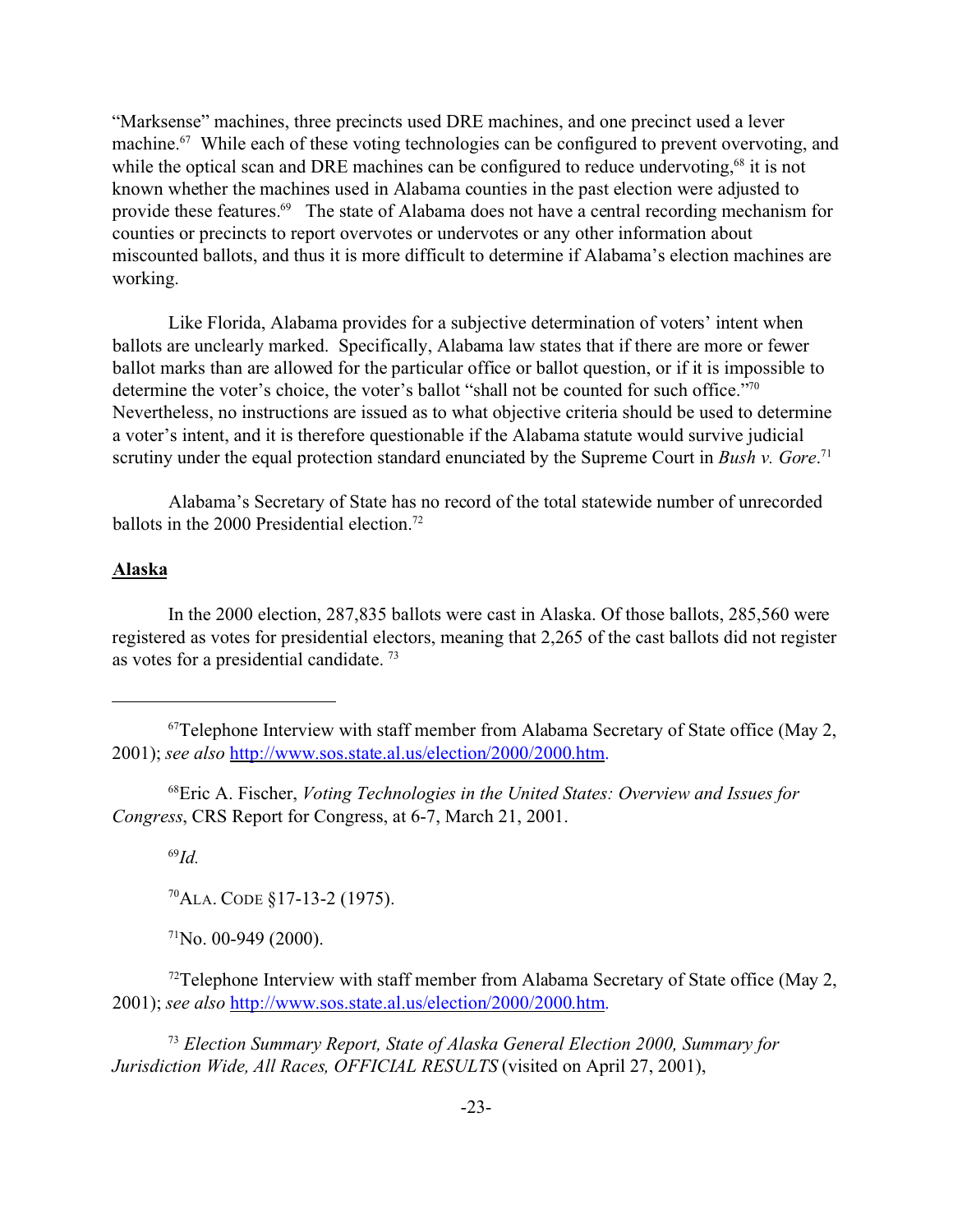Several frustrated voters in Alaska registered complaints of the 2000 Election in the *Anchorage Daily News*, including one couple whose son repeatedly requested an absentee ballot and did not receive it, and a United States Marine Corps veteran whose ballot was repeatedly rejected by the voting machine and who left the polling place "frustrated, and not feeling [his] birthright as a citizen of the United States of America had been fulfilled."<sup>74</sup>

However, despite being the third least populous state,<sup>75</sup> Alaska's voting system is relatively modern: the state has introduced optical scanning and has continued to use this voting method since 1998.<sup>76</sup> Using the Accu-vote system, voters scan their own ballots on the polling premises, allowing for the immediate correction of improperly completed ballots.<sup>77</sup> In addition, Alaska has implemented several procedures to streamline its election process, including uniform ballots and procedures statewide, increased election worker training, and voter outreach and education<sup>78</sup>

The Alaskan legislature also has passed very specific procedures for recounts. The method used depends on the type of voting equipment used to cast the ballot. If hand-marked ballots were used, the vote is generally counted if the voter marks the ballot in the oval opposite the name of the candidate that the voter designated.<sup>79</sup> The failure to properly mark a ballot as to one or more candidate does not invalidate the entire ballot, but only that section of the ballot in which it appears. Improper marks on the ballot may not be counted and do not invalidate marks for candidates properly made.<sup>80</sup>

Prior to 1998, when punch-card machines were still used in Alaska elections, the Alaska courts set clear directives for the evaluation of punch-card ballots. Punch-card ballots were to be counted if the punched holes were not directly centered in the candidate's square but touched the

<sup>74</sup>*Letters From the People*, ANCHORAGE DAILY NEWS, Nov. 12, 2000.

<sup>75</sup>U.S. States, Population and Ranking (visited June 25, 2001). http://www.enchantedlearning.com/usa/states/population.shtml

<sup>76</sup>Alaska Division of Elections, Voting Technology (visited May 2, 2001). http://www.gov.state.ak.us/ltgov/elections/avintro.htm.

<sup>77</sup>*Id.*

<sup>78</sup>*Id.*

<sup>79</sup>ALASKA STAT. § 15.15.360 (2000).

http://www.gov.state.ak.us/ltgov/elections/elect00/00genr/index.shtml.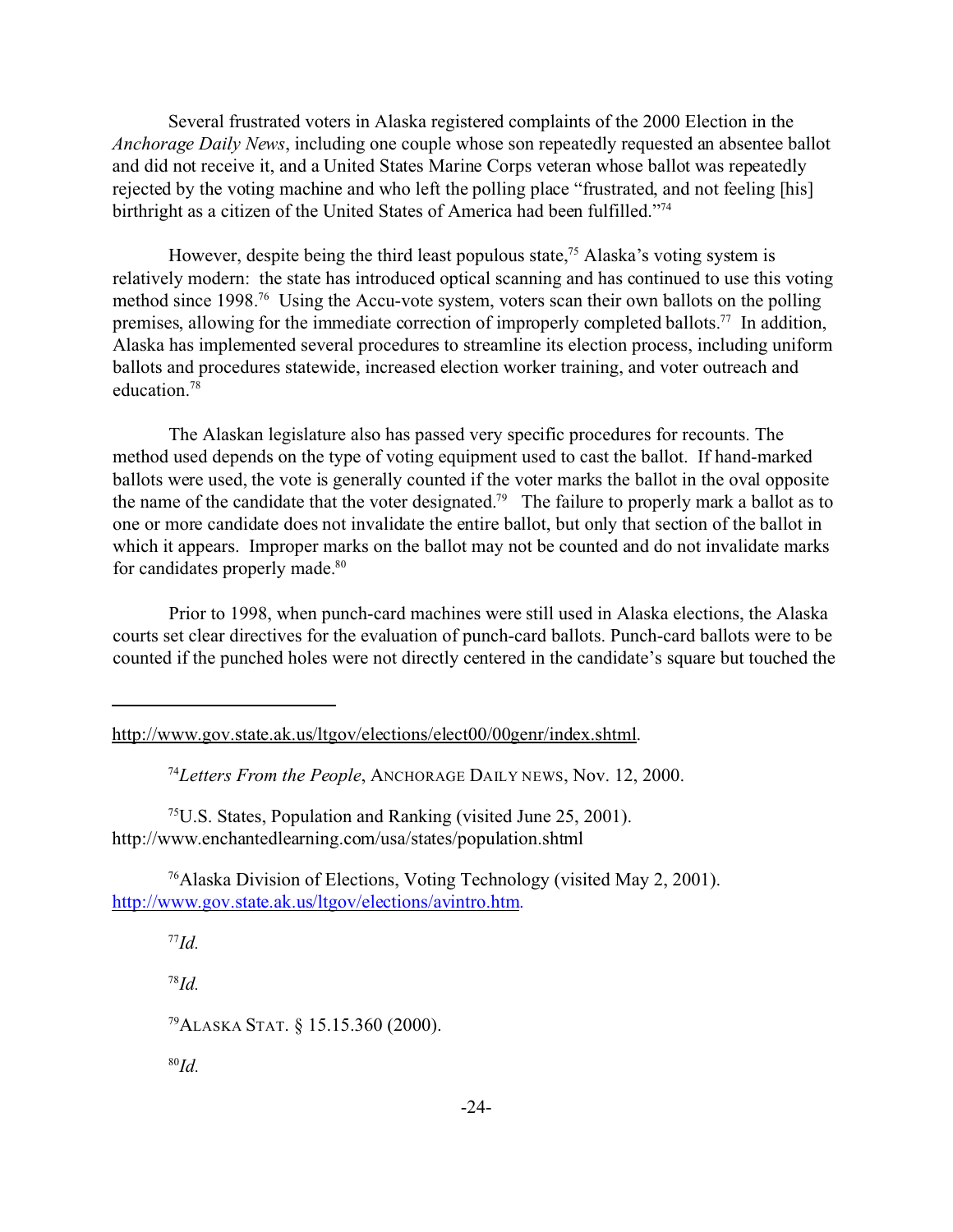square and obliterated at least the upper line of the square, were marked with a pen or pencil instead of being punched, or were punched immediately above or in the first square in the list of candidates.<sup>81</sup>

Today, Alaska is equally specific in regulations regarding the voter registration list maintenance. At least once a year, the director examines the voter roll and sends a notice requesting address correction from voters whose mail from the division has been returned or who have not voted or appeared to vote in the last two years. $82$  If the notice is returned as undeliverable or the voter has not voted in the last four years, he or she is placed on the inactive list.<sup>83</sup> After the second general election passes without contact from or appearance by the voter, his or her inactive registration is canceled.<sup>84</sup>

## **Arizona**

In the past election, as reported in the state's Official Canvass, a total of 1,559,520 ballots were cast in Arizona. Of those ballots, 1,531,906 registered as votes for presidential electors, leaving 27,614 of the cast ballots unrecorded for any presidential candidate.<sup>85</sup>

Arizona has a history of racial discrimination in voting, and its election law must under the Voting Rights Act be approved by the Justice Department before taking effect. <sup>86</sup> In the 2000 election, Arizona Secretary of State and State Election Director Jessica Funkhouser reported that the voting was plagued by long lines, untrained poll workers , and problems with registration. <sup>87</sup> Many voters who had attempted to register with the Department of Motor Vehicles found out at the polls that they were not registered to vote.<sup>88</sup> Although Arizona has a provisional or

<sup>81</sup>*Id*.

<sup>82</sup>ALASKA STAT. § 15.07.130 (2000).

<sup>83</sup>*Id*.

<sup>84</sup>*Id.*

<sup>85</sup>State of Arizona Official Canvass (visited on April 27, 2001) http://www.sosaz.com/election/.

<sup>86</sup>Chip Scutari, *Redistricting Commission Interest High*, THE ARIZONA REPUBLIC, December 7, 2000, at B1.

<sup>87</sup>Telephone Interview with Jessica Funkhouser, Arizona Secretary of State and State Election Director (April 27, 2001).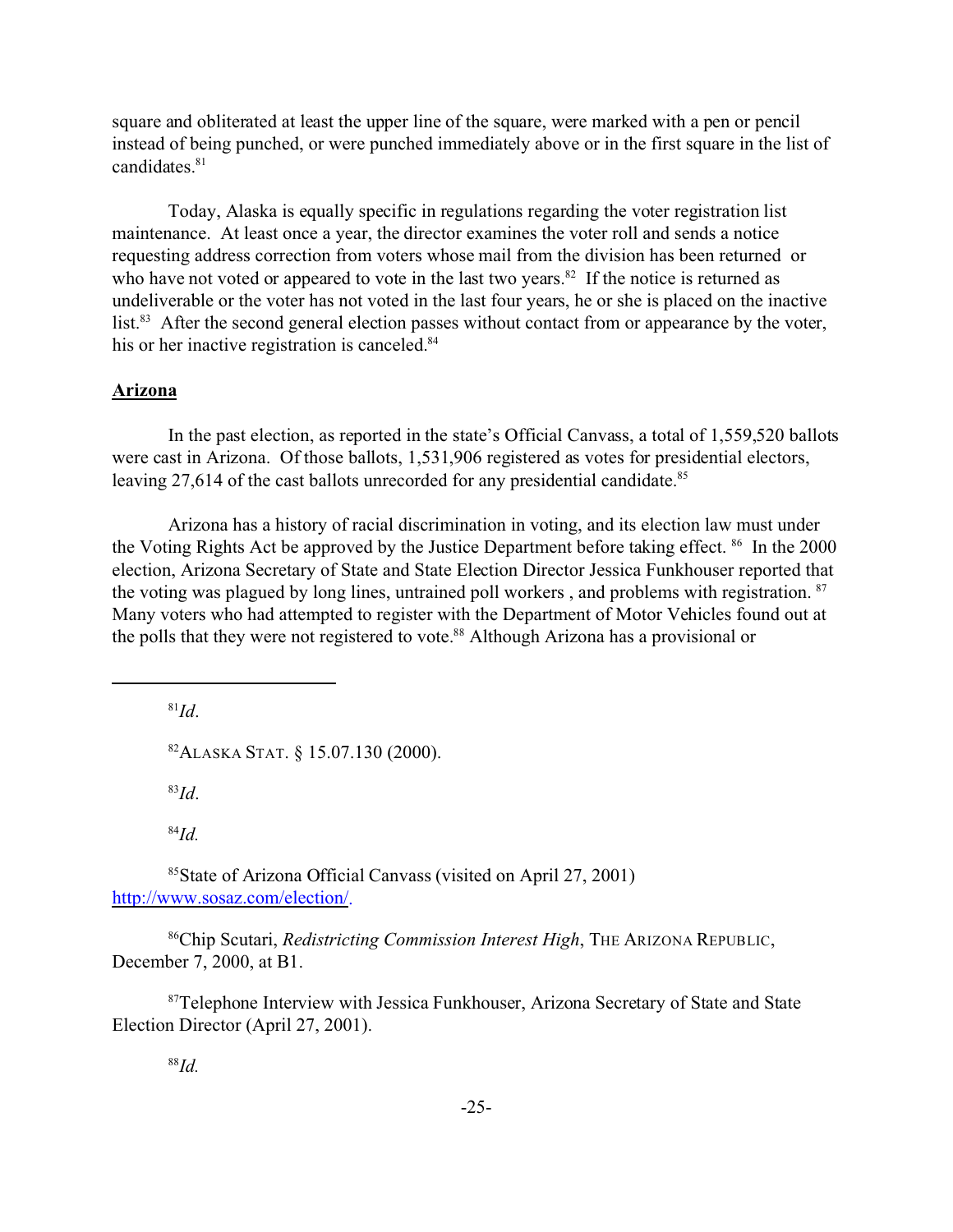"questioned" ballot procedure, most voters were neither aware nor informed of this option.<sup>89</sup> Finally, the names of voters were divided between active and inactive voting lists, which caused a great deal of confusion when trying to determine whether or not a voter was registered.<sup>90</sup>

Although the full impact of these voting difficulties is unclear, the rates of unrecorded ballots varied greatly in different regions of the state. In 1995, Maricopa County voted to replace old and failing punch card equipment with new optical scanning machines, and five counties of Arizona (representing 80 percent of the state's registered voters) now use optical scanning equipment.<sup>91</sup> Meanwhile, ten Arizona counties (representing 20 percent of the state's registered voters) are still using punch card voting machines.<sup>92</sup> The latter experienced higher rates of ballot invalidation than those counties using optical scanner technology.<sup>93</sup> In addition, the proportion of ballots in counties using punch cards that showed undervotes or overvotes for President was two to ten times as high as the proportion in counties using ballots marked with ink and counted by optical scanner.<sup>94</sup>

As a result of the high rate of unrecorded ballots, the Arizona Secretary of State has publicly recommended changing the voting system statewide and prohibiting the use of punch cards for both federal and state elections by 2002.<sup>95</sup> As an alternative method, Arizona is exploring the use of Internet voting,<sup>96</sup> and introduced Internet voting for the Democratic

<sup>89</sup>*Id.*

<sup>90</sup>*Id.*

<sup>91</sup>Letter from Betsey Bayless, Arizona Secretary of State, *Arizona Election Law*, White Paper (December 7, 2000). http://www.sosaz.com/Az\_election\_law\_white\_paper.htm

<sup>92</sup>*Id.*

<sup>93</sup>Jon Kamman, *System Durable, Americans Found; Memorable Lessons on Election We'll Never Ever Forget*, THE ARIZONA REPUBLIC, at A28, December 17, 2000.

<sup>94</sup>*Id.*

<sup>95</sup>Press Release, Betsey Bayless, Arizona Secretary of State, Secretary of State Betsey Bayless asks Governor to reconsider funding to eliminate punch card voting systems in Arizona (July 10, 2001) (on file with U.S. House of Representatives Committee on the Judiciary, Democratic Staff).

<sup>96</sup>Mark Harrington, *Arizona's Online Primary a Hit*, NEWSDAY, March 9, 2000, at A46.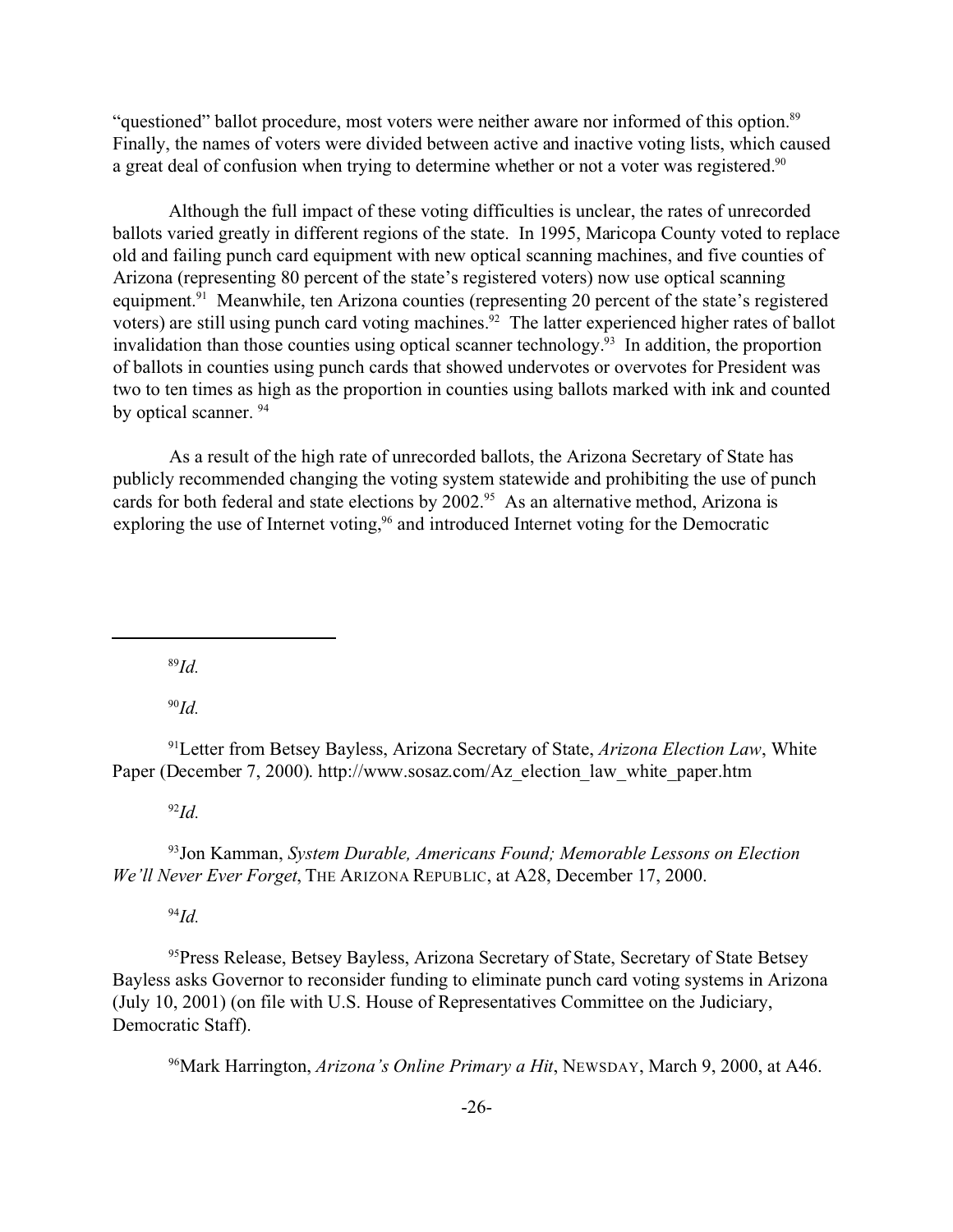presidential primary in March 2000.<sup>97</sup>

Arizona's recount procedures are marred by subjectivity. First, only the Secretary of State can conduct an automatic recount.<sup>98</sup> Second, the statute states that the recount must be run on the same type of equipment used during the voting process. Further, the Secretary of State adopted a Procedures Manual which requires an "Inspections Board" to examine punch card ballots and remove hanging chad before the ballots are counted the first time.<sup>99</sup> Nevertheless, this does not address determining a voter's intent. In fact, Arizona's Election statute which governs state required automatic recounts and privately initiated recounts provides no guidance for determining a voter's choice if the ballot is unclearly marked.

If a recount were to occur in Arizona, the procedure followed would not be clearly specified in state law. As in election contests, the recount is overseen by a superior court, but no clear standards are given for its decision-making; the court has near-complete discretion to assess the evidence and confirm or annul the election.<sup>100</sup> It is highly unlikely that this procedure would survive scrutiny under the Supreme Court's decision in *Bush v. Gore*.

The state's provisions for verifying voter rolls are more instructive, providing that if a voter's election mail is returned undelivered, a county recorder will attempt to contact the voter through a forwarding mail address. If the voter cannot be located, his or her name is transferred to the inactive voter list, where it will remain for four years or for two general elections before being removed from the records. Twice-convicted felons in Arizona are permanently barred from voting. $101$ 

<sup>97</sup>*Campaign 2000: The Republicans*, THE ATLANTA JOURNAL -CONSTITUTION, March 8, 2000, at 3B.

<sup>98</sup>Arizona does not provide a statutory privately initiated recount but a recount may occur as the result of a election contest.

<sup>99</sup> Letter from Betsey Bayless, Arizona Secretary of State, *Arizona Election Law*, White Paper (December 7, 2000). http://www.sosaz.com/Az\_election\_law\_white\_paper.htm

 $100$ ARIZ. REV. STAT. ANN. § 16-676 (2001). State law does specify, however, that automatic recounts are to be held whenever the margin of victory is less than one-tenth of one percent, and that such recounts must be conducted on the same type of equipment as was used in the original count (ARIZ. REV. STAT. ANN. §§ 16-661, 16-664 (2001)).

<sup>101</sup>Paul Zielbauer, *Felons Gain Voting Rights in Connecticut*, THE NEW YORK TIMES, May 15, 2001 at B5.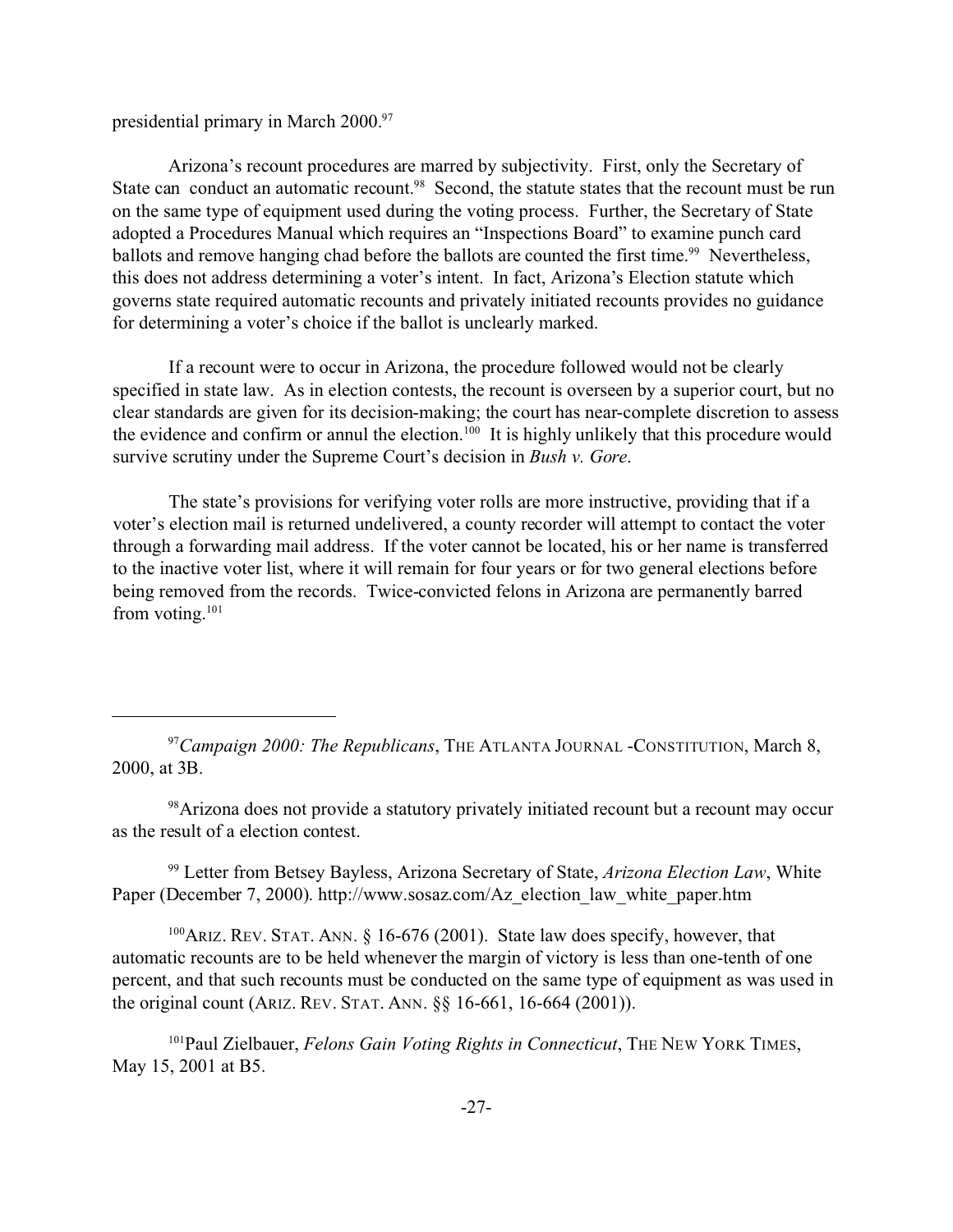#### **Arkansas**

Arkansas has had a long history of voter disenfranchisement. In the 1800s, Arkansas, like many other southern states, attempted to maintain a "white only" voting strategy.<sup>102</sup> Although this system was eventually disassembled, Arkansas continued to disenfranchise voters by imposing lengthy residence requirements, limiting party membership to whites, and establishing separate primaries and run-off elections for African-Americans and whites.<sup>103</sup> In addition, in the mid-1920s, Arkansas abolished voting rights for immigrants.<sup>104</sup>

In this election, the state received 255 complaints of election irregularities. Of those, 192 involved Pulaski County, where many voters failed to receive absentee ballots despite numerous attempts to apply for them.<sup>105</sup> The State Board of Elections Commissioner's Office forwarded those complaints to the Pulaski County Prosecutor's Office on November 20, 2000.<sup>106</sup> On March 16, 2001, a response from the Pulaski County Prosecutor's Office was issued stating that a preliminary investigation had been concluded and no determination had yet been made as to whether any criminal charges would be filed.<sup>107</sup> The remaining 63 complaints included reports of long lines, voters' names not being found on the polling site registration lists, and Motor Voter applications not being sent by the Department of Motor Vehicles to the State Board of Elections.<sup>108</sup>

Forty-nine counties in Arkansas use paper ballot systems (three have tabulating equipment on the polling site and 46 send the ballots to centralized tabulating equipment), nine

<sup>102</sup>Virginia E. Hench, *The Death of Voting Rights: The Legal Disenfranchisement of Minority Voters*, CASE W. L. REV, 732 (1998).

<sup>103</sup>*Id.*

<sup>104</sup>Valerie L. Barth, *Anti-Immigrant Backlash and the Role of the Judiciary: A Proposal for Heightened Review of Federal Laws Affecting Immigrants*, 29 ST. MARY'S L. J. 105 (1997).

<sup>105</sup>Facsimile from Susie Stormes, Director, Arkansas State Board of Election Commissioners, General Election, November 7, 2000 Problems, County Breakdown (May 2001) (on file with the U.S. House of Representative Judiciary Committee, Democratic Staff).

<sup>106</sup>*Id.*

<sup>107</sup>Letter from Larry Jegley, Prosecuting Attorney, Sixth Judicial District to Ms. Susie Stormes, Director, Arkansas State Board of Election Commissioners (March 21, 2001) (on file with U.S. House of Representatives Committee on the Judiciary, Democratic Staff).

<sup>108</sup>Facsimile from Susie Stormes, *supra* note 105.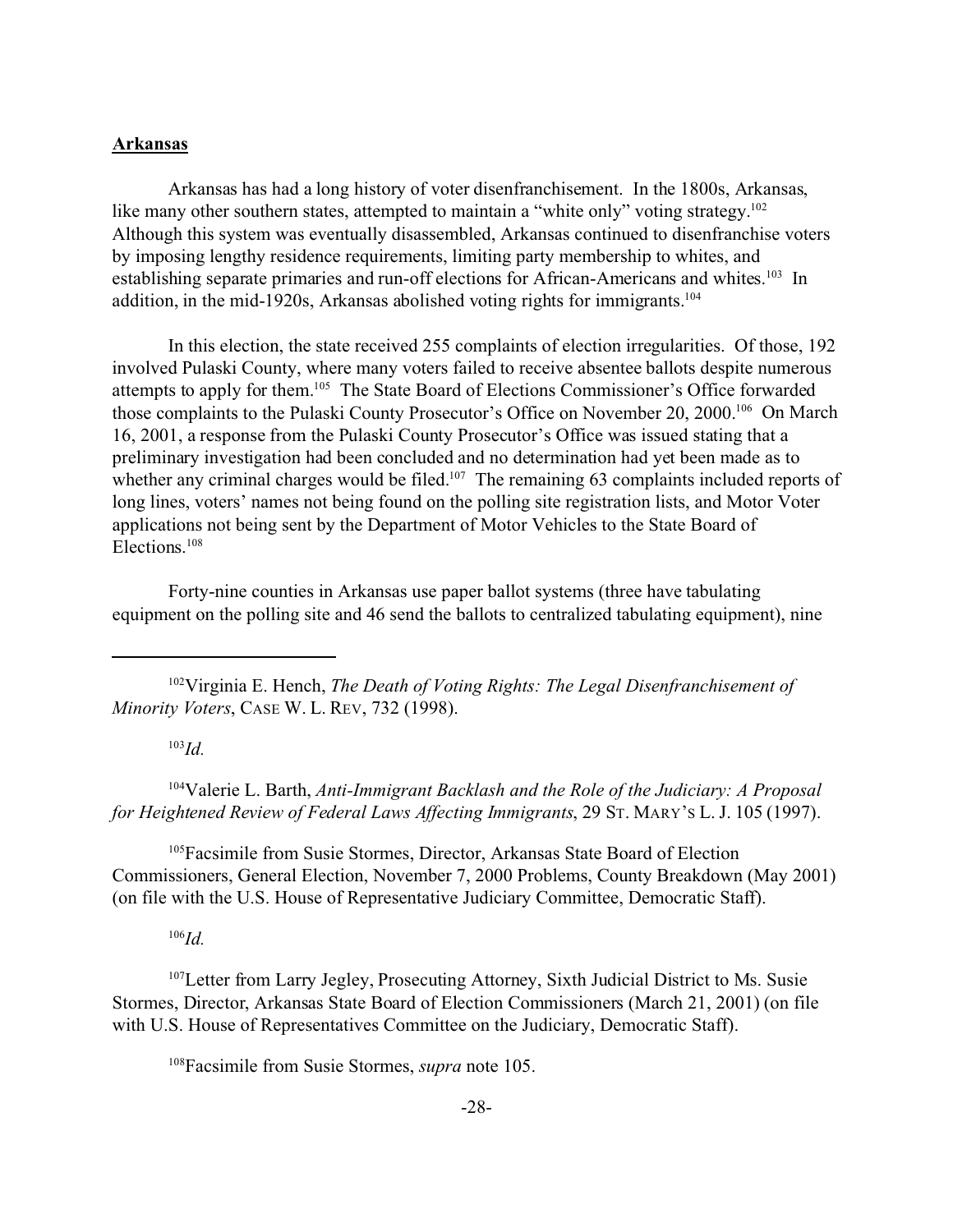counties use paper ballots that are hand-counted, eight counties use lever machines, and seven counties use punch card machines.<sup>109</sup> These systems often result in counting errors; however, Arkansas maintains no centralized record of unrecorded ballots.

Arkansas fails to provide for a method for the determination of a voter's intent when ballots are unclearly marked. The relevant provisions of the Arkansas Code state only that overvotes will not be counted and that two or more ballots folded together is considered conclusive evidence of fraudulence.<sup>110</sup> As a guide to interpreting the voter's intent, this statute would not survive scrutiny under the *Bush v. Gore* standard.

Arkansas' Secretary of State has no record of the total statewide number of unrecorded ballots in the 2000 Presidential election.<sup>111</sup>

## **California**

Of the 11,142,850 California ballots cast in the recent elections, 176,994 ballots (or 1.6 percent) were not recorded as a vote for a presidential candidate.<sup>112</sup> The rates of unrecorded ballots in California's counties depended heavily on the voting systems used; punch-card systems, which were used in 30 counties by 53.4 percent of California voters, accounted for almost 75 percent of all unrecorded ballots.<sup>113</sup> Twenty-six other counties relied on optical

<sup>110</sup>ARK. CODE. ANN. § 7-5-315 (1987).

<sup>111</sup>Telephone Interview with Susie Stormes, Director, Arkansas State Board Election Commissioners (May 3, 2001).

<sup>112</sup>Statement of Vote, Summary Pages (visited on June 21, 2001) http://www.ss.ca.gov/elections/sov/2000\_general/sum.pdf; telephone interview conducted with the Secretary of State's office, May 1, 2001.

<sup>113</sup>David Reyes, *Study Aims to see if O.C' s Ready for Electronic Voting*, LOS ANGELES TIMES, December 13, 2000, at B1; Henry Weinstein, *Suits Seek Uniformity in States' Vote-Counting*, LOS ANGELES TIMES, April 18, 2001, at A1; Voting Systems used by the Counties (visited on June 21, 2001), http://www.ss.ca.gov/elections/sov/2000\_general/vs.pdf. The counties using punch cards are Alpine, Calaveras, Colusa, Del Norte, El Dorado, Glenn, Imperial, Inyo, Kern, Modoc, Monterey, Napa, Orange, Plumas, San Benito, Sierra, Stanislaus, Tehama, Ventura, Yolo, Yuba, Alameda, Los Angeles, Menedocino, San Deigo, Shasta, and Solano, Sacramento, San Bernardino, and Santa Clara.

<sup>&</sup>lt;sup>109</sup>Telephone Interview with Susie Stormes, Director, Arkansas State Board Election Commissioners (May 3, 2001).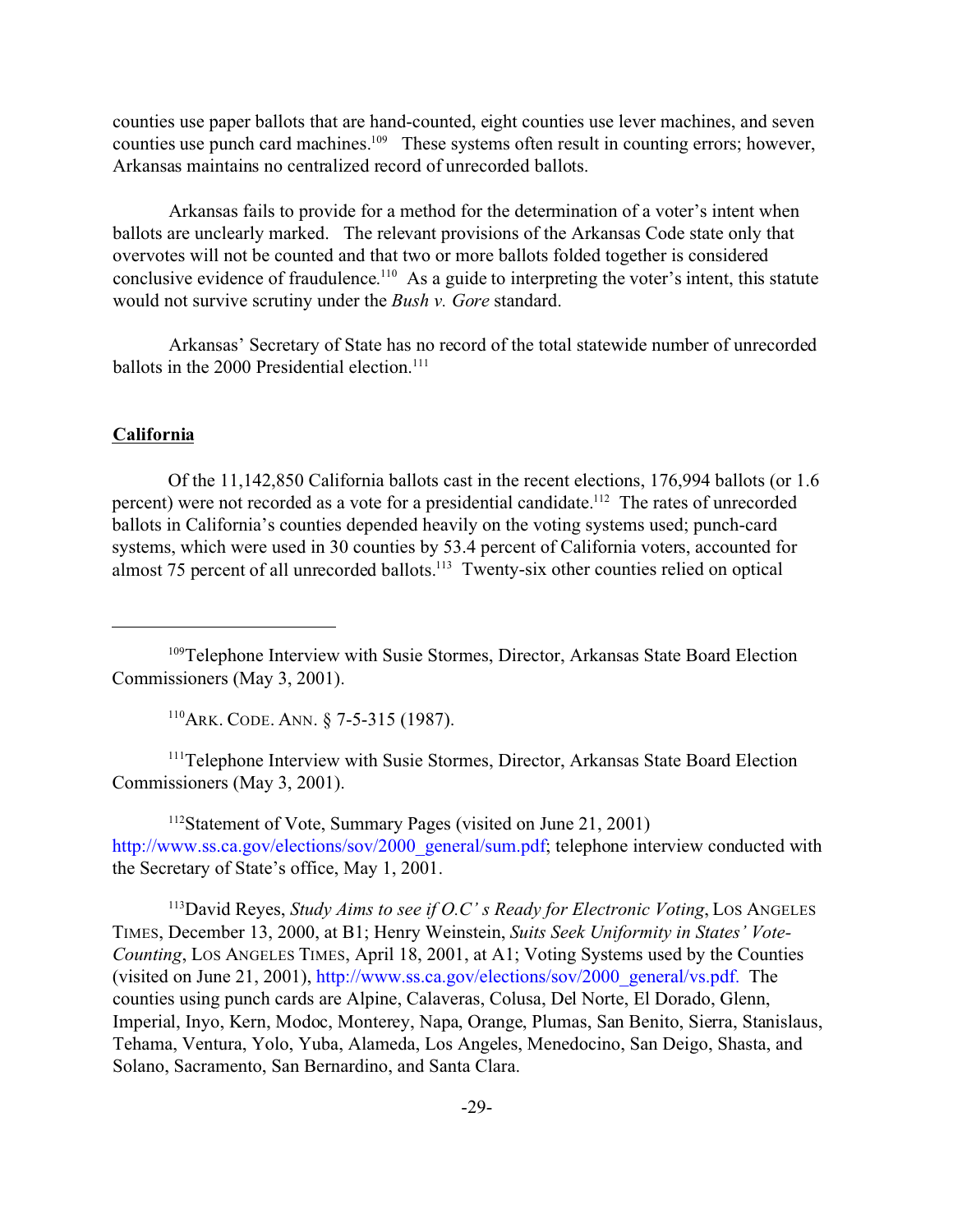scanning machines, and one California county used a touch-screen system.<sup>114</sup>

Historically, the state of California was a refuge for individuals fleeing other states where they were disenfranchised.<sup>115</sup> In the 1930s African-Americans moved from southern states where their political participation was most restricted to key western states such as California that were more influential in presidential elections. Nevertheless, there were and still are instances of alleged discrimination and disenfranchisement of Californian voters. In the 1970s, California countered previously established laws granting Chinese-Americans the right to vote by establishing literacy tests. In addition, Hispanic Californians were hindered from becoming elected officials by the use of redistricting tactics. As a result, four California counties – Kings, Monterey, Yuba and Merced – are under Voting Rights Act supervision and the Justice Department must review any redistricting plan affecting those counties.<sup>116</sup>

In the 2000 elections, a number of irregularities were reported in South Central Los Angeles. Voters in approximately 250 precincts encountered polls that contained no ballots, lacked election workers, or were closed during voting hours, according to Rev. Norman Johnson, interim executive director of the Southern Christian Leadership Conference ("SCLC") in Los Angeles.<sup>117</sup> Voters also reported to SCLC representatives incidents of not being listed on voter rolls, difficulty calling the registrar, and seeing completed ballots that were not placed in locked boxes. $118$ 

In addition, some voters in predominately Latino communities in Orange County were

<sup>115</sup>Lewinson, Race, Class and Party, A History of Negro Sufferage and White Politics in the South, Russell and Russel Inc. (1963).

<sup>116</sup>Dan Walters*, Democrats Face Remap Obstacles*, THE FRESNO BEE, May 18, 2001 at A21.

<sup>117</sup>Andrea Cavanaugh, *New Program Is Response to Alleged Voting Irregularities*, ASSOCIATED PRESS STATE & LOCAL WIRE, Jan. 8, 2001.

<sup>114</sup>Voting Systems used by the Counties (visited on June 21, 2001), http://www.ss.ca.gov/elections/sov/2000\_general/vs.pdf. The counties using optical scanning are Butte, Contra Costa, Lake Madera, San Joaquin, Santa Cruz, Sonoma, Sutter, Armador, Kings, Mariposa, Mono, Placer, San Francisco, San Mateo, Merced, Nevada, Tuolumne, Fresno, Humboldt, Lassen, Marin, San Luis Obispo, Santa Barbara, Siskiyou, Trinity, and Tulare. Riverside is the only county to use a touch screen voting system.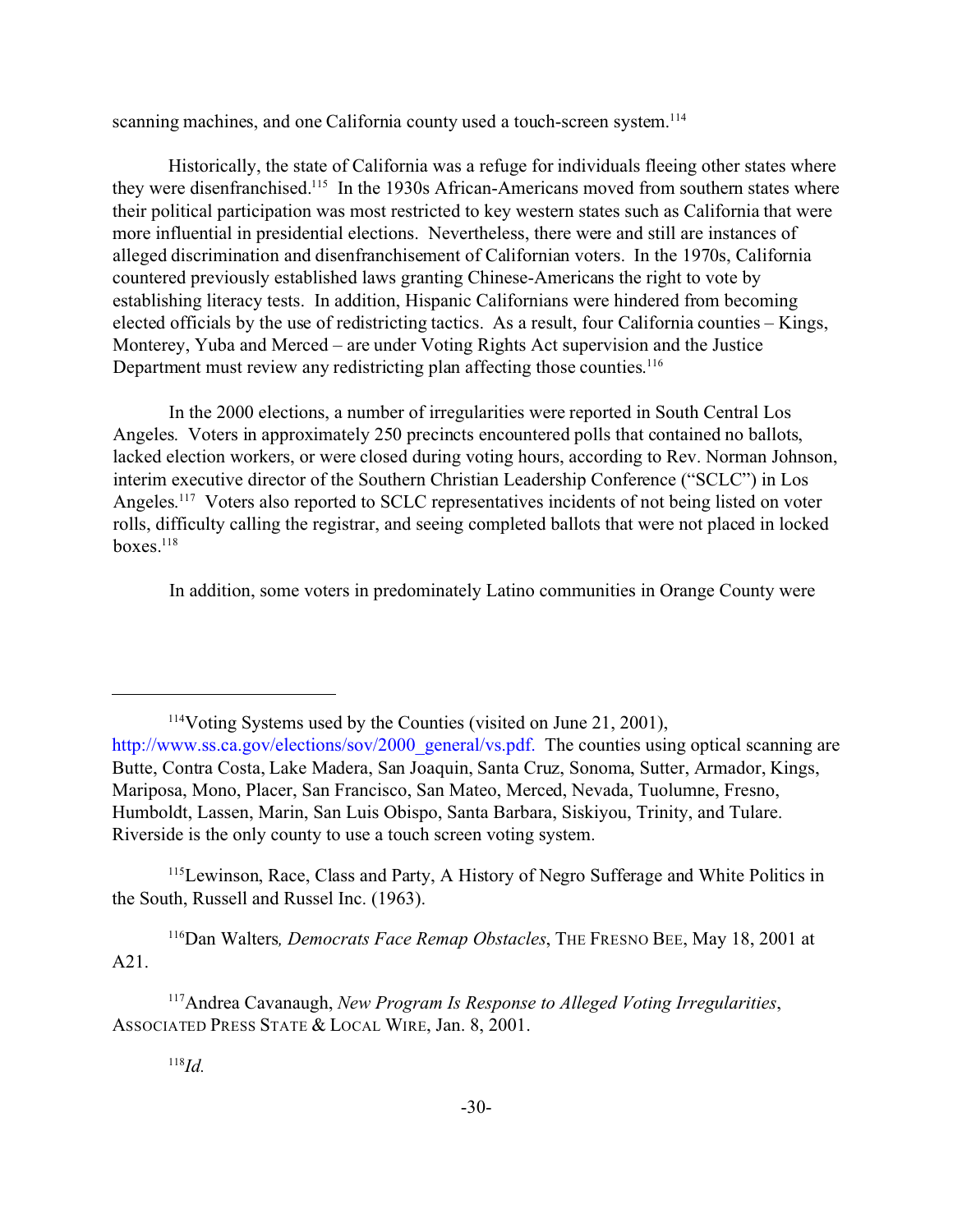turned away from the polls, and some polling places ran out of provisional ballots.<sup>119</sup> County officials cite staff cutbacks as the predominant reason why there was unusual delay at several polling places.<sup>120</sup> While leaders in the Latino community recognized that the events were not intentional, they counseled that "[t]here may have been a discriminatory effect" and made it clear that this was a serious matter. $121$ 

Disabled Californians also reported serious problems while trying to vote in the November 2000 elections. A speech-impaired voter complained of patronizing and untrained polling staff who had to be forced to listen to and assist a voter so that she could receive a ballot.<sup>122</sup> An Oakland voter found that there were no booths at the right height for a wheel chair or individuals with scooters.<sup>123</sup> When a portable ballot machine was requested, the only machine available was a demonstration machine which listed either "George Washington" or "John Adams" as presidential candidates.<sup>124</sup> The voter was forced to tell a personal care attendant his choices and have the attendant vote in his absence, depriving him of privacy and independence.<sup>125</sup>

A close presidential election in California would come under significant judicial scrutiny. Under California election law, ballots challenged for incompleteness, ambiguity, or other defects will be counted as the counter believes proper and then set aside.<sup>126</sup> A final determination by an elections official, before the recount is completed, determines whether the challenge will be allowed.<sup>127</sup> This procedure does not address the specific determination of the legality of a vote, and it therefore appears to violate the strictures of *Bush v. Gore*. 128

<sup>120</sup>*Id.*

<sup>121</sup>*Id.*

<sup>122</sup>The National Voter Independence Project, *Voters Denied Equal Access at the Polls: A Report on the Status of Accessibility to Polling Places in the United States* (April 2000)at 13.

<sup>123</sup>*Id.* <sup>124</sup>*Id.* <sup>125</sup>*Id.* <sup>126</sup>CAL. ELEC. CODE § 15631 (2001). <sup>127</sup>*Id.* <sup>128</sup>*Id.*

<sup>&</sup>lt;sup>119</sup>David Reyes, *Study Aims to See if O.C.'s Ready for Electronic Voting*, Los Angeles TIMES, December 13, 2000, at B1.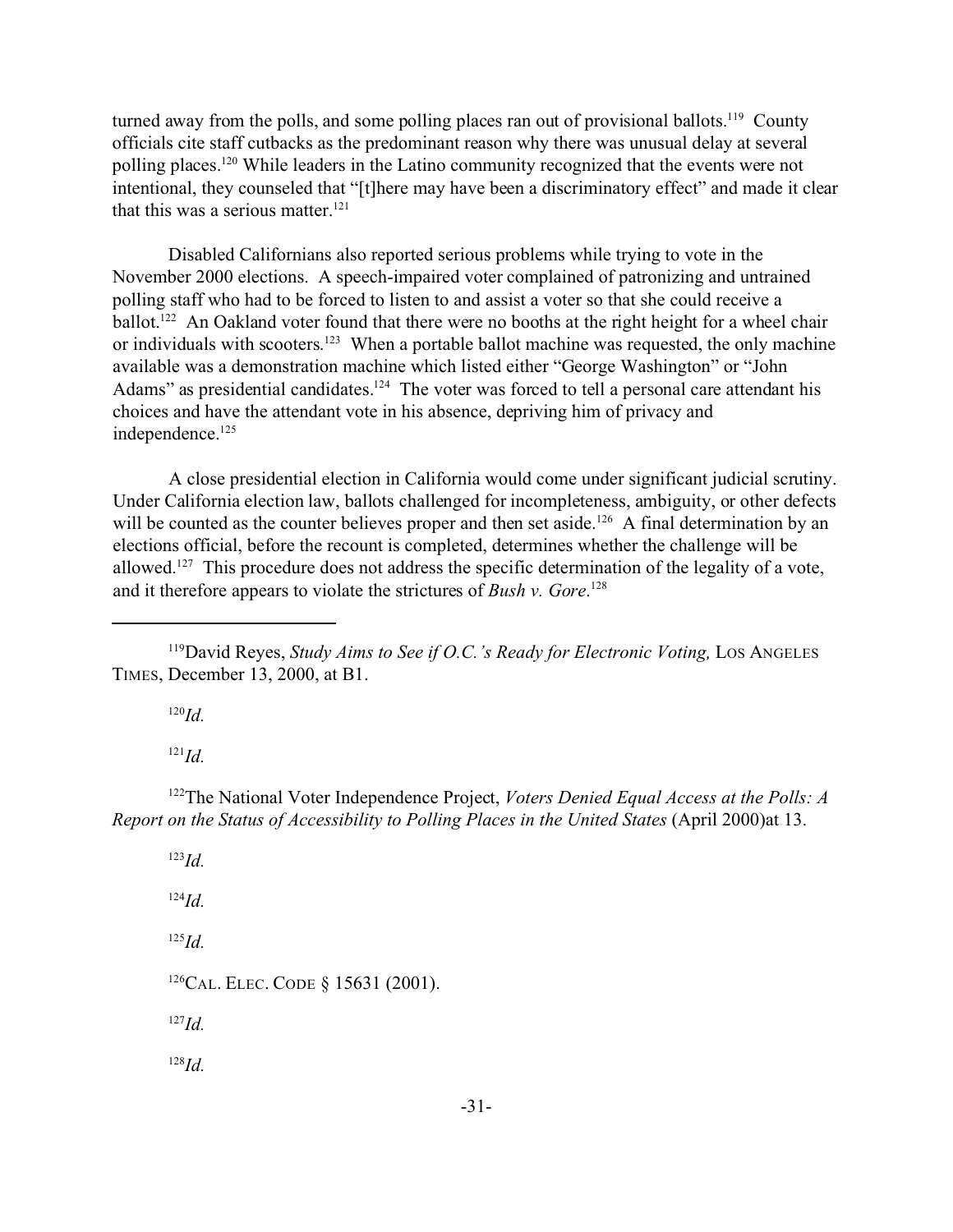Fortunately, California's laws concerning voter registration maintenance seem to protect against purging voters without cause: the registration of a voter is permanent for all purposes throughout his or her life, unless specifically canceled.<sup>129</sup> A county election official may cancel the registration only upon evidence or legal proof that an individual is ineligible to vote.<sup>130</sup> Thus, removal from voting rolls cannot take place unless there is clear evidence for the removal.

## **Colorado**

Colorado has long been a progressive state with regard to suffrage, extending voting rights to women as early as 1894. However, in the recent elections a number of complaints were recorded by disabled Colorado voters. In Golden, while a polling place was accessible from its parking lot, the ramps used to reach the site were blocked either by cones used to redirect voters to the side entrance or by a large pool of water.<sup>131</sup> No booth was available to individuals with wheelchairs, who were instead expected to ask assistance of a poll worker.<sup>132</sup>

Colorado's voting systems are relatively modern: most of the counties use optical scanning systems, while the remaining counties use DRE systems and paper ballots.<sup>133</sup> However, if a national election were ever to depend on a Colorado recount, the process would not necessarily be any easier than it was in Florida. Colorado law uses a "voter's intent" standard for assessing ballots; votes will be counted unless it is impossible to determine the voter's choice, and defective or incomplete marks or punches will be accepted as long as there are no other marks or punches indicating a contrary intent.<sup>134</sup> As this standard was looked on unfavorably by the Court in *Bush v. Gore*, it is unlikely that Colorado's procedures would survive judicial scrutiny.

The Colorado Secretary of State, Rose Sanchez, has established a Blue Ribbon Election

<sup>129</sup>*Id.*

<sup>130</sup>*Id.*

<sup>131</sup>The National Voter Independence Project, *Voters Denied Equal Access at the Polls: A Report on the Status of Accessibility to Polling Places in the United States* (April 2000)at 19.

<sup>132</sup>*Id.*

<sup>133</sup>No breakdown of voting systems by use in county is available. Telephone Interview with Rose Sanchez, Election Department of the Secretary of State's Office (May 7, 2001).

<sup>134</sup>COL. REV. STAT. § 1-7-508 (2000).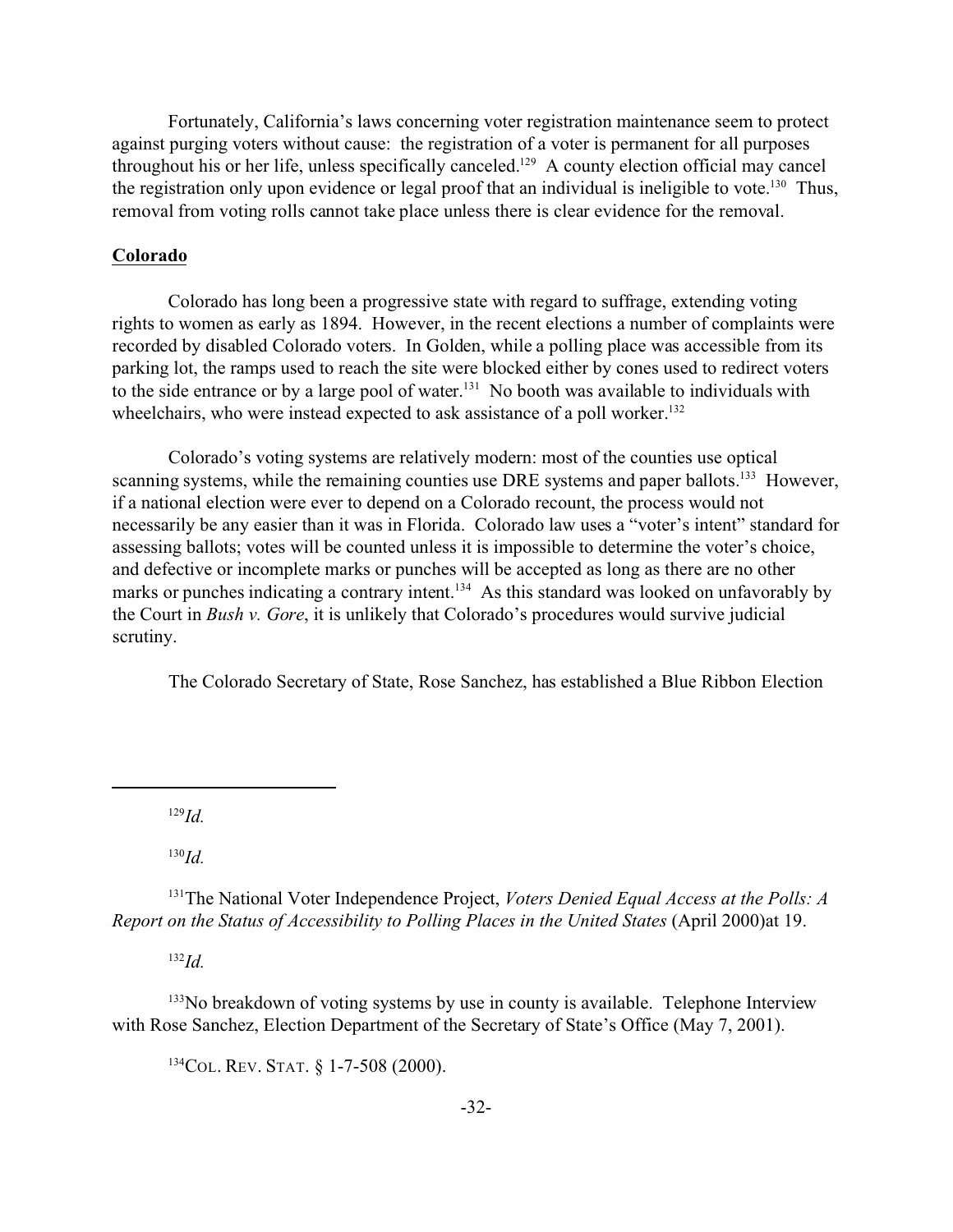Task Force to review Colorado's election laws.<sup>135</sup> At its first meeting, the Task Force agreed that the process of transferring voter registration information from the Motor Vehicle Offices to the county clerks must be modernized, and proposals were offered for the automatic transfer of data electronically.<sup>136</sup> Colorado statutes do not a contain explicit standards for maintaining voter records, although a voter's registration will be canceled after a federal felony conviction.<sup>137</sup>

Colorado's Secretary of State has no record of the total statewide number of unrecorded ballots in the 2000 Presidential election.<sup>138</sup>

## **Connecticut**

Connecticut appears to have a mixed history in the area of voting rights. In 1804, Connecticut allowed African-Americans to vote if they had been admitted as freemen prior to 1818.139 However, on the eve of the Civil War, almost every Northern state barred African-Americans from voting.<sup>140</sup> Today, there are still examples of discriminatory practices. For instance, Hartford, Connecticut has a city rule disqualifying voters who fail to report changes of address, a rule which has led to the purging of predominately African-American and Latino votes from the voting rolls.<sup>141</sup>

This year, a conflict arose pertaining to a 1997 law that allows voters to obtain ballots up

<sup>136</sup>Colorado Secretary of State, Blue Ribbon Election Task Force, Minutes of Jan. 19, 2001 Public Meeting, http://www.sos.state.co.us/pubs/blue\_ribbon/minutes1.htm.

<sup>137</sup>COL. REV. STAT. § 1-2-606 (2000).

<sup>138</sup>Telephone Interview with Rose Sanchez, Election Department of the Secretary of State's Office (May 7,2001).

<sup>139</sup>Xi Wang, *Bondage, Freedom & the Constitution: The New Slavery Scholarship and its Impact on Law and Legal Historiography: Emancipation and the New Conception of Freedom: Black Suffrage and the Redefinition of American Freedom, 1860-1870*, CARODOZO L. Rev., 2162 (May 1996).

<sup>140</sup>*Id.*

<sup>141</sup>American Civil Liberties Union, *Reaffirmation or Requiem for the Voting Rights Act? The Court Will Decide: A Public Policy Alert from the American Civil Liberties Union May 1995* (visited on May 24, 2001) http://www.aclu.org/issues/racial/racevote.html.

<sup>&</sup>lt;sup>135</sup>Press Release from Colorado Secretary of State, Donetta Davidson, Secretary of State Task Force to Review Election Process (Dec. 21 2000) (on file with U.S. House of Representatives Committee on the Judiciary, Democratic Staff).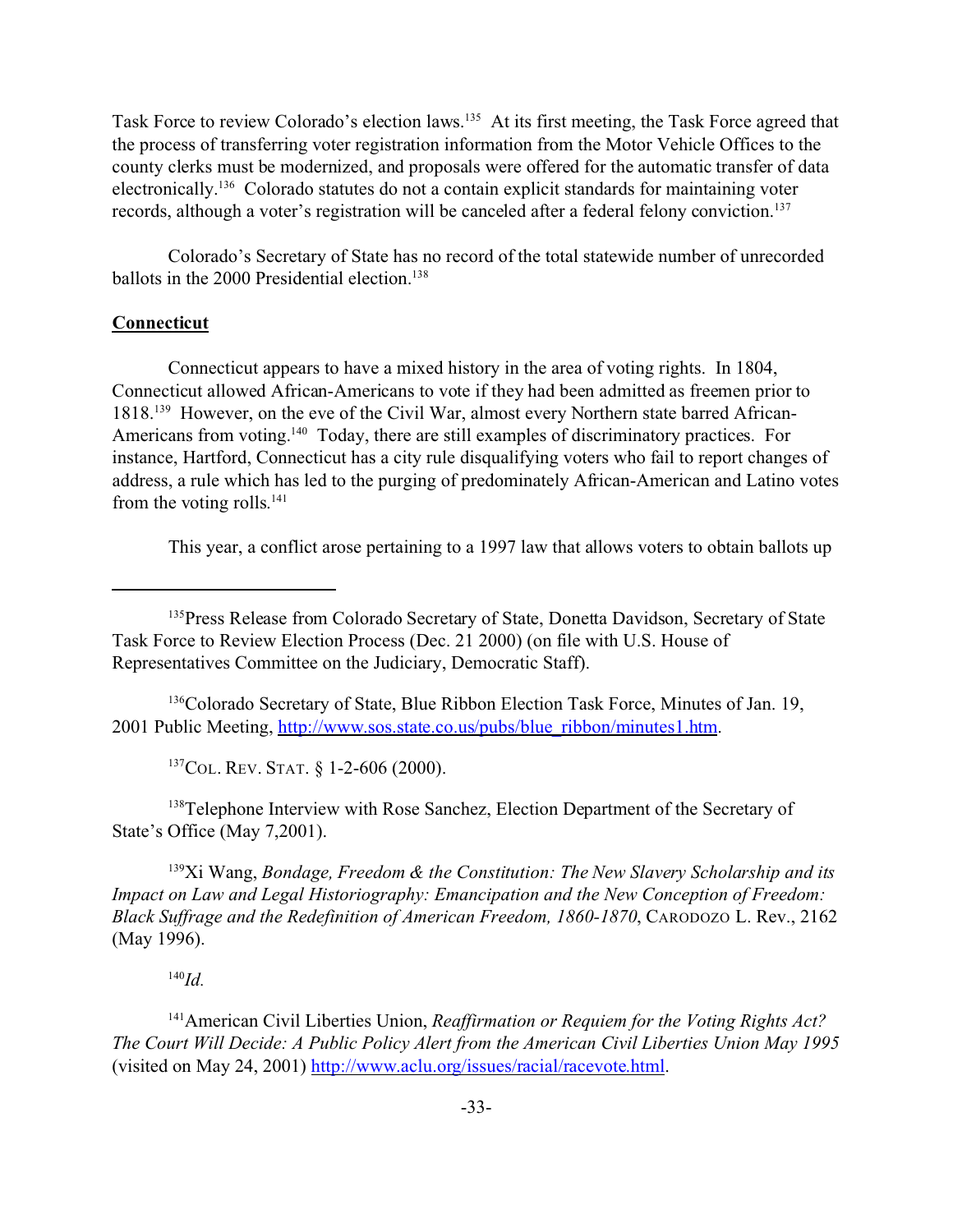until election day. Connecticut Republicans alleged that clerks' offices were swamped on election day, which forced them to photocopy existing ballots to meet the demand and hindered their ability to confirm a voter's eligibility.<sup>142</sup> There was also allegedly confusion over whether local officials could require voters to show identification, although the law does not specifically require applicants to produce identification. It is alleged that some voters used the same-day ballots to vote twice.<sup>143</sup> In response to these accusations, on November 20, 2000, Connecticut Secretary of State Susan Bysiewicz asked the U.S. Attorney's Office to investigate allegations of voter fraud in the casting of tens of thousands of same-day Presidential ballots on election day.<sup>144</sup> The investigation was concluded, finding no evidence of voter fraud.

Connecticut has used lever machines since 1901 and has required their use since 1953.<sup>145</sup> Connecticut is in the process of certifying Marksense machines, but the process has not yet been completed.<sup>146</sup> This voting system resulted in 14,578 of the cast ballots not registering a vote for a presidential candidate.<sup>147</sup>

In the event of a recount, Connecticut state law describes the circumstances under which the tally will occur and the procedures it will follow, and it specifies that re-canvassed votes are to be counted manually.<sup>148</sup> However, it does not specify the objective standards under which an unclear ballot will be interpreted during a manual recount, and thus is unlikely to survive Supreme Court scrutiny.

The state requires voter registration applicants to declare if they were previously registered. If an applicant was previously registered in the state, the registrar of the town from

<sup>142</sup>*Indecision 2000 -- Other States: NM -- Gore Lead Gets Even Bigger*, THE HOTLINE, Nov. 21, 2000.

<sup>143</sup>*Id.*

<sup>144</sup>*Id.*

<sup>145</sup>Telephone Interview with Mary Young, Staff Attorney in the Connecticut Secretary of State's Office (May 29, 2001)

<sup>146</sup>*Id.*

<sup>147</sup> November 7, 2000 General Election Results for Presidential Electors (visited on April 27, 2001)

http://www.sov-sots.state.ct.us/ReportList.asp?radio1=2&office=PE&offdesc=Presidential Elect ors For&party=&distcd=SW&elecnumber=4&reptype=Election Results&electype=G&title=Nov ember 07, 2000 General Election.

<sup>148</sup>CONN. GEN. STAT. § 9-311 (2001).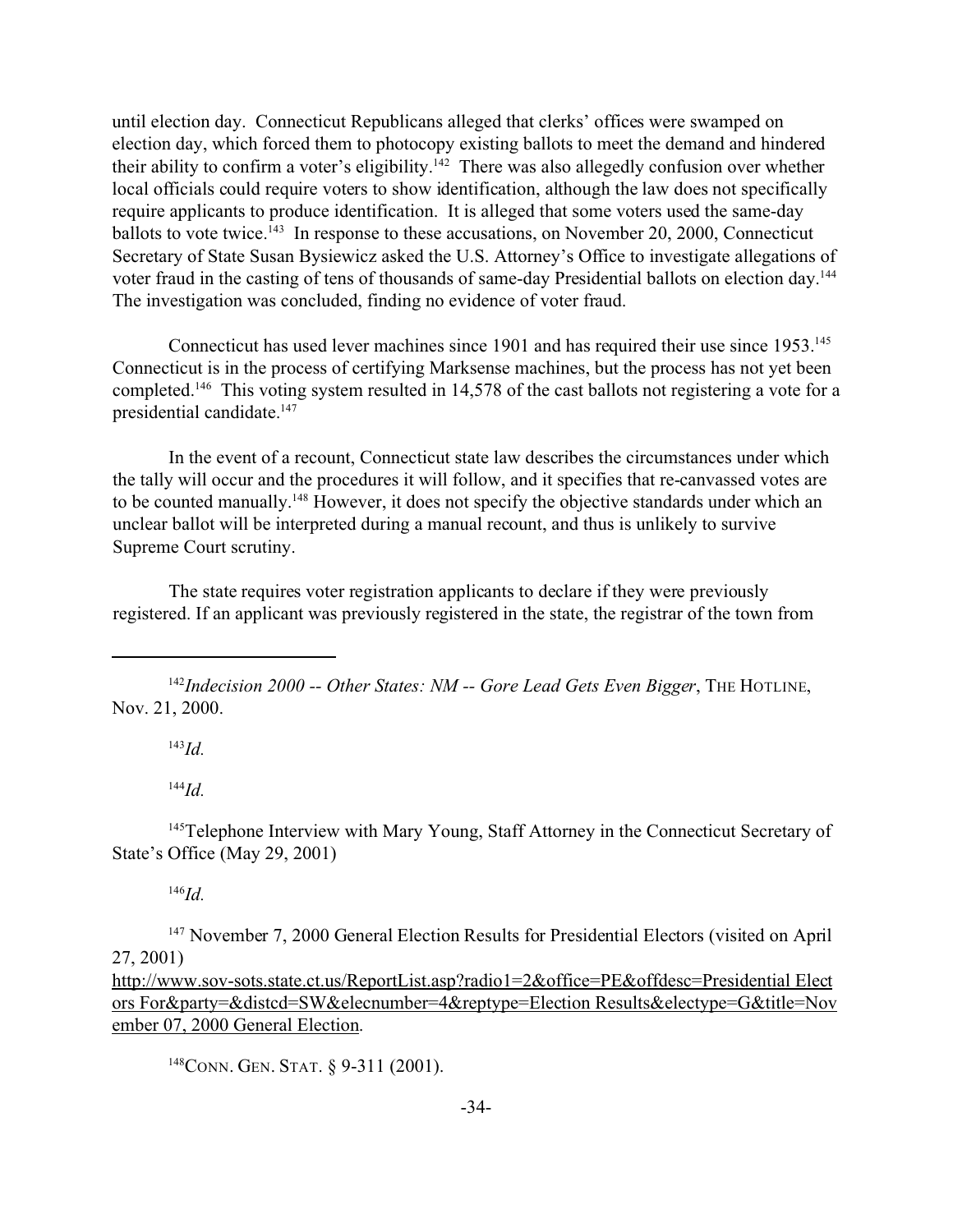which the elector has moved removes the name of the elector from the registry list of the town.<sup>149</sup> The Secretary of State also has the authority to order reviews of computerized voter registration records to locate the names of voters with registrations in more than one town. After voters are notified that they are no longer eligible to vote in the towns which they have moved from, they have 30 days to contact their registrar and confirm that they are entitled to be on the list. If they do not do so, their names are removed.<sup>150</sup> While the notification provision of Connecticut law is a step in the right direction, it could be improved with the addition of a safeguard that would allow voters to correct duplicative or erroneous registration information at the polls on election day.

#### **Delaware**

Delaware experienced a relatively trouble-free 2000 election. According to the Office of the Commissioner of Elections, the registration forms of some voters who had registered through the Department of Motor Vehicles were not delivered; however, the forms were eventually discovered and the voters allowed to cast their ballots.<sup>151</sup>

Delaware also had a very low rate of unrecorded ballots; of the 333,053 ballots cast, 327,529 were recorded as votes for presidential candidates, leaving only 5,324 ballots unrecorded.<sup>152</sup> Electronic voting is used statewide, which perhaps explains the low number of unrecorded ballots.<sup>153</sup>

Delaware does not allow felons to vote, and checks names of applicants for registration against the Criminal Justice Information System and other data. Some felonies result in permanent disenfranchisement; others disenfranchise for only 5 years.<sup>154</sup> The state identifies persons who are no longer eligible to vote by contracting with a U.S. Postal Service-licensed vendor to identify voters who have moved, as well as obtaining a list from the Department of Motor Vehicles of individuals who have surrendered their driver's license while obtaining a

<sup>149</sup>CONN. GEN. STAT. § 9-21.Chapter 143 (2001).

<sup>150</sup>CONN. GEN. STAT. § 9-21a. Chapter 143 (2001).

<sup>151</sup>Telephone Interview with Staff of Commissioner of Elections Office (May 4, 2001).

<sup>152</sup> State of Delaware, General Election (Official Results) (visited on April 27, 2001) http://www.state.de.us/election/archive/elect00/2000genofficial.html.

<sup>153</sup>Telephone Interview with Department of Elections, Secretary of State's Office (May 2, 2001).

<sup>154</sup>DEL. CODE ANN. tit. 15, § 6103 (2000).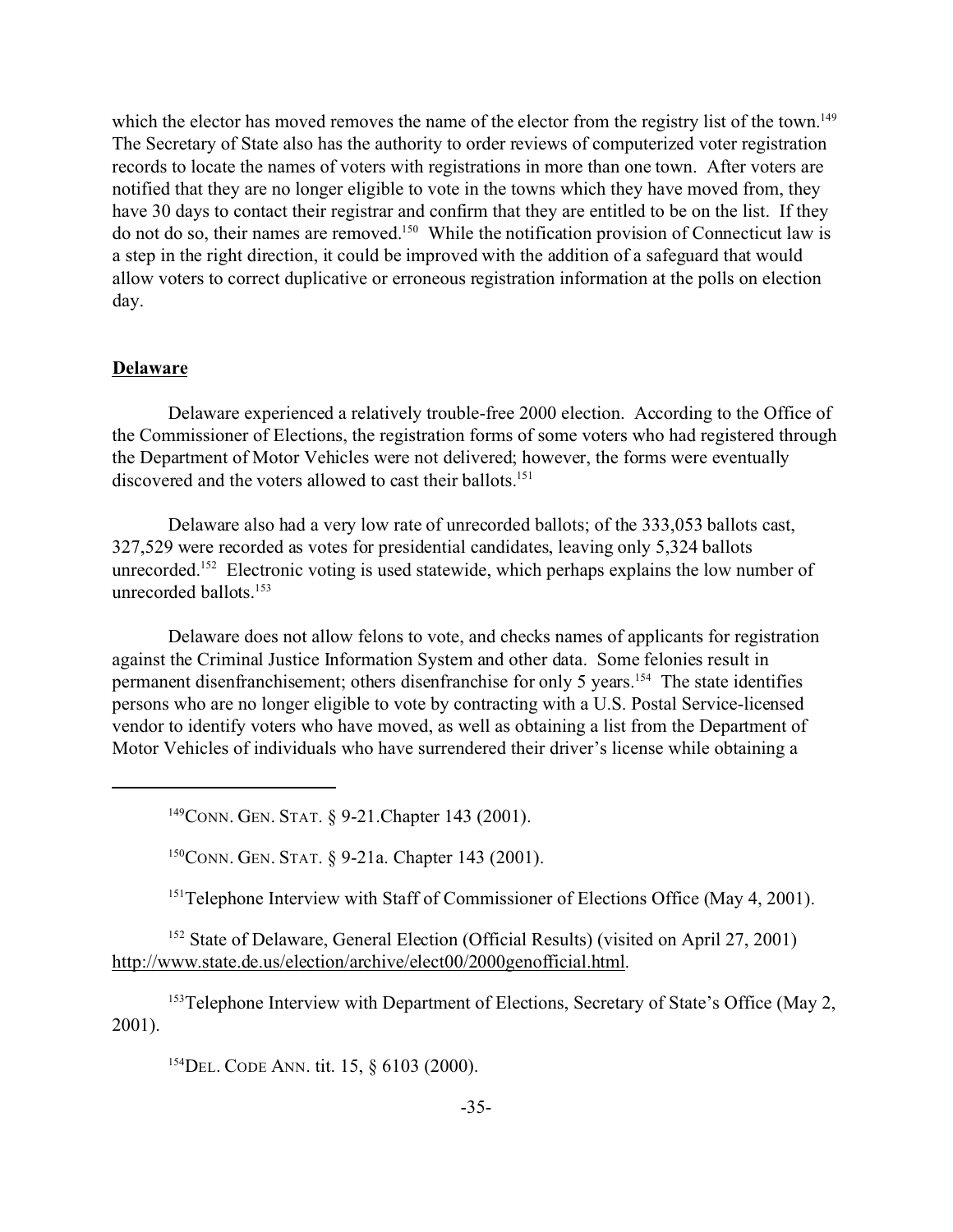driver's license from another state. Individuals are then contacted and asked to certify their address; those who do not respond are given 'inactive' status, but are eligible to vote by affirming their place of residence in writing at a polling station.<sup>155</sup>

#### **District of Columbia**

In 1964, the 23rd Amendment to the Constitution granted the District of Columbia the right to vote in presidential elections.<sup>156</sup> In the 2000 presidential election, voting in the District of Columbia was marred by "long lines, spoiled ballots, broken equipment and overwhelmed poll workers."<sup>157</sup> Fifty-eight percent of District voters went to the polls in November, and the unexpectedly heavy turnout strained the system's resources, especially since the majority of election workers were senior citizens who worked four days for \$100.<sup>158</sup> Final results in the District were not released until 2:20 a.m. primarily because of human error and mechanical breakdowns.<sup>159</sup> In light of numerous complaints, the District is considering using optical scanning machines that would make vote counting nearly instantaneous.<sup>160</sup>

Additionally, some polling places in the District of Columbia offered an accessible path to the polling site, but not to the actual booths where the voting took place. One voter was told prior to the election that "curb side assistance" would be available but saw no one available to assist on election day.<sup>161</sup>

The District of Columbia has used a punch-card system for several decades. In the November elections, there were 2,748 overvotes and more than 1,000 undervotes, for a total of at

<sup>155</sup>DEL. CODE ANN. tit. 15, § 1704 (2000).

<sup>156</sup>Prior to that time, District of Columbia voted only for party officials and delegates to the Democratic and Republican national conventions. D.C. Board of Elections and Ethics: The History of Voting in District of Columbia, http://www.dcboee.org/htmldocs/history.htm.

<sup>157</sup>Spencer S. Hsu, *D.C. Testing Technology to Speed up Voting Tally*, THE WASHINGTON POST, April 11, 2001, at B3.

<sup>158</sup>*Id.*

 $159$ *Id* at 4.

<sup>160</sup>*Id.*; Telephone Interview with Bill O'Field, Public Information Officer of the DC Board of Elections and Ethics (May 2, 2001).

<sup>161</sup>The National Voter Independence Project, *Voters Denied Equal Access at the Polls: A Report on the Status of Accessibility to Polling Places in the United States* (April 2000) at 17.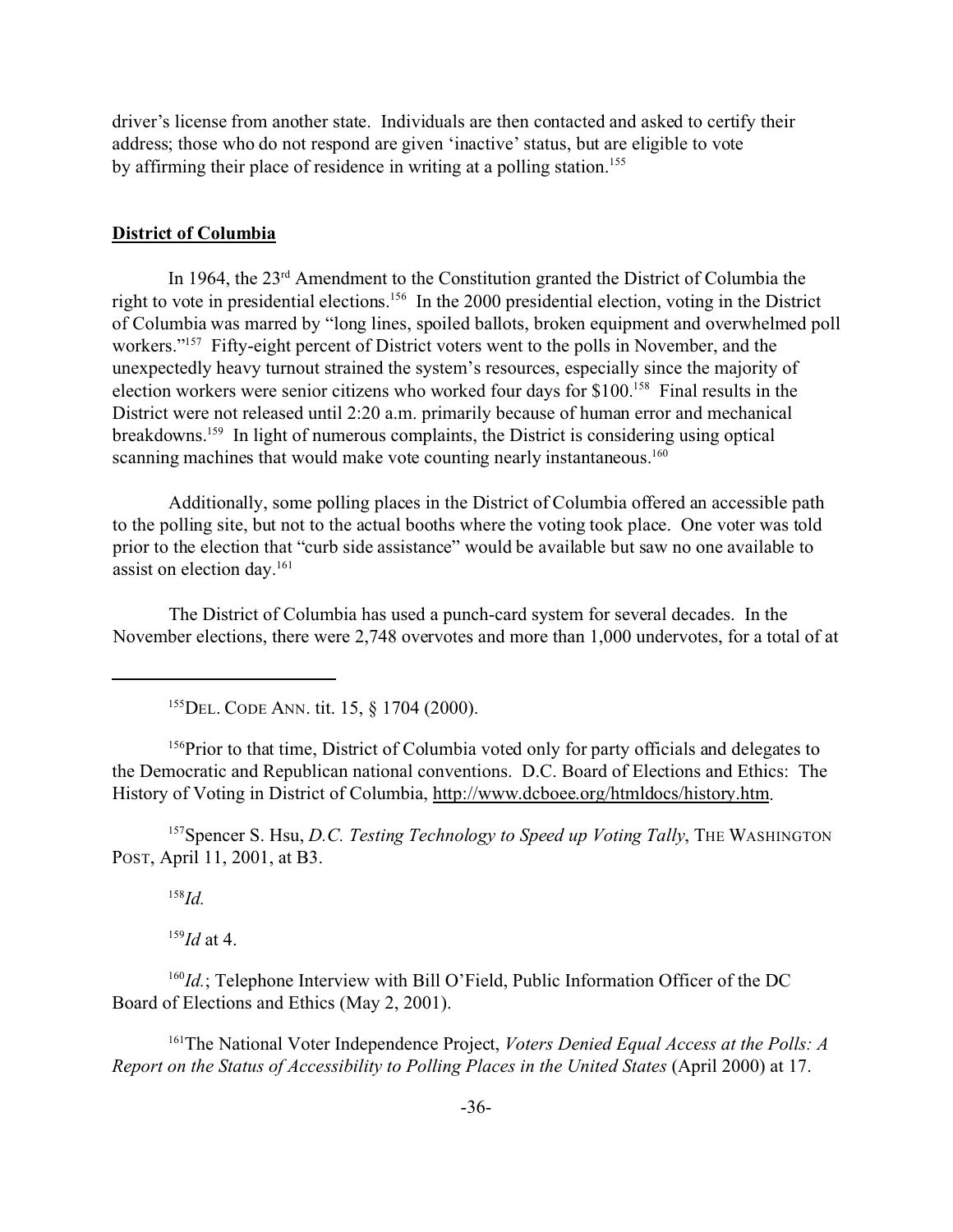least 3,748 unrecorded ballots.<sup>162</sup>

The District of Columbia does not specify any recount procedures in statute. It appears to have adequate safeguards to assist voters who are mistakenly purged or otherwise wrongly omitted from voting rolls. Those adjudged mentally incompetent and those incarcerated for conviction of a felony are not permitted to vote. District of Columbia statutes permit those who have been deemed inactive due to change of residence and those who claim to have been erroneously omitted from voter roles to submit ballots as "special voters."<sup>163</sup>

### **Florida**

The flaws in the Florida election process -- including untrained poll workers, flawed ballot designs, and poor management -- have been publicly documented and discussed in excruciating detail. In total, up to 180,000 ballots may not have been counted in the Florida presidential vote, $16464,328$  of which were undervotes and at least 110,000 of which were overvotes.<sup>165</sup>

After the initial tally, George W. Bush held on to a slim lead in Florida of 1,784 votes.<sup>166</sup> This margin was a small enough percentage of the total votes cast to trigger an automatic recount, <sup>167</sup> and Al Gore called Bush to retract his earlier concession. On November 9, the Gore campaign requested a hand count in four counties with demonstrated voting irregularities: Palm Beach, Volusia, Broward, and Miami-Dade.<sup>168</sup> In these four counties in which the hand recount

<sup>162</sup>*Id.*

<sup>163</sup>D.C. CODE ANN. § 710.4 , § 710.5 (2000).

<sup>164</sup>Gwyneth K. Shaw, Jim Leusner & Sean Holton, *Uncounted Ballots May Add Up to 180,000*, ORLANDO SENTINEL, November 15, 2000, at A1.

<sup>165</sup>Martin Merzer, *Review Shows Ballots Say Bush*, MIAMI HERALD, April 4, 2001.

<sup>166</sup>Florida Secretary of State, http://election.dos.state.fl.us/.

<sup>167</sup>FLA. STAT. ch. 102.141(4) (2000).

<sup>168</sup>Angie Cannon and Kenneth T. Walsh, *Messier by the Minute: Kicking the Presidential Race into Court Raises Questions Without Many Answers*, U.S. NEWS AND WORLD REPORT*,* November 20, 2000, at 27.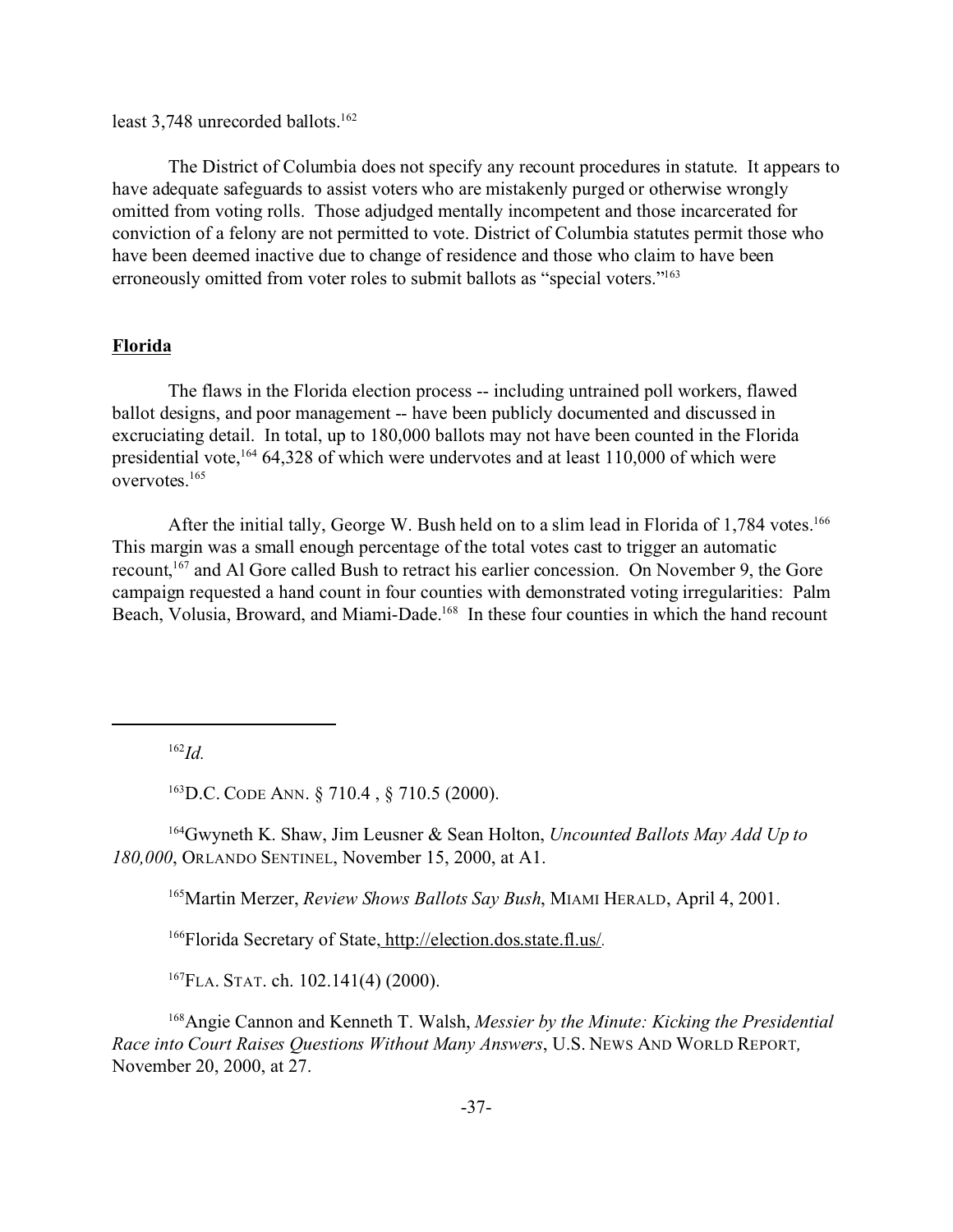was sought – all heavily Democratic areas – over  $73,000^{169}$  ballots were not counted in the presidential tally due to either overvotes or undervotes.<sup>170</sup>

The subsequent arguments over the interpretation of "dimpled" or "hanging" chad focused on the 26 Florida counties using punch card machines; 40 counties use Marksense machines, either in a central tabulation facility or in each voting precinct, and one county uses manually tabulated paper ballots.<sup>171</sup>

Controversy also swirled around the vote in Palm Beach County, where approximately 29,000 presidential votes were invalidated because voters either punched more than one hole (19,120 overvotes) or had no mark that the machines could read (10,000 undervotes).<sup>172</sup> As a result of hand recounts of some of the "undervotes," Gore picked up a net gain of 215 votes, though these were not included in the tally certified by Florida Republican Secretary of State and Bush campaign co-chair Katherine Harris on November 26.<sup>173</sup>

Many believe that the design of the Palm Beach County ballot was responsible for the extremely high number of invalidated ballots in Palm Beach. The Palm Beach County ballot was the only Presidential "butterfly ballot" used in Florida, in which candidates' names were listed on both sides of the punch holes. As the ballot was laid out, although Al Gore's name was listed *second* in the column to the left of the punch holes, voters intending to vote for Gore were required to punch the *third* hole on the page. Pat Buchanan's name appeared *first* in a column to the right of the punch holes, and his punch hole appeared *second*.

As a result of this confusing  $-$  and potentially illegal<sup> $174$ </sup>  $-$  design, a number of voters

<sup>169</sup>Eric Diamond, *Chad's Back and Ready to Hang in L.A.*, Los Angeles TIMES, April 8, 2001, at M5.

<sup>170</sup>Dan Keating and George Lardner, Jr.,*Hand Count Could Lift Gore Total*, WASHINGTON POST, November 11, 2000.

<sup>171</sup>Division of Elections, Florida Department of State, http://election.dos.state.fl.us/votemeth/cvs.shtml.

<sup>172</sup>Angie Cannon and Kenneth T. Walsh*, Messier by the Minute: Kicking the Presidential Race into Court Raises Questions Without Many Answers*, U.S. NEWS AND WORLD REPORT*,* November 20, 2000, at 28.

<sup>173</sup>Complaint to Contest Election, *Gore v. Harris*, Leon County Circuit Court, Case # 00.2808, November 27, 2000.

<sup>174</sup>FLA. STAT. Ch. 101.151(3)(a) (2000). The Florida Supreme Court, however, upheld the legality of the ballot. *Fladell v. Palm Beach Canvassing Board,* Nos. SC00-2373, SC00-2376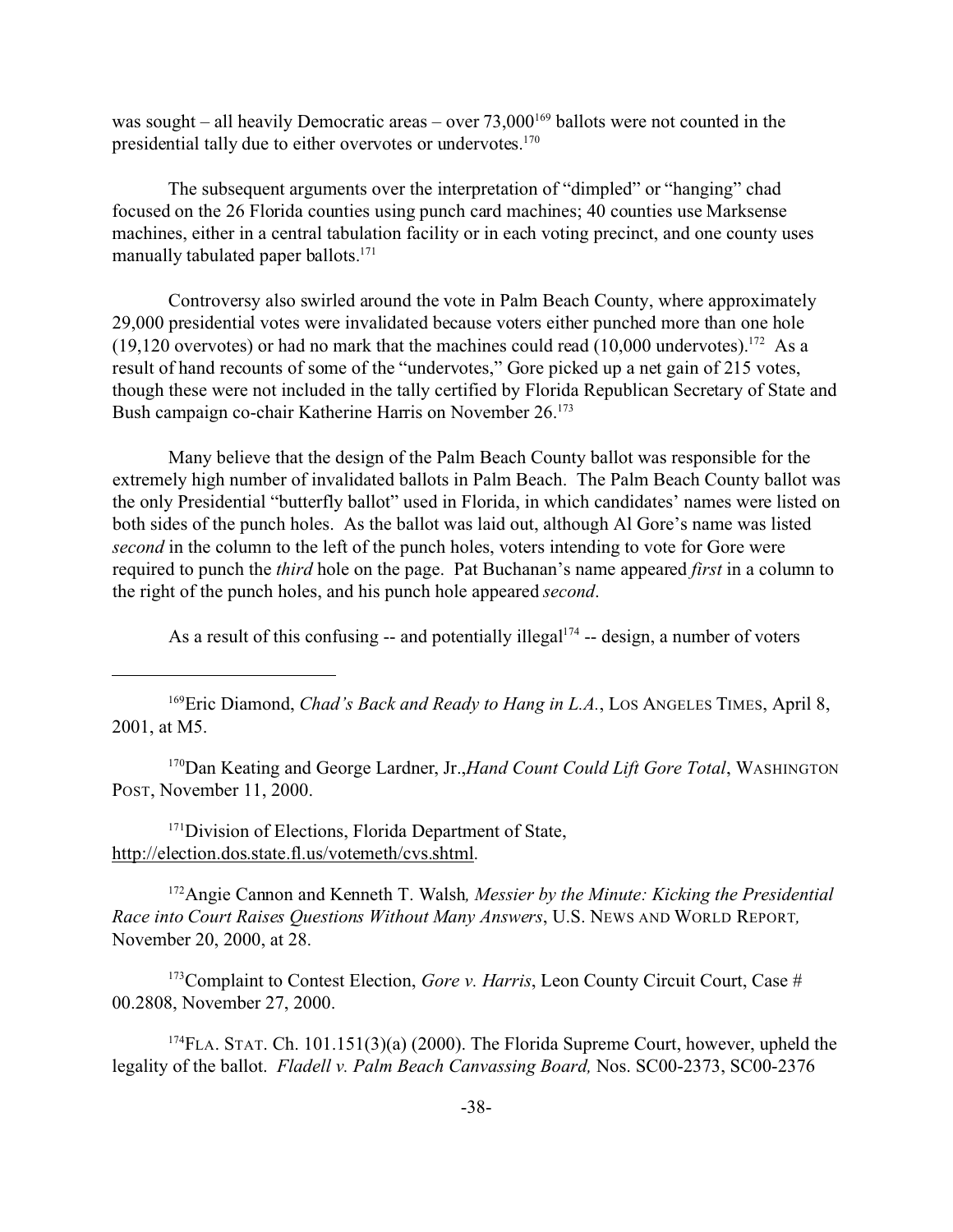claim that, although they intended to vote for Gore, they mistakenly voted for Buchanan.<sup>175</sup> Indeed, Pat Buchanan apparently received an inordinate number of votes in Palm Beach County, a heavily Democratic county. Buchanan received 3,407 votes -- more than three times the votes in any other Florida county, and almost 20 percent of his total in the state.<sup>176</sup> Greg Adams, an assistant professor of statistics and research methods at Carnegie Mellon University in Pittsburgh concluded that it would be statistically impossible for Buchanan to have received as many votes as he did in Palm Beach County, absent any unusual circumstances.<sup>177</sup> This research has been seconded by a Harvard-led research team which analyzed returns in 2,998 U.S. counties and concluded that Buchanan had received more than 2,000 votes in error.<sup>178</sup>

The election contest was ultimately settled by the U.S. Supreme Court. On December 9, 2000, the Court stayed the order of the Florida Supreme Court.<sup>179</sup> In his concurrence, Justice Scalia stated that the court was taking the unusual step of granting the injunction because the continued recount "threatens irreparable harm" to Bush "and to the country, by casting a cloud on what he claims to be the legitimacy of his election."<sup>180</sup> Subsequently, after oral argument, the Court held that the lack of standards for hand recounts violated the equal protection clause of the Fourteenth Amendment, and that there was insufficient time before the Electoral College was to meet to craft and conduct a constitutionally permissible recount.<sup>181</sup> Al Gore conceded the election the next day.

(2000).

<sup>175</sup>Sue Anne Pressley and George Lardner Jr., *In a Confused Palm Beach County, Complaints Came Early and Often*, WASHINGTON POST, November 11, 2000, at A01.

<sup>176</sup>John Lantigua, *County Official Knew About Ballot Confusion*, SALON, November 9, 2000, http://www.salon.com/politics/feature/2000/11/09/lapore/index.html.

<sup>177</sup>*Vote Uncertainty Bothers Buchanan; Reform Candidate Expresses Regret Over Florida Ballot Confusion*, THE ATLANTA JOURNAL-CONSTITUTION, November 10, 2001 at 2E. Professor Adams concluded that Buchanan should have received somewhere between 600 and 800 votes in Palm Beach County, when he calculated how many votes Buchanan got in the other counties, compared to Bush and Gore. *Id.*

<sup>178</sup>Jonathan N. Wand *et al*., *Researcher: Jasper Elections Worst in Nation*, *"The Butterfly Did It: The Aberrant Vote for Buchanan in Palm Beach County, Florida,"* THE BEAUFORT GAZETTE, December 28, 2000; *http://elections.fas.harvard.edu*.

<sup>179</sup>*Bush v. Gore*, 531 U.S. 98; 121 S. Ct. 525; 148 L. Ed. 2d 388 (2000).

<sup>180</sup>*Id.*, at 2.

<sup>181</sup>*Bush v. Gore*, 531 U.S. 98; 121 S. Ct. 525; 148 L. Ed. 2d 388 (2000).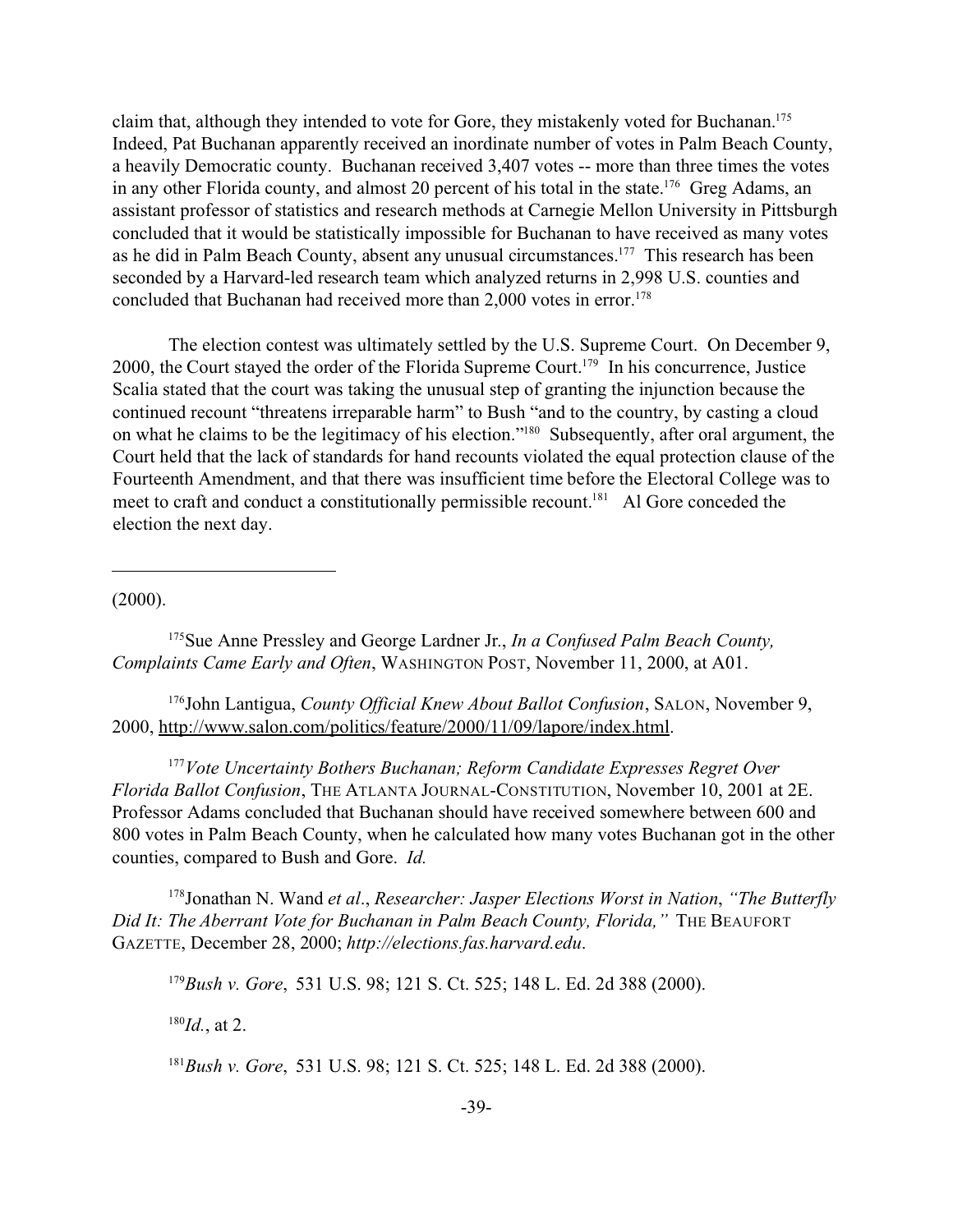However, a number of investigations into the 2000 Florida Presidential election are ongoing. A *Miami Herald* recount of undervotes in Florida counties found thousands of uncounted votes.<sup>182</sup> This recount also found that, if every county was recounted, under most standards (including the standard used in the state of Texas), Al Gore would have won Florida and the Presidential election.<sup>183</sup> The *Herald* is currently reviewing approximately 110,000 Florida Presidential overvotes. A consortium of other news organizations, including the *Washington Post* and *New York Times*, are currently reviewing both the overvotes and undervotes.

On June 8, 2001 the U.S. Commission on Civil Rights approved by a 6-2 margin an independent, bipartisan investigative report that found the 2000 presidential election in Florida was marred by "injustice, ineptitude and inefficiency" that disenfranchised minority voters.<sup>184</sup>

According to the report, "countless unknown eligible voters" were wrongfully turned away from the polls or purged from voter registration lists because of procedures and practices used by election officials.<sup>185</sup> African-American voters in particular were harmed as the report stated that lists of ineligible voters, compiled by a private firm, had an error rate of at least 14 percent, and African-American voters had a "significantly greater chance" of appearing on the inaccurate lists than white voters.<sup>186</sup>

The report also found that outdated voting equipment was disproportionately used in predominantly minority districts, and that African-American voters were nine times more likely than white voters to have their ballots rejected.<sup>187</sup> Even in counties where uniform voting

<sup>182</sup>Martine Merzer, *In Ballot Audit, Bush Prevails, Newspapers' Review Finds a Few Scenarios That Favor Gore*, WASHINGTON POST, April 4, 2001.

<sup>183</sup>Id. "Here's what the Herald group found in all Florida counties, including those that were not part of the court-ordered recount: Standard: Every dimple, pinprick or hanging chad on a punch-card ballot is considered a valid vote, the most inclusive standard. Result: Gore would have won by 393 votes. Standard: Dimples were counted as presidential votes only on ballots that had dimples in other races, suggesting a fault with either the machine or the voter's ability to use it. Result: Gore would have won by 299 votes...."

<sup>184</sup>U.S. Civil Rights Commission, *Voting Irregularities in Florida During the 2000 Presidential Election* (June 8, 2001) Chapter 9, at 1.

<sup>185</sup>*Id.*

<sup>186</sup>*Id.*, at 3.

<sup>187</sup>*Id.*, at 2.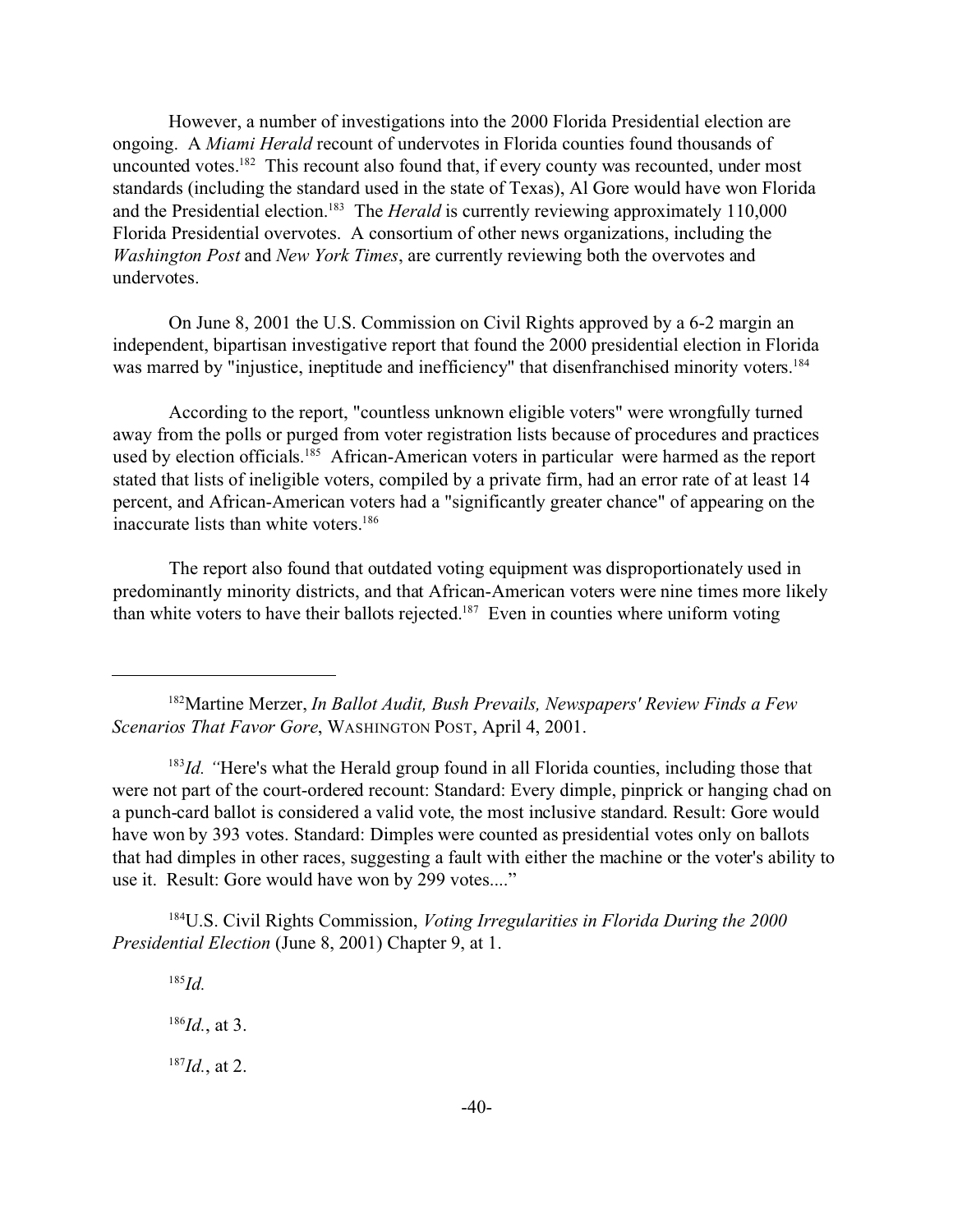systems were used, African-American voters had a higher rejection rate than white voters.<sup>188</sup>

The commission's report charges state officials, including Governor Jeb Bush and Secretary of State Katherine Harris, with ignoring evidence of outdated equipment and not responding to requests for guidance and assistance from local election officials.<sup>189</sup>

The report also indicated that the recent election reform package passed by the Florida legislature requiring advanced voting methods would not "standing alone, eliminate the racial disparity in ballot rejection rates," and called on the state to determine why African-American voters have a higher rejection rate.<sup>190</sup>

## **Georgia**

In the 1980s, many southern states (including Georgia) were compelled by lawsuits or the Justice Department to change their voting systems.<sup>191</sup> Between 1974 and 1990, vote dilution suits were filed in 40 cities, most of which were successful.<sup>192</sup> In 1991, the Justice Department required that Georgia revise its proposed redistricting scheme to increase the number of majority-African-American districts from two to three.<sup>193</sup> After the Supreme Court ruled racial gerrymandering unconstitutional in 1993, a congressional district that ran from the Atlanta suburbs to Savannah was thrown out, and the districts were redrawn with just one majority-African-American district.<sup>194</sup>

Concerns for access to the ballot in Georgia have continued to the present. As a result of widespread complaints regarding the 2000 elections, Georgia Secretary of State Cathy Cox issued a report in January 2001 (the " Election Report") that documents problems with the

<sup>188</sup>*Id.*

<sup>189</sup>*Id.*, at 1, 4, 12.

<sup>190</sup>*Id.*, at 2.

<sup>191</sup>American Civil Liberties Union, *Reaffirmation or Requiem for the Voting Rights Act? The Court Will Decide: A Public Policy Alert from the American Civil Liberties Union May 1995* (visited on May 24, 2001) http://www.aclu.org/issues/racial/racevote.html.

<sup>192</sup>*Id.*

<sup>193</sup>*The Supreme Court's Backward March*, ST. LOUIS POST-DISPATCH, June 20,1997, 06B.

<sup>194</sup>*Id.*; *Shaw v. Reno*, 509 U.S. 630 (1993).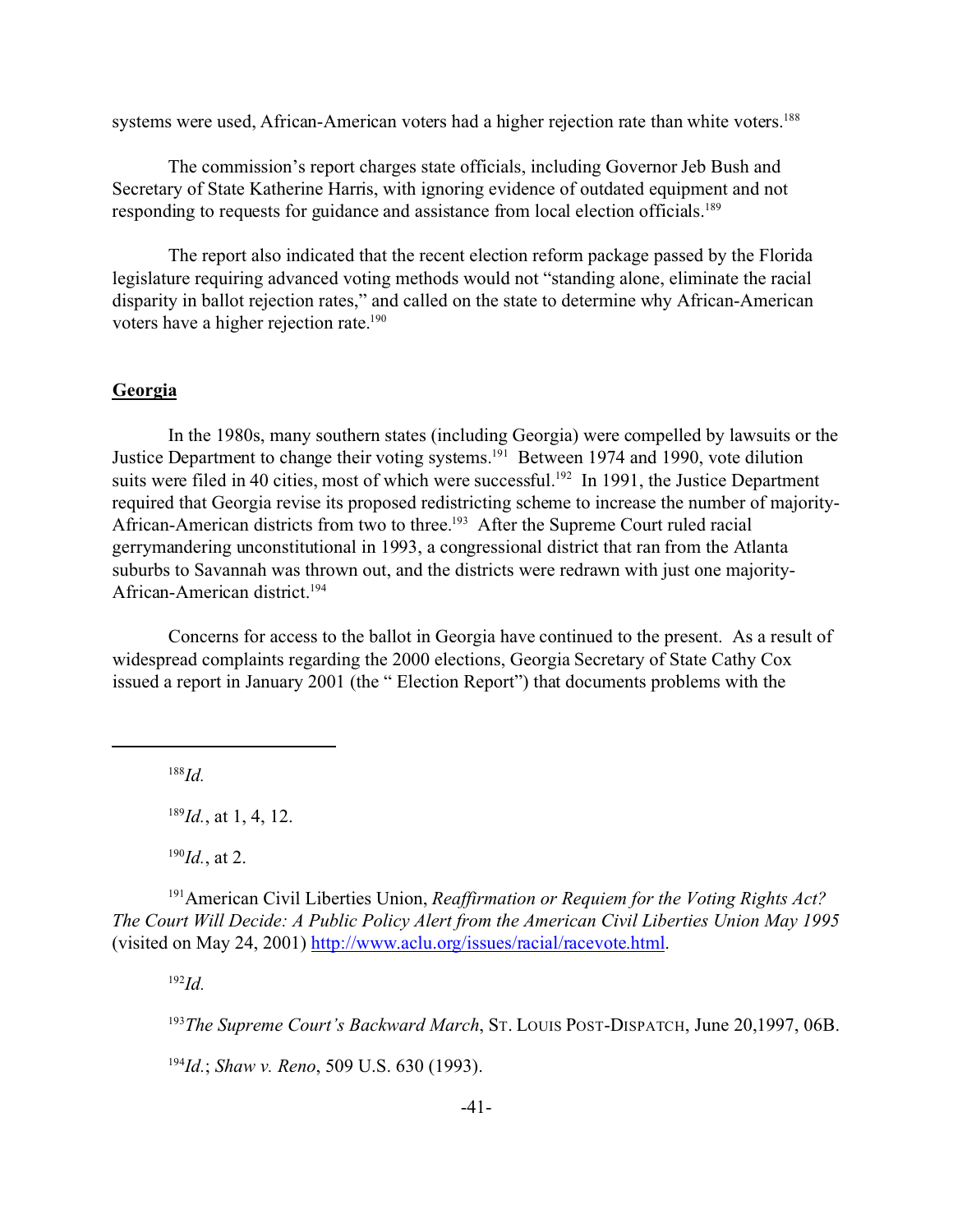election and makes recommendations for how to avoid these problems in the future.<sup>195</sup> In compiling the report, Secretary Cox collected comments from election officials, complaints from Georgia citizens, and findings from their internal analysis. The major conclusions of the report were as follows:

### Outdated Voting Equipment

Georgia officials found that the state's current system of counting votes is "unsatisfactory and should be thoroughly overhauled."<sup>196</sup> In the recent elections, out of 2,684,951 ballots cast, only 2,583,208 ballots registered as votes for presidential electors, meaning that 101,743 ballots (or 3.8 percent) were unrecorded.<sup>197</sup> One hundred thousand Georgia voters either did not vote for president, made a mistake that voided their ballot, or did not have their vote counted by a machine -- a rate even higher than the Florida undervote percentage of 2.9 percent.<sup>198</sup>

The rates of unrecorded ballots varied significantly with the types of ballot used. Paper ballots were used in two counties, punch card ballots were used in 17 counties, lever machines were used in 73 counties, and optical scan ballots were used in 67 counties.<sup>199</sup> The punch card system, which was used by 30.5 percent of voters, performed worst, with 4.67 percent of the ballots registering as uncounted votes. By comparison, only 2.72 percent of ballots counted with optical scanning technology were discarded, paper ballots showed an average 3.3 percent undervote, and the lever system had a  $3.98$  percent rate of uncounted votes.<sup>200</sup>

<sup>196</sup>*Id.* at 26.

<sup>197</sup>Facsimile from Georgia Secretary of State's office on file with the U.S. House of Representative Judiciary Committee, Democratic Staff; Election Results, Official results of the November 7, 2000 General Election (visited on May 4, 2001) http://www.sos.state.ga.us/elections/results/2000\_1107/0000100.htm.

<sup>198</sup>*Id.* at 3.

<sup>199</sup>*Id.* at 6 Secretary of State Cathy Cox, *"The 2000 Election: A Wake-Up Call for Reform and Change, Report to the Governor and Members of the General Assembly,"* [hereinafter "Georgia Election Report"]. The Report can be obtained at http://www.sos.state.ga.us/pressrel/2000\_election\_report.htm.

<sup>200</sup>Southern Regional Council*, New Evidence of Voting Equipment Disparities in Counties: Uncounted Votes Vary by Race and Party Affiliation; Current Error-Prone Voting*

<sup>195</sup>Secretary of State Cathy Cox, "*The 2000 Election: A Wake-Up Call for Reform and Change, Report to the Governor and Members of the General Assembly*," [hereinafter "Georgia Election Report"]. The Report can be obtained at http://www.sos.state.ga.us/pressrel/2000\_election\_report.htm.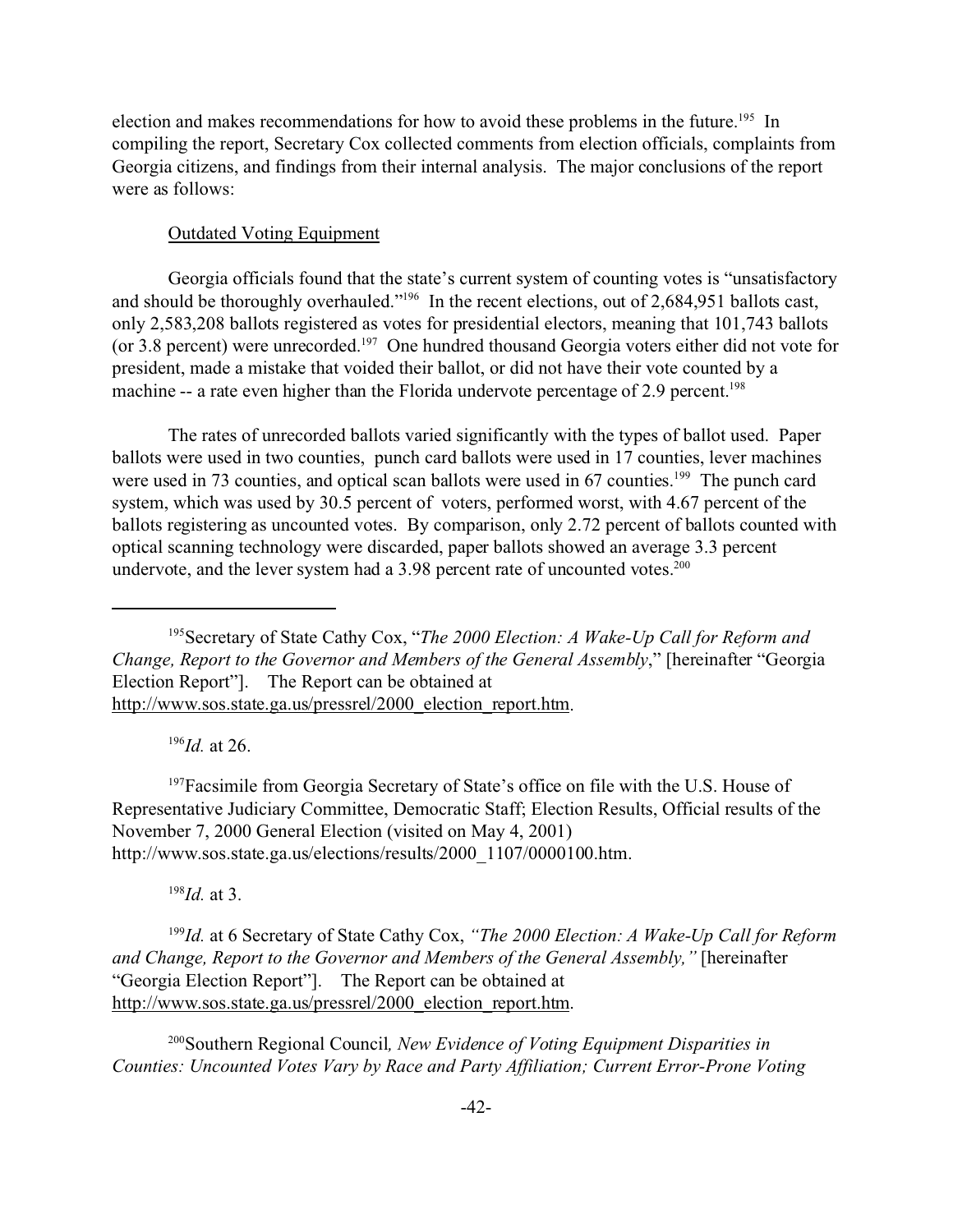The disparity in the error rates for ballots had a significant racial impact. African-American voters in Georgia were almost two times more likely than white voters to live in counties that use the most error-prone voting machinery. Almost half (46.23 percent) of Georgia's African-American voters live in punch card counties, as compared to less than one quarter (24.73 percent) of Georgia's white voters; conversely, white voters in Georgia were 1.5 times more likely than African-American voters to use optical scanning equipment, which is the least likely to result in uncounted votes.<sup>201</sup>

As a result of the varying error rates caused by the different voting methods, the American Civil Liberties Union has filed suit in Fulton County Superior Court on the grounds that Georgia's electoral machinery is inconsistent with Georgia law, deprives its citizens of equal protection and due process as guaranteed by the U.S. Constitution, and violates the federal Voting Rights Act.<sup>202</sup>

Georgia Secretary of State Cox is currently seeking funding from the 2001 Georgia General Assembly to field test new electronic voting equipment in several Georgia cities, with the goal of implementing a state-of-the-art, uniform system of voting for all of Georgia's 159 counties by  $2004.<sup>203</sup>$ 

## Ballot Problems

The Georgia Election Report also documented problems relating to the ballot itself, such as lack of familiarity with constitutional amendments and referendum questions, a lengthy ballot with confusing and unnecessary choices, and ballot materials that were defective or missing. In the 2000 election, one county was advised to utilize hair dryers in an effort to remove the dampness that was believed to be preventing an optical scan reader from reading the ballots

<sup>201</sup>Southern Regional Council Report.

<sup>202</sup>*Andrews v. Cox*, Fulton County Super. Ct. Jan. 5, 2001.

<sup>203</sup>Press Release from Cathy Cox, Georgia Secretary of State*,* Secretary Cox Joins Manufacturers of Electronic Voting Equipment, State Legislators and Election Officials for Demonstration of Electronic Voting Systems, (Jan. 29, 2001).

*Systems Affect All Voters*, Feb. 1, 2001 [hereinafter "Southern Regional Council Report"]; Georgia Election Report at 7. The report calculated the "mean average" undervote for each voting method by computing the percentage undervote in each county that used a given type of equipment and then averaging those percentages. Because the Georgia Election Report lists the "average" undervote -- rather than the absolute undervote -- we have used the absolute undervote figures where available.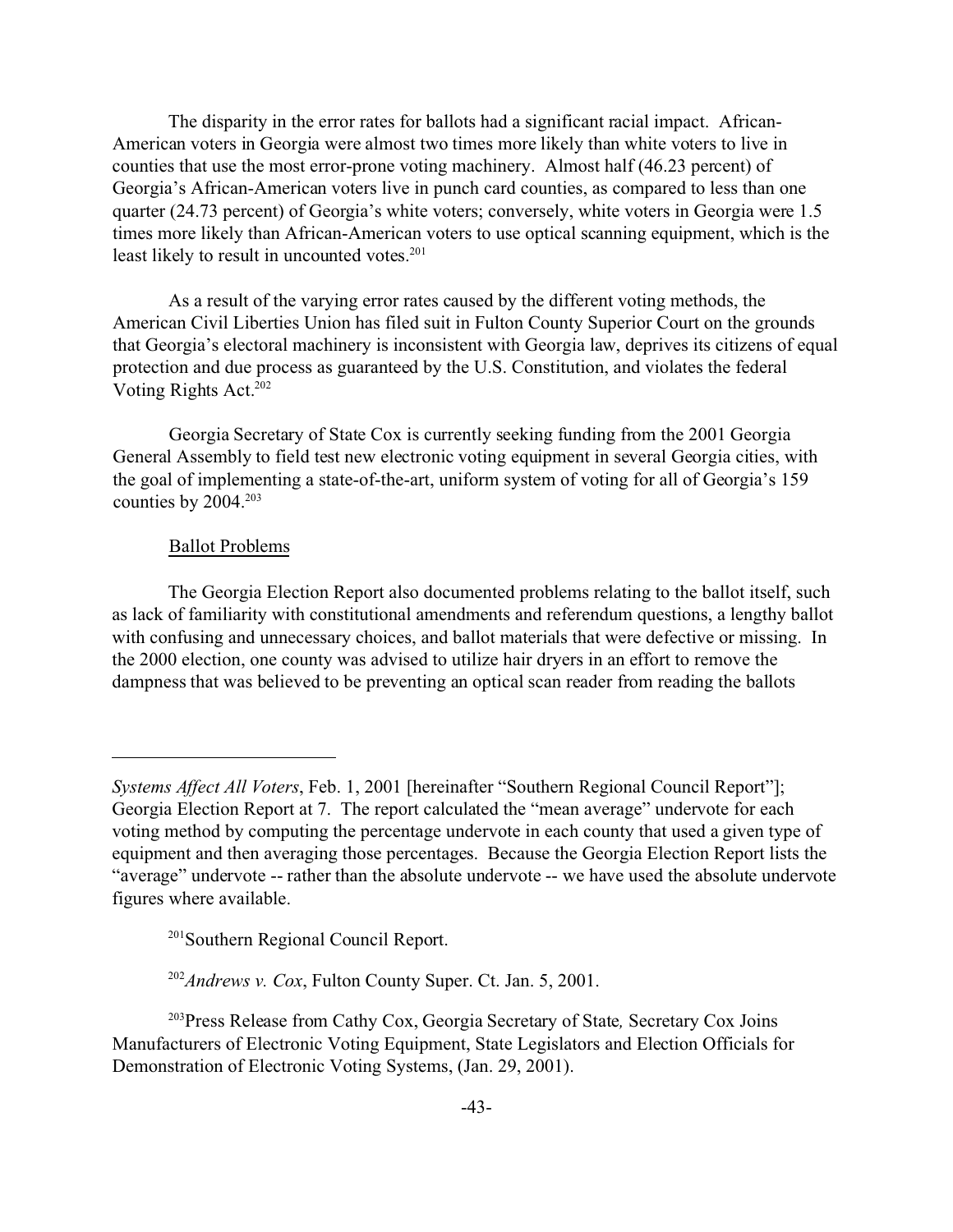properly. All of these problems contributed to delays at the polls.<sup>204</sup>

# "Lines Too Long" and Other Polling Place Deficiencies

"Lines too long" was the single most commonly heard complaint from voters. Citizens in some communities waited at the polls for two hours or more, and some metro Atlanta voters did not cast ballots until after 11:00 p.m. -- a more than four-hour wait. Contributing factors in some polling places was poor layout, a shortage of well-trained poll workers, and a shortage of poll locations<sup>205</sup>

# Election Law Violations

The Georgia Office of Secretary of State received numerous complaints on and after Election Day 2000 relating to violations of current election law, including voter intimidation by poll workers, differing treatment for voters of different races and parties, electioneering within the prohibited area, or problems with voting equipment and mishandling of absentee ballots.<sup>206</sup> In Cherokee County, approximately 1,000 absentee ballots were initially not counted because the file cabinet that held them was under a table and was not discovered until the morning after the election. These ballots were counted a week later and were added to the official tally.<sup>207</sup> Investigations of any substantiated allegations of wrongdoing are underway by State Election Board investigators.<sup>208</sup>

# Problems With Voter Registration

The Office of Secretary of State received numerous complaints from people who believed they had properly registered to vote but whose names did not appear on the voter roll. A majority of these complaints came from metro Atlanta residents. Voter registration through the Department of Public Safety (an implementation of the "Motor Voter" law) was typically the target of most complaints.209 According to election officials in Muscogee County, the problem

<sup>205</sup>*Id.* at 9-10, 12-13.

 $^{206}$ *Id.* at 14.

<sup>207</sup>*State Looking Into Alleged Voting Irregularities*, THE ASSOCIATED PRESS STATE & LOCAL WIRE, Nov. 10, 2000.

<sup>208</sup>Georgia Election Report, at 14.

<sup>209</sup>*Id.* at 21-22.

<sup>204</sup>Georgia Election Report, at 8.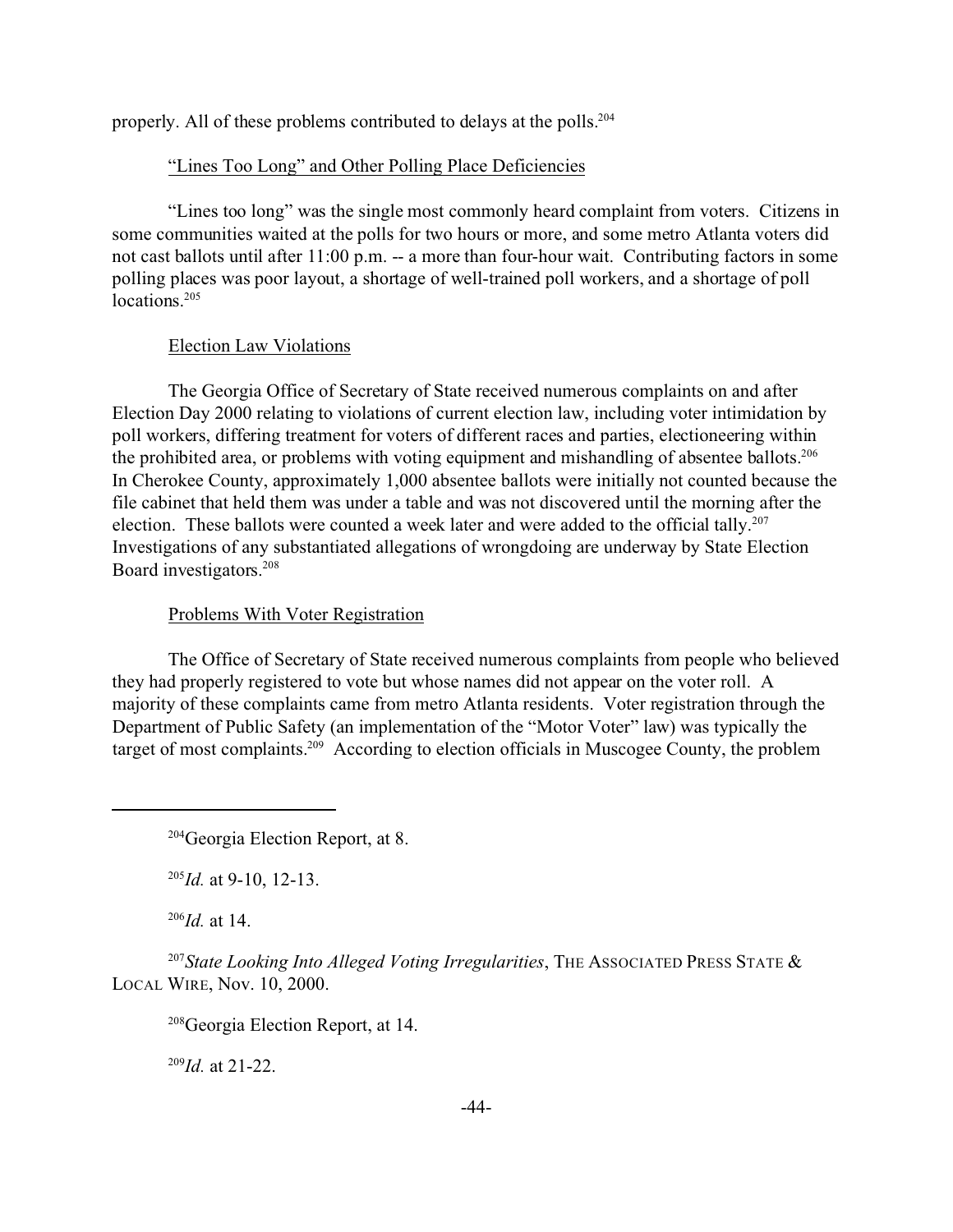affected between 400 to 500 would-be voters in Columbus, Georgia.<sup>210</sup>

#### Other Issues

Other reported complaints included difficulties in finding precincts; excessive paperwork at the polls before obtaining a ballot; slow processing of absentee ballots; votes recorded for citizens who had died before the election; challenges resulting from the growth of "language minorities"; unreliability of the state mainframe computer system; delays in the reporting of county election results; staffing issues that required overworked probate judges to run local elections; and concerns with making voting more convenient and accessible.<sup>211</sup>

Georgia recount provisions allow the secretary of state or the superintendent of an election precinct to order a recount under certain circumstances and in the presence of observers sent by the candidates.<sup>212</sup> However, the state does not set as clear a standard for counting votes as *Bush v. Gore* requires, instead relying on a "voter's intent" standard that counts ballots as long as it is not impossible to determine the voter's choice.<sup>213</sup> Given the problems outlined by the election report, a Florida-style recount in Georgia would likely be just as painful for the nation.

## **Hawaii**

Hawaii's four counties – Hawaii, Maui, Honolulu, and Kauai – use Marksense optical scanning machines.<sup>214</sup> This system has allowed Hawaii to have a low number of unrecorded ballots; of 371,113 ballots cast in the recent presidential election, only 3,162 (or 0.8 percent)

<sup>212</sup>GA. CODE ANN. § 21-2-495 (2000).

<sup>213</sup>GA. CODE ANN.  $\S$  21-2-437(d) (2000).

<sup>&</sup>lt;sup>210</sup>State Looking Into Alleged Voting Irregularities, THE ASSOCIATED PRESS STATE  $\&$ LOCAL WIRE, Nov. 10, 2000.

<sup>&</sup>lt;sup>211</sup>Georgia Election Report. The report recognized that significant delays can occur between a death and the issuance of a death certificate, the completion of a death record, and the receipt of the information by the State Elections Division. The report, however, questioned the accuracy of claims that over 5,000 "dead voters" voted in the last ten years. Georgia Election Report, at 11-12 & n.3.

<sup>&</sup>lt;sup>214</sup>Telephone Interview with Dwayne D. Yoshina, Chief Elections Officer of the State of Hawaii (May 1, 2001).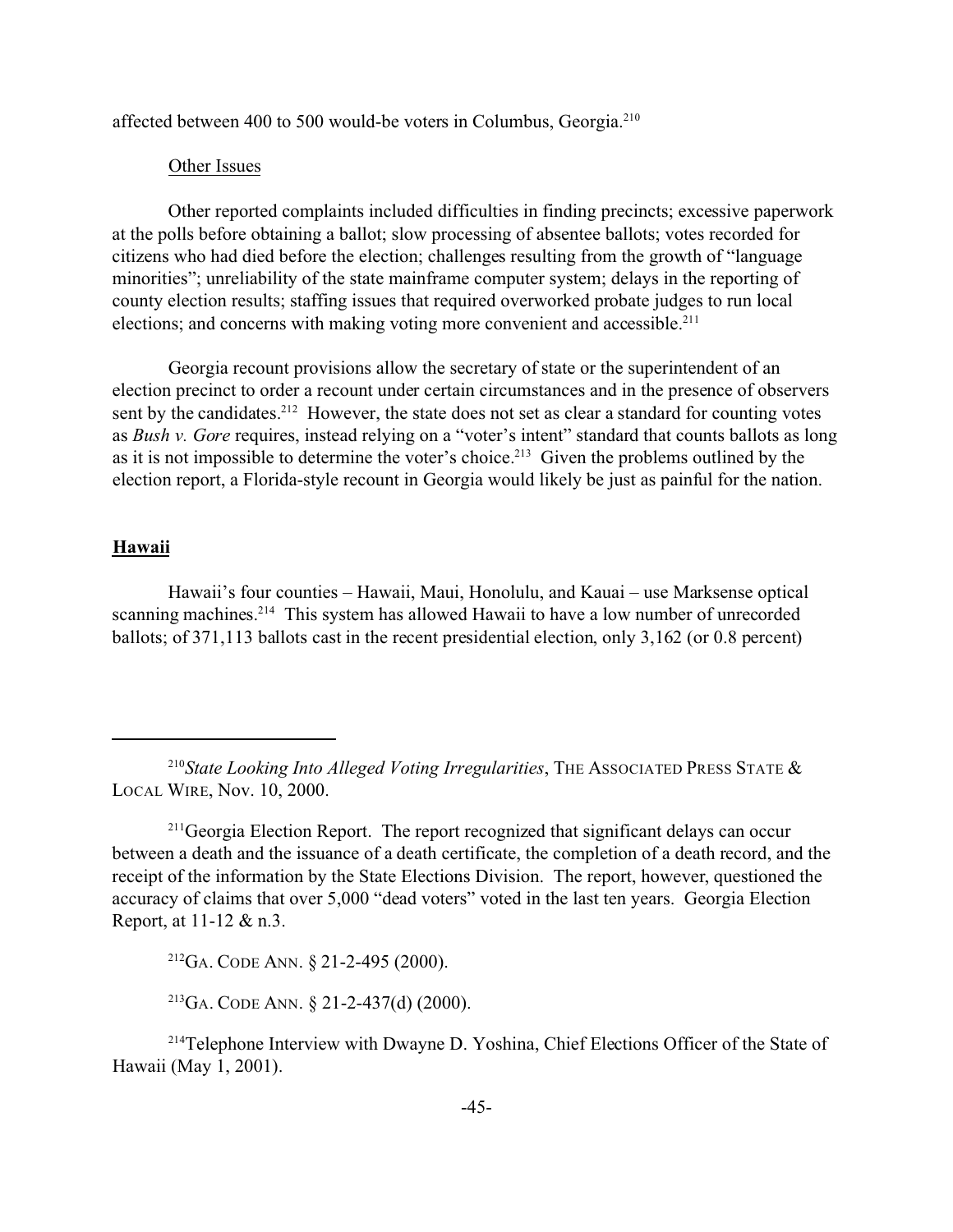were registered as undervotes or overvotes.<sup>215</sup>

According to Dwayne D. Yoshina, Hawaii's Chief Elections Officer, the Hawaii elections shared the general complaint of long lines but otherwise proceeded smoothly.<sup>216</sup> There were also complaints by registered voters that their names were not found on the voting rolls.<sup>217</sup> If a voter's name is not found on present or past voting rolls, he or she can attempt to cast a 'challenged' ballot, but the Board of Elections member present at the polling place has the power to decide whether that opportunity will be offered.<sup>218</sup>

Hawaii appears to have adequate safeguards to protect against wrongful purges. A voter must be removed from the voting rolls 60 days after a general election, if the voter did not vote in that election, the primary election preceding it or the general election preceding the primary.<sup>219</sup> A voter may also be removed if a notice sent by the elections clerk that was properly addressed is returned as undeliverable.<sup>220</sup> However, such a voter may vote if he or she completes an affidavit certifying that the voter is at the address on file or still resides within the precinct.<sup>221</sup>

Hawaii has no recount statute and, therefore, has no procedure for counting contested ballots that would be consistent with *Bush v. Gore*.<sup>222</sup> Such a recount could run afoul of both the Equal Protection Clause and, if the recount was in a Presidential election under Article II of the Constitution. Hawaii appears to have recognized that such a problem exists: on May 24, 2001, the Governor signed a bill which called for a study of, *inter alia*, "the feasibility of implementing an automatic recount and improved contest procedure."223

<sup>217</sup>*Id.*

<sup>218</sup>*Id.*

<sup>219</sup>HAWAII REV. STAT. § 11-17 (2000).

<sup>220</sup>*Id.*

 $^{221}Id$ 

<sup>222</sup>Telephone Interview with Scott Nago, Hawaii Elections Office Staff (July 2, 2001).

 $223$ H. R.168, 106<sup>th</sup> Congress (2001).

<sup>215</sup> State of Hawaii's, November 7, 2000, Final Report (visited on April 27, 2001) http://www.hawaii.gov/elections/reslt00/general/00swgen4.html.

<sup>216</sup>Telephone Interview with Dwayne D. Yoshina, Chief Elections Officer of the State of Hawaii (May 1, 2001).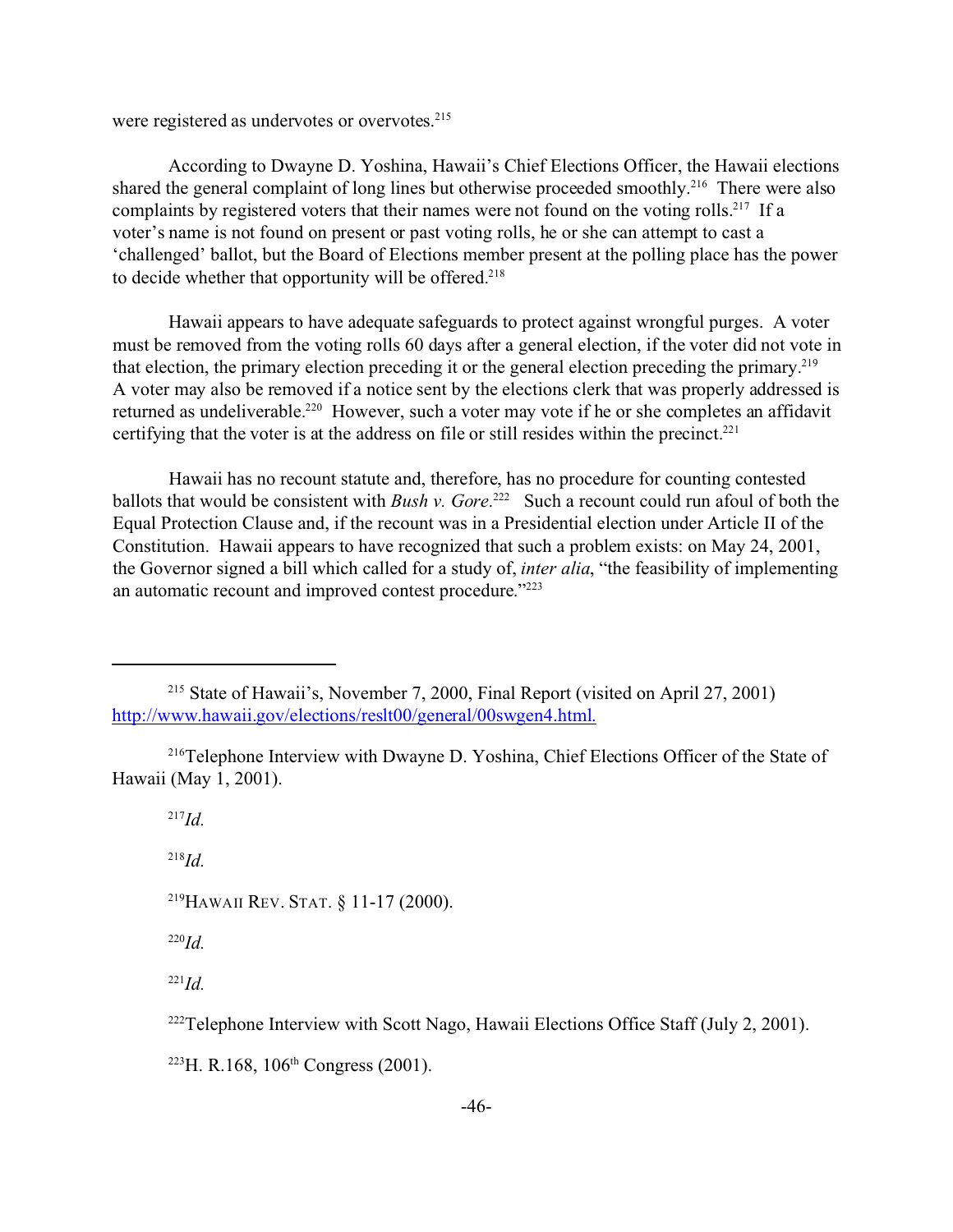### **Idaho**

In the 2000 elections, the state of Idaho used optical scanning machines as well as punch card machines.<sup>224</sup> According to the Election Division of the Secretary of State's office, a total of 531,685 ballots were cast; of those ballots, 516,647 registered as votes for presidential electors. The remaining 15,038 ballots (or 2.8 percent) were unrecorded.<sup>225</sup>

Should a recount occur in Idaho, it would be conducted under the same conditions and in the same manner as the original count.<sup>226</sup> However, in describing its original election procedures, Idaho does not specify any means of resolving disputes over an unclear ballot, stating only that "any ballot or part of a ballot from which it is impossible to determine the elector's choice shall be void and shall not be counted."<sup>227</sup> It is unlikely that this standard would survive scrutiny under the *Bush v. Gore* test.

Idaho does not allow voters who are wrongly purged to cast provisional ballots and, therefore, lacks adequate safeguards to protect such voters. State statutes allow county clerks to remove the names of voters who have not voted in a general election for four years. They may remove names up until 120 days after a general election takes place.<sup>228</sup> County clerks also have the authority to remove the names of those who appear by the registration records not to be a citizen of the United States. <sup>229</sup> Nevertheless, there is a state statute that prevents purging the names of voters serving in the armed services.<sup>230</sup>

Idaho experienced no significant difficulties with the November elections. However, in January 2001, the Idaho Democratic Party called for an investigation into Republican Party tactics concerning absentee ballots. Idaho State Party Chair Carolyn Boyce appealed to the Idaho Secretary of State and the U.S. Department of Justice, claiming that a Republican mailing with the title "Official Absentee Ballot Application Request" and imprinted with the Idaho state

<sup>226</sup>IDAHO CODE ANN. § 34-2305.

<sup>227</sup>IDAHO CODE ANN. §§ 34-1202A, 34-1203.

<sup>228</sup>IDAHO CODE ANN. § 34-435.

<sup>229</sup>IDAHO CODE ANN. § 34-419.

<sup>230</sup>IDAHO CODE ANN. § 34-420.

 $224$ Telephone Interview with Idaho Secretary of State Election Division (May 2, 2001).

<sup>&</sup>lt;sup>225</sup>Idaho Secretary of State Election Division, November 7, 2000 General Election Results (visited on April 27, 2001) http://www.idsos.state.id.us/ELECT/2000rslt/general/tot\_stwd.html.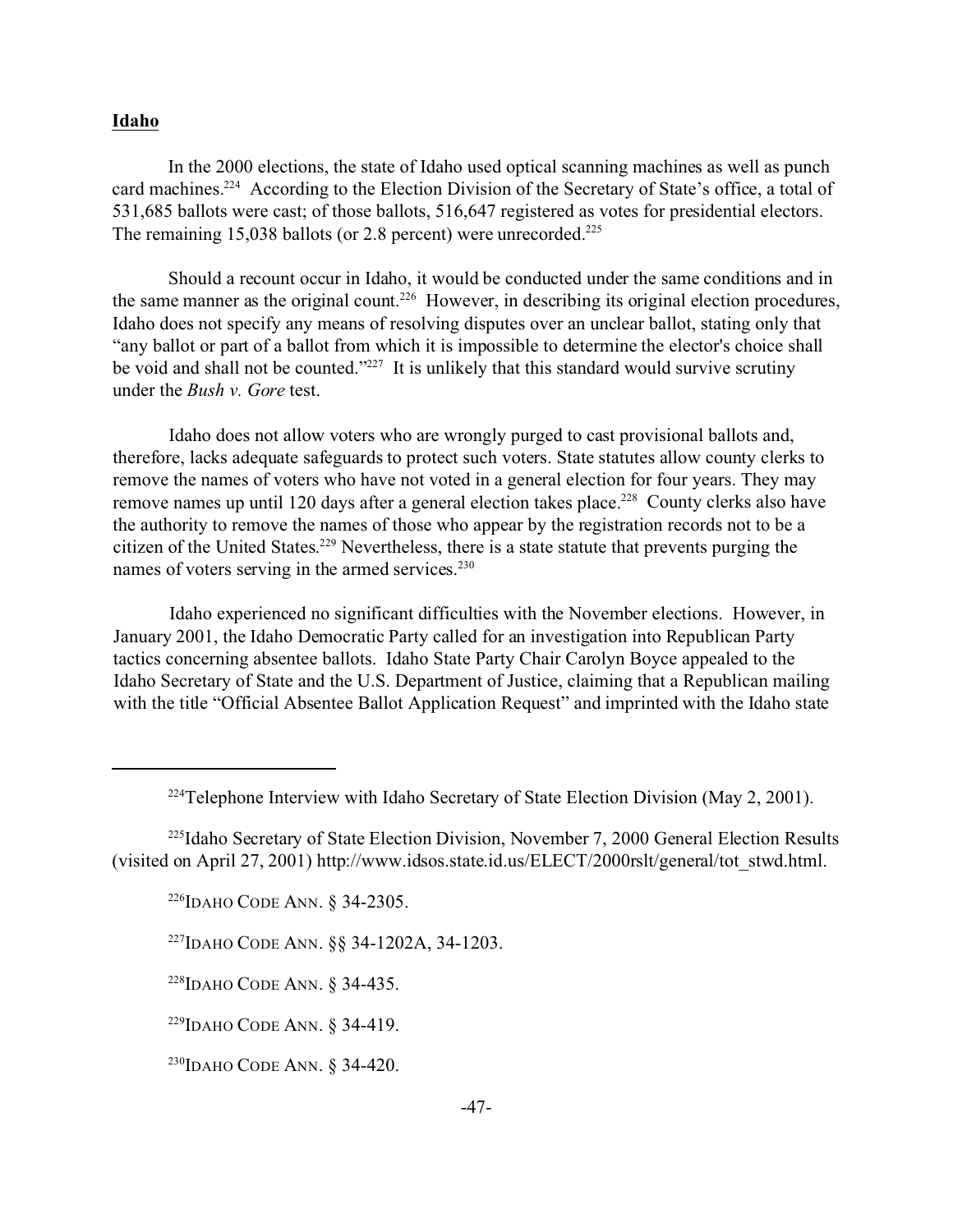seal was misleading to voters.<sup>231</sup> Boyce claimed that the ballot request was not returned directly to the appropriate county clerk's office, but was instead returned to the Republican Party.<sup>232</sup> Boyce questioned the fact that the ballot request was returned to a partisan entity and demanded to know what was done with the documents when they were received.<sup>233</sup> The Idaho Secretary of State concluded that there had been no wrongdoing in the Republican Party's actions, emphasizing that the information sent out was a ballot request, not a ballot.<sup>234</sup> Although the Secretary of State did show some concern over the fact that the State Seal was placed on the mailer and was not used in conjunction with a state function, he stated that such action was not illegal and did not warrant further review.<sup>235</sup>

# **Illinois**

According to the official returns, the total number of ballots cast in November elections in Illinois was 5,149,400. Of those ballots, 4,932,192 registered as votes for presidential electors, meaning that 217,208 (or 4.2 percent) of the cast ballots went unrecorded, a rate significantly higher than in Florida.<sup>236</sup>

This high rate of error was by no means uniform across the state. Punch card ballots are used in 98 Illinois jurisdictions, and paper ballot sheets with optical scanners are used in 12 others.<sup>237</sup> As could be expected, the punch card ballots had a significantly higher error rate than did the paper ballots.<sup>238</sup> In fact, the primary complaints about the election focused on the use of the punch card voting system. According to data released by the Illinois State Board of Elections, the rate of unrecorded votes in jurisdictions using punch card systems was approximately 4.08

<sup>232</sup>*Id.*

<sup>233</sup>*Id.*

<sup>234</sup>*Id.*

<sup>235</sup>*Id.*

<sup>236</sup>Illinois State Election Information (visited on April 30, 2001) http://www.elections.state.il.us/elecinfo/pages/VoteTotalsList.asp?office=PRESIDENT+AND+V ICE+PRESIDENT&Election=8.

<sup>237</sup>*Black v. McGuffage*, Complaint, U.S. District Court, N.D. Ill., ¶ 14.

<sup>238</sup>*Id.*

<sup>231</sup>Telephone Interview with Carolyn Boyce and Patty Nance, *Idaho Democratic Party*, April 2, 2001.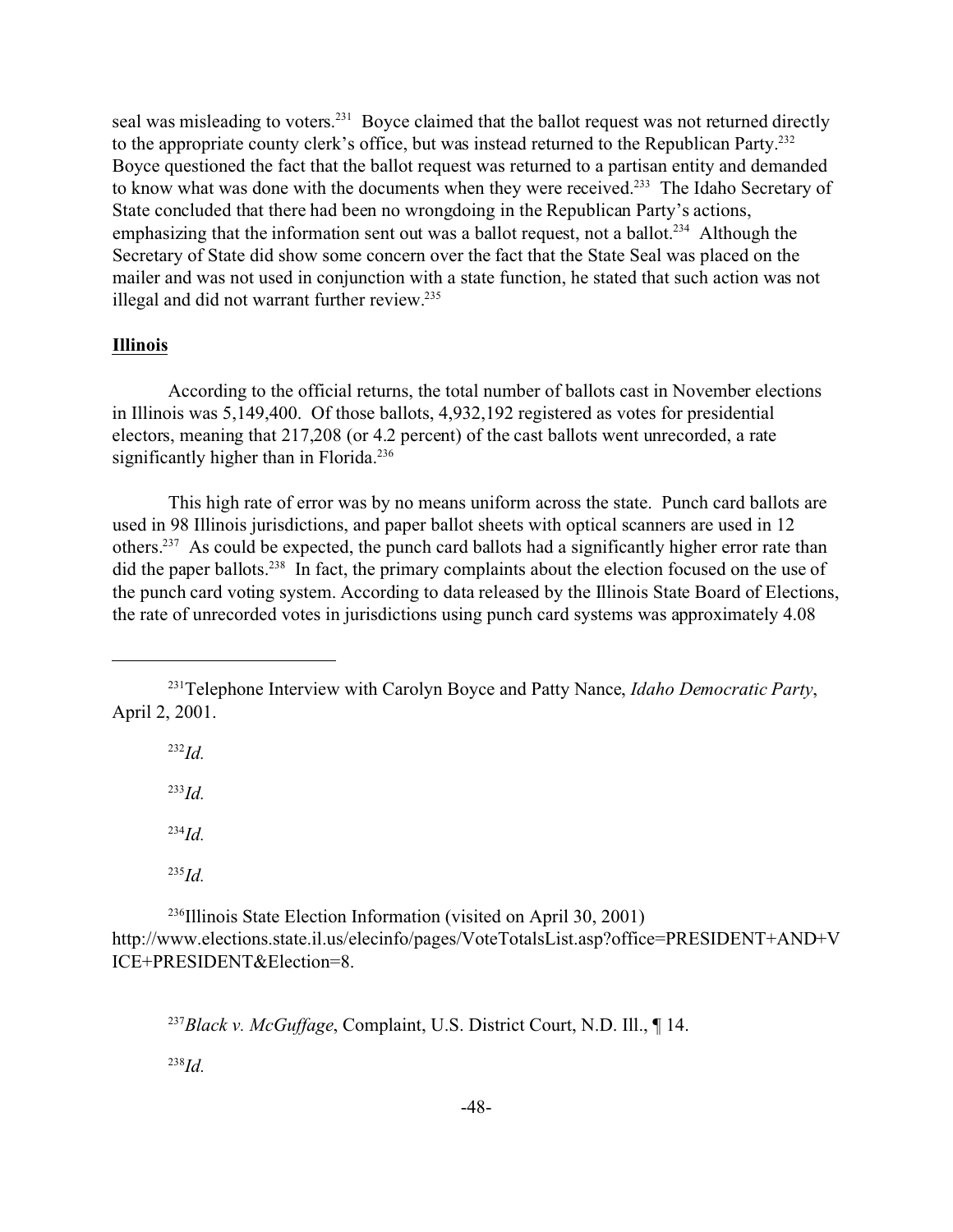percent, while the rate in jurisdictions using optical scanning systems was 0.88 percent.<sup>239</sup> In individual counties, the error rates were more widely divergent. For example, DeKalb County and McHenry County used optical scanning systems and had error rates of 0.34 percent and 0.32 percent, respectively. In contrast, the city of Chicago, which used a punch card voting system, had an error rate of 7.06 percent, 20 times as great. $240$ 

Furthermore, many voters in optical scan jurisdictions were afforded "error notification" regarding their ballots. This option allows the voter or polling place personnel to insert a ballot directly into the tabulation equipment while the voter is still present. The tabulating equipment then returns any ballot with an overvote or which cannot be read, and allows the voter whose ballot is returned to correct the vote by obtaining a new ballot.<sup>241</sup> In the 2000 Presidential election, 10 of the 12 Illinois voting districts with optical scan systems provided error notification to voters.<sup>242</sup> However, Illinois law prohibits error notification on punch card voting systems, even though these systems are technologically capable of providing such notice.<sup>243</sup>

The different error rates between the punch card and optical scan ballots and the differential use of error notification appears to have a disparate impact on African-American voters in Illinois. In jurisdictions with substantial African-American populations, there is a disproportionately high use of punch card voting systems, for which error notification is prohibited. Even within these jurisdictions, the highest rates of unrecorded votes are found in precincts with high African-American populations. As a result, African-American voters in Illinois are significantly less likely to have their votes counted than non-minority voters.<sup>244</sup>

Illinois vest the authority to hear federal election contests in the circuit courts.245 The

<sup>239</sup>*Id.* at ¶ 23.

 $^{240}Id.$  at ¶ 24.

 $^{241}Id$ . at ¶ 18.

 $^{242}Id.$  at ¶ 19.

<sup>243</sup>*Id.* at  $\P$  20. The prohibition of the use of error notification in punch card ballot jurisdictions has been challenged as a violation of the Illinois Constitution in *Tully v. Orr*, No. 01-009F-9, Cook County Cir. Ct., Jan. 18, 2001. On February 7, 2001, the court entered a preliminary injunction in this case, prohibiting the Illinois State Board of Elections from enforcing provisions of the Election Code that would prohibit the use of the error notification system in the City of Chicago and Cook County. *Tully*, Order, Feb. 7, 2001.

<sup>244</sup>*Black*, Complaint at ¶ 26.

<sup>245</sup>10 ILCS 5 Sec. 23-5.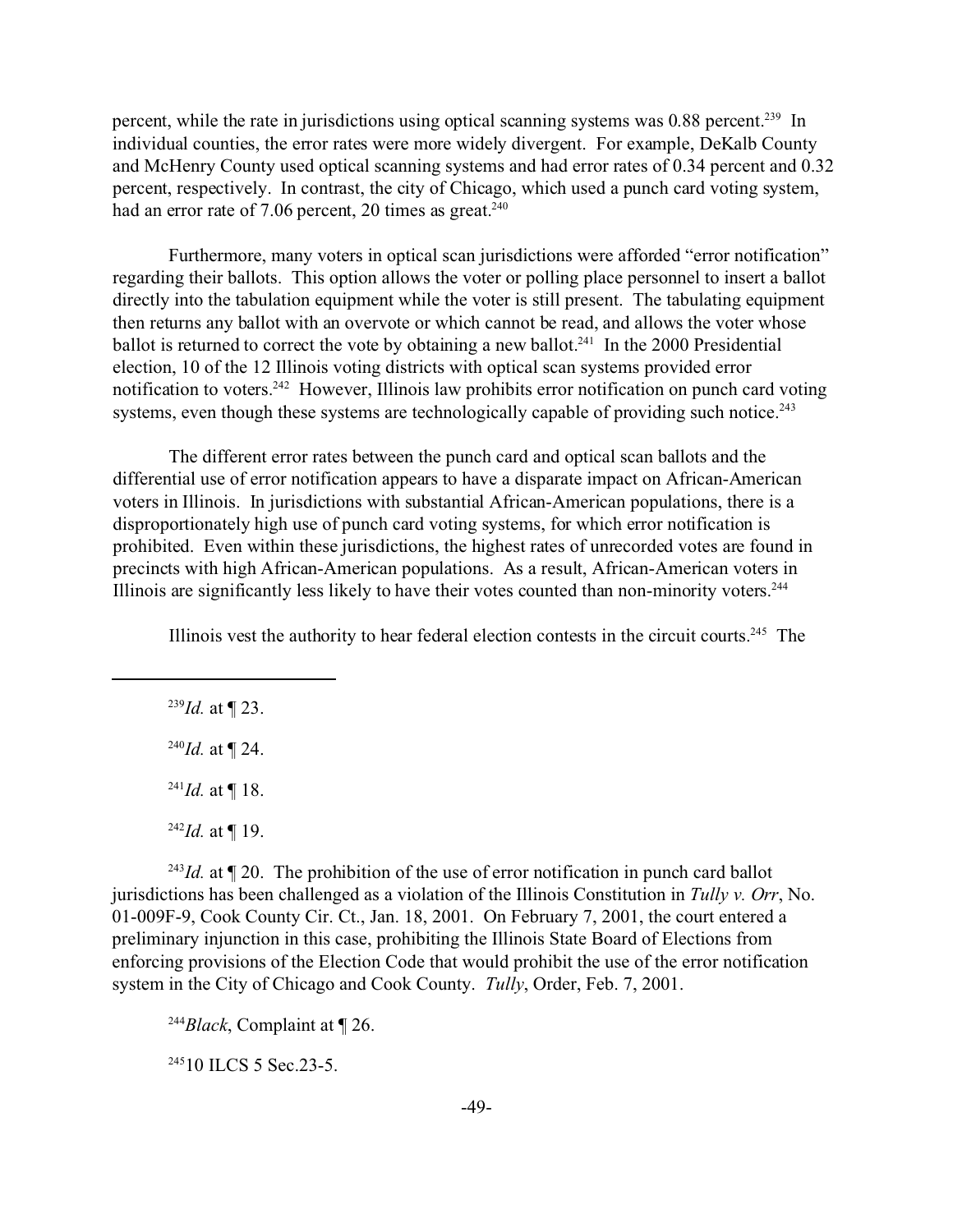Illinois courts have repeatedly held that, whenever the intent of the voter can be determined with reasonable certainty, the ballot should be counted.<sup>246</sup> This is virtually identical to the Florida standard struck down in *Bush v. Gore* and, therefore, would not survive constitutional scrutiny.

## **Indiana**

Just before the November election, an investigation by *The Indianapolis Star* revealed that hundreds of thousands of names on the voter rolls -- as many as one in five statewide, and more in some counties -- were incorrect and that the people behind those names had moved, died, or gone to prison.<sup>247</sup> Invalid names have piled up in the Indiana system primarily because the state has not been able to process voter registrations made possible by the National Voter Registration Act, or "motor voter" law.<sup>248</sup> Unlike some of the states that have been able to easily process new registrants, Indiana does not have a statewide computerized voter registration database, and some have pointed to a lack of cooperation, communication, and trust among state and county election officials.<sup>249</sup> Although officials do not believe that widespread, systematic voter fraud is occurring, the system creates the potential for illegal voter fraud.<sup>250</sup>

Although Indiana's rolls contain many dead voters, they also exclude many live ones. One Gary, Indiana voter complained that he arrived at the polling place and found that his name did not appear on the poll book.<sup>251</sup> He was a legal resident and a legally registered voter, yet the elections workers had no procedure in place through which they could have double-checked the books so that he could vote.<sup>252</sup> In another instance, residents of a care facility in Lake County, Indiana were prevented from voting because the traveling election board assigned to register

<sup>248</sup>*Id.*

<sup>249</sup>*Id.*

<sup>250</sup>*Id.*

<sup>252</sup>*Id.*

<sup>246</sup>*Pullen v. Mulligan*, 138 Ill. 2d. 21 (1990); *Gulino v. Cerny*, 13 Ill. 2d. 244 (1958); *Griffin v. Rausa*, 2 Ill. 2d. 421 (1954).

<sup>247</sup>Bill Theobald, *False Counts: Special Report; Bogus Names Jam Indiana's Voter List; Invalid, Repeat Entries Damaging Credibility*, THE INDIANAPOLIS STAR, Nov. 5, 2000, at A1.

<sup>&</sup>lt;sup>251</sup>Telephone Interview with Robin Winston, Chairman, Indiana Democratic Party (April) 9, 2001).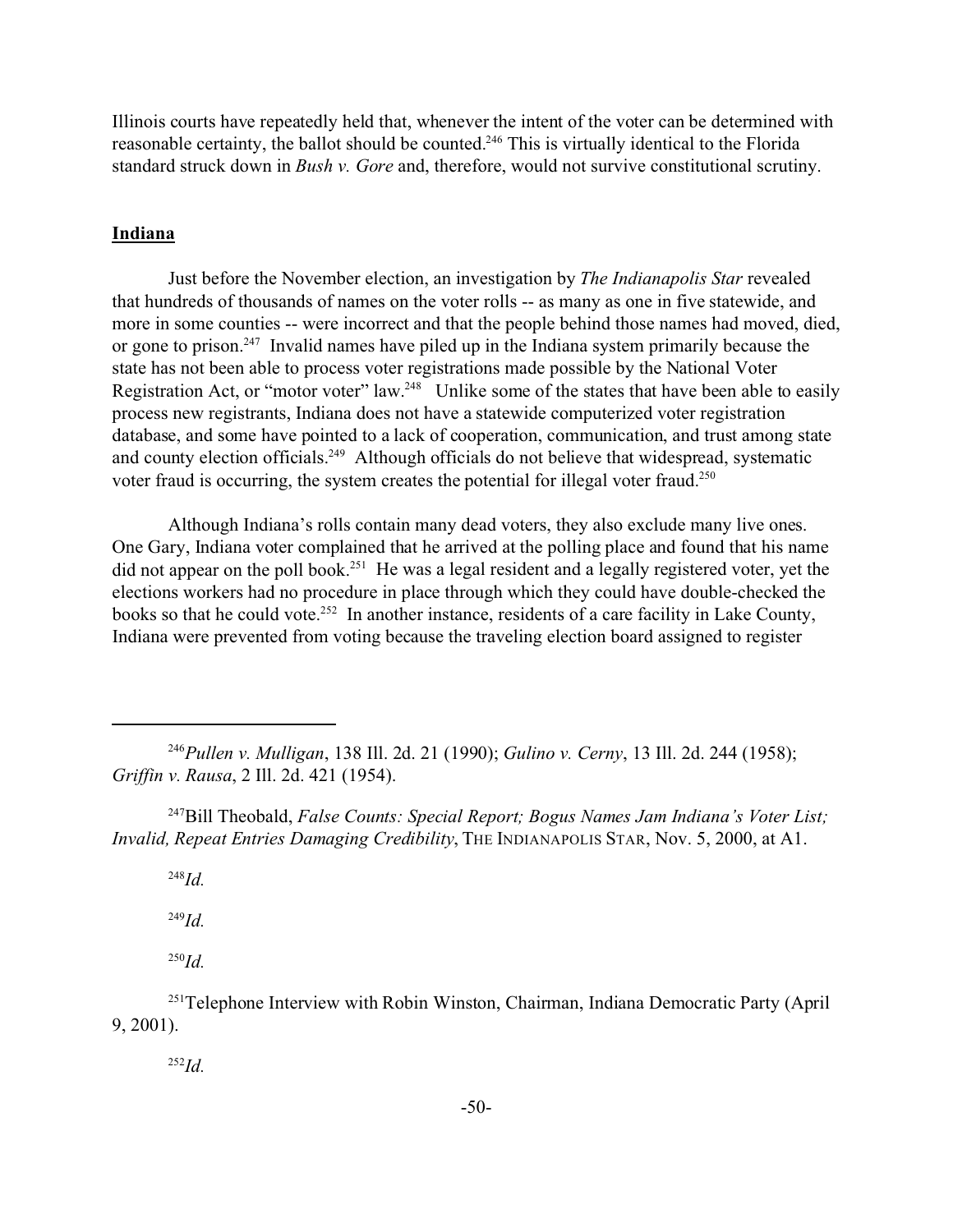qualified voters at the facility failed to complete the registration.<sup>253</sup> In Bloomington, Indiana, election workers were uninformed about the accessibility voting laws. When told that Federal law states that all voting facilities needed to be accessible to all voters, one poll worker claimed that she had never heard of such a law and thought people in wheelchairs could just vote absentee.<sup>254</sup> At another Bloomington polling site, a disabled voter was told that two people (one from each party) were required to come into the booth with the disabled voter needing assistance, making no effort to preserve the voter's privacy.<sup>255</sup> Additionally, in Grant County, Indiana, there were reported complaints of problems with motor voter registration and broken voting machines, which in some cases caused voters to leave the precinct without voting.<sup>256</sup>

In light of these difficulties, on February 1, Indiana Governor Frank O'Bannon and Secretary of State Sue Anne Gilroy announced the creation of a Bipartisan Task Force on Election Integrity to review Indiana voting procedures, and to ensure accurate and reliable election results. The 16-member task force will conduct public hearings to gauge the accuracy of Indiana elections, and will submit a report to the Governor by November 6, 2001.<sup>257</sup>

Indiana's lack of centralized information on voter registration is compounded by the unavailability of centralized information on unrecorded ballots. Although 35 Indiana counties use punch card voting machines, 25 use DRE's, 23 use optical scanning and 9 use lever machines, no comparisons among the counties can be made, as no totals of ballot information are compiled.<sup>258</sup> On January 30, 2001, a class action lawsuit was filed in Marion County Superior Court against the Secretary of State, the co-directors of the Indiana State Elections Division, and the Indiana Election Commission. The suit alleges that the use of punch card ballots violates the Indiana Constitution's requirement that elections be "fair and equal," because punch-card ballots

<sup>253</sup>*Id.*

<sup>254</sup>The National Voter Independence Project, *Voters Denied Equal Access at the Polls: A Report on the Status of Accessibility to Polling Places in the United States* (April 2000) at 14.

<sup>255</sup>*Id* at 17.

<sup>256</sup>*Id.*

<sup>257</sup>Press Release from Frank O'Bannon, Governor of Indiana, *O'Bannon, Gilroy form Task Force To Examine Indiana Election Laws* (Feb. 1, 2001) (on file with U.S. House of Representatives Committee on the Judiciary, Democratic Staff).

<sup>258</sup>Telephone Interview with Dale Simmons, Co-General Counsel in the Indiana Secretary of State's Office (May 3, 2001).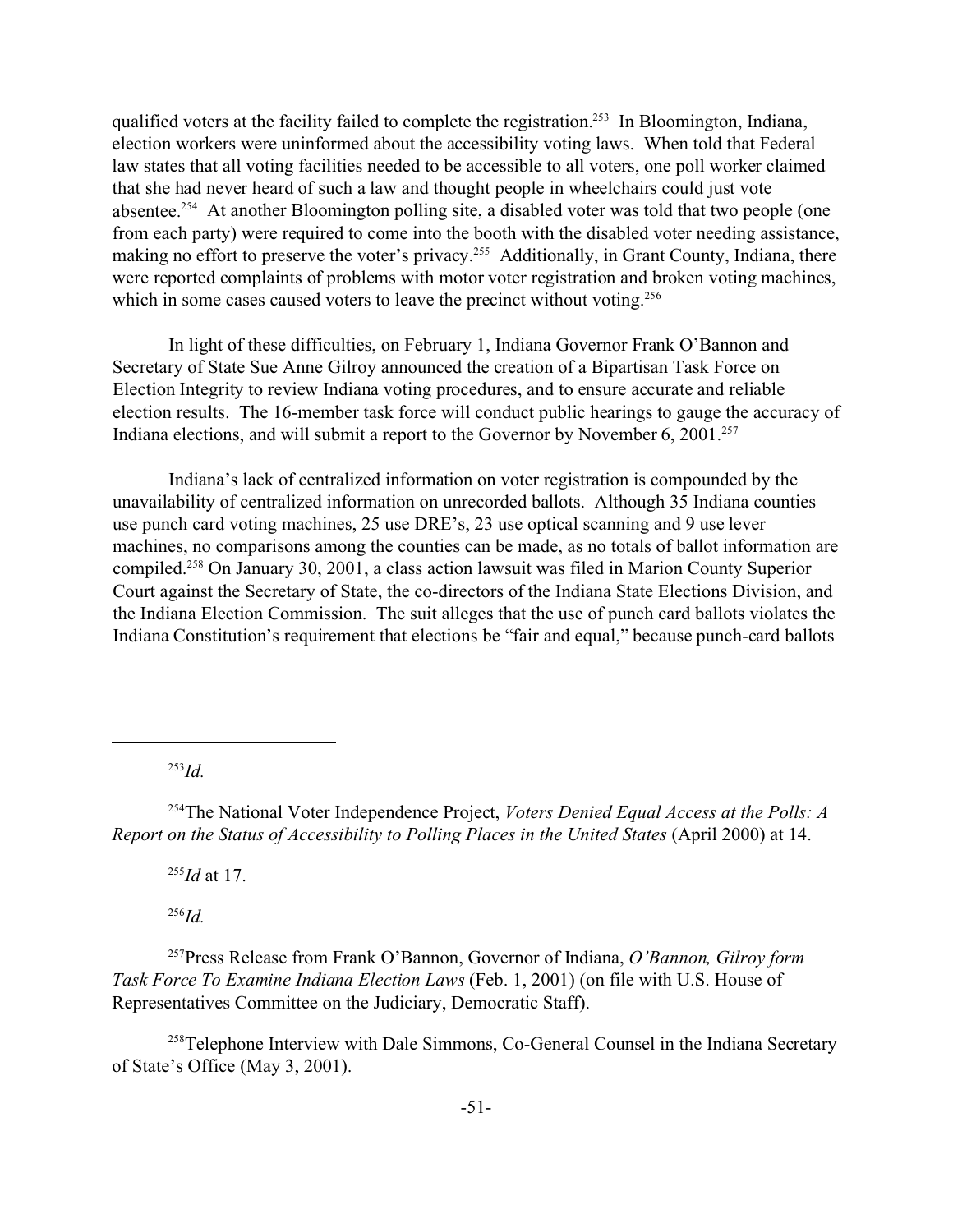have a higher error rate in recording votes than other types of voting equipment.<sup>259</sup> The Indiana Secretary of State has stated that she agrees with the goal of the lawsuit and would like to eliminate obsolete voting technologies, including punch card systems and lever machines.<sup>260</sup>

One positive aspect of the Indiana election system is that its provisions for interpreting ballots are extremely precise. Indiana state law specifies that "the primary factor to be considered in determining a voter's choice on a ballot is the intent of the voter."<sup>261</sup> However, the statute also provides that the voter's intent can be determined by voting marks made on or in a voting square at the left of a candidate's name,<sup>262</sup> a voting square following the word "Yes"or "No" before a public question,<sup>263</sup> or a circle containing a political party device.<sup>264</sup> Voting marks that touch a circle or square are to be counted as if they were on or in the circle or square.<sup>265</sup> Regarding punch card ballots, Indiana counts chads that have been pierced but not entirely separated from the card, but not chads that have merely been indented.<sup>266</sup> A hole punched in the numbered box indicating which chad should be punched out for each candidate is also counted as a vote.<sup>267</sup> This level of specificity seems likely to pass the test imposed by *Bush v. Gore*.

Indiana also has a strict voter purging system. Voters who claim to have been erroneously removed or left off a registration list may not vote unless the circuit court clerk or board of registration provides a signed certificate of error or advises the precinct election board that the office has approved the application, or unless the registration office has no record of approving or rejecting the application.<sup>268</sup> Persons who provide a receipt of a voter registration

<sup>260</sup>*Id.*

<sup>261</sup>IND. CODE § 3-12-1-1 (2001).

 $^{262}$ IND. CODE § 3-12-1-5 (2001).

 $^{263}$ IND. CODE § 3-12-1-6 (2001).

 $^{264}$ IND. CODE § 3-12-1-8 (2001).

 $^{265}$ IND. CODE § 3-12-1-9 (2001).

 $^{266}$ IND. CODE § 3-12-1-9.5(c,d) (2001).

<sup>267</sup>IND. CODE § 3-12-1-9.5(e) (2001).

<sup>268</sup>IND. CODE § 3-7-46.

<sup>259</sup>Mary Beth Schneider, *Suit Seeks Ban of Punch-Card Ballot Systems Used in State; Class Action Demands that Indiana Replace Equipment in 35 Counties To Avoid Messy Election Recounts*, THE INDIANAPOLIS STAR, Jan. 31, 2001, at A1.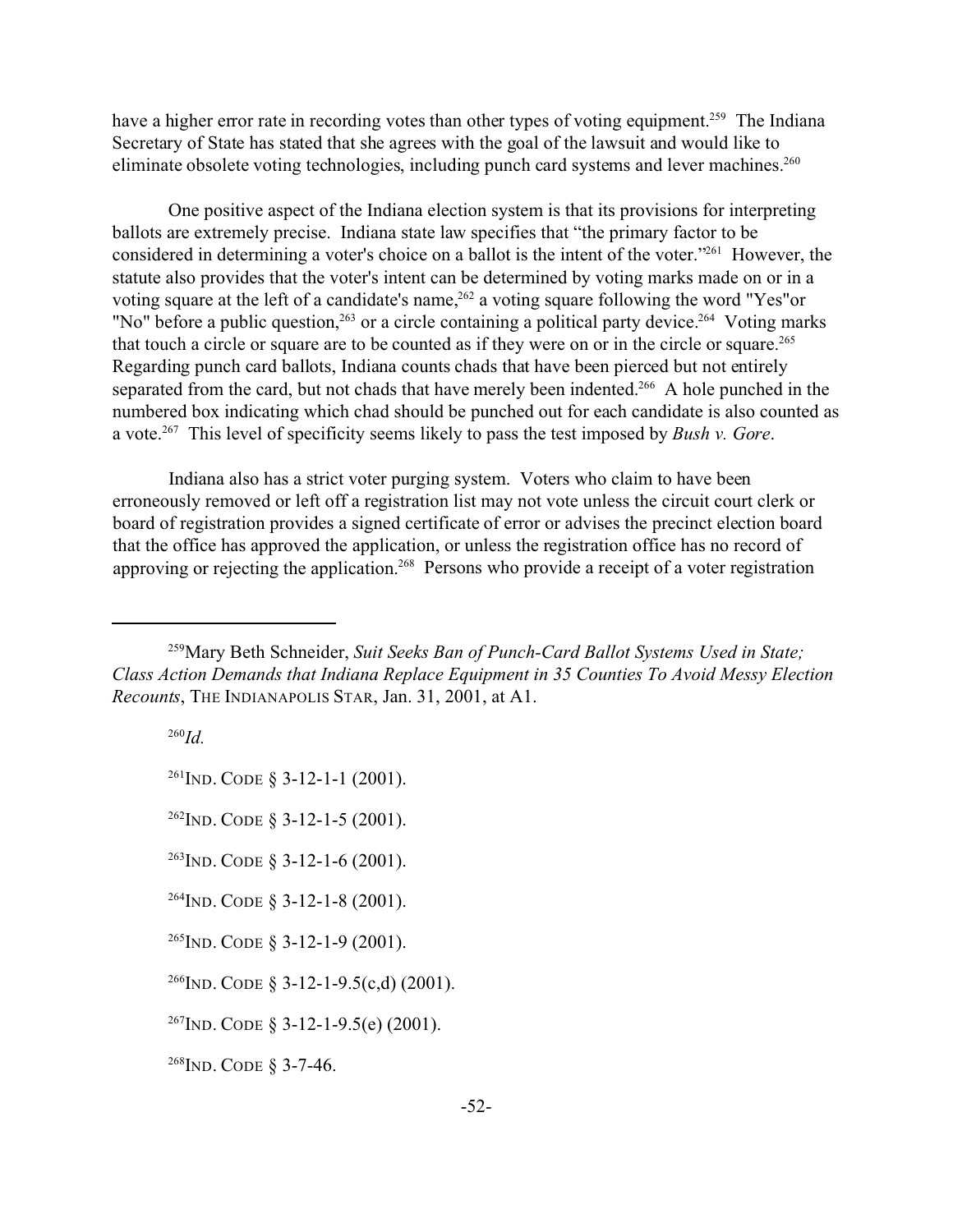form are also permitted to vote under such circumstances.<sup>269</sup> Persons convicted of federal felonies are removed from the official list of registered voters.<sup>270</sup>

# **Iowa**

In Iowa, a problem with the state's "motor voter" program left hundreds of Iowans who thought they had registered unable to vote in the November 2000 election. A *Des Moines Register* survey of 99 county auditors showed that in almost every county, some Iowans who thought they had registered when renewing their license found their names missing when they went to a polling site. Although these individuals were allowed to vote by special ballot, many of their votes were not counted.<sup>271</sup> For example, Scott County Deputy Auditor Joyce Corken said that the majority of the estimated 150 special ballots that were unrecorded in her county involved voters who said they registered with the Transportation Department.<sup>272</sup> It is unclear the degree to which the motor voter problem in Iowa stemmed from a computer error with the Iowa Department of Transportation. In October 2000, a Department of Transportation computer malfunction caused the names of 5,600 people to be erased; however, state officials said that they remedied this error by later sending the names out to county auditors.<sup>273</sup>

A post-election review of Iowa's voting precincts also found that one in seven polling places is inaccessible to disabled people. In the November 2000 election, 310 of the 2,126 polling places were listed with the Iowa Secretary of State's office as inaccessible to the elderly or the disabled.<sup>274</sup> Each of Lee County's 23 polling places was inaccessible to the disabled.<sup>275</sup> Federal law requires that in the selection of polling places preference must be given to buildings

<sup>269</sup>IND. CODE § 3-7-48-7.

 $^{270}$ IND. CODE § 3-7-46.

<sup>271</sup>*Votes thrown out after "motor voter" registration failed,* THE ASSOCIATED PRESS STATE & LOCAL WIRE, Nov. 17, 2000.

<sup>272</sup>*Id.*

<sup>273</sup>*Id.*

<sup>274</sup>Clark Kauffman, *310 Polling Sites Found Inaccessible*, THE DES MOINES REGISTER, Nov. 8, 2000, at 2.

<sup>275</sup>*Id.* Lee County Auditor Anne Pederson blamed the problem on the regulations being too strict. She said, for example, that if a handicapped parking space was marked on the parking lot surface, instead of on a post-mounted sign, that alone would classify a polling place as inaccessible. She acknowledged, however, that some Lee County sites also have physical barriers, such as gravel parking lots or thresholds that block wheelchair access.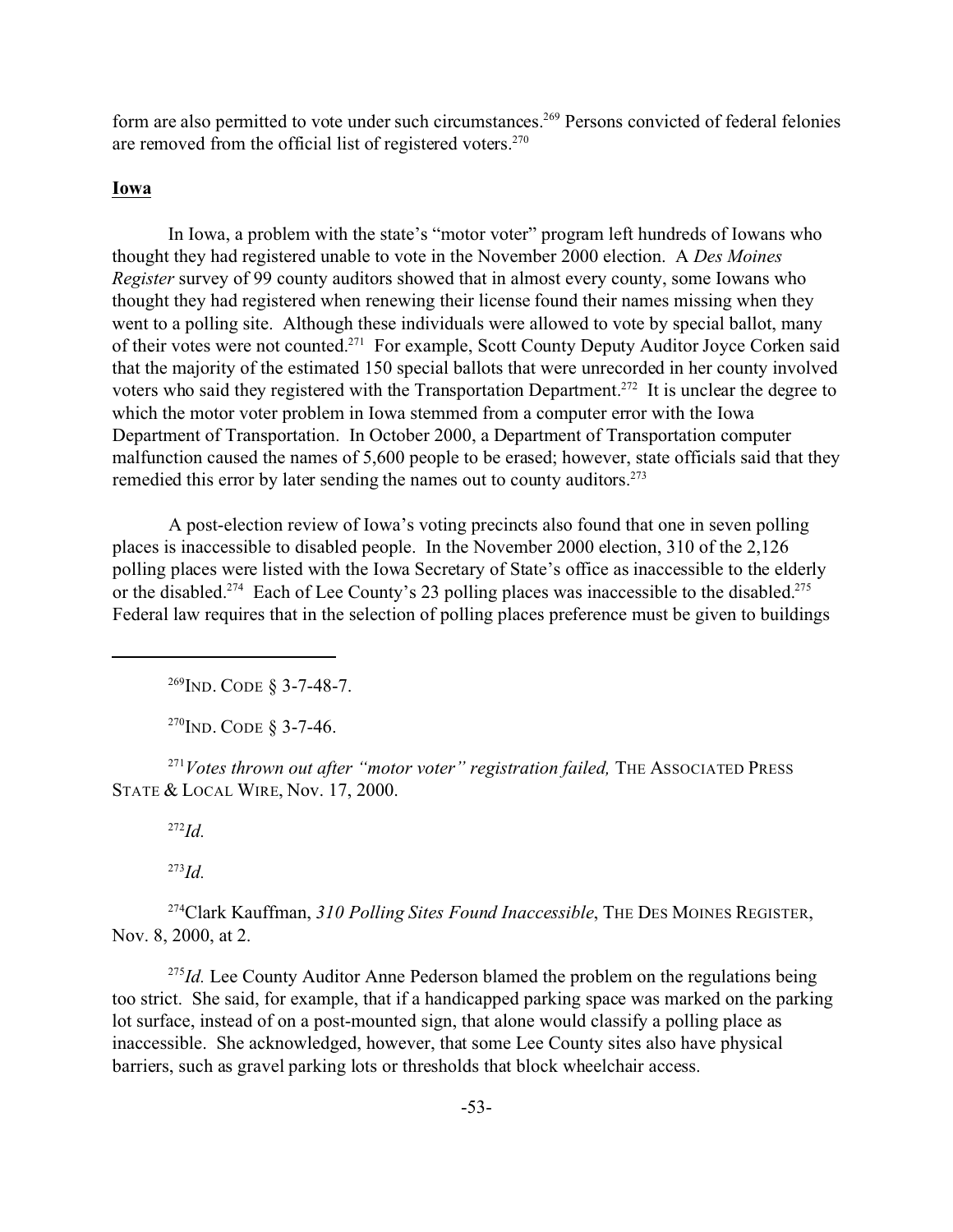accessible to elderly and disabled people, with specific guidelines to be established by the states $^{276}$ 

On March 12, 2001, Chat Culver, Secretary of State of Iowa, issued a report on the need to update the present voting systems, including improved training for county auditors, staff, and election day polling workers, increased pay for poll workers, and production and distribution of nonpartisan voter guides.<sup>277</sup>

It is difficult to assess the number of unrecorded ballots in Iowa because Iowa's Secretary of State has no record of the total statewide number of unrecorded ballots in the 2000 Presidential election.<sup>278</sup> Currently, 80 percent of Iowa precincts use optical scan machines, 12 percent use Direct Recording Electronic Devices (DRE's), seven percent use lever machines, and less than one percent use paper ballots.<sup>279</sup> However, Iowa does not collect centralized information regarding the undercount/overcount votes of an election; although optical scanning machines tend to have low error rates, no other information is available to calculate the number of unrecorded ballots.<sup>280</sup>

Furthermore, the voters whose ballots were unrecorded would be unable to register their vote in the case of a recount. According to Iowa law, recount boards consider only those ballots which were voted and counted for the office in question. If an electronic tabulating system was used to count the ballots, the recount board may request that the ballots be recounted by the same method.<sup>281</sup>

Voter registration in Iowa can be canceled if a registered voter dies, moves to a residence in another jurisdiction, requests cancellation in writing, is convicted of a felony, is declared

<sup>276</sup>*Id.*

<sup>277</sup>Chester J. Culver, Iowa Secretary of State, Commissioner of Elections and Registrar of Voters, *Iowa's Election 2000: Facts, Findings and Our Future* (March 12, 2001)*.* 

<sup>278</sup>Telephone Interview with staff member in the Elections Division of the Iowa Secretary of State's Office (May 3, 2001).

<sup>279</sup>Chester J. Culver, Iowa Secretary of State, Commissioner of Elections, and Registrar of Voters, *Iowa's Election 2000: Facts, Findings, and Our Future* (March 12, 2001).

<sup>280</sup>Telephone Interview with staff member in the Election Division of the Iowa Secretary of State's Office (May 3, 2001).

 $281$ IOWA CODE §50.48.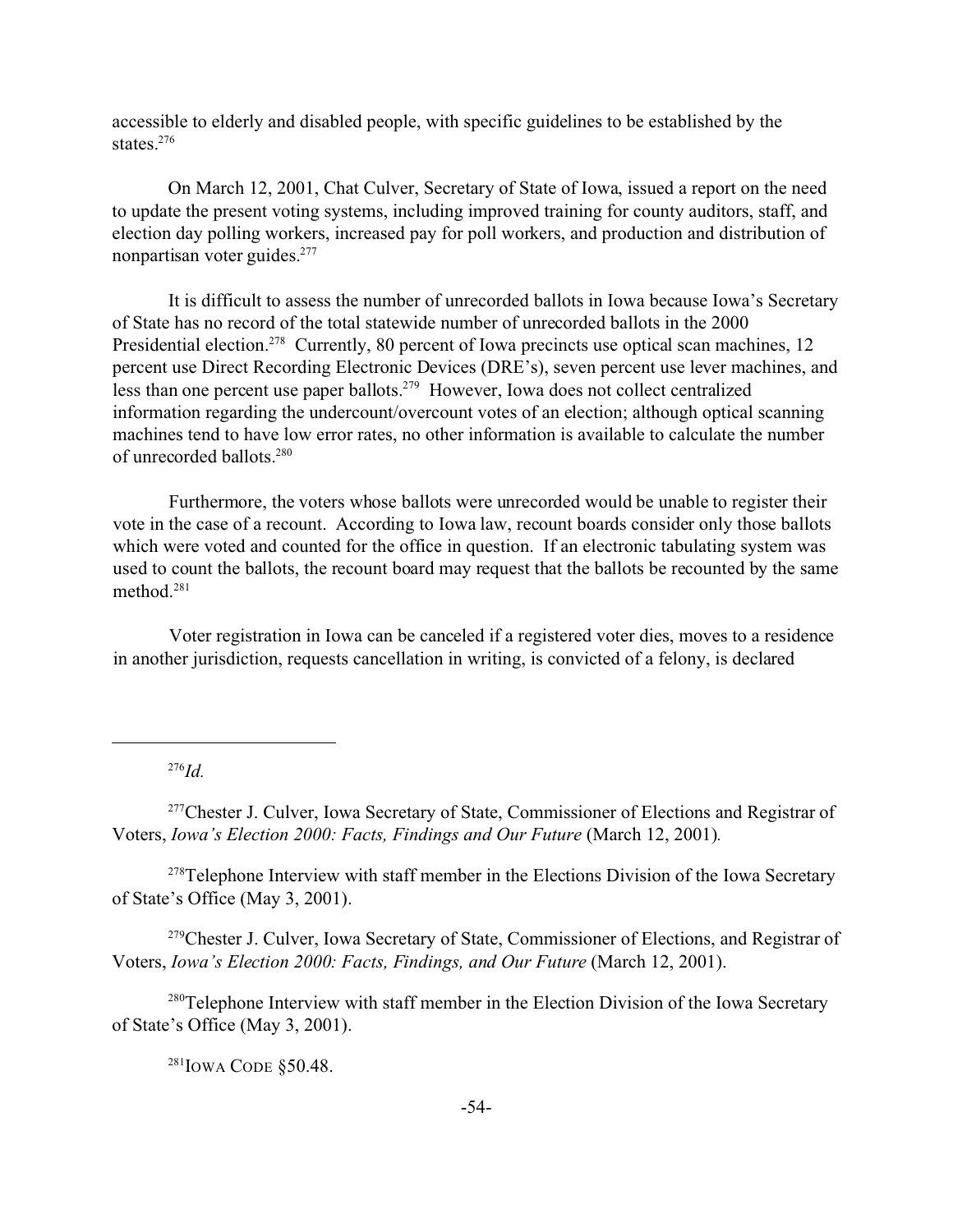mentally incompetent to vote, or has an inactive registration record for two general elections.<sup>282</sup>

# **Kansas**

The November 2000 election brought an increased number of complaints in Kansas by voters who had used the "motor voter" registration mechanism. It was reported that applications received at the department of motor vehicles were not all forwarded to the State Elections Board, leaving the voters who filled out those applications off the voting rolls on election day and depriving them of their right to vote. $283$ 

According to Deputy Assistant Secretary of State Brad Bryant, no punch-card ballots were used in Kansas in the November 2000 election. Instead, it was reported that 81 counties used optical scanning machines, 21 counties used hand-counted paper ballots, and three counties used DRE machines.<sup>284</sup> Of the 1,113,214 ballots cast, 1,092,716 registered as votes for presidential electors, meaning that 20,498 of the cast ballots (or 1.8 percent) did not register as votes for a presidential candidate.<sup>285</sup>

Kansas law regarding recounts provides that, in a county that uses optical scanning systems, the method of conducting the recount shall be at the discretion of the person requesting the recount; however, it does not provide further guidance on deciding the results of unclear ballots. As a result, a recount in Kansas would likely be subject to the same constitutional challenges as the 2000 Florida recount.<sup>286</sup>

The Kansas Statute protects against needless purging of voter rolls by having safeguards to remove individuals from the voting roll lists. Registration can be canceled if a registered voter dies, moves to a residence in another jurisdiction, or is convicted of a felony. In the case of a change in residence, registrants may not be removed from the voter registration list unless they confirm that they have moved, or if they fail to respond to a change of address form sent from the

<sup>282</sup>IOWA CODE § 48A.30.

<sup>283</sup>*Id.*

<sup>284</sup>Telephone Interview with Brad Bryant, Deputy Assistant Secretary of State, Elections and Legislative Matters Division, Secretary of State's Office (April 27, 2001).

<sup>285</sup>2000 Kansas Official General Election Results (visited on April 27, 2001). http://www.kssos.org/elmpast/2kgwin1.html.

<sup>286</sup>KANSAS STAT. ANN. § 25-3107.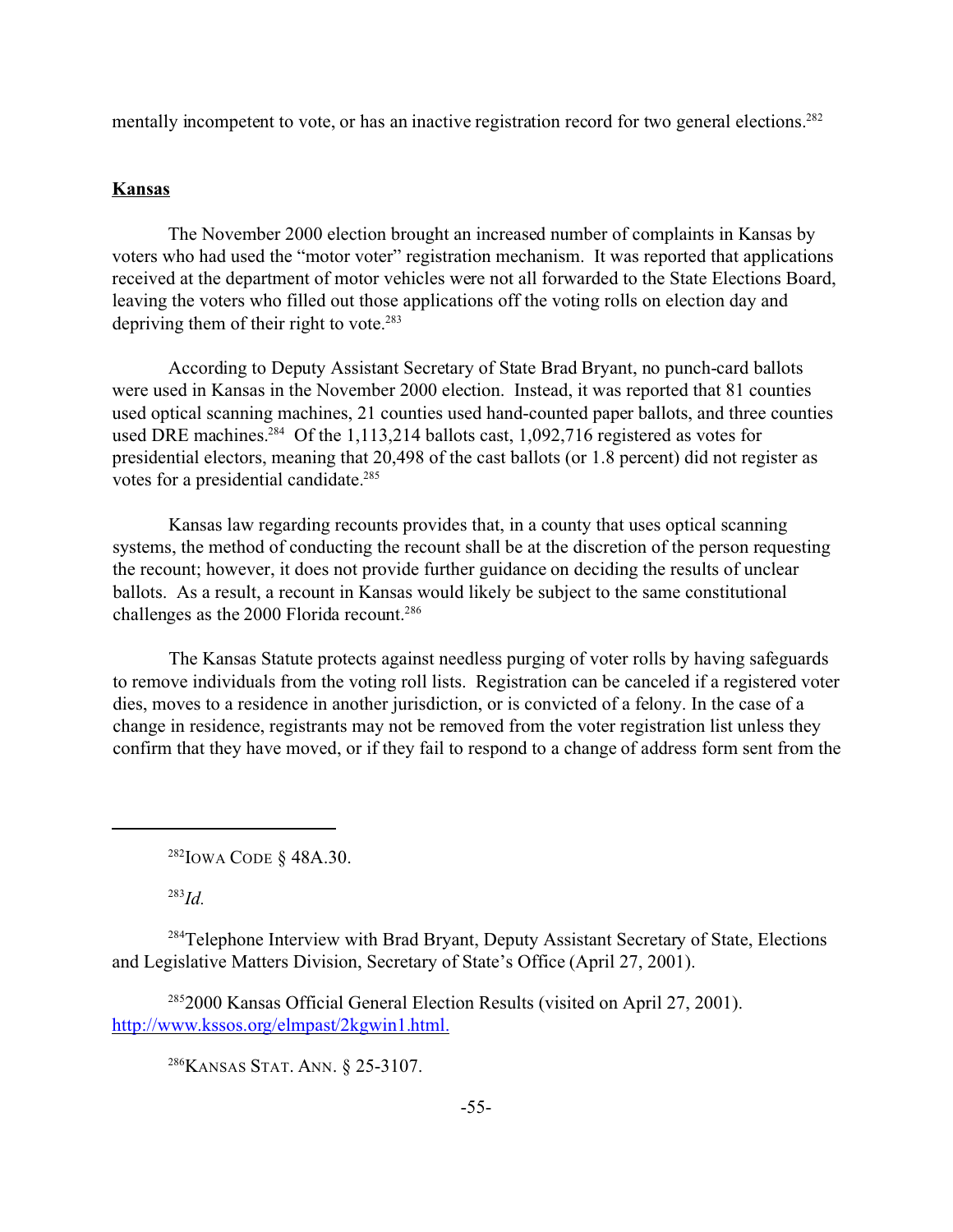registration office for two general elections after the notice is sent.<sup>287</sup>

# **Kentucky**

In the 2000 elections, Kentucky faced difficulties regarding ballot layouts, reliability of voting machines, integrity of absentee ballots and voter registration rolls, and clarity of election laws.<sup>288</sup> In Franklin County, a stack of voter registration cards from Kentucky State University was turned in to the county clerk's office a day after the deadline. Though the Franklin County Board of Elections rejected the late cards, Franklin Circuit Judge William Graham allowed the affected residents to fill out paper ballots so their votes could be counted if someone successfully contested the board's decision.<sup>289</sup> The problem affected as many as 130 people, including several first-time voters and students who had filled out registration cards during a registration drive by a university group.<sup>290</sup>

 A few technical glitches also occurred on election day, such as a power outage and a brief interruption of the state's online registration system early in the day. In addition, just before 8:00 p.m., a malfunction occurred in the Secretary of State's electronic reporting of statewide results. 291

Finally, disabled voters stated that at least two polling places in Franklin had barriers present and were inaccessible to individuals with wheelchairs.<sup>292</sup>

Kentucky Secretary of State John Y. Brown III has drafted a 10-point list of reforms to address these subjects and others. The election reform agenda includes: (1) uniform ballot standards, (2) upgrading voting equipment, (3) improving election-night reporting, (4) improving voter registration integrity, (5) recruiting poll workers and improving their training, (6) clarifying

<sup>287</sup>KANSAS STAT. ANN. § 25-2316c.

<sup>288</sup>Al Cross, *2001 Kentucky General Assembly, Election Laws; Secretary of State's Plan Would Fine-Tune Voting System*, THE COURIER-JOURNAL, Feb. 4, 2001, at 6.

<sup>289</sup>Darla Carter, *Election 2000; Problems at the Polls; Some Franklin County Votes Are in Limbo; Few Other Glitches Are Reported as Voters Turn Out*, THE COURIER-JOURNAL, Nov. 8, 2000, at 16.

<sup>290</sup>*Id.*

<sup>291</sup>*Id.*

<sup>292</sup>The National Voter Independence Project, *Voters Denied Equal Access at the Polls: A Report on the Status of Accessibility to Polling Places in the United States* (April 2000) at 17.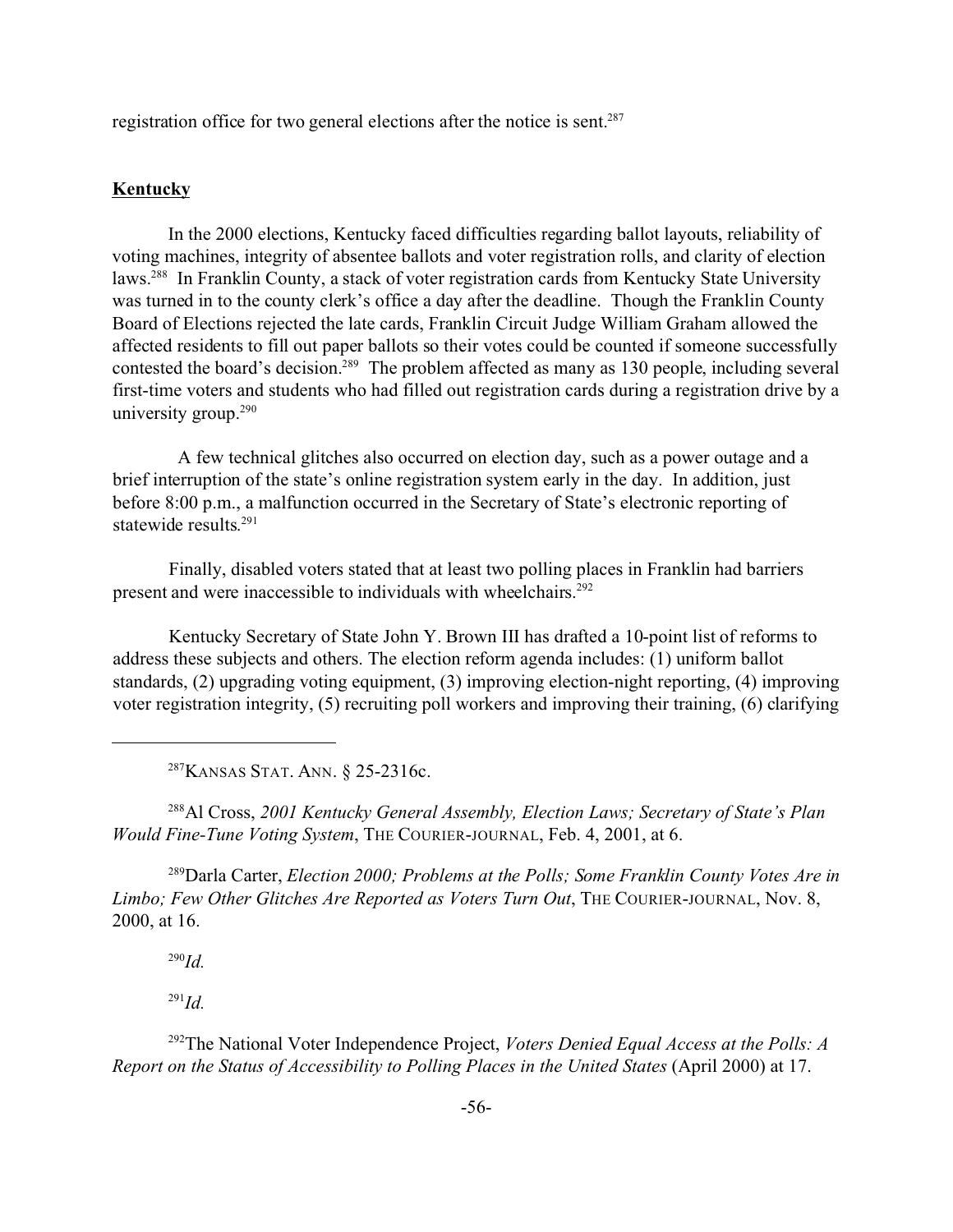unclear election statutes, (7) identifying voters who are members of third parties and improving their ballot access, (8) requiring accurate campaign finance disclosures, (9) enhancing voter outreach and education, and  $(10)$  reforming the absentee voting system.<sup>293</sup>

On May 1, 2000, Brown stated that he would ask the 2002 Kentucky General Assembly to approve his election reform plan.<sup>294</sup> House Speaker Judy Richards has agreed in principle to sponsor legislation to effectuate these reforms.<sup>295</sup>

The state of Kentucky uses optical scanning machines and DRE machines.<sup>296</sup> These voting systems do not allow for overvotes, but no other information is centrally available to calculate the number of spoiled ballots.<sup>297</sup>

Kentucky provides for recounts and election contests to be conducted through the court system; an action requesting a recount is brought in the county Circuit Court.<sup>298</sup> However, no standards for the interpretation of unclear ballots are offered, meaning that a recount in Kansas that would decide a presidential election would likely come under constitutional scrutiny.

Registration in Kentucky can be canceled if a registered voter dies, requests cancellation, is declared incompetent, moves to a residence in another jurisdiction, or is convicted of a felony. In the case of a change in residence, registrants may not be removed from the voter registration list unless they confirm that they have moved, or if they fail to respond to a change of address form sent from the registration office for two general elections after the notice is sent.<sup>299</sup>

<sup>295</sup>Al Cross, *2001 Kentucky General Assembly, Election Laws; Secretary of State's Plan Would Fine-Tune Voting System*, THE COURIER-JOURNAL, Feb. 4, 2001, at 6.

<sup>296</sup>Voting Systems Certified by the Kentucky State Board of Election (visited on May 2, 2001) http://www.sos.state.ky.us/ELECFIL/State%20Board%20Files/votingsystems.htm.

<sup>297</sup>Telephone Interview with Sarah Johnson, Assistant Director of State Board of Election of Kentucky (May 3, 2001).

<sup>298</sup>KY. REV. STAT. ANN. § 120.165 (2000).

<sup>299</sup>KY. REV. STAT. ANN. § 116.0452 (2000).

<sup>293</sup>Kentucky Secretary of State's Office Election Reform Agenda, http://www.kysos.com/ELECFIL/reformproposals.htm.

<sup>&</sup>lt;sup>294</sup> Press Release, Kentucky Secretary of State's Office, Rally Demonstrates Need for Election Reform (May 2, 2001).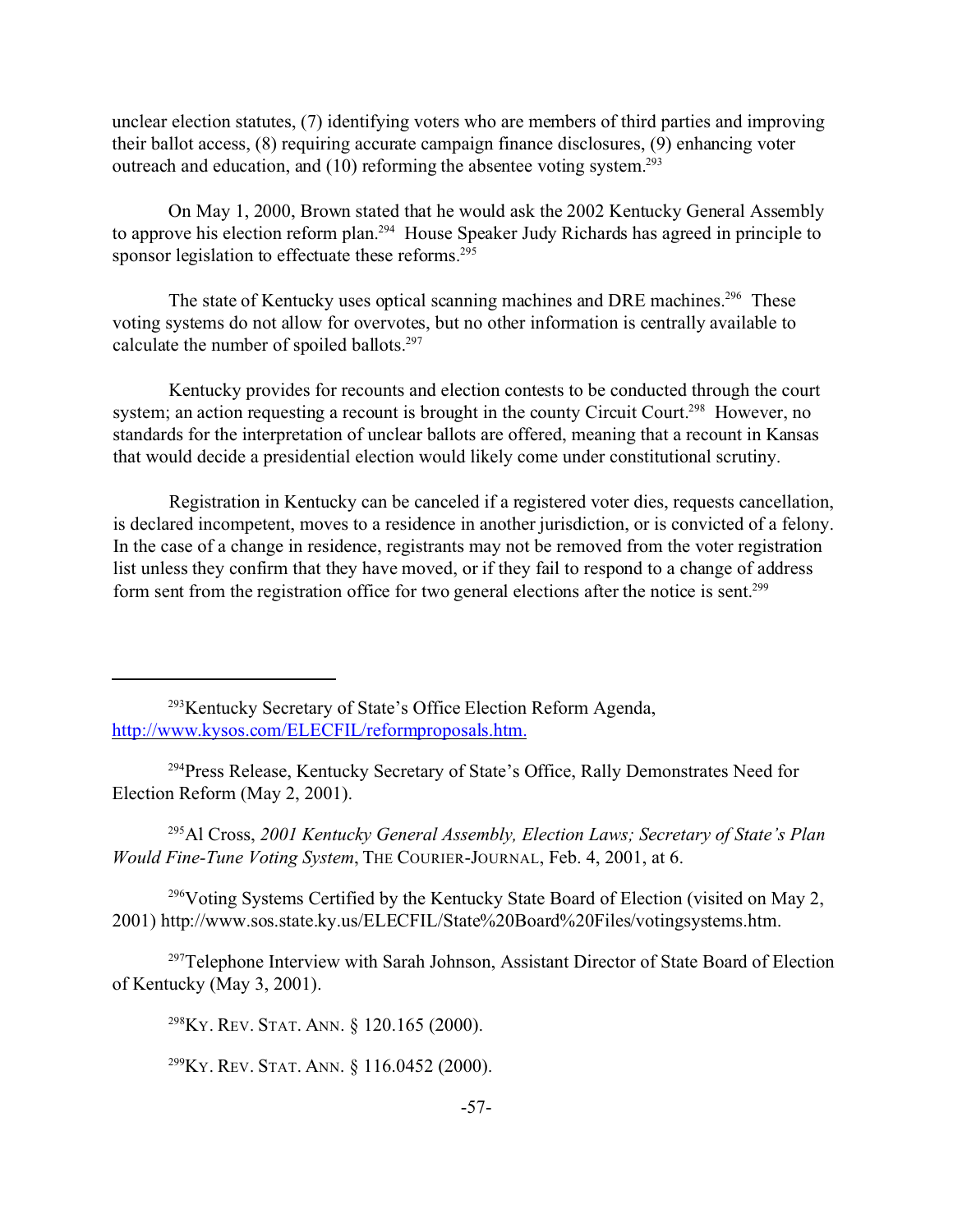## **Louisiana**

There were many complaints in Louisiana from residents who lost their opportunity to vote in the 2000 elections because their registration at local driver's licence bureaus under the "motor voter" law were never processed.<sup>300</sup> According to the Jefferson Parish Registrar of Voters, dozens of parish residents in Jefferson Parish alone found themselves with no designated precinct to go to. On the west bank of New Orleans, there were 75-100 calls from people who claimed that they had changed their address, but were not found in the Registrar's records. And in St. Tammany, Registrar of Voters M. Dwayne Wall said that approximately 100 people experienced difficulties with "motor voter" registrations that were never properly processed.<sup>301</sup> In addition, some voters attempted to register to vote on-line through websites unaffiliated with the Department of Elections and Registration. The State of Louisiana does not accept on-line registration and those individuals were not registered.<sup>302</sup>

Irregularities in registration were also found in Donaldsonville, including claims of voting by children and the use of a public bus to transport voters to the polls.<sup>303</sup> Greg Malveux, the fraud liaison director for the Louisiana Department of Elections, confirmed that at least twelve minors, ranging in age from five to 14, had been registered to vote.<sup>304</sup>

Each precinct is equipped with either mechanical or electronic voting machines. Only absentee votes are recorded on punch card ballots. <sup>305</sup> The state is currently studying the possibility of touch-screen and ballot-on-demand systems.306 However, because the Secretary of

<sup>301</sup>*Id.*

<sup>302</sup>Letter from Juliet T. Rizzo, General Counsel, State of Louisiana, Department of Elections and Registration, to Congressman John Conyers, Jr. (April 27, 2001) (on file with U.S. House of Representatives Committee on the Judiciary, Democratic Staff).

<sup>303</sup>*Fraud Investigator Reviewing Donaldsonville Votes*, THE ASSOCIATED PRESS STATE & LOCAL WIRE, Nov. 14, 2000.

<sup>304</sup>*Id.*

<sup>305</sup>Letter from Juliet T. Rizzo, General Counsel, State of Louisiana, Department of Elections and Registration, to Congressman John Conyers, Jr. (April 27, 2001) (on file with U.S. House of Representatives Committee on the Judiciary, Democratic Staff).

<sup>306</sup>Facsimile from Keith Edmonston, State of Louisiana, Department of Elections and Registration on Voting Machines (May 28, 2001).

<sup>300</sup>Richard Boyd, *DMV Vote Registrants Find Names Off Rolls; Some 'Motor Voter' Forms Not Processed*, THE TIMES-PICAYUNE, Nov. 9, 2000, at 23.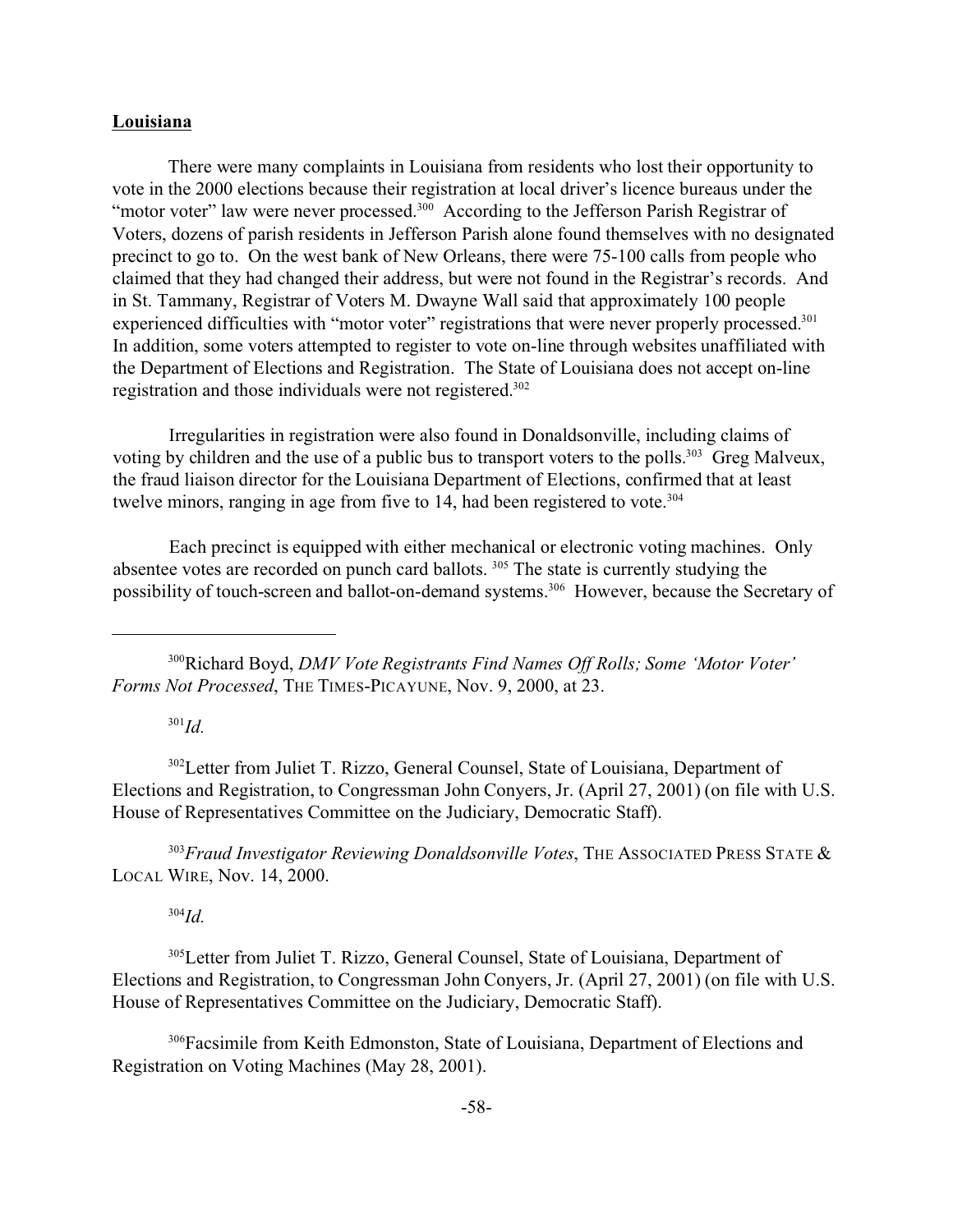State's office does not compile the information, no information is centrally available to calculate the number of spoiled ballots.<sup>307</sup> Furthermore, although a procedure exists in Louisiana for trial courts to appoint officials to conduct a recount, state law does not set a clear standard for accepting possible undervotes or ballots that are unclearly marked.<sup>308</sup>

When the parish Registrar of Voters has reason to believe that an individual is no longer eligible to vote, has changed address, or has been illegally placed in the registration records, the individual must be notified with a confirmation card and his or her name added to the list of inactive voters.<sup>309</sup> If voters do not return the card by the second general election, they will be removed from the registration list. Those removed from the rolls because of felony convictions, suspicion of fraud or other reasons unrelated to a change of address are given 21 days to appear and show cause why their registrations should not be suspended.<sup>310</sup> If the registrar finds that a registration has been canceled or suspended in error, he or she must reinstate it as though the cancellation had never occurred and notify the registrant.<sup>311</sup>

# **Maine**

Inaccurate voter rolls caused significant problems in Maine's 2000 elections. On election day, lawyers for the Democratic Party accused Portland officials of illegally purging the names of as many as 15,000 voters, then requiring them to wait in long lines at City Hall to register again and vote. Approximately 1,000 people whose names should not have been purged called the Democratic headquarters to complain, and some of those people apparently decided not to vote.<sup>312</sup> A judge of the First Circuit Court of Appeals found that the City of Portland appeared to violate federal law by improperly purging the names of voters from the rolls. The court refused to require the polls to stay open after their designated closing time of 8:00 p.m., ruling that it would have a "disruptive effect" and that it would do more than merely allow those improperly

<sup>308</sup>LA. REV. STAT. ANN. § 18:1453 (2000).

<sup>309</sup>LA. REV. STAT. ANN. § 18:193 (2000). An exception is made when the U.S. Postal Service reports a change of address.

<sup>310</sup>*Id.*

<sup>311</sup>*Id.*

<sup>312</sup>*Federal Judge Declines to Extend Voting Hours in Portland*, THE ASSOCIATED PRESS STATE & LOCAL WIRE, Nov. 8, 2000.

<sup>&</sup>lt;sup>307</sup>Telephone message from Nancy Underwood, Elections Division, Secretary of State's Office of Louisiana (May 3, 2001).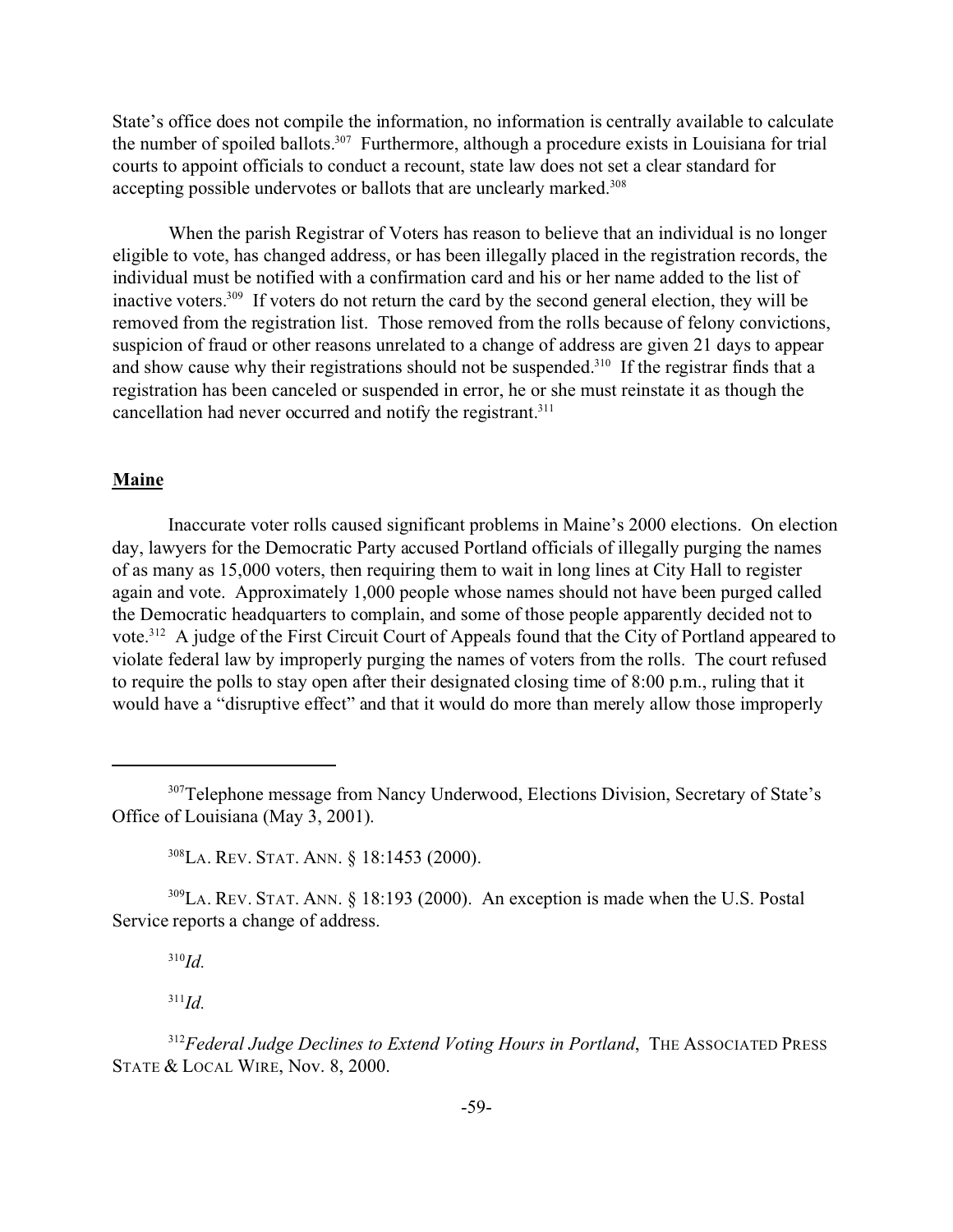purged to vote.<sup>313</sup> Nevertheless, the judge ordered the city in the future to abide by a federal law that allows voters who were purged to re-register and vote at their regular polling place. Portland officials stated that a federally mandated update of the city voter list and a related clerical error caused the problem.<sup>314</sup>

In addition, the applications of some voters who had registered through the Department of Motor Vehicles were not forwarded to the Elections Division.<sup>315</sup>

In Maine, 419 municipalities use paper ballot systems and 104 municipalities use an optical scanning system.<sup>316</sup> Although these systems typically have low error rates, counties are not required to report unrecorded ballot rates to the state, and no centralized information is available to calculate the number of unrecorded ballots.<sup>317</sup>

Maine holds automatic recounts when the margin of victory is less than one percent, and also allows any losing candidate to request a recount. The Secretary of State supervises the recount, and disputed ballots are segregated and photocopied by the Secretary to be preserved for release to a court in case of an appeal.<sup>318</sup> Maine law requires that unclear ballots are to be interpreted with regard to voter's intent; if a voter fails to follow the instructions but marks the ballot such that it is possible to determine his or her choice, the vote must be counted.<sup>319</sup> Should a presidential election depend on a Maine recount, then a court challenge similar to *Bush v. Gore* could be brought.

Maine law explicitly states that registered voters may not be removed from voting lists simply because they did not vote in the previous election. However, deceased residents are removed from voting rolls.<sup>320</sup> A voter may only be removed if he or she fails to respond to a

<sup>313</sup>*Id.*

<sup>314</sup>*Id.*

<sup>315</sup>Telephone Interview with Adam Thompson, Executive Director of the Maine Democratic National Committee (May 1, 2001).

<sup>316</sup>*Id.*

<sup>317</sup>Telephone Interview with Melissa Packard, Director of Elections, Division of Elections, Secretary of State (May 3, 2001).

<sup>318</sup>ME. REV. STAT. ANN. tit. 21-A § 737-A (2000).

<sup>319</sup>ME. REV. STAT. ANN. tit. 21-A § 696 (2000).

<sup>320</sup>ME. REV. STAT. ANN. tit. 21-A § 161 (2000).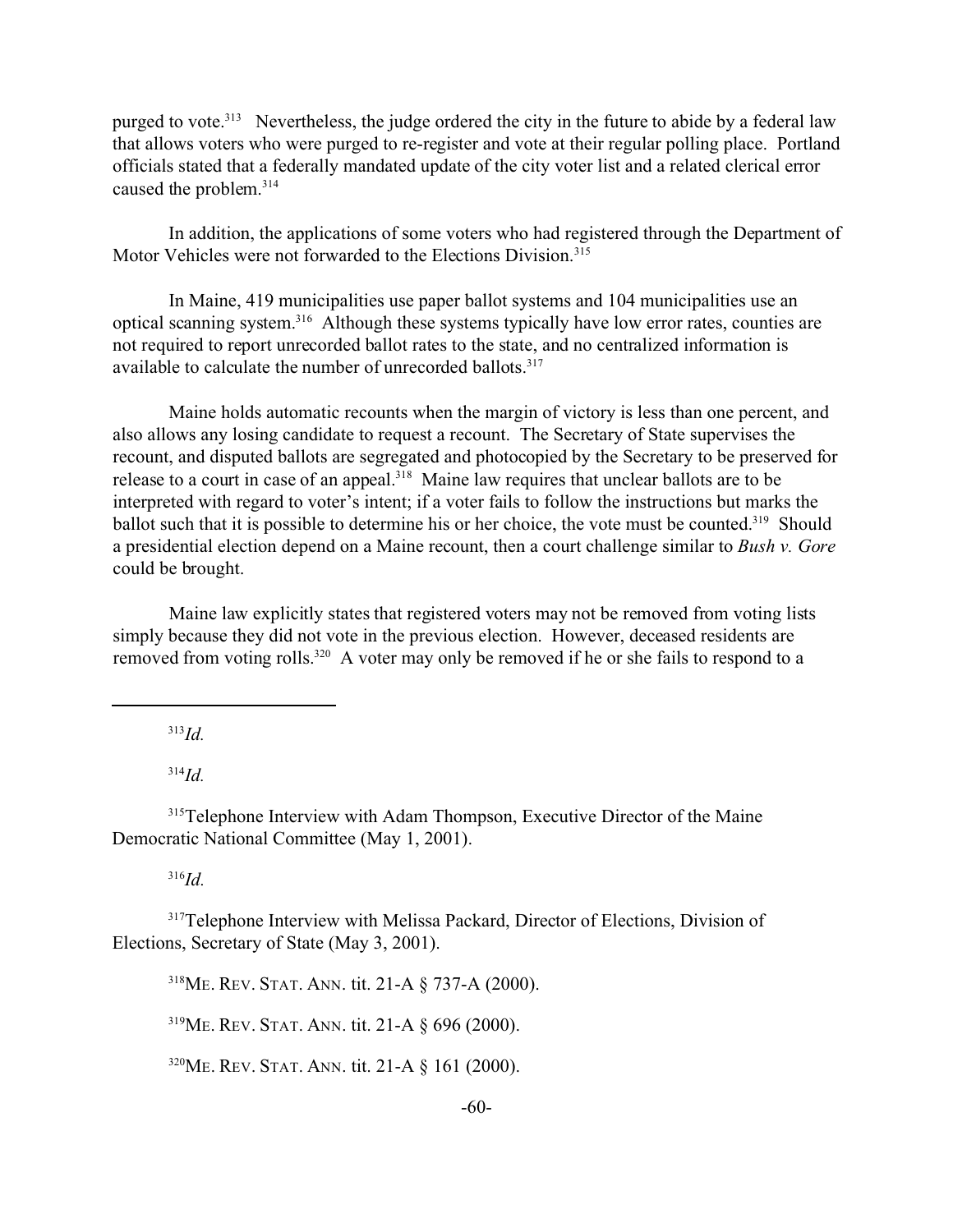change of address confirmation notice and then fails to vote in two consecutive elections.<sup>321</sup> It should be noted that Maine allows felons to vote while they are in prison.

# **Maryland**

In the 2000 elections, many polling places in Maryland were inaccessible to individuals with hearing disabilities. The Bethesda polling sites, for example, had no trained staff, no listening systems, and no considerations of acoustics in the site selections.<sup>322</sup> Additionally, Maryland voters who had moved since the last election did not appear in voter files in their new home counties.<sup>323</sup> As a result, it is estimated that thousands of voters around the state were wrongfully prohibited from voting.<sup>324</sup>

Most of Maryland's counties used modern election equipment: 19 counties in Maryland used optical scanning systems, three counties (Allegany, Dorechester, and Prince George's counties) used mechanical lever machines, Montgomery County used the Datavote machine (a punch card system), and Baltimore City used a Direct Recording Electronic voting system.<sup>325</sup> Of the 2,036,455 ballots cast using these systems, only 10,553 (or 0.5 percent) were not recorded as casting a vote for President.<sup>326</sup> Since November, an election task force has recommended that the state help its counties replace voting machines with an electronic statewide system.<sup>327</sup> The system would cost \$7 million annually to lease and would represent the first time the state has helped to pay for local voting mechanisms.<sup>328</sup> Maryland Governor Parris Glendening has also

<sup>321</sup>ME. REV. STAT. ANN. tit. 21-A § 162-A (2000).

<sup>322</sup>The National Voter Independence Project, *Voters Denied Equal Access at the Polls: A Report on the Status of Accessibility to Polling Places in the United States* (April 2000) at 19.

<sup>323</sup>*Id.*

<sup>324</sup>*Id.* Some residents in Eastport, Maryland are seeking to move the location of a precinct because it is allegedly located in a high crime neighborhood, with limited parking. Sara Marsh, *Eastport Polling Site Criticized*, THE CAPITAL, Dec. 5, 2000, at B1.

<sup>325</sup>*Id.*

<sup>326</sup>Special Committee on Voting Systems and Election Procedures (visited on May 2, 2001). http://www.sos.state.md.us/sos/admin/pdf/reportall1.pdf

<sup>327</sup>Thomas W. Waldron, *New voting system sought: Panel recommends replacing machines with help of the state; 23 counties affected; Glendening backing change in law to allow selection of method*, THE BALTIMORE SUN, March 17, 2001, at 1B.

<sup>328</sup>*Id.*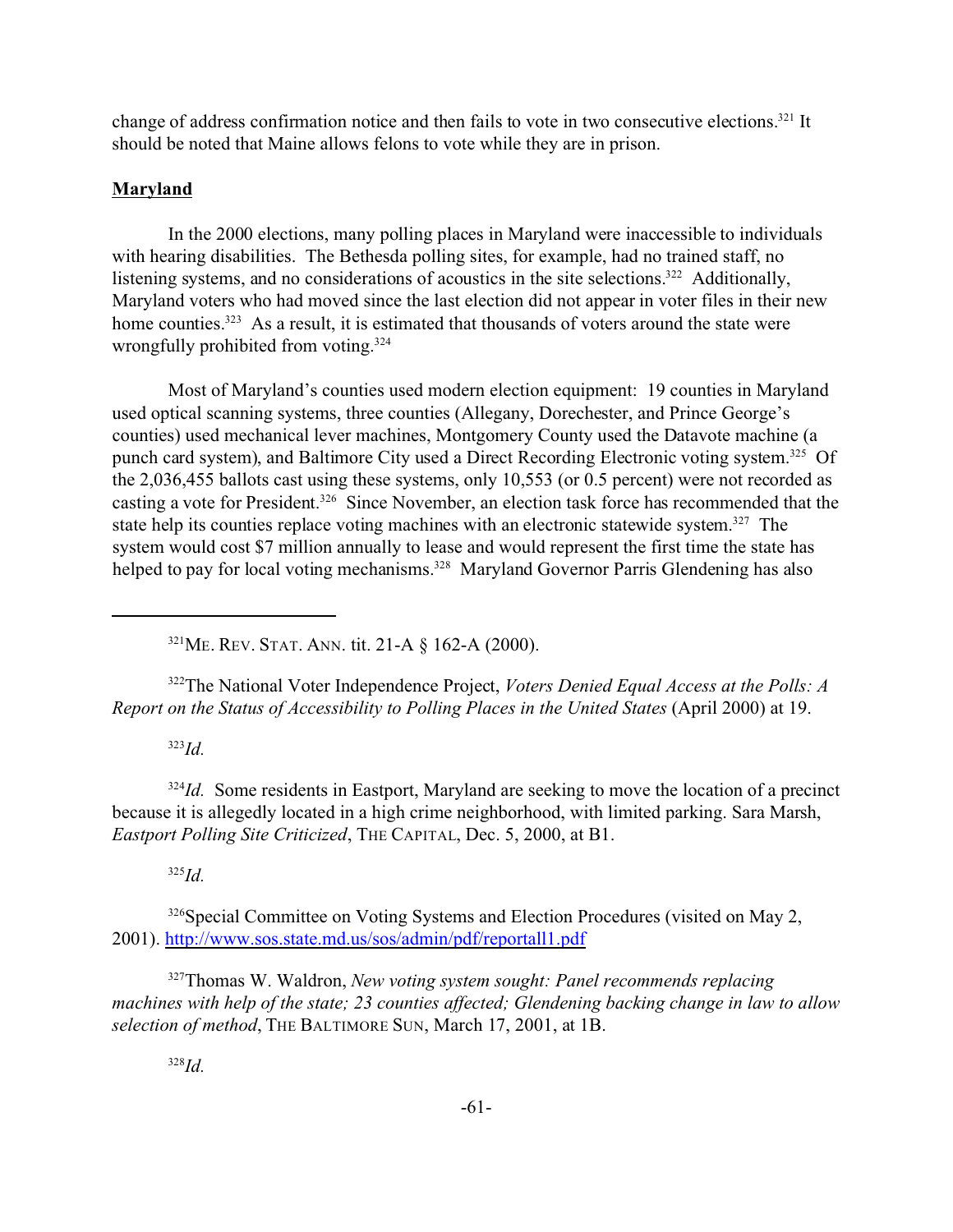announced the creation of a Special Committee on Voting Systems and Election Procedures to ensure that all votes in Maryland are counted accurately and that voting is as easily understood and as convenient as possible.<sup>329</sup> The Governor would like to allocate state funds toward an effort to standardize Maryland's locally controlled voting systems.<sup>330</sup>

Maryland allows all unsuccessful candidates to petition for a recount; however, it does not provide explicit standards as to how an unclear ballot is to be counted, as the *Bush v. Gore* decision requires.<sup>331</sup>

Voter registration in Maryland can be canceled if a registered voter dies, requests cancellation, or moves to a residence in another jurisdiction.<sup>332</sup> In 1996, an order to purge inactive voters by the State Administrative Board of Election Laws was held unlawful.<sup>333</sup>

### **Massachusetts**

After previous denials by city officials, a Boston election official acknowledged that there were voting "irregularities" in Boston in the November 2000 elections. David Viera, an acting election commissioner, testified at a Boston City Council hearing that in many precincts, the elections department failed to provide adequate staff and equipment.<sup>334</sup>

Voters in Boston reported being turned away from the polls, being rushed through their turns in voting booths, waiting in extremely long lines, and encountering irritable poll workers. Elizabeth Clay, a resident of Dorchester, claimed that she and other voters were given only one minute to vote. William Parker, a poll checker at a Roxbury poll, said that he witnessed between 75 and 100 people being turned away at the polls because, without prior notification, their names

<sup>329</sup>Exec. Order No. 01.01.2000.25, (MD)(Dec. 4, 2001).

<sup>330</sup>Larry Carson, *Elections Officials Hopeful on State Aid; Governor's Plan To Fund Voting System Changes Could Benefit Howard*, THE BALTIMORE SUN, Dec. 6, 2000, at 6B.

<sup>331</sup>MD. CODE ANN., ELEC. § 12-101 (2001).

<sup>332</sup>MD. CODE 1957, Art. 33, § 3-502.

<sup>333</sup>State Admin. Bd. of Election Laws v. Board of Supvrs., 342 MD. 586, 679 A.2d 96 (1996).

<sup>334</sup>Katherine Zezima, *City Official Admits Election Day Problems*, THE BOSTON GLOBE, Feb. 9, 2001, at B12.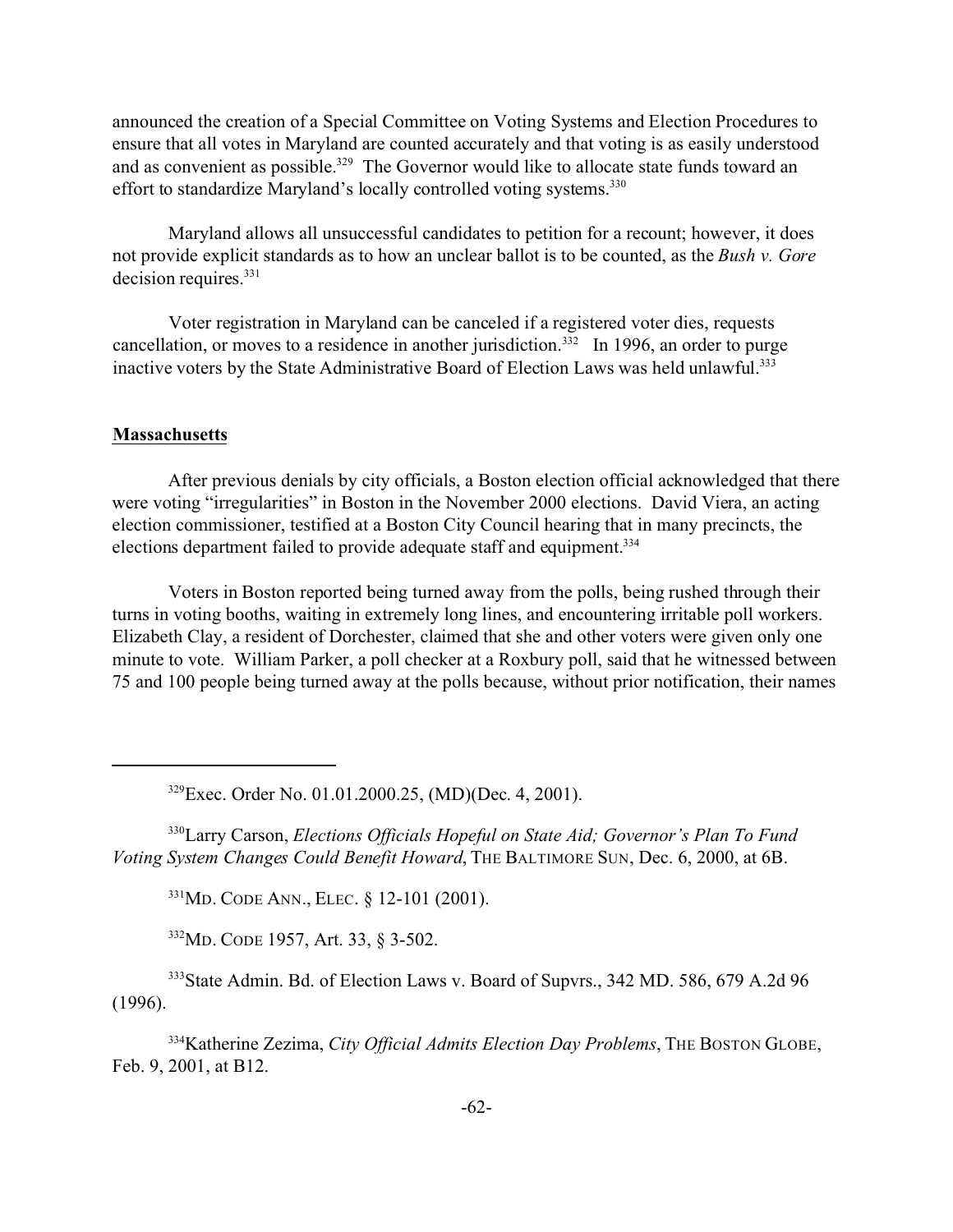had been removed from that precinct's roster.<sup>335</sup> There were also calls for increased help for bilingual voters and voters with language barriers, and some individuals did not receive the absentee ballots they had requested.<sup>336</sup>

Massachusetts poll workers complained of organizational problems, such as missing precinct lists and a broken ballot box that required ballots to be placed in an open box.<sup>337</sup> Yet numerous complaints were also registered concerning problems with the poll workers themselves. It was reported that some poll workers were not trained to allow people to vote with proper identification if their names did not appear on the list. Many were not helpful in directing people to their proper precinct -- even if that precinct was located in the same polling place. In addition, some poll workers and wardens did not cooperate with poll checkers, or allow the poll checkers to remain inside the polling place.<sup>338</sup>

Disability access was also at issue. In Waltham, Massachusetts, voters complained that most voting booths were too small and too short for most wheelchair users to reach the levers on the voting machine. In addition, one sight impaired voter wondered whether an election official faithfully performed his duty of assisting her after he asked her if she wanted to vote for a certain candidate and then remarked, "Good."<sup>339</sup>

In Massachusetts, 203 counties use optical scanning machines, 79 counties use paper ballots, and 23 counties use lever machines.<sup>340</sup> Using those systems, Massachusetts found that 2,734,006 total ballots were cast with 2,702,942 registered as votes for presidential electors,

<sup>335</sup>Regina Montague, *Election Gripes Aired at Hearing; Some Voters Say Rights Impeded*, THE BOSTON GLOBE, Nov. 29, 2000, at B3.

<sup>336</sup>Jamal E. Watson, *Hearing Explores Reports of Inequities in Northeast Voting*, THE BOSTON GLOBE, Feb. 11, 2001, at A23; Denise Dube, *Locally, Too, Election Day Snafus Aired; Late Ballots, Open Boxes Upset Voters*, BOSTON GLOBE, at Globe West p. 1.

<sup>337</sup>Denise Dube, *Locally, Too, Election Day Snafus Aired; Late Ballots, Open Boxes Upset Voters*, BOSTON GLOBE, at Globe West p. 1.

<sup>338</sup>*See, e.g.,* Lawyer's Committee for Civil Rights Under Law of the Boston Bar Association, *Report on Matters of Voting Irregularities in Boston on Election Day -- November 7, 2000* (Nov. 28, 2000).

<sup>339</sup>The National Voter Independence Project, *Voters Denied Equal Access at the Polls: A Report on the Status of Accessibility to Polling Places in the United States* (April 2000) at 19.

<sup>340</sup>Massachusetts Voting Equipment Chart produced by the Massachusetts Secretary of State of Elections (on file with U.S. House of Representatives Committee on the Judiciary, Democratic Staff).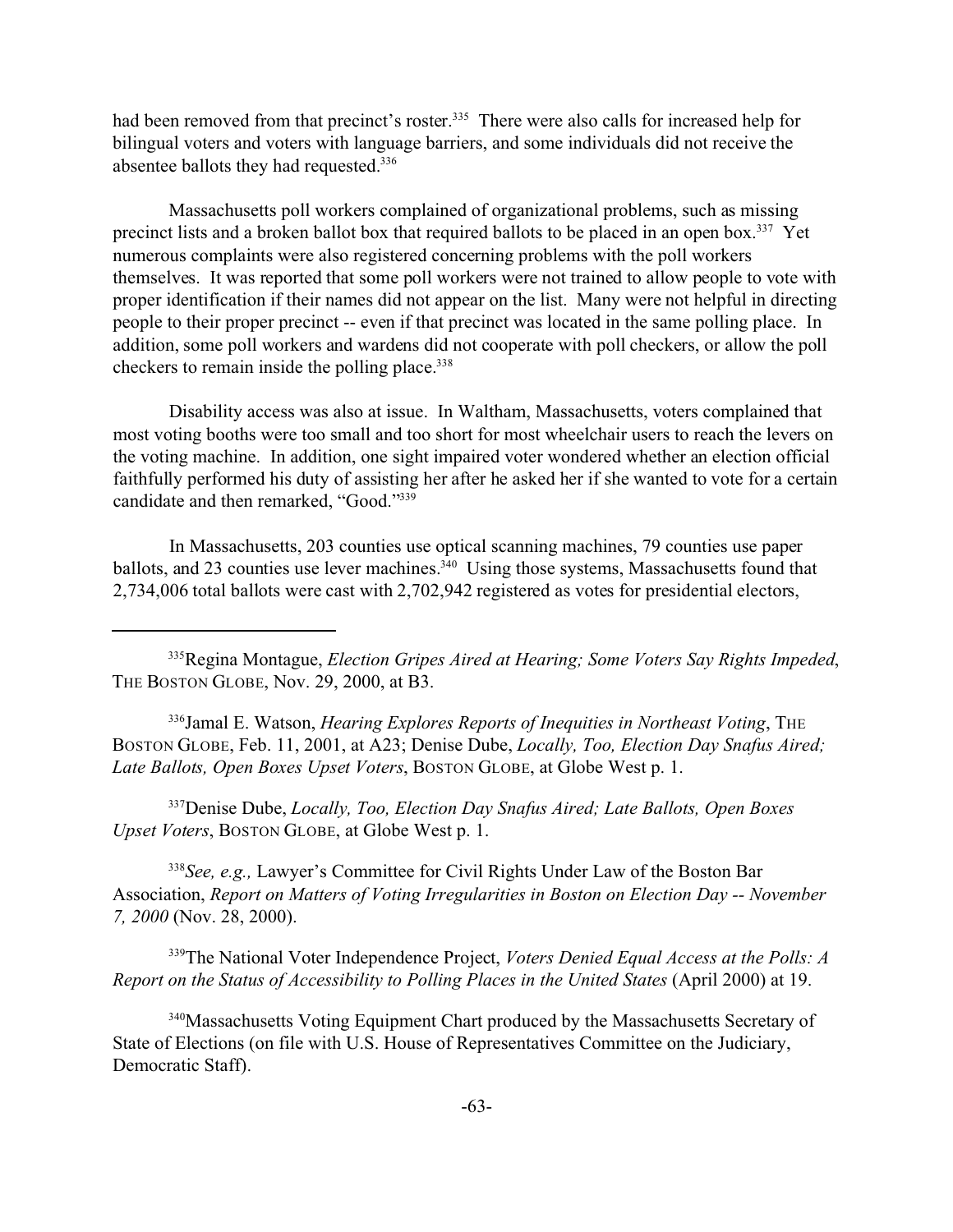meaning that 31,064 of the cast ballots (or 1.1 percent) were not recorded as votes for a presidential candidate.<sup>341</sup>

Massachusetts allows any candidate to file a petition for a recount. Unless the candidate requests only a partial recount, all paper ballots are entirely re-tallied.<sup>342</sup> Ballots cast by electronic voting systems are recounted by a computer or other tabulating mechanism; if requested, a hand-count of the ballots must be performed.<sup>343</sup> However, the law does not specify how unclear ballots should be interpreted, and would therefore raise equal protection issues under Bush v. Gore.

Voters whose names do not appear on voter lists may cast a ballot if their names are found on inactive voting lists located at the polling location. If the presiding officer at a polling location is unable to find a voter's name on the inactive list, the voter may request permission to vote from the registrar of voters. The voter may cast a ballot if the registrar determines that his or her name was omitted or that a clerical error was made.<sup>344</sup> A voter may vote at his or her former residence for up to six months after moving.<sup>345</sup>

## **Michigan**

On election day last November, many Detroit voters complained of long lines in underprepared polls. Voters alleged that at certain polling places, there were too few voting booths, too few pens, problems with the voting machines, ballot box malfunctions, and voter registrations missing from city files.<sup>346</sup> The wait to vote at the Coleman A. Young Recreation

<sup>341</sup>Official 2000 Massachusetts State Election Results (visited on April 27, 2001) http://www.state.ma.us/sec/ele/eleres00/res00idx.htm.

<sup>342</sup>MASS. GEN. LAWS ch. 54, § 135 (2000).

<sup>343</sup>MASS. GEN. LAWS ch. 54, § 135A (2000).

<sup>344</sup>MASS. CODE Title VIII: Chapter 1: § 59.

<sup>&</sup>lt;sup>345</sup>MASS. CODE Title VIII: Chapter 51: § 1.

<sup>&</sup>lt;sup>346</sup>In 1998, Detroit changed from a punch card voting system to one that uses paper ballots that voters mark with felt-tip pens and that can be scanned optically. Darren A. Nichols & Kim Kozlowski, *City To Grill Election Bosses; Detroit Council Probes Complaints From Voters at Polls*, THE DETROIT NEWS, Nov. 9, 2000, at 7.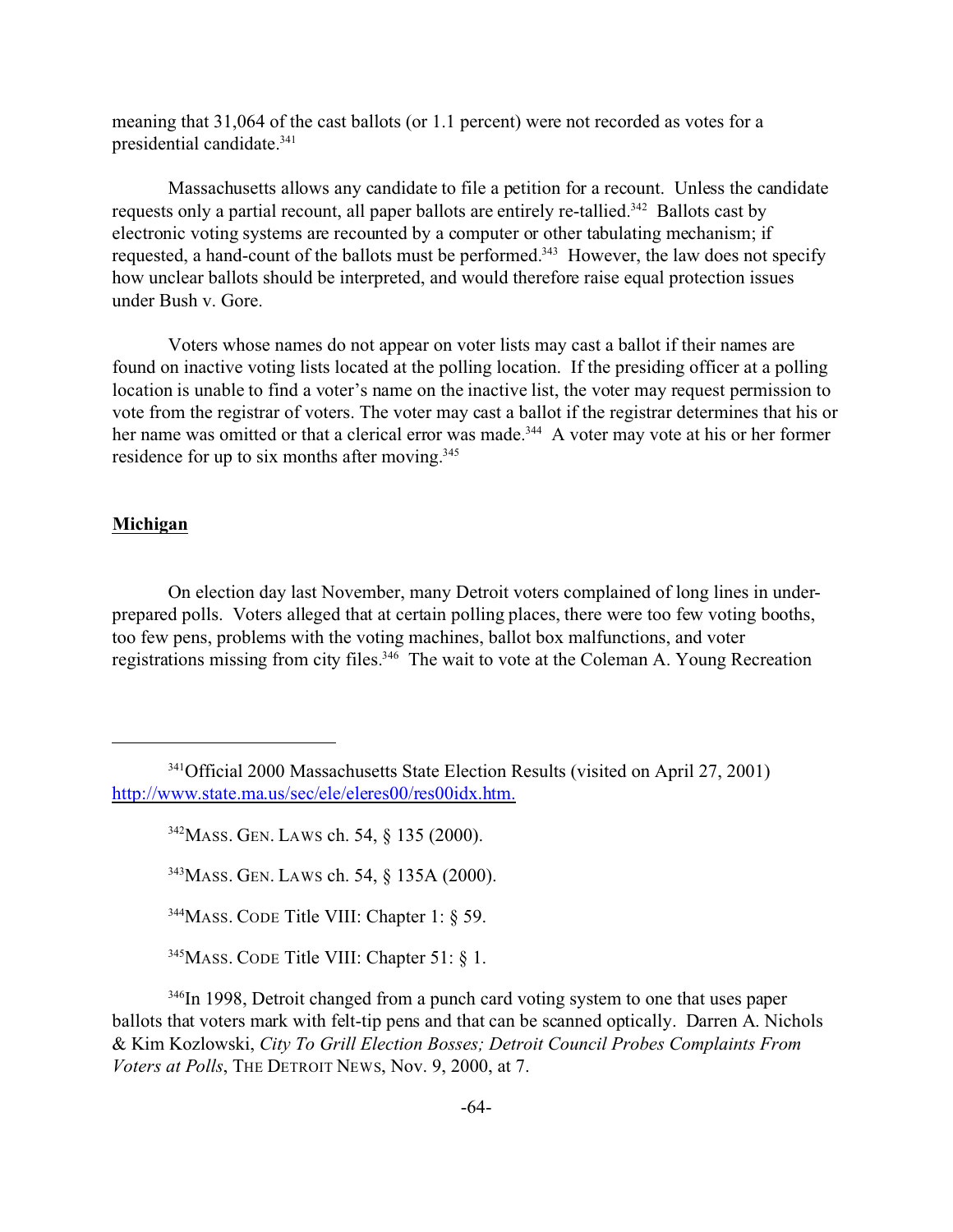Center was as long as three hours.<sup>347</sup> Based on these alleged problems, Democratic Party lawyers unsuccessfully sought a court order to keep Detroit polls open later than the 8:00 p.m. closing time.<sup>348</sup>

There were also reported problems around the state of unresponsive local elections clerks at polling places.<sup>349</sup> On Election Day, hundreds of students at Michigan State University were reportedly deprived of their right to vote.<sup>350</sup> The problems were reportedly caused by administrative confusion, and the Michigan Democratic Party is monitoring that district 's local clerk to ensure that there are no future problems.<sup>351</sup>

Disturbingly, it was reported that prior to the election, the Republican Party sent lawyers and off-duty police officers to predominantly African-American communities to repeatedly harass, intimidate and question voters.<sup>352</sup> Michigan Democrats publicized the GOP's actions and demanded that they cease, provoking investigation from the Department of Justice, which has not yet been concluded.<sup>353</sup> In addition, certain absentee voter ballots in Grand Rapids failed to list an African-American Democratic candidate.<sup>354</sup>

Michigan's 18 Electoral College members issued a sharply worded resolution criticizing the election process and calling for changes in 2002. The two-page resolution suggested that voting irregularities in Florida and Michigan -- including uncounted ballots, long lines, and poorly trained election staff -- disenfranchised thousands of voters.<sup>355</sup>

<sup>347</sup>*Id.*

<sup>348</sup>*Id.*

<sup>349</sup>Telephone Interview with Mark Brewer, Director, Michigan Democratic Party (March 19, 2001).

<sup>350</sup>*Id.*

<sup>351</sup>*Id.*

<sup>352</sup>Dennis Denno, *Republicans Plan Voter Intimidation: Actions Will Not Be Tolerated in Michigan*, Michigan Democratic Party, November 2, 2000.

<sup>353</sup>*Id.*

<sup>354</sup>Telephone Interview with Mark Brewer, Director, Michigan Democratic Part (March 19, 2001).

<sup>355</sup>Highlights of the Past Week's Action at the Capitol, THE ASSOCIATED PRESS STATE & LOCAL WIRE, Dec. 23, 2000.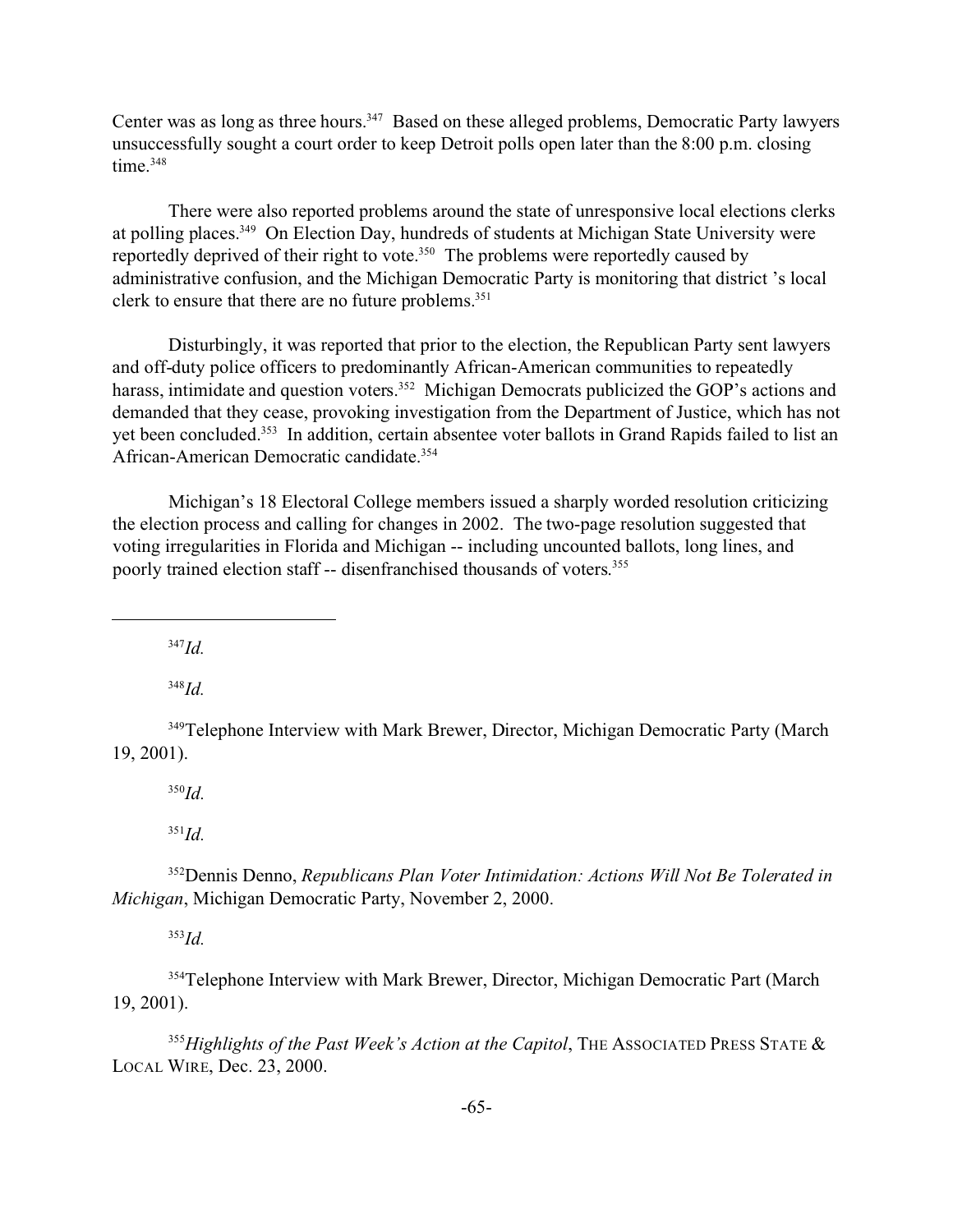These difficulties may have been compounded by old and unreliable voting systems. The first voting system used by Michigan was paper ballots. Currently, however, Michigan uses 3,006 optical scanning machines, 1,443 punch card machines, 693 mechanical lever machines, 137 paper ballot systems, and 97 DREs.<sup>356</sup> Using those systems, 4,279,299 ballots were cast, of which 4,182,501 registered as votes for presidential electors. The remainder of 96,798 ballots (or 2.3 percent) did not register as votes for a presidential candidate.<sup>357</sup>

A recount in Michigan would be unlikely to catch these unrecorded ballots. By state law, recounts are automatic in elections with a margin of victory smaller than 2,000 votes, and may also be requested by candidates. A board of canvassers may conduct the recount by manual tally, by computer tabulation using specially designed software, or computer tabulation using the same software as was used in the precinct on election day.<sup>358</sup> However, the law does not provide the board with any instructions to determine the status of an unclear ballot, as *Bush v. Gore* would require.

The statute providing for the Michigan voter rolls provides no protection against accidental purging. Voter registration lists are updated annually. If in the last 5 years an elector has neither voted, continued or reinstated his or her registration, nor recorded a change in address on his or her registration, the clerk may cancel the voter's registration.<sup>359</sup>

### **Minnesota**

Two significant episodes of misconduct were alleged in last November's Minnesota elections. Just before the presidential election, the Minnesota Democratic-Farmer-Labor Party (DFL) held a press conference to denounce phone calls that were being made to voters in the name of the Democratic Party.<sup>360</sup> State Party Chair Mike Erlandson cited several phone calls in which the caller would identify himself as being connected to the Democratic Party and would in many cases be "rude and unintelligible."<sup>361</sup> In many instances, the phone calls seemed to target

<sup>358</sup>MICH. CODE § 168.866.

<sup>359</sup>MICH. CODE §168.509.

<sup>360</sup>*Fraudulent Campaign Calls Being Made*, Minnesota Democratic Farmer Labor Party, November 3, 2000.

<sup>361</sup>*Id.*

<sup>356</sup>Telephone Interview with Michigan Election Division of the Michigan Secretary of State's office (May 2, 2001).

<sup>357</sup> 2000 Official Michigan General Election Results (visited on April 30, 2001). http://www.sos.state.mi.us/election/results/00gen/00genall.html.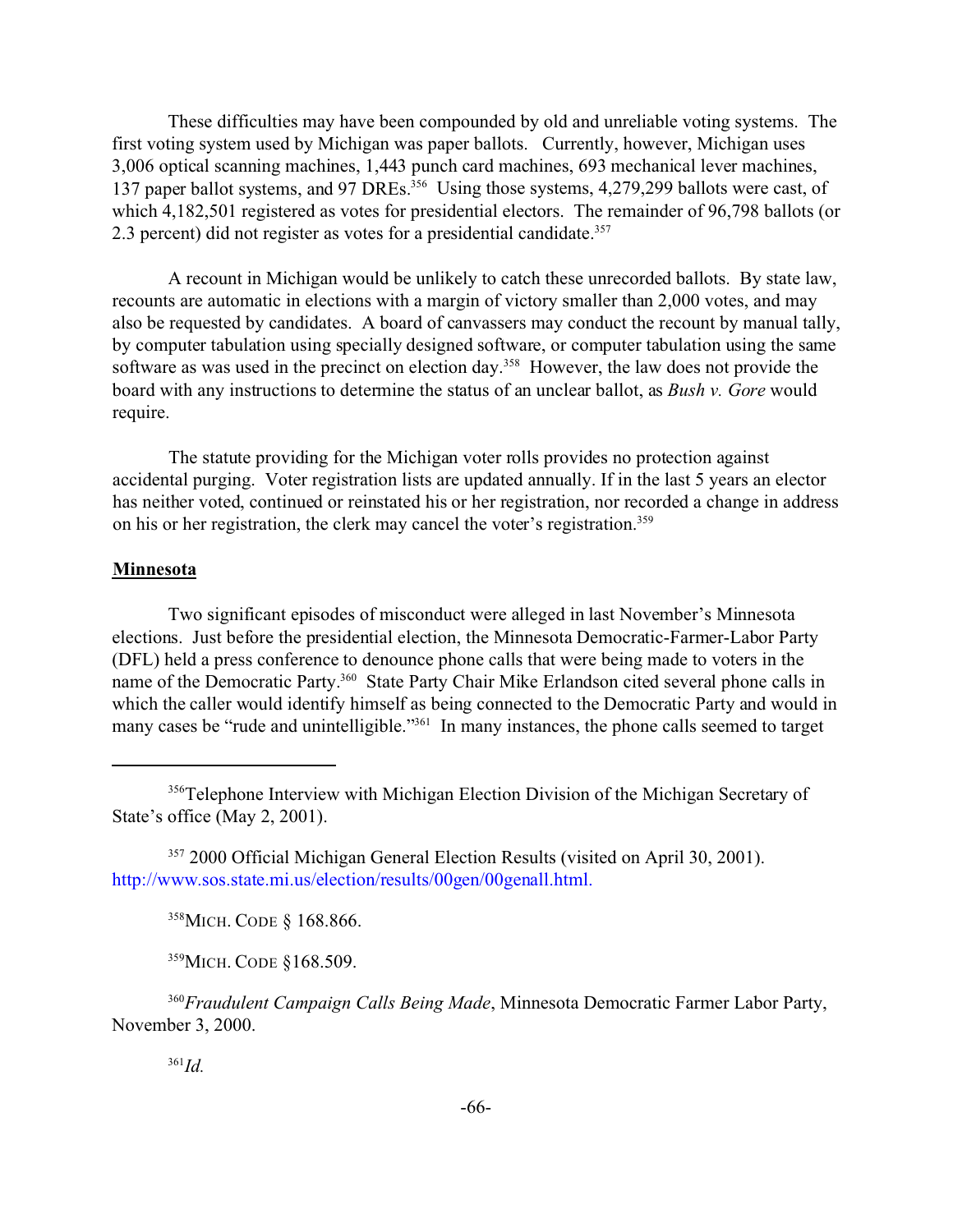registered Democrats or swing–voters, and were an attempt to discourage them from going to the polls or tended to lead them to believe they would not be able to vote once they got there.<sup>362</sup> A second episode was reported in Mankato, Minnesota, where defeated state representative Julie Storm sought an investigation into alleged voting irregularities by Gustavus Adolphus College students. In a complaint filed with the Nicollet County attorney, Ms. Storm complained that a student voter list compiled by the college did not properly list students' addresses and that polling judges did not require proper identification from student voters.<sup>363</sup>

One hundred counties in Minnesota use optical scanning machines, and 31 counties use a handcounted paper ballot system.<sup>364</sup> There were a substantial number of spoiled ballots in the 2000 election; of 2,458,317 ballots cast, only 5,973 ballots (or 0.2 percent) showed overvotes in the presidential election<sup>365</sup> but 12,498 were undervotes.<sup>366</sup>

Although Minnesota has flexible provisions for recounts, the state law would likely survive constitutional scrutiny. Minnesota directs that recounts be held automatically whenever the margin of victory is 100 votes or less, and allows any losing candidate to request a recount at his or her own expense. Beyond these basic requirements, the Secretary of State has the power to make all rules establishing uniform recount procedures, and all ballots are to be interpreted on a "voter's intent" standard.<sup>367</sup> However, the statutory criteria for determining a voter's intent seem sufficiently specific as to be acceptable under *Bush v. Gore*. The intent is to be gathered only from the face of the ballot. Voters are to place a marks in the square opposite the printed names of candidates, or write a candidate's name on the lines provided;<sup>368</sup> however, ballots will not be rejected due to technical error, misspelling, abbreviation or slight defacement, and attempted erasures will be respected. Marks other than "X" will be counted, as will a mark that is out of the

<sup>362</sup>*Id.*

<sup>363</sup>*Ex-State Representative Wants Investigation Into Voting List of Students*, THE ASSOCIATED PRESS STATE & LOCAL WIRE, Jan. 29, 2001.

<sup>364</sup>Facsimile from Evan Hiltunen of Minnesota Secretary of State's office (on file with U.S. House of Representatives Committee on the Judiciary, Democratic Staff).

<sup>365</sup>*Id.*

<sup>366</sup>Email from Michele McNulty, Elections Administrator, (July 10, 2001) (on file with U.S. House of Representatives Committee on the Judiciary, Democratic Staff). Of the undervotes, 3039 had invalid write-in votes.

<sup>367</sup>MINN. STAT. § 204C.361 (2000).

<sup>368</sup>MINN. STAT. § 204C.13 (2000).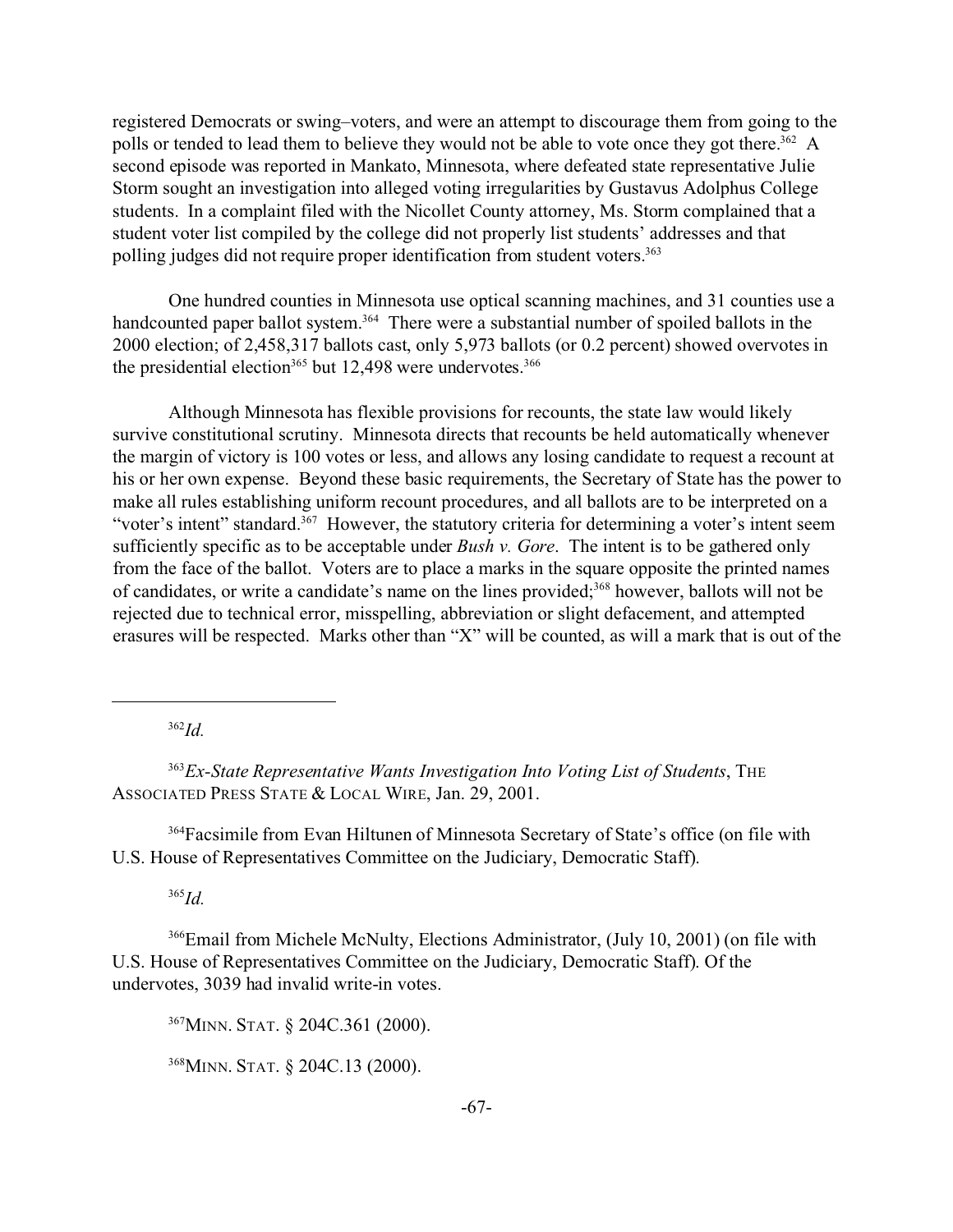proper place but close enough to show clear intent.<sup>369</sup>

Minnesota voters may be purged from the voting rolls if the voter is deceased, moves or requests removal from the list.<sup>370</sup> In addition, felons are not allowed to vote while in prison, while on parole and while on probation.<sup>371</sup> It does not appear that Minnesota has enacted any statutory safeguards, such as mail notification and election day contested ballot procedures, to protect voters from wrongful purges.

#### **Mississippi**

It is well-known that many incidents of discrimination and disenfranchisement took place in Mississippi. In 1890, the Supreme Court found that although African-Americans outnumbered whites in Mississippi, literacy tests, grandfather clauses, requirements that voters read and interpret a section of the state constitution, and the 'white primary' provision of the 1890 Mississippi convention effectively barred African-Americans from voting.<sup>372</sup> In 1965, the Voting Rights Act allowed large numbers of African-American citizens to register and vote; however, the Mississippi state legislature soon carved up the majority-African-American district among three majority-white districts to counter the Act's effects.<sup>373</sup> African-Americans were effectively barred from representing Mississippi in Congress until the African-American "Delta" district was restored by court order in the 1980s.<sup>374</sup> Nevertheless, the Voting Act of 1968 did increase the number of African Americans registered to vote from 0.7 percent in 1964 to 70.8 percent by 1986.

In the 2000 elections, many Mississippi voters complained that despite their "motor voter" registrations at the driver's license bureau, they were not included on the voter rolls. Secretary of State Eric Clark received complaints from people across the state who thought they had registered to vote while getting their driver's license. The state has reportedly had an

<sup>369</sup>MINN. STAT. § 204C.22 (2000).

<sup>370</sup>MINN. STAT. § 201.13 (2000).

<sup>371</sup>The Sentencing Project, *Losing the Vote*, (1998). www.hrw.org/reports98/vote/usvot98.htm.

<sup>372</sup>Virginia E. Hench, *The Legal Disenfranchisement of Minority Voters*, 45 CASE W. RES. 727, 740 (1998).

<sup>373</sup>Frank R. Parker, *The Damaging Consequences of the Rehnquist Court's Commitment to Color-Blindness Versus Racial Justice,* 45 AM. U. L. REV. 763 (1996).

<sup>374</sup>*Id.*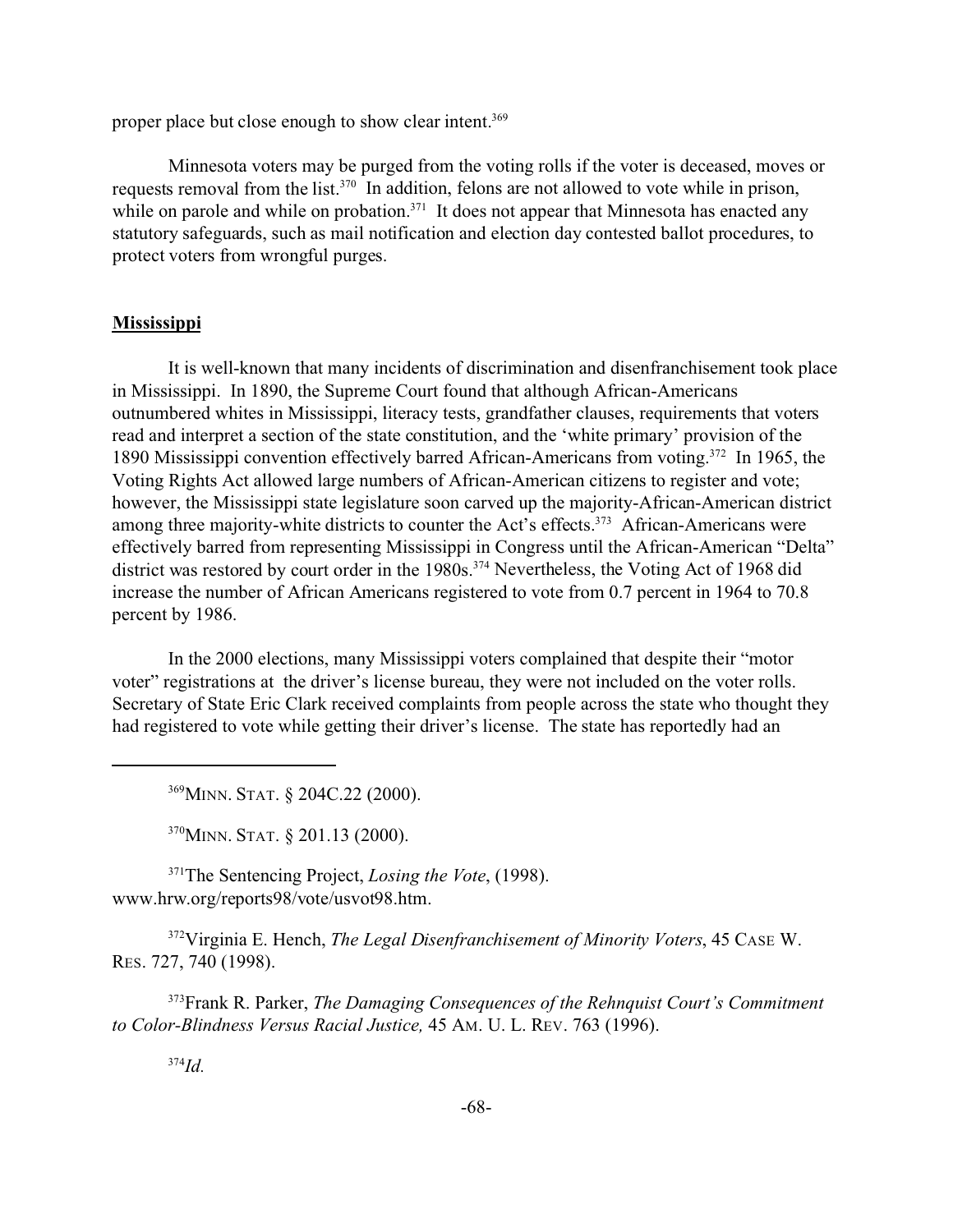ongoing problem with employees of the Mississippi Highway Patrol, which oversees the Department of Motor Vehicles, not forwarding voter registration forms to circuit clerks.<sup>375</sup> Hancock County Circuit Clerk Pam Metzler confirmed that she has had difficulties obtaining registration forms from the DMV, especially during the recent election, as had Harrison County Circuit Clerk Gayle Parker: this year, the Highway Patrol withheld 105 registration forms until just before the election, and in the past, the DMV has failed to submit approximately 800 registration forms to her office.<sup>376</sup>

It is difficult to determine the rates of ballot error in Mississippi. Optical scanning machines are used by 52 Mississippi counties; 13 counties use punch card systems, nine counties use Lever machines, seven counties use Precinct Counter optical scanning machines, and two counties use DRE's. <sup>377</sup> However, Mississippi counties have no central mechanism available to calculate the number of unrecorded ballots.<sup>378</sup>

It is difficult to predict whether these unrecorded ballots could create a situation similar to Florida's, as Mississippi does not have statutory provisions for a recount (although election contests are available). No clear standards to guide counting of ballots are provided in statute, except for ballots that have been rejected by optical scanning equipment. If these ballots were considered "blank," the election officials should see if they were marked with a pen or pencil that the machine could not detect, and mark over the voter's marks with a detectible marking device. Ballots that were rejected by the machines as containing overvotes will be reviewed to determine the voter's intent.<sup>379</sup> These standards are unlikely to be upheld by the Supreme Court under the *Bush v. Gore* test.

#### **Missouri**

Both Democrats and Republicans claim that fraudulent voter registration activity occurred in St. Louis on election day. Democrats contend that several irregularities at the polls occurred: judges failed to verify voter registrations in a timely manner, voters were inaccurately stricken from the rolls after a mail canvas, procedures to re-register "inactive" voters were too

<sup>376</sup>*Id.*

<sup>377</sup>*Id.*

<sup>378</sup>Telephone Interview with Ursala Price, Special Projects Officer, Division of Elections, Secretary of States office (May 3, 2001).

<sup>379</sup>MISS. CODE ANN. § 23-15-523.

<sup>375</sup>*Mississippi Voter Registration Snafu Causes Ballot Confusion*, THE ASSOCIATED PRESS STATE & LOCAL WIRE, Nov. 15, 2000.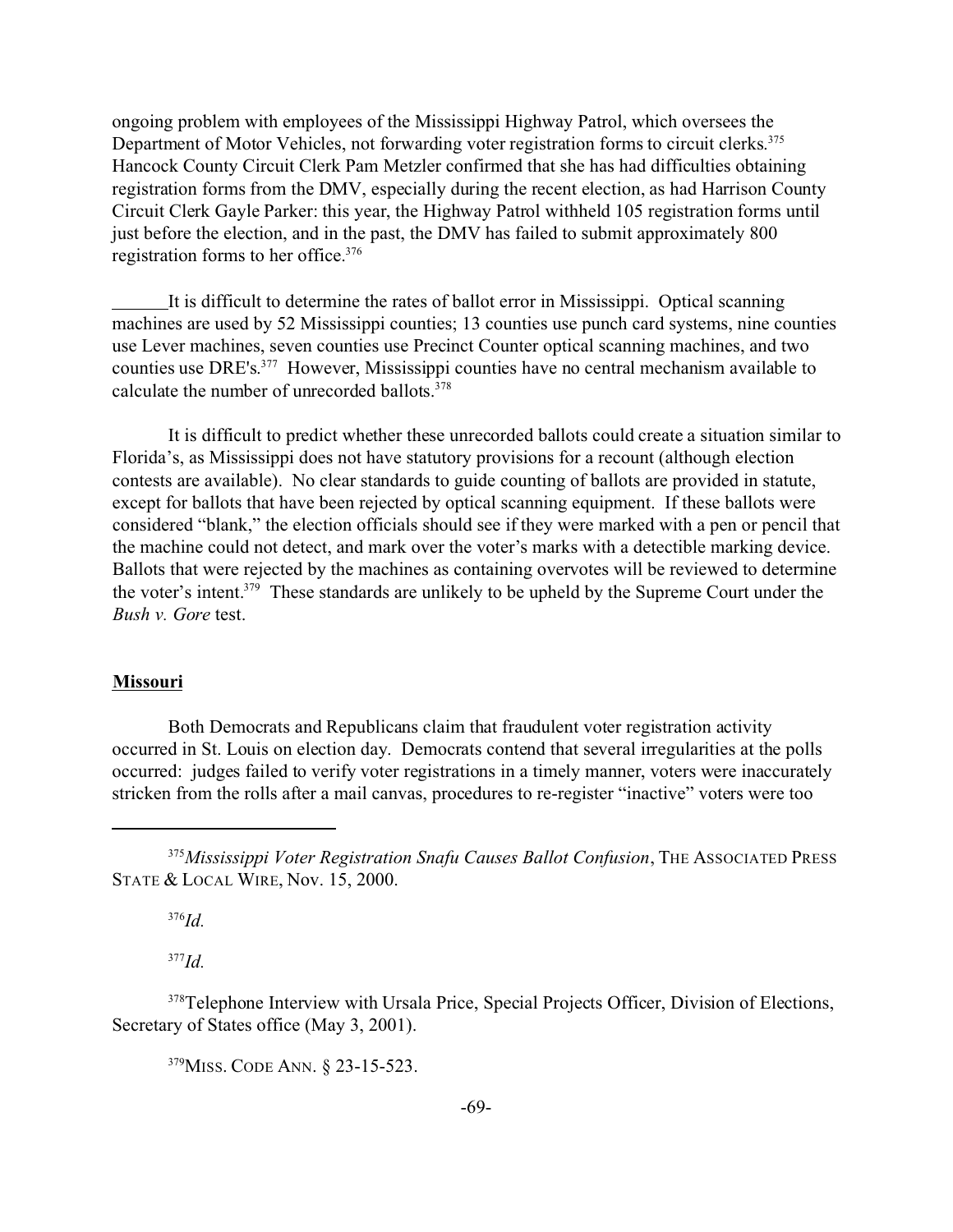cumbersome, and many polling places were understaffed or had no telephone contact with the downtown headquarters of the St. Louis City Board of Election Commissioners (the "Board").<sup>380</sup> These problems created a situation in which voters whose registration was not on record at their polling places had to travel to the Board's downtown office, where several hundred people waited up to three hours to confirm their registration.<sup>381</sup>

For example, at least two employees of the *Riverfront Times* newspaper were registered to vote and had not moved since voting in the last election, but when they arrived at their usual polling place, their names were not on the list. This started an "interminable" process in which election judges attempted to get through on the phone lines to the Board's headquarters downtown.<sup>382</sup>

These types of communication problems among the election judges and the Board were confirmed by Michael Chance, a Republican election deputy who worked with a Democratic deputy overseeing the precincts in the  $3<sup>rd</sup>$  Ward in St. Louis. Minutes after the polling places opened at 6:00 a.m., he says, election judges began dialing the Board to verify names, but they kept getting busy signals. This continued the rest of the day at all the precincts in the ward, resulting in frustrated residents having to wait to vote. "There was a constant complaint from judges -- they just couldn't get through," he said.<sup>383</sup>

In response to these and other difficulties, Democratic congressional candidate William Lacy Clay (who won his race to become a U.S. Representative), the Missouri Democratic State Committee, and the Gore-Lieberman campaign filed a petition in Missouri circuit court to keep the polls open in St. Louis beyond the scheduled  $7:00$  p.m. closing time.<sup>384</sup>

<sup>381</sup>Id., For example, it was reported that Mahina Nightsage (age 41) attempted to vote at 10:00 a.m. but was told by a St. Louis election judge that she was not registered for that polling place. Ms. Nightsage arrived at the Board's downtown office by 12:30 p.m., and that by 3:15 p.m., she still had not been able to vote. Ms. Nightsage said that she spoke to many other frustrated voters at the Board's office, and some of them left without voting.

<sup>382</sup>Safir Ahmed, *Slimin' in the City; When It Comes to Election Day Problems in St. Louis, the Politicians' Rhetoric Doesn't Match the Reality*, RIVERFRONT TIMES, Nov. 15, 2000.

<sup>383</sup>*Id.*

<sup>384</sup>*St. Louis Election Dispute Promises Trouble; Lawsuits Predicted if Races Stay Close*, www.KansasCityChannel.com, Nov. 7, 2000; Renee Fullerton, *Polls in St. Louis Extend Hours*, Maneater.com, Nov. 8, 2000.

<sup>380</sup>*Cook Begins Investigation Into Election in St. Louis*, COURIER -POST ONLINE ELECTION SECTION, Nov. 18, 2000; *St. Louis Election Dispute Promises Trouble; Lawsuits Predicted if Races Stay Close*, www.KansasCityChannel.com, Nov. 7, 2000.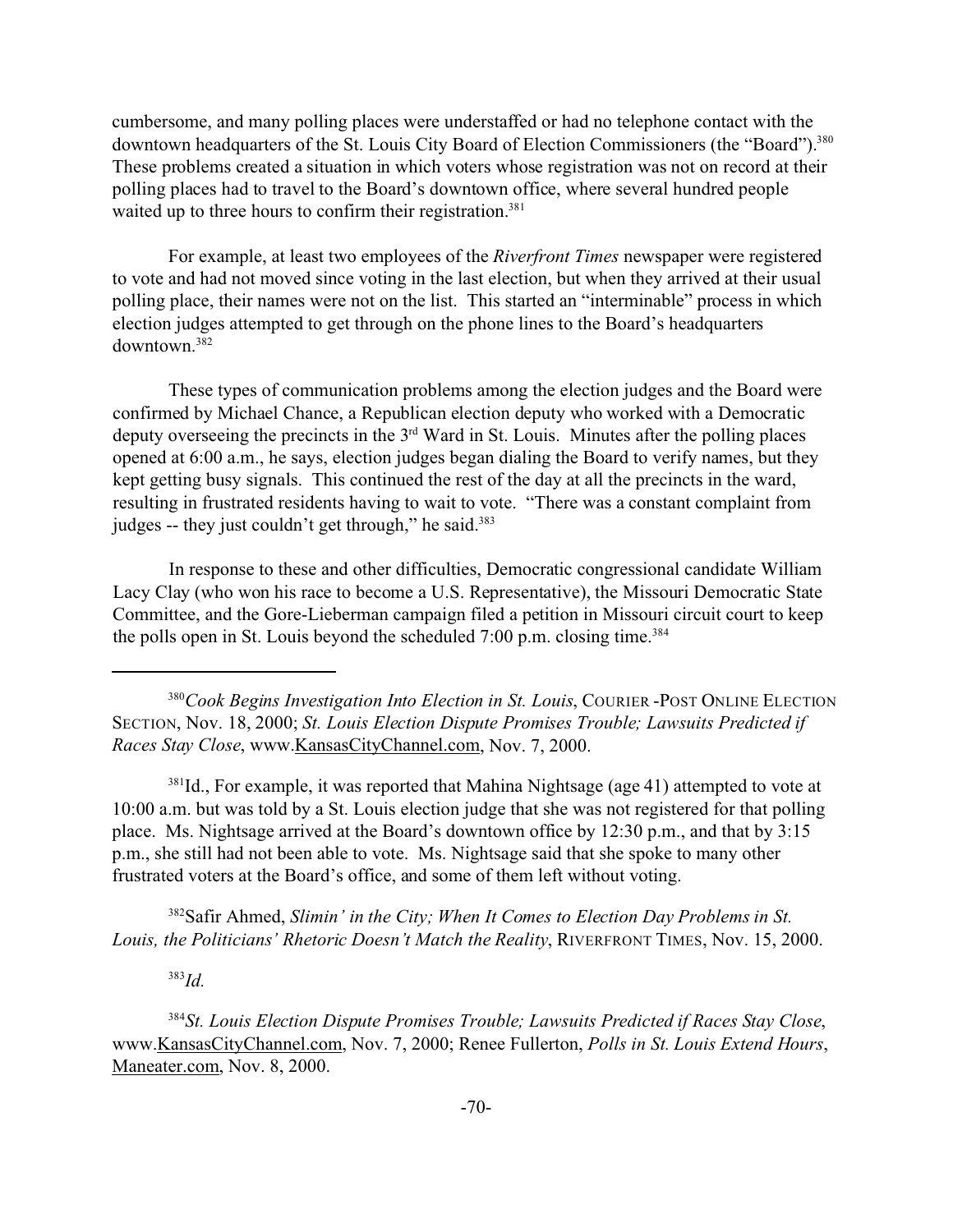Circuit Judge Evelyn Baker conducted a hearing and ordered that the polls in St. Louis be kept open until 10:00 p.m. to allow everyone present in the lines to vote.<sup>385</sup> She concluded that the Board "failed to live up to its duty to the voters of the city."<sup>386</sup> She stated that she based her decision on "the overwhelming weight of the testimony at the hearing from registered voters who had voted at the same polling places, who had not changed their addresses, who arrived at the polls in a timely fashion in the morning to vote and had been told that their names had been removed from the rolls."<sup>387</sup> She also stated that the Board was unprepared for the volume of voters and that the problem could have been alleviated, if not solved, had election judges been given the "inactive" voter lists instead of having to call the Board offices downtown to verify the names on the "inactive" lists.<sup>388</sup>

Republicans in Missouri opposed Judge Baker's order, alleging that the voting extension would unfairly aid both Gore and the Senate campaign of the late Governor Mel Carnahan.<sup>389</sup> The Bush-Cheney campaign appealed the decision to another judge in the circuit, who denied the appeal.<sup>390</sup> At 7:45 p.m., however, a three-judge panel of the Missouri Court of Appeals-Eastern District overturned the circuit court order and the polls in St. Louis were closed at that time.<sup>391</sup>

In response to the late polling in St. Louis, U.S. Senator Christopher "Kit" Bond asked the U.S. Attorney and the FBI to investigate what he called "a major criminal enterprise designed to defraud voters" in St. Louis.<sup>392</sup> In letters he wrote to the two federal agencies, Senator Bond wrote that "there is abundant evidence that the appellate order was ignored and widespread voter

<sup>386</sup>*Judges Order St. Louis Polls Closed*, FoxNews.com, Nov. 7, 2000.

<sup>387</sup>Safir Ahmed, *Slimin' in the City; When It Comes to Election Day Problems in St. Louis, the Politicians' Rhetoric Doesn't Match the Reality*, RIVERFRONT TIMES , Nov. 15, 2000.

<sup>388</sup>*Id.*

<sup>389</sup>Dirk Johnson, *Judge Delays St. Louis Poll Closing Due to Heavy Turnout*, NEW YORK TIMES NEWS SERVICE, Nov. 8, 2000.

<sup>390</sup>Renee Fullerton, *Polls in St. Louis Extend Hours*, Maneater.com, Nov. 8, 2000.

<sup>391</sup>*Judges Order St. Louis Polls Closed*, FoxNews.com, Nov. 7, 2000.

<sup>392</sup>Safir Ahmed, *Slimin' in the City; When It Comes to Election Day Problems in St. Louis, the Politicians' Rhetoric Doesn't Match the Reality*, RIVERFRONT TIMES , Nov. 15, 2000.

<sup>385</sup>Renee Fullerton, *Polls in St. Louis Extend Hours*, Maneater.com, Nov. 8, 2000. Judge Baker was appointed by Republican Christopher "Kit" Bond, now a U.S. Senator, in 1983. Safir Ahmed, *Slimin' in the City; When It Comes to Election Day Problems in St. Louis, the Politicians' Rhetoric Doesn't Match the Reality*, RIVERFRONT TIMES, Nov. 15, 2000.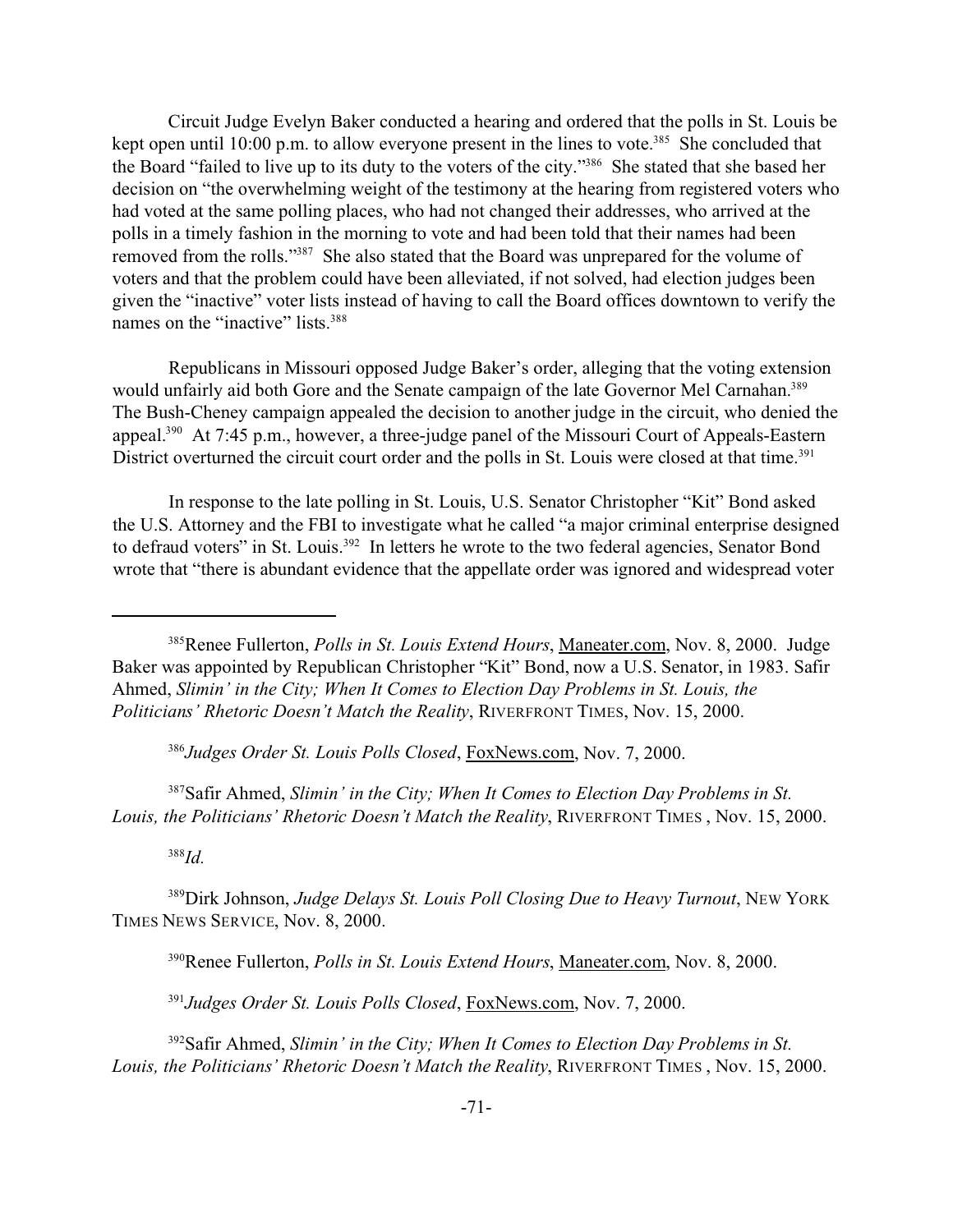fraud occurred throughout the city of St. Louis." He also alleged that there was a "deliberate scheme" planned in advance so that unregistered voters could vote illegally. He stated, "[t]here is reason to believe that collusion existed to commit voter fraud and voter fraud occurred on a wide scale throughout the city of St. Louis."<sup>393</sup> Election officials, however, estimated that fewer than 100 people showed up after the 7:00 p.m. closing time to cast ballots.<sup>394</sup>

Republicans also have alleged that over 200 people were improperly allowed to vote in St. Louis. Kevin Coan, the Republican director of elections for St. Louis, stated that U.S. Representative Clay, a Democrat, came to the election board offices downtown and -- after failing to get the board to approve voters who were not registered -- called the city's circuit judges to authorize unregistered voters to vote. Thus, in the early afternoon, Presiding Judge Michael Calvin and six other judges allegedly improperly approved 233 people to vote. Once the judges authorized those voters to vote, the election board could not stop them from voting.<sup>395</sup>

In response to both Democratic and Republican allegations of fraud and impropriety, Secretary of State Bekki Cook, a Republican, announced on November 17 that she began an investigation into the Election Day confusion in St. Louis.<sup>396</sup> Her report concluded that human error -- not fraud -- was behind most of the problems reported on election day.<sup>397</sup>

The newly-elected Secretary of State, Matt Blunt, established a commission to study ways to improve Missouri election laws. The commission is examining issues including "motor voter" registration, public notice of elections, integrity and security of elections, absentee balloting, polling places and staffing, election observers, rules for challenges and recounts, and voter education.<sup>398</sup>

The panel will also examine whether punch card machines should still be used in

<sup>393</sup>*Id.*

<sup>394</sup>Indecision 2000 -- Other States: GOPers Examining Undervote in NM, THE HOTLINE, Dec. 4, 2000.

<sup>395</sup>Safir Ahmed, *Slimin' in the City; When It Comes to Election Day Problems in St. Louis, the Politicians' Rhetoric Doesn't Match the Reality*, RIVERFRONT TIMES , Nov. 15, 2000.

<sup>396</sup>*Cook Begins Investigation Into Election in St. Louis*, COURIER-POST ONLINE ELECTION SECTION, Nov. 18, 2000.

<sup>397</sup>Tim Hoover, *Missouri Commission Discusses Election Changes*, KANSAS CITY STAR, Jan.10, 2001, at B8.

<sup>398</sup>*Id.*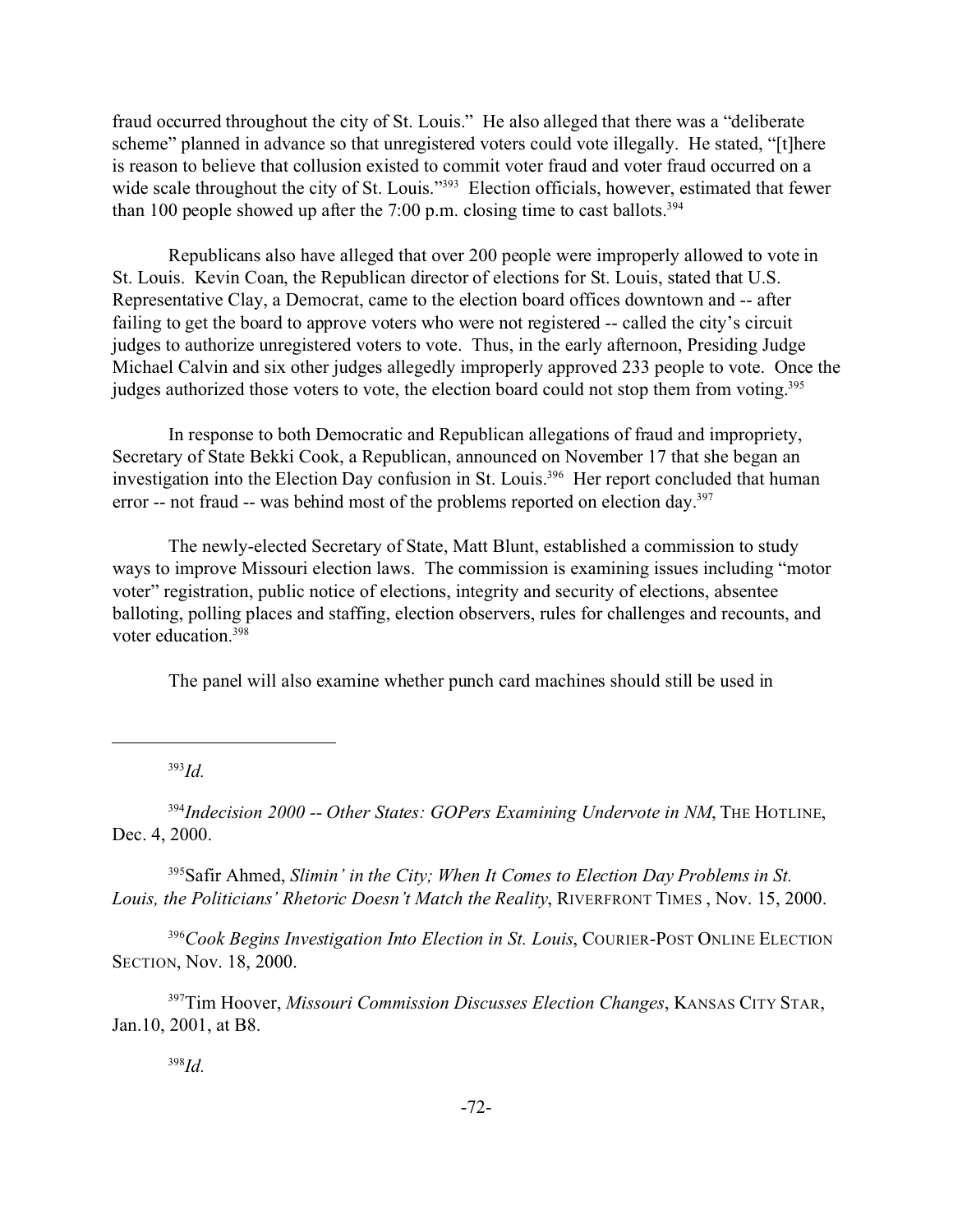Missouri elections in light of the problems that occurred in Florida.<sup>399</sup> Missouri had used paper ballots and lever machines until 1972, after which the Votamatic system (a punch card machine) was certified and put into use. By the end of the 1980s, optical scanning machines were certified.<sup>400</sup> Currently, 63 counties in Missouri use optical scanning machines, 43 counties use punch card machines, and ten counties use manual lever machines.<sup>401</sup> Unfortunately, information is not centrally available to calculate the number of unrecorded ballots. $402$ 

Missouri grants the right to a recount to those defeated by less than one percent of the votes;<sup>403</sup> recounts can also be declared by election officials on the grounds of misconduct by election personnel,<sup>404</sup> and a court can declare a recount pursuant to an election contest.<sup>405</sup> However, such recounts would quickly encounter the same constitutional difficulties as those in Florida. In counting paper ballots, Missouri election judges are to count votes "substantially" in compliance with statutory requirements whenever the intent of the voter seems clear.<sup>406</sup> Furthermore, no standards are provided in statute for interpreting unclear ballots from punch card or optical scanning machines.

In Missouri, a voter's registration can be canceled if he or she dies, requests cancellation, is adjudged incapacitated, moves to a residence in another jurisdiction, or is convicted of a felony.<sup>407</sup> It appears that Missouri has no statutory safeguards, such as mail notification or provisional balloting, to protect against wrongful purges.

#### **Montana**

<sup>399</sup>*Id.*

<sup>400</sup>Telephone Interview with Don Hayes, Elections Division ( May 29, 2001).

<sup>401</sup>Voting Systems in Use in Missouri, Missouri State Information Center (visited May 3, 2001) http://mosl.sos.state.mo.us/sos-elec/votesystems.html.

<sup>402</sup>Telephone Interview with Betsy Byers, Co-Director of Elections, Division of Elections, Secretary of State of Missouri's Office (May 3, 2001).

<sup>403</sup>MO. REV. STAT. § 115.601 (2000).

<sup>404</sup>MO. REV. STAT. § 115.600 (2000).

<sup>405</sup>MO. REV. STAT. § 115.583 (2000).

<sup>406</sup>MO. REV. STAT. § 115.453 (2000).

<sup>407</sup>MO. REV. STAT. § 115.195 (2000).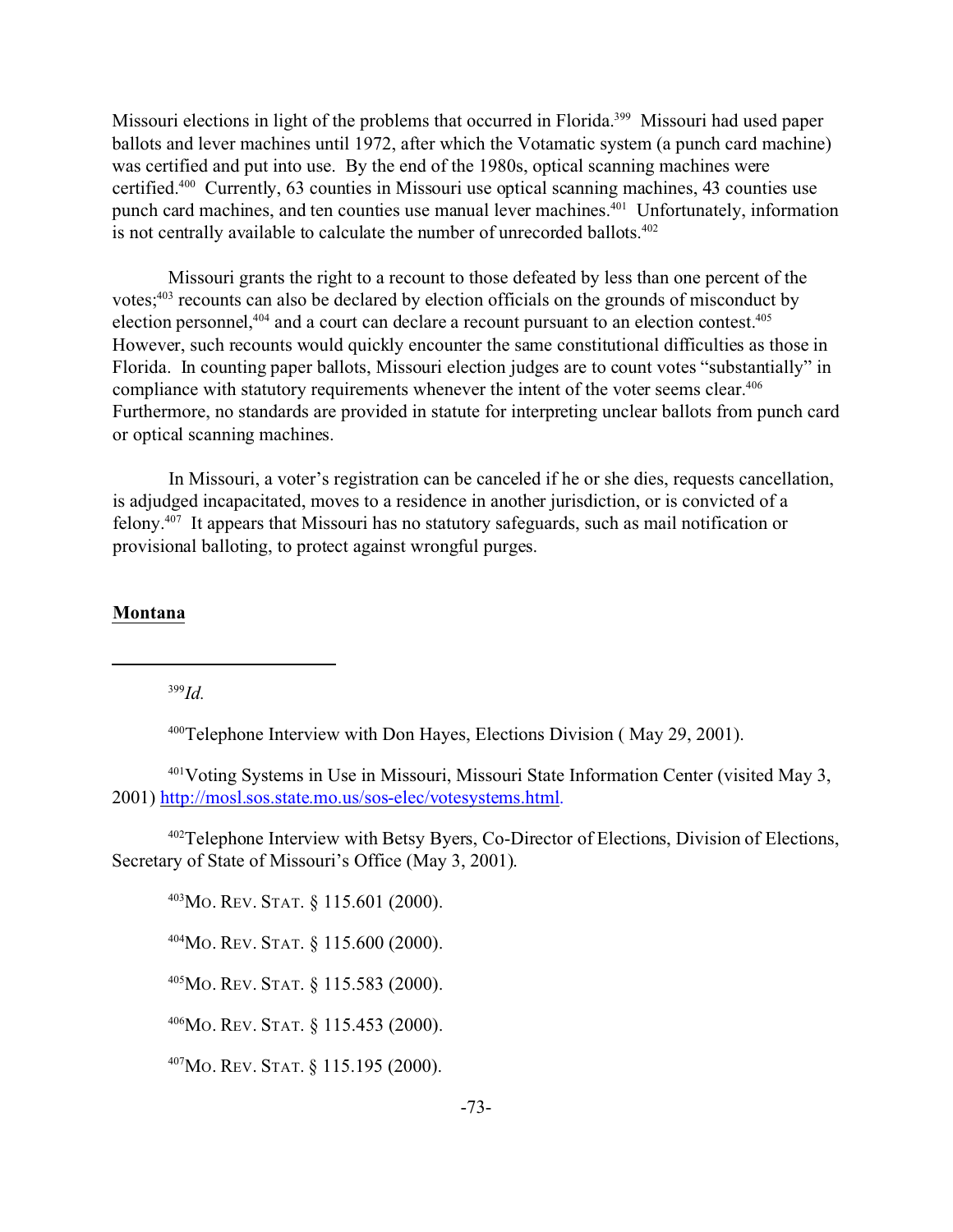A few minor problems were found in Montana's elections. In Gallatin County, human error resulted in dozens of people being left off official voter lists.<sup>408</sup> Errors included the misfiling of voter registration cards, the inaccurate entry of registration data, and the failure of the Department of Motor Vehicles to forward registration cards to election officials. Most people affected by the errors were reportedly allowed to vote on election day after completing voter affidavits.<sup>409</sup> Other complaints came from the disabled community; disabled voters found that while Lake County had parking for the disabled and a special table for disabled voters, there was no way for them to enter the polling place. $410$ 

Elaine Gravely, the Montana Deputy Director for Elections, stated that variance in voting machines was not a source of problems in the state.<sup>411</sup> In Montana, 30 counties use optical scanning systems, 20 counties use paper ballots, and six counties use punch card ballots.<sup>412</sup> However, no information is centrally available to calculate the number of unrecorded ballots,<sup>413</sup> and such information would not necessarily be revealed in the course of a recount. Recounts in Montana are conducted by county recount boards, which re-tally the votes cast in each precinct. Votes cast through machines are recounted in the same manner as the original count was made; in fact, the same tabulating equipment is used unless errors are revealed in testing.<sup>414</sup> Although some provision is made for voters who mark their optical scanning ballot with an "X" instead of in the manner prescribed,<sup>415</sup> no special procedures are outlined for interpreting unclear ballots, so a recount in Montana may not pass the test imposed by *Bush v. Gore*.

<sup>408</sup>*Human Error Caused Some of Gallatin County's Election Day Problems*, ASSOCIATED PRESS, Nov. 18, 2000.

<sup>409</sup>*Id.*

<sup>410</sup>The National Voter Independence Project, *Voters Denied Equal Access at the Polls: A Report on the Status of Accessibility to Polling Places in the United States* (April 2000) at 16.

<sup>411</sup>Telephone Interview with Elaine Gravely, the Deputy Director for Elections for the State of Montana (April 27, 2001); see also Montana Voting Technologies (visited on May 2, 2001) http://www.state.mt.us/sos/Elections/montana\_voting\_technologies.htm.

<sup>412</sup>*Id.*

<sup>413</sup>Telephone Interview with Fara Sheppard, Elections Specialist, Elections Division, Secretary of State's Office (May 3, 2001).

<sup>414</sup>MONT. CODE ANN. § 13-16-413 (1999).

<sup>415</sup>MONT. CODE ANN. § 13-13-117 (1999).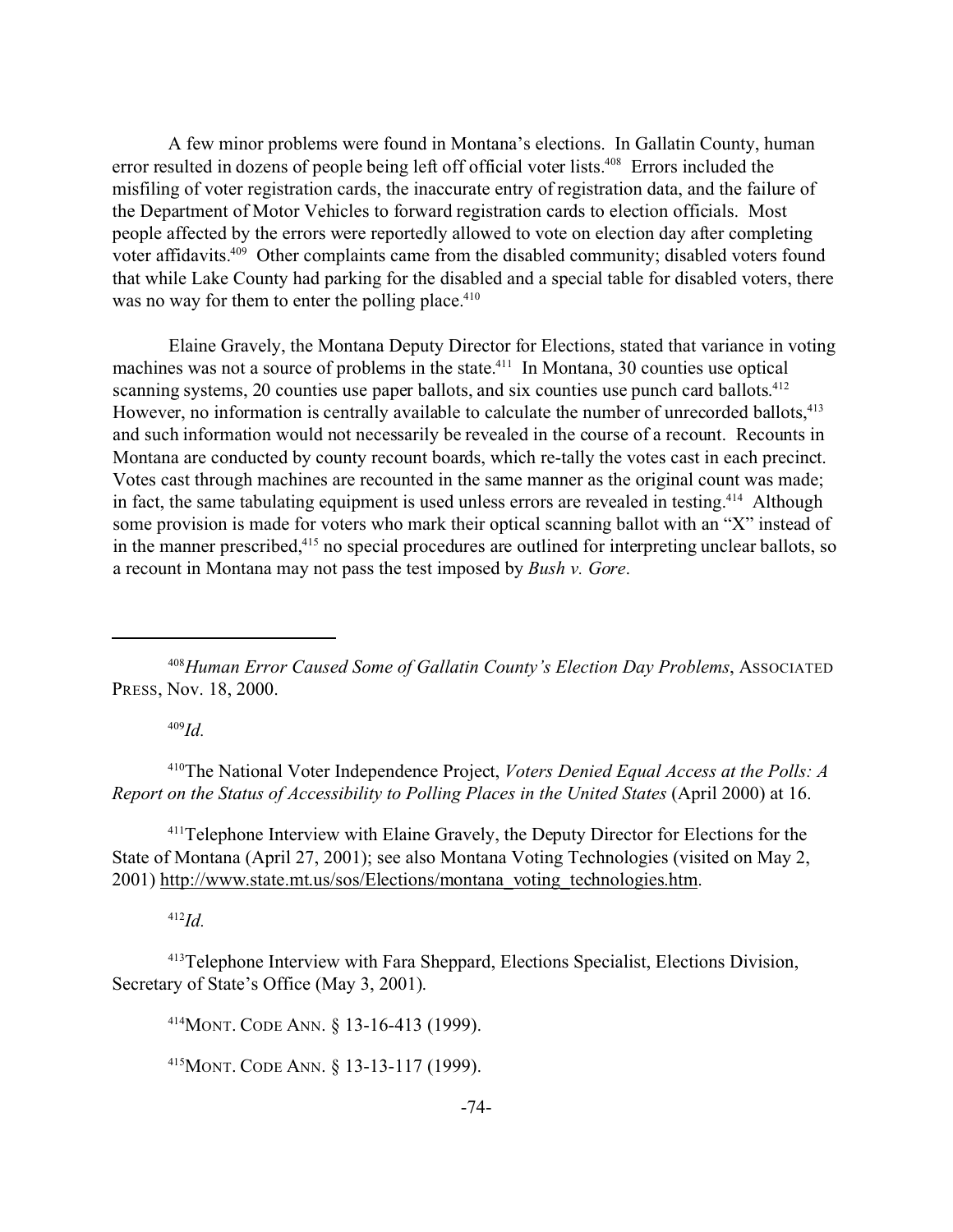Voter registration in Montana can be canceled if a registered voter dies, requests cancellation, is of unsound mind as established by a court, moves to a residence in another jurisdiction, is convicted of a felony, or fails to respond to certain confirmation mailings and fails to vote in two consecutive federal general elections. Registration can also be canceled if a certified copy of a court order directing a cancellation is filed with the election administrator, or if an elector is successfully challenged and not allowed to vote at an election upon determination of an election judge.<sup>416</sup>

## **Nebraska**

In the 2000 elections, Nebraska had expected high turnout; Secretary of State Scott Moore predicted that 71 percent of Nebraska's 1.1 million voters would cast ballots because of the tight presidential race, and a contentious U.S. Senate race and several controversial questions were also on the ballot. However, several polling places still ran out of ballots early, especially in Sarpy, Buffalo, Otoe, Douglas, and Cuming counties.<sup>417</sup> Voters were asked to wait as photocopied ballots were made. There also were reports that certain polling places had long lines when the polls closed, a problem compounded by a shortage of volunteers to work at polling places. Additionally, in Dawson County, a voting machine malfunctioned resulting in a delay,<sup>418</sup> and procedural flaws in motor voter registration resulted in some voters being left off of voter registration lists.<sup>419</sup>

In the last election, Nebraska had a remarkably high rate of unrecorded ballots given its voting systems. The state stopped using punch cards in 1991; currently, one half of Nebraska counties count their ballots at an optical scan machine at a central location, while the other half of the votes are hand-counted.<sup>420</sup> Of the 707,223 ballots cast, 675,019 were registered as votes for presidential electors and 32,204 of the cast ballots (or 4.6 percent) were not recorded as votes for a presidential candidate.421

<sup>416</sup>MONT. CODE ANN. §13-2-402 (1999).

<sup>417</sup>Kevin O'Hanlon, *Voting Problems Might Prompt Some Changes*, ASSOCIATED PRESS, Nov. 13, 2000.

<sup>418</sup>*Id.*

<sup>419</sup>*Close Election Exposes Possible Flaws in Motor-Voter Registration*, ASSOCIATED PRESS, Nov. 15, 2000.

<sup>420</sup>Telephone Interview with Neal Erickson, Assistant Secretary of Elections (May 2, 2001).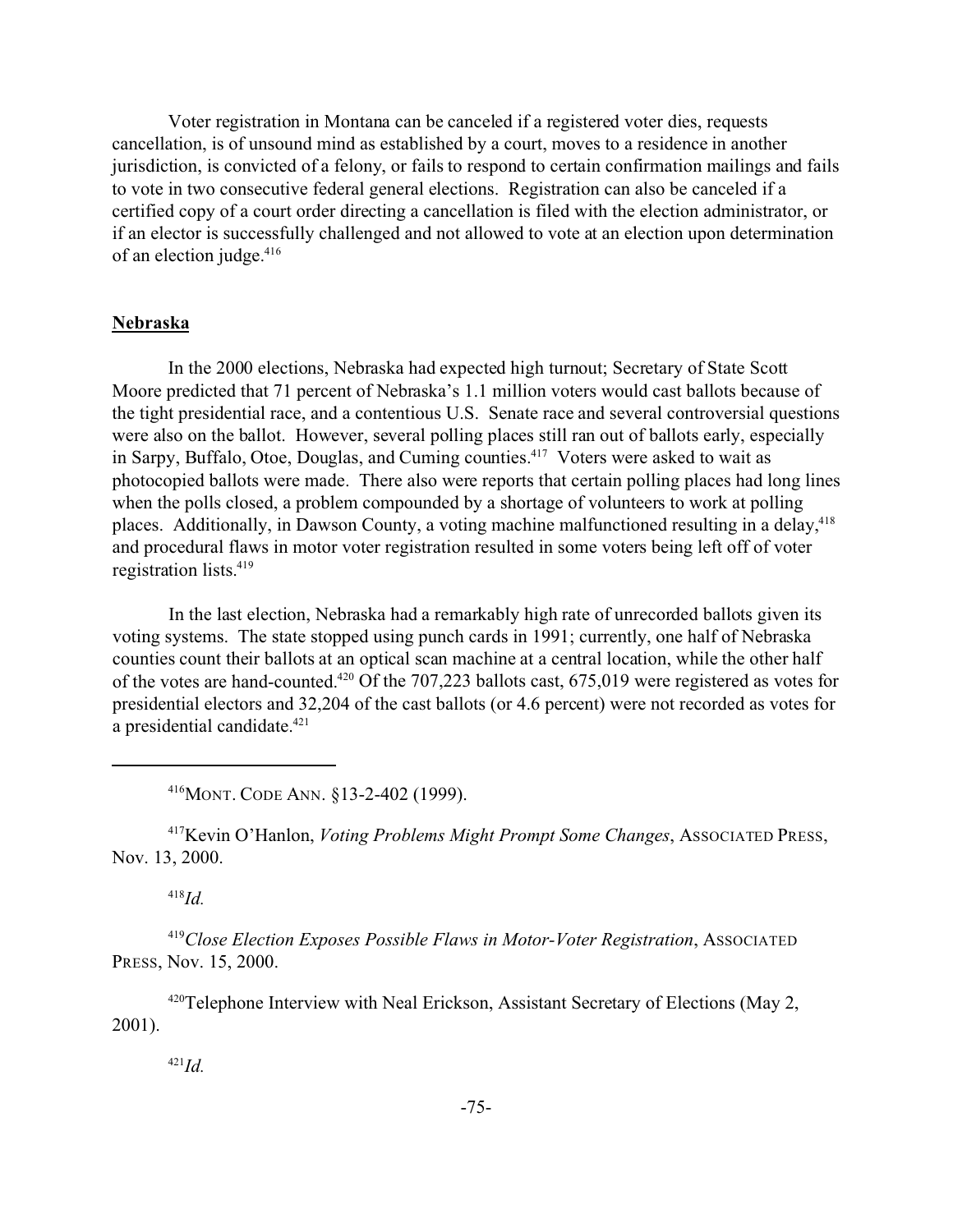Furthermore, there is little chance that these ballots would be recorded in a recount. Nebraska recounts utilize the same procedures as were used for the counting on election day; the original vote-counting devices will be used, and a manual recount is then conducted if any precinct shows a substantial change.<sup>422</sup> Questions as to the legality of a vote are to be unanimously resolved by the entire counting board; if the board cannot reach a unanimous decision, the ballot will be rejected.<sup>423</sup> Nebraska law provides no instructions to assist the board in determining how to record an unclear ballot and it is, therefore, unlikely that these standards would survive constitutional scrutiny under *Bush v. Gore*.

A voter's registration in Nebraska can be canceled if the voter dies, requests cancellation, moves to a residence in another jurisdiction, or fails to respond to confirmation mailings and fails to vote in two consecutive federal general elections.<sup>424</sup>

## **Nevada**

Although Nevada experienced minor problems with "motor voter" registration forms not being sent to the Elections Division and late submission of absentee ballots, there were few other complaints reported during the November 2000 election.

According to the Nevada Deputy Secretary of Elections, Susan Marandi, voting machines used in Nevada vary from county to county: eight counties use punch card balloting, eight counties use optical scanning systems, and one county uses a DRE system.<sup>425</sup> As reported in Nevada's Election Results State Summary, a total of 608,970 ballots were cast in the November elections, of which 3,315 (or 0.5 percent) were not recorded as votes for a presidential candidate.<sup>426</sup>

In addition to a low percentage of unrecorded ballots, Nevada has a fairly specific recount system which would likely pass Supreme Court scrutiny. Nevada allows recounts at the demand

<sup>422</sup>NEB. REV. STAT. ANN. § 32-1119 (2000).

<sup>423</sup>NEB. REV. STAT. ANN. § 32-1024 (2000).

<sup>424</sup>NEB. REV. STAT. ANN. § 32-326 (2001).

425Telephone Interview with Susan Marandi, Nevada Deputy Secretary for Elections, (May 2001).

<sup>426</sup>Federal Government of United States Elections Results State Summary (visited on June 26, 2001) http://sos.state.nv.us/nvelection/nvers\_gen/results/regular.cfm.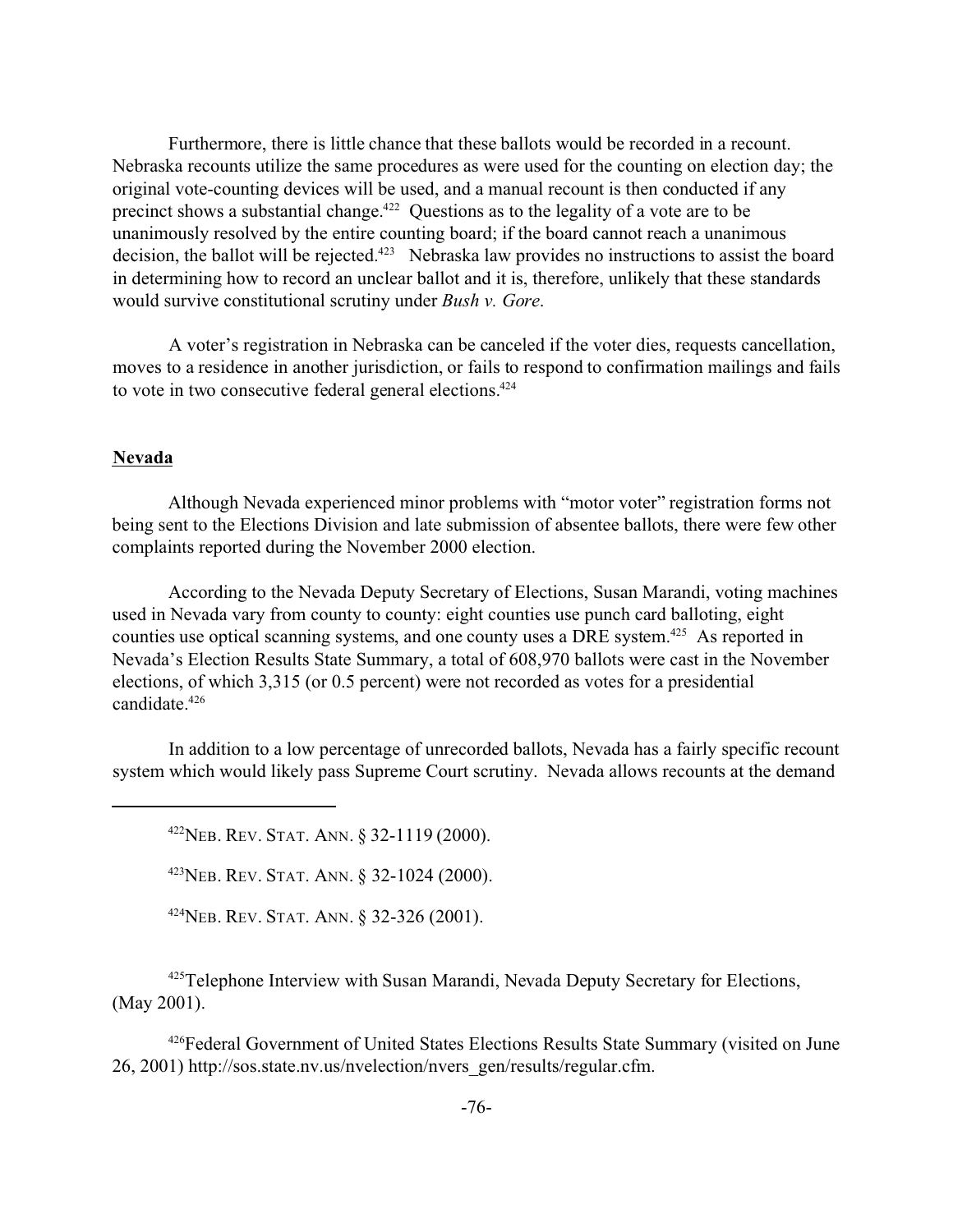of any candidate (or, in the case of ballot questions, of any voter). These recounts must include a count and inspection of all ballots, including rejected ballots, and must determine whether those ballots are marked as required by law.<sup>427</sup> In both the recount and the original count, election boards are instructed to tally only those votes that are indicated by a cross in the appropriate square; if it is impossible to determine a voter's choice for any office or question, the vote will not be counted. An error in marking one or more votes does not invalidate properly marked votes, and votes for more choices than are permitted will not be counted.<sup>428</sup> For mechanical voting systems, although a superfluous punch will not by itself constitute grounds for rejection of a ballot, $429$  an over-vote will not be counted. $430$ 

Nevada has a limited statute regarding maintenance of voter rolls. Registration can be canceled if a registered voter dies, requests cancellation, is legally established as insane or mentally incompetent, or is convicted of a felony. Registration can also be canceled if a certified copy of a court order directing a cancellation is filed with the election administrator, or if the elector has discovered an incorrect registration. Duplicate registrations can also be canceled. <sup>431</sup>

## **New Hampshire**

At least three minor incidents of voting irregularities occurred in the state of New Hampshire during the November 2000 election. In Keene, New Hampshire, several elected officials sent or gave to students at polling places letters that outlined the consequences of registering to vote in the state.<sup>432</sup> The letter stated that if students chose to register, they had to register their car in the state, get a New Hampshire driver's licenses and could be called for jury duty.<sup>433</sup> While the letter generally correctly stated the law, members of the state's Democratic Party stated that such a letter was designed to intimidate students, and that under New Hampshire

<sup>427</sup>NEV REV. STAT. 293.404 (1999).

<sup>428</sup>NEV REV. STAT. 293.367 (1999).

 $^{429}$ NEV REV. STAT. 293.367(i) (1999).

<sup>430</sup>NEV REV. STAT. 293B.095 (1999).

<sup>431</sup>NEV REV. STAT. 293.540 (1999).

<sup>432</sup>Telephone Interview with Kathleen N. Sullivan, Chair, New Hampshire Democratic Party (March 20, 2001); Bobby Gates, *New Hampshire's secretary of state says there's no easy answer in determining where college students may vote*, KEENE SENTINEL (Keene, New Hampshire), February 20, 2001.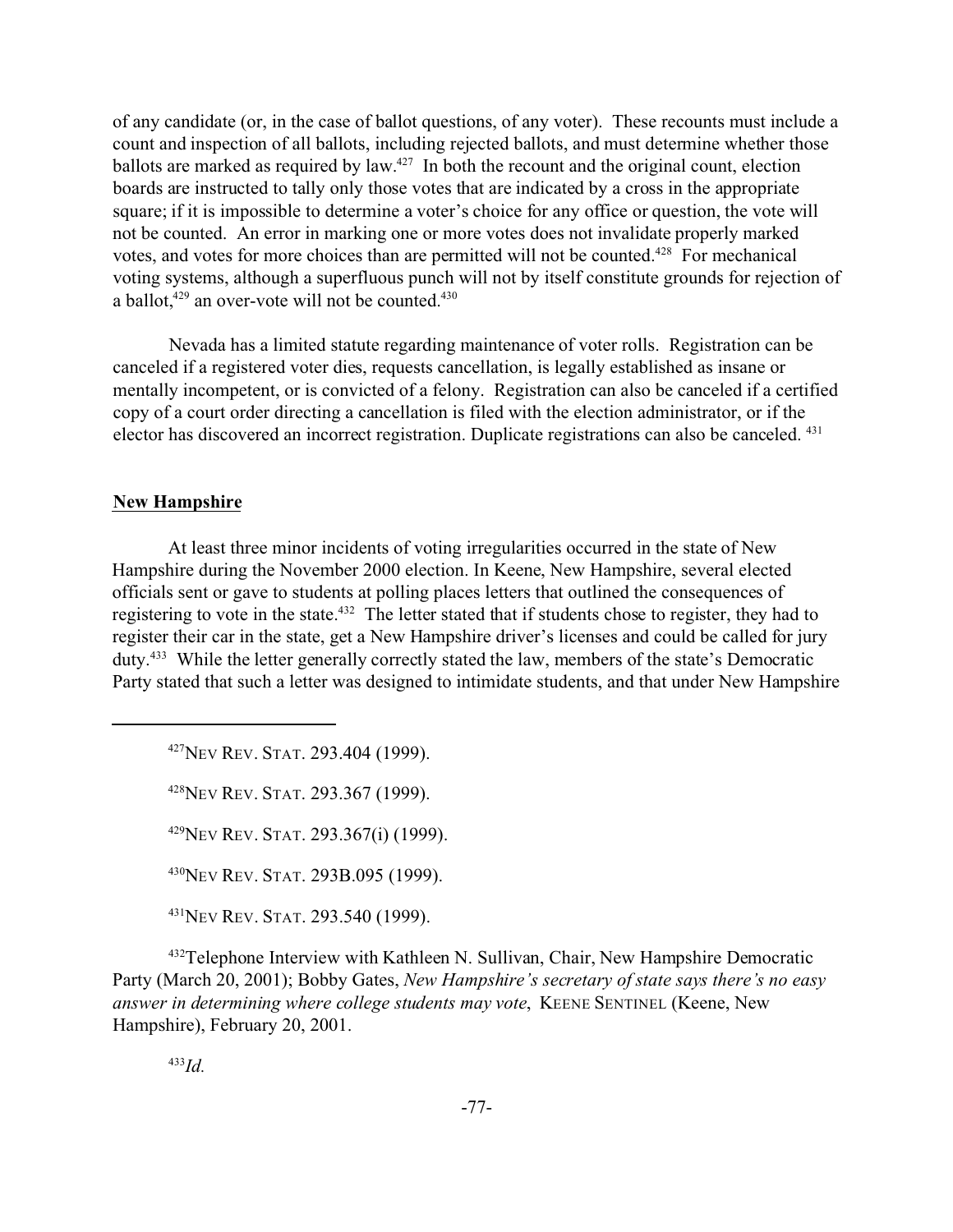law, a student has the right as "any inhabitant of this state, having a fixed and permanent established domicile, being a citizen of the United States, to vote in the town in which he or she is domiciled."<sup>434</sup> Despite the furor the letter created in the past election, government officials intend to distribute the disputed material in future elections as their way of educating young voters and encouraging them to vote in their hometowns rather than in their college towns, despite the greater time they spend at their college.<sup>435</sup>

In a second incident, the New Hampshire Ballot Law Commission found that officials in the town of Loudon violated three election laws.<sup>436</sup> First, the town clerk failed to maintain a list of all applicants to whom official absentee ballots were sent, and to identify those that had been returned. Second, the town moderator failed to sign the seal when boxes containing the ballots were sealed after being tabulated.<sup>437</sup> Finally, absentee ballots that were not sent to absentee voters were destroyed, although state law requires that any ballot remaining in the possession of the clerk should not be destroyed until 60 days after the election.<sup>438</sup>

Additionally, a candidate for the New Hampshire House of Representatives acted as an election official on election day in violation of state law, which forbids any person whose name appears on a ballot for an elected office from acting as an election official.<sup>439</sup>

Along with the absence of any major difficulties, New Hampshire had a relatively low rate of unrecorded ballots. According to Deputy Secretary of State Bob Ambrose, punch card machines were not used during the November 2000 election.<sup>440</sup> Instead, 88 municipalities used optical scanning machines, and the remaining municipalities used paper ballots. Of the 578,638 ballots cast, 569,081 registered as votes for presidential electors, and 9557 (or 1.7 percent) of the

<sup>434</sup>*Id.*

<sup>435</sup>*Id.*

<sup>436</sup>Telephone Interview with Kathleen N. Sullivan, Chair, New Hampshire Democratic Party (March 20, 2001); Dan Tuohy, *Dover recount reveals big errors; recount asked in District 11*, KEENE SENTINEL (Keene, New Hampshire), November 29, 2000.

<sup>437</sup>*Id.*

<sup>438</sup>*Id.*

<sup>439</sup>*Id.*

<sup>440</sup>Telephone Interview with Deputy Secretary of State Bob Ambrose (April 26, 2001).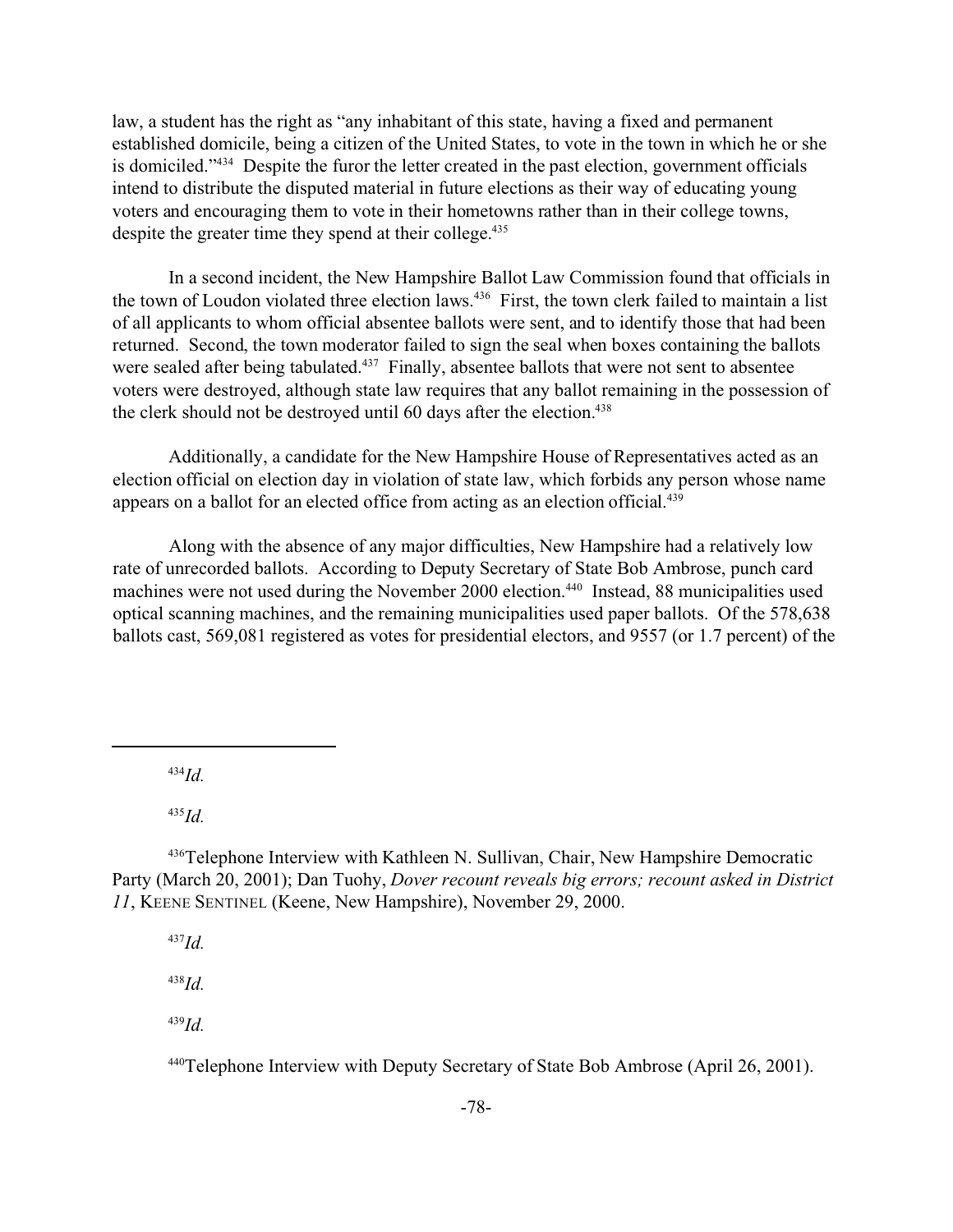cast ballots were not recorded as votes for a presidential candidate.<sup>441</sup>

Despite this low proportion of unrecorded ballots, the flexibility of New Hampshire's recount provisions may create constitutional issues that would render a presidential recount in New Hampshire problematic. Any defeated candidate may apply for a recount; the Secretary of State will conduct the recount and decide its procedures.<sup>442</sup> No clear criteria are offered that the Secretary of State must use in interpreting an unclear ballot; even in the original count, the statute only states that the election officers present must resolve disputes over the voter's intent through majority vote.<sup>443</sup> This may be deficient under *Bush v. Gore* both under the Equal Protection Clause and on the basis that Article II, Section 1 of the U.S. Constitution grants state legislatures the sole authority to determine the manner of appointing Presidential electors and the view of a minority of the court that 3 U.S.C. 5 places an affirmative duty on states to fix their method of appointing electors prior to an election. Here, the Secretary of State is granted extraordinary latitude to set the criteria for appointing electors after election day.

New Hampshire's voter registration laws are vague and appear to have no enumerated safeguards to protect against wrongful purges. The statute states a voter's registration can be canceled if a registered voter is convicted of a felony, or is convicted of bribery or intimidation relating to elections.<sup>444</sup> There appear to be no provisions that provide for mail notification to a voter that he or she has been purged.

#### **New Jersey**

In connection with the close Congressional election between Republican Dick Zimmer and Democrat Rush Holt last November, Republicans expressed concern about voting irregularities and called for a state investigation.<sup>445</sup> According to Peter Sheridan, counsel to New Jersey Republicans, concerns focused on the legitimacy of 2,500 provisional ballots (votes cast by a person who changes addresses before election day).<sup>446</sup> Other issues included allegations of

<sup>443</sup>N.H. REV. STAT. ANN. § 659:64 (2000).

<sup>444</sup>N.H. REV. STAT. ANN. § 645:5, 654:6 (2000).

<sup>445</sup>Steve Giegerich, *Judges to Settle Voter Challenges*, ASBURY PARK PRESS, Nov. 11, 2000.

<sup>441</sup>State of New Hampshire Elections Division State General Election-November 7, 2000 (visited on May 1, 2001) http://webster.state.nh.us/sos/general2000/sumpres.html.

<sup>442</sup>N.H. REV. STAT. ANN. §§ 660:1, 660:5 (2000).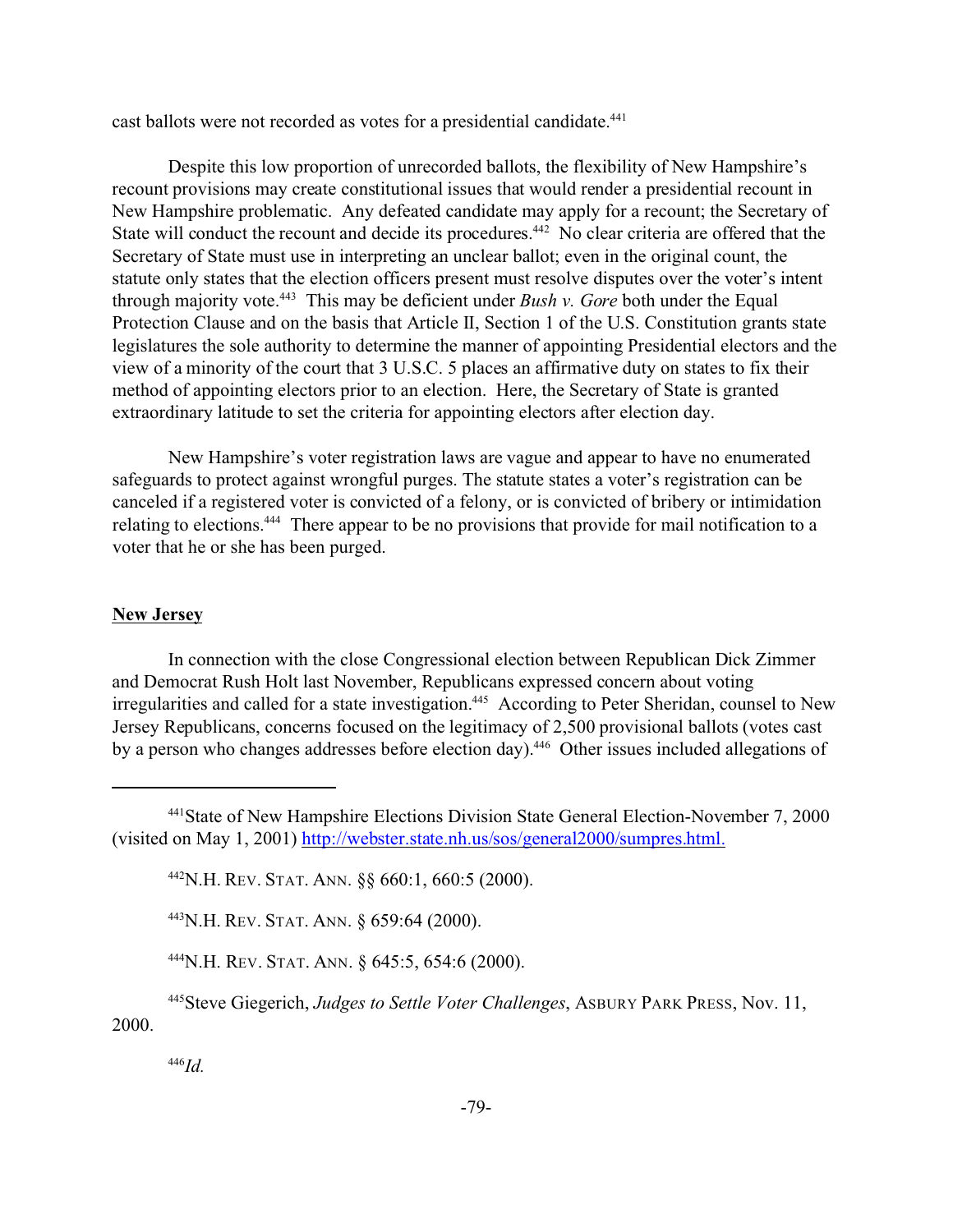individuals voting twice, altering paper ballots and voting outside of their district.<sup>447</sup> On November 22, 2000, Judge Robert E. Guterl granted the Republican request for a recount.<sup>448</sup> On November 29, 2000, Dick Zimmer conceded the election after the recount figures showed a greater margin of victory than in the original count.<sup>449</sup>

In addition, disabled voters found that the new polling sites were inaccessible in the city of Runnemede.<sup>450</sup> One voter claimed that he had to be held up to reach the lever in the voting booth, both an indignity and violation of privacy.<sup>451</sup>

New Jersey has a remarkably low rate of unrecorded ballots. Twelve counties in the state use DRE machines, eight counties use mechanical lever machines, and two counties use punch card machines.<sup>452</sup> Of the 3,228,687 ballots cast 3,219,650 registered as votes for presidential electors and 9,037 (or 0.3 percent)of the cast ballots were not recorded as votes for a presidential candidate.<sup>453</sup>

It is unclear how the Supreme Court would rule in a case involving New Jersey recount procedure. New Jersey permits recounts upon the application of a group of ten voters regarding a public question or upon the application of any candidate.<sup>454</sup> The application is made to a judge of the Superior Court, who is then authorized to order a recount "on whatever terms he deems proper," to be conducted by the county board. The judge will be able to decide all questions

<sup>447</sup>*Id.*

<sup>448</sup>Andrew Jacobs, *Zimmer is Granted Recount in House Race Against Holt,* NEW YORK TIMES, November 23, 2000 at B5.

<sup>449</sup>*Id.*.

<sup>450</sup>The National Voter Independence Project, *Voters Denied Equal Access at the Polls: A Report on the Status of Accessibility to Polling Places in the United States* (April 2000), at 18.

<sup>451</sup>*Id.*

<sup>452</sup>County Voter Registration Systems charts produce by the Division of Elections of the State of New Jersey, Department of Law and Public Safety (on file with U.S. House of Representatives Committee on the Judiciary, Democratic Staff).

<sup>453</sup>2000 General Election Results Amended for New Jersey (visited April 30, 2001). http://www.state.nj.us/lps/elections/elec2000/2000g\_turnout\_amended.html.

<sup>454</sup>N.J. REV. STAT. § 19:28-1 (2001).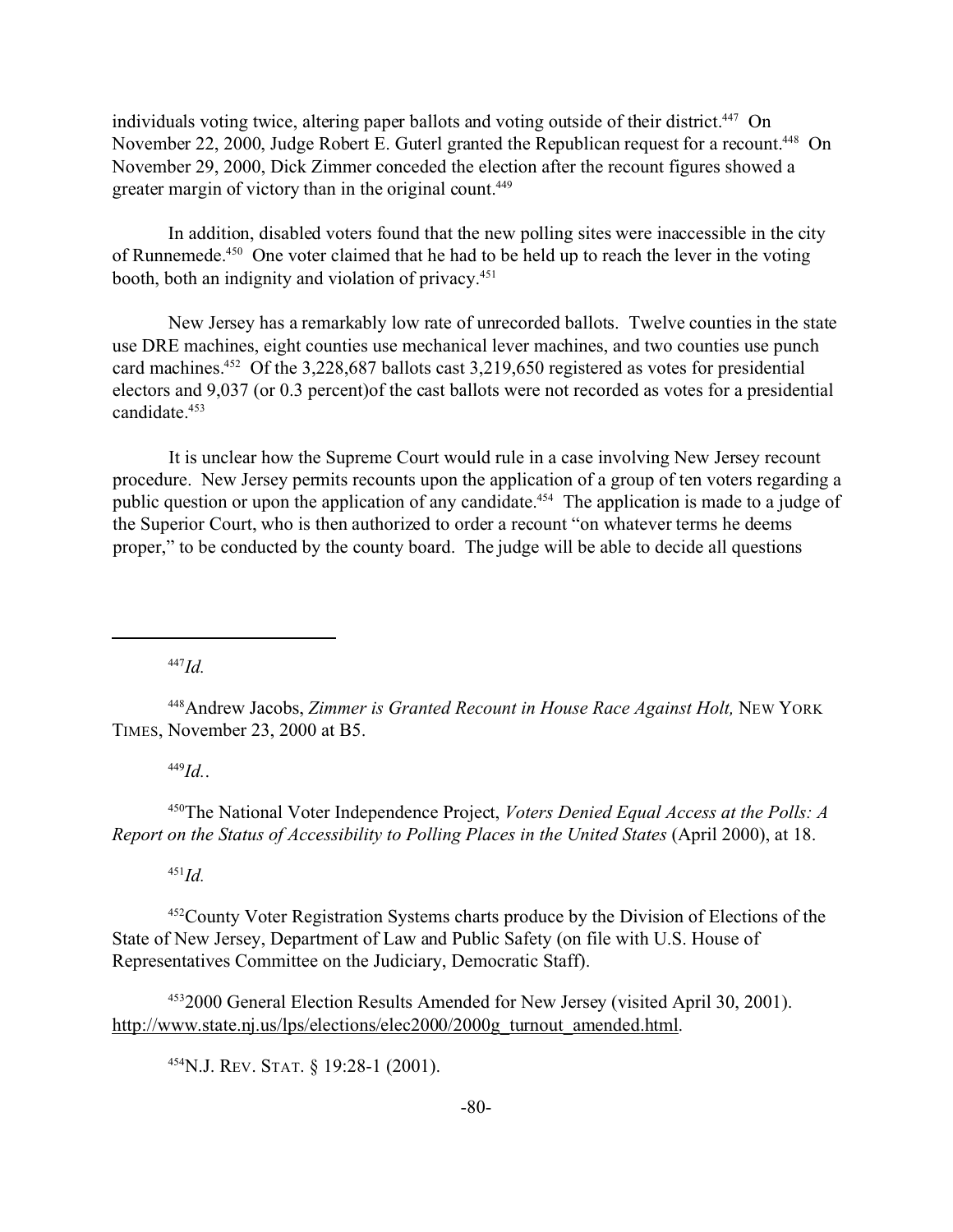which the county board cannot decide by majority vote.<sup>455</sup> The power to decide these questions appears unrestricted, although the statutes do specify the conditions for counting votes in the general elections. Paper ballots are counted if proper marks are made in the squares to the left of any candidate, although voters may not select more candidates than are allowed; additional marks made to the right of the names will not disqualify a ballot, but if the ballot contains only a mark to the right of the candidate's name, it will not be counted. Marks must be "substantially" a cross, plus or check and "substantially" within the square.<sup>456</sup> Whether New Jersey recounts would meet the Supreme Court's standard is up to dispute; individual judges are given substantial latitude during a recount, and no description of what "substantially" means is provided.

A New Jersey voter may be removed from the voting rolls if he or she is currently serving a jail sentence for a felony,<sup>457</sup> changes residence to a location in another county,<sup>458</sup> or dies.<sup>459</sup> It appears that New Jersey does not have any statutory safeguards to protect wrongly purged voters, such as mail notification or provisional balloting.

## **New Mexico**

According to Denise Lamb, director of the state Bureau of Elections, the primary complaint during New Mexico's November elections was a lack of voting machines -- only one voting machine was available for every 400 voters, resulting in very long lines. In addition, the voting machines were mis-programmed, resulting in 67,000 uncounted votes on election day and a delay in the reporting of the election results.<sup>460</sup>

In Roosevelt County, New Mexico, election officials discovered a computer programming error in the scanning devices that read the ballots. On November 30, 2000 – after the election but prior to the certification of the State's election results – the scanning devices

<sup>455</sup>N.J. REV. STAT. § 19:28-3 (2001).

<sup>456</sup>N.J. REV. STAT. § 19:16-3 (2001).

<sup>457</sup>The Sentencing Project, *Losing the Vote*, (1998). www.hrw.org/reports98/vote/usvote.htm.

<sup>458</sup>N.J. REV. STAT. § 19:31-15 (2001).

<sup>459</sup>N.J. REV. STAT. § 19:31-26 (2001).

<sup>460</sup>Telephone Interview with Denise Lamb, Director, State board of Elections, New Mexico Secretary of State's Office (May 3, 2001).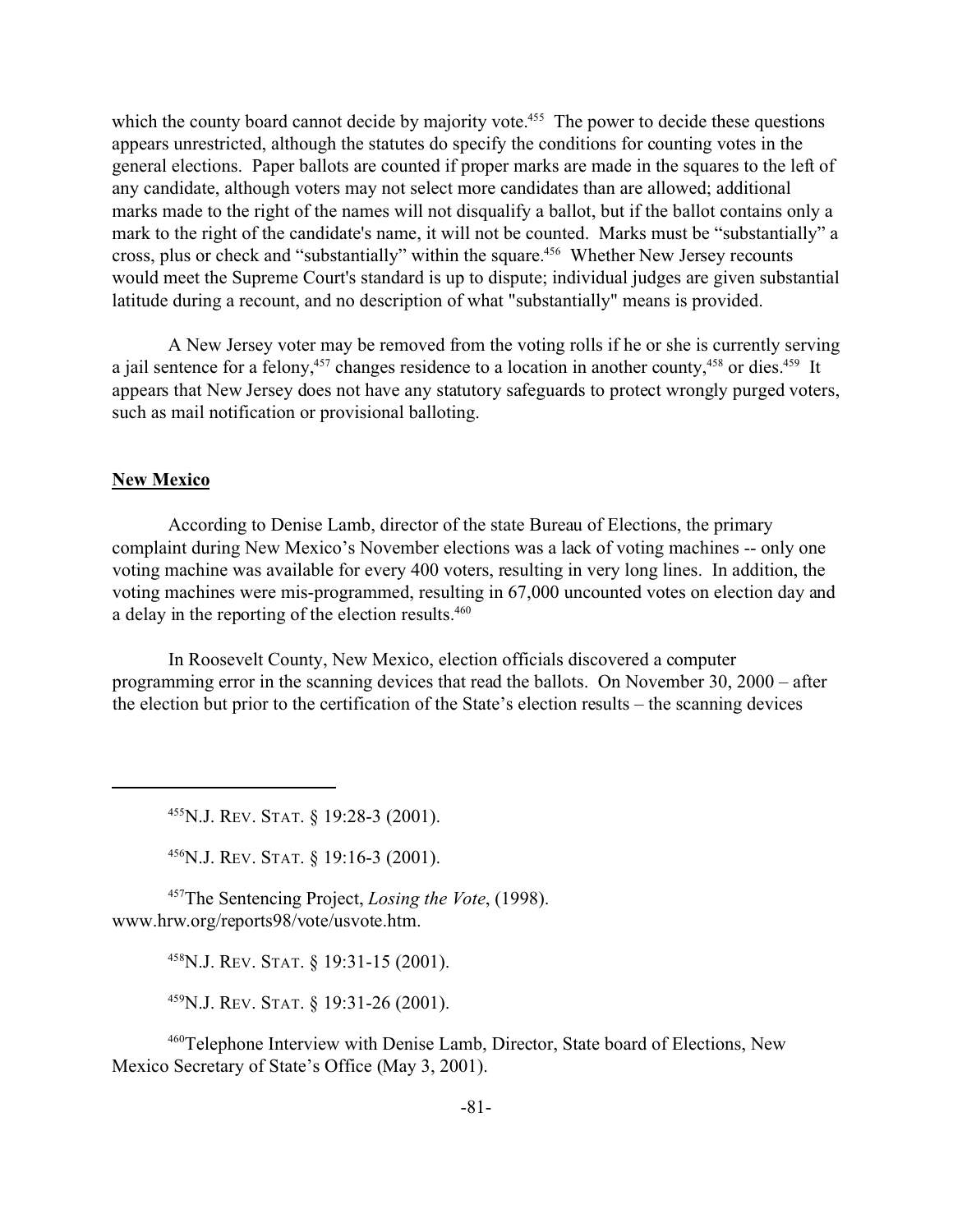were re-programmed and the new tally was sent to the Secretary of State.<sup>461</sup>

Prior to election day, the Republican Party of New Mexico was accused of attempting to intimidate voters. Lamb alleged that Republicans had created a flier sent to predominantly Hispanic communities offering a \$20,000 reward to those who reported incidents of fraud and a \$5,000 reward for information that led to the first conviction for engaging in false voting.<sup>462</sup> The Republican State Party later said that it had decided against offering the reward but had created the flier as part of an anti-fraud campaign. $463$ 

Along with the significant problems with the programming of its voting machines, New Mexico experienced a relatively high rate of unrecorded ballots. Electronic voting systems are used by 23 counties in New Mexico, and 13 counties use the optical scanning system.<sup>464</sup> The total number of ballots cast in the November elections was 614,928. Of those ballots, 598,605 registered as votes for presidential electors, meaning that 14,323 (or 2.3 percent) of the cast ballots were not recorded as votes for a presidential candidate.<sup>465</sup>

New Mexico provides that any unsuccessful candidate for office may contest an election.<sup>466</sup> If a recount is involved in the contest, precinct boards will recount and re-tally the paper ballots or recheck the votes cast on a voting machine.<sup>467</sup> However, no standards are given in statute to guide the boards in interpreting an unclear ballot, and the New Mexico system would therefore be likely to fail the *Bush v. Gore* test.

<sup>462</sup>Hector Tobar, *Campaign 2000: New Mexico GOP Assailed for Vote Fraud Reward Plan Politics: An unreleased flier offering \$20,000 for information on tampering draws state officials' scrutiny*, THE LOS ANGELES TIMES, October 18, 2000, at A15.

## <sup>463</sup>*Id.*

<sup>464</sup>Facsimile from Denise Lamb, Elections Division, New Mexico Secretary of State's office (on file with U.S. House of Representatives Committee on the Judiciary, Democratic Staff).

<sup>465</sup>State of New Mexico Official 2000 General Election Results by Office (visited on April 30, 2001) http://www.sos.state.nm.us/election/rsult000.html.

<sup>466</sup>N.M. STAT. ANN. § 1-14-3 (2000).

<sup>467</sup>N.M. STAT. ANN. § 1-14-16 (2000).

<sup>461</sup>Press Release from the New Mexico GOP(Dec. 3, 2000) Reported in NATIONAL JOURNAL'S HOTLINE (Dec. 4, 2000).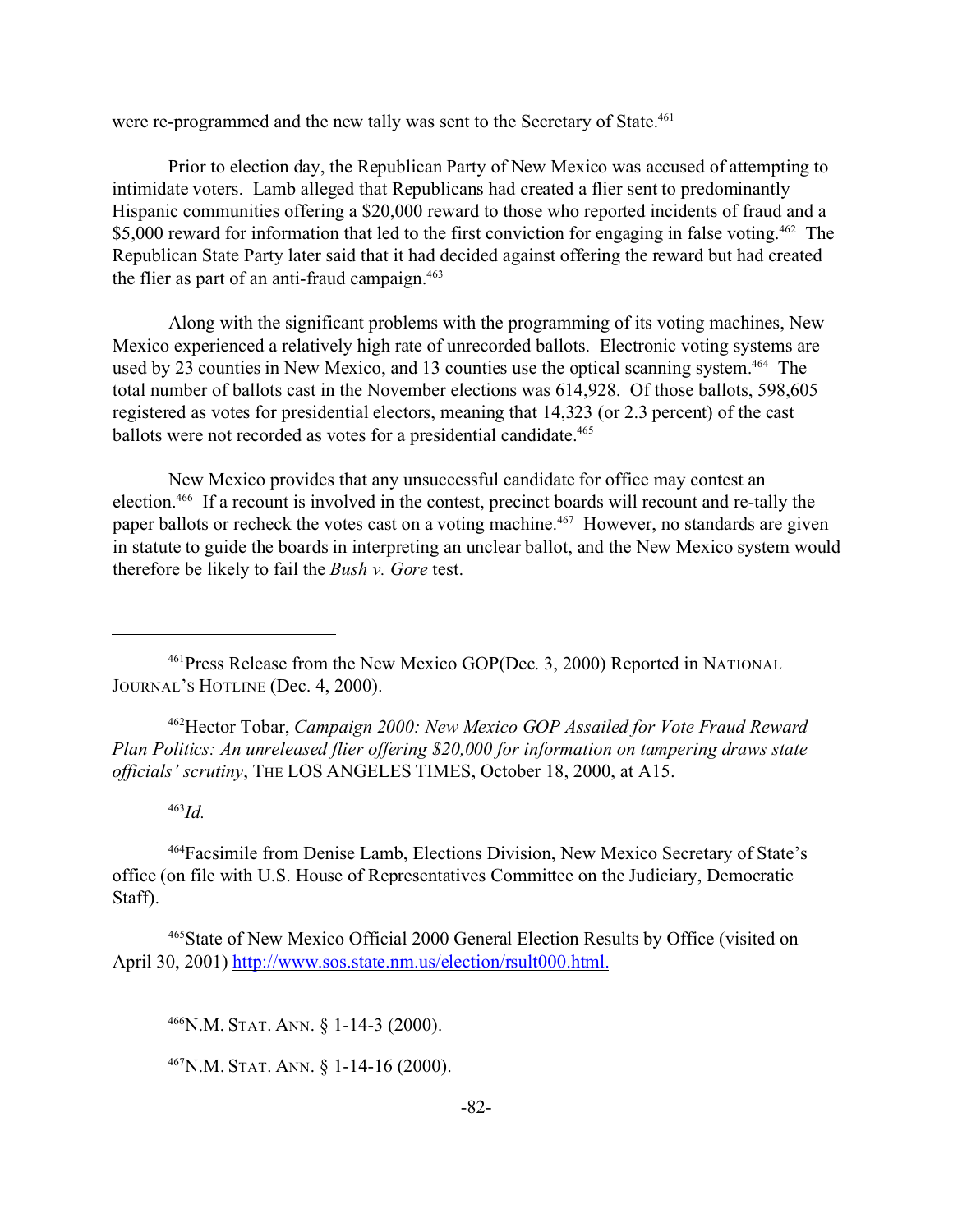New Mexico's registration laws focus on cancellation only. Registration can be canceled if a registered voter dies, is convicted of a felony, is legally insane, requests removal, or removal is directed by the board of registration.<sup>468</sup> There appears to be no regulation of the board of registration's action nor do there appear to be statutory safeguards, such as mail notification or provisional balloting, to protect wrongly purged voters.

#### **New York**

Although modern-day New York is considered a progressive state, New York's history discloses several instances of voting discrimination. First, in 1826 property qualifications for voting were eliminated for all voters with the exception of African-Americans.<sup>469</sup> Until 1874, African-American citizens were not eligible to vote on the same terms as white citizens. Finally, in 1921, New York initiated requirements of literacy in English and English-conducted elections that continued far after 1966, denying Hispanic voters their rights under the Voting Right Act of 1965.

In last November's elections, according to the Asian American Legal Defense and Education Fund, New York City was very unprepared for the heavy turnout citywide. Asianlanguage voters faced such barriers as inaccurate or illegible translations on the ballots, a shortage of interpreters, difficulty processing voter registration forms, and poor conduct by election staff. <sup>470</sup> There were also reports of ballot shortages, broken machines and names missing from voter registration lists.<sup>471</sup>

<sup>468</sup>N.M. STAT. ANN. § 1-24-25 (2000).

<sup>469</sup>Robert M. Pitler, *Independent State Search and Seizure Constitutionalism: The New York State Court of Appeals' Quest for Principled Decisionmaking,* BROOK. L. REV. (1996).

<sup>470</sup>Letter from Margaret Fung, Executive Director, AALDEF, and Glenn D. Magpantay, Democracy Project Director, AALDEF to Daniel DeFrancosco, Executive Director, New York City Board of Elections (December 22, 2000)(on file with the U.S. House of Representatives Committee on the Judiciary, Democratic Staff).

<sup>471</sup>Deborah Hastings, *Broken Machines, Long Lines, Not allowed to Vote: No, Not Florida,* ASSOCIATED PRESS, Nov. 10, 2000.

-83-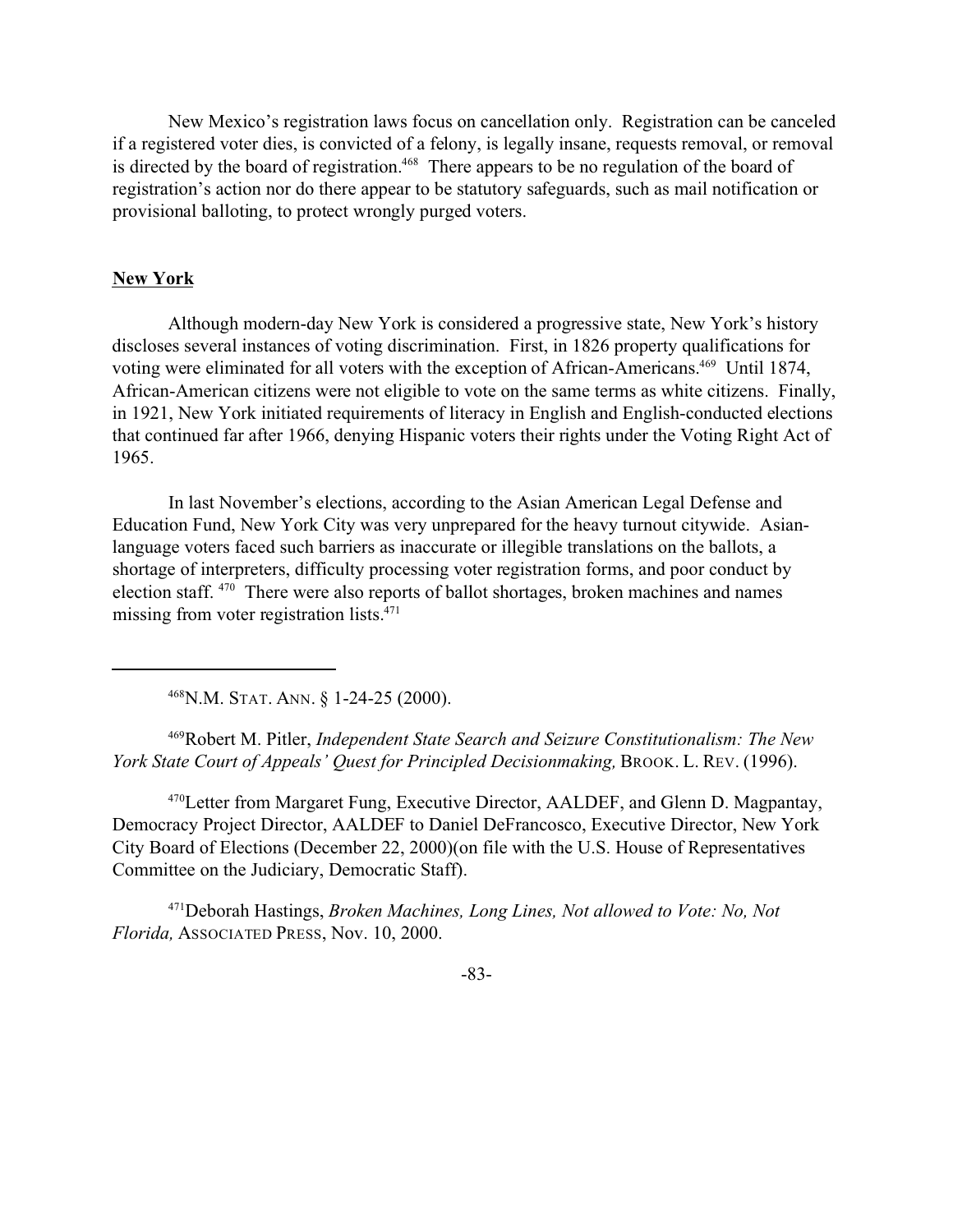Advocacy groups for the disabled argue that the state has not been adequately addressing the needs of those voters.<sup>472</sup> Complaints surrounding the process for the disabled include a lack of signs indicating the location of a ramp to those who are wheelchair-bound, voting booths too narrow to fit wheelchairs, levers too high to reach, and a lack of privacy for blind persons, along with the uncertainty of not knowing whether an election official has filled in a blind voter's ballot correctly.<sup>473</sup> A voter in North Tonawanda stated that while there was a visible ramp at the polling site, it was locked and unavailable on election day,<sup>474</sup> and disabled voters were forced to vote absentee.<sup>475</sup> In New York City, many disabled voters were forced to endure an obstacle course to reach the voting booths, only to find that the levers in the booth are too high for individuals in wheelchairs and that there were no designated booths for disabled individuals.<sup>476</sup>

During the Clinton-Lazio battle for the United States Senate, the New York Post reported that the New York Republican State Committee was mounting a "massive ballot security program" to deter voter fraud.<sup>477</sup> The program, used by the GOP in 1993 and 1994, puts off-duty police officers and prison guards at chosen polling places and dispatches lawyers and other party operatives to alleged "trouble areas in the state."<sup>478</sup> While Republican Mayor Rudy Giuliani and Governor George Pataki credit the program with reducing fraud, Democrats have repeatedly complained that the tactics amount to voter intimidation to keep minorities away from polling places.<sup>479</sup>

State Majority Leader Joseph Bruno (R) is establishing a task force to investigate ballot fraud voting irregularities. In particular, the task force will look at improper voting by non-

<sup>473</sup>*Id.*

<sup>475</sup>*Id.*

<sup>476</sup>*Id* at 18.

<sup>478</sup>*Id.*

<sup>472</sup>Elizabeth Benjamin, *Advocate tells Senate voting panel that handicapped are denied basic rights*, THE TIMES-UNION (Albany, New York), March 6, 2001, at B2.

<sup>474</sup>The National Voter Independence Project, *Voters Denied Equal Access at the Polls: A Report on the Status of Accessibility to Polling Places in the United States* (April 2000), at 17.

<sup>477</sup>Gregg Birnbaum, *Both Campaigns in Drive to Get Out the Vote*, THE NEW YORK POST, November 3, 2000, at 4.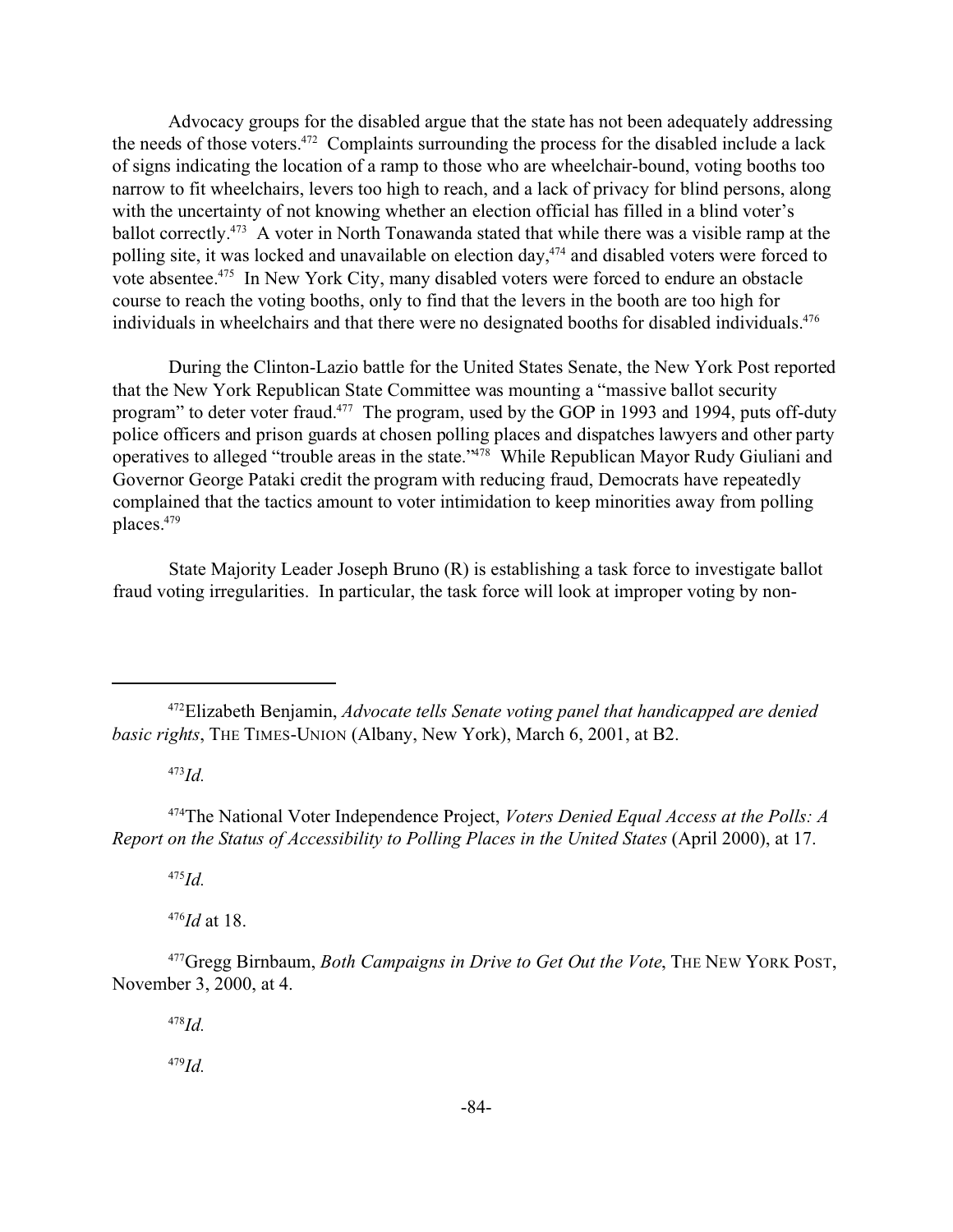citizens and persons who voted more than once.<sup>480</sup> The New York Public Interest Research Group (NYPIRG) has asked legislators to consider ways to improve the election system, including upgrades to the state's outdated voting machines, increased salaries and training for election inspectors, investigations of the implementation of "motor voter" laws, and improved maintenance of old voting machines.<sup>481</sup> The NYPIRG feels that many of these proposals could be implemented almost immediately, long before the state is able to replace all existing voting machines.<sup>482</sup> The group's recommendations were based on voter complaints that election inspectors were not knowledgeable and that voters who registered through the "motor voter" program were unable to vote on election day because they were not on the voter roll.<sup>483</sup>

New York's voting machines contributed to a moderate level of unrecorded ballots in the 2000 elections. In 1889, New York became the first state to adopt the paper ballot for statewide elections.<sup>484</sup> This was followed by the first official use of lever-type voting machines, installed in Rochester in 1892. Currently, 62 New York counties use lever machines, and 32 counties use electronic machines.<sup>485</sup> Of the 6,960,215 ballots cast in New York, 138,216 (or 2.0 percent) were either undervotes, void votes, or votes for invalid write-in candidates, and these ballots were not recorded as votes for a presidential candidate.<sup>486</sup>

Whether a recount in New York would be challenged by the courts is unclear. The state has relatively flexible proceedings as to election contests -- challenges to a canvass of ballots are to be heard and decided by the state's Supreme Court.<sup>487</sup> Furthermore, although the provisions for the interpretation of ballots appear relatively strict (voters may not make any erasure on their

<sup>481</sup>Elizabeth Benjamin, *Albany NYPIRG Official asks lawmakers to provide funds to train inspectors, repair older machines*, THE TIMES UNION(Albany, New York), January 23, 2001, at B2.

<sup>482</sup>*Id.*

<sup>483</sup>*Id.*

<sup>484</sup>History of Voting Machines (visited April 2000). http://inventors.about.com/library/weekly/aa111300b.htm?once=true&

<sup>485</sup>*Id.*

<sup>486</sup>Telephone Interview with Anna Svizzero, Director of Election Operation with the State Board of Elections (May 3, 2001).

<sup>487</sup>N.Y. ELEC. LAW § 16-106 (2001).

<sup>480</sup>James M. Odato, *Bruno Orders Study of Statewide Voting Fraud*, THE TIMES UNION, Nov. 29, 2000 at B2.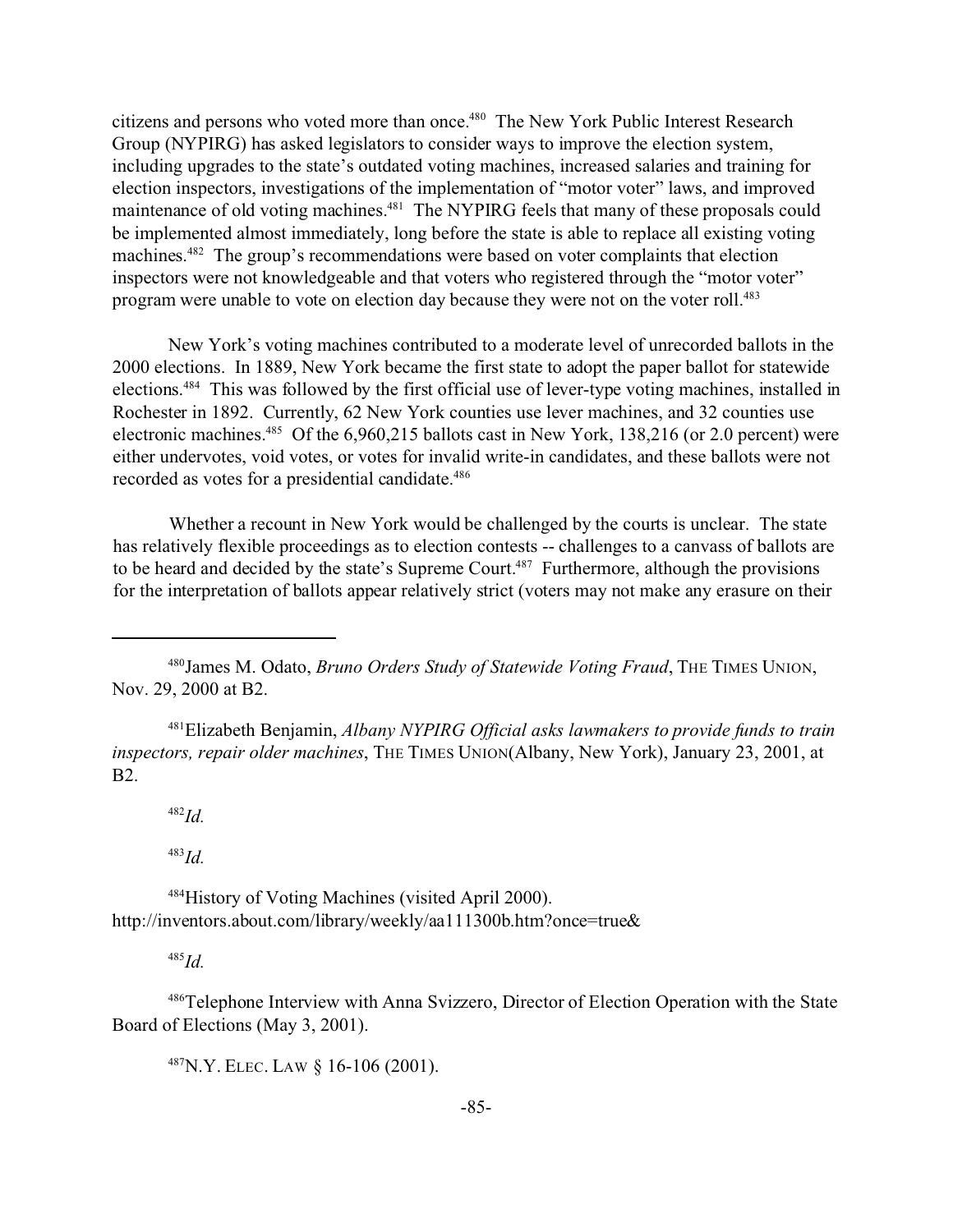ballot or any mark other than a cross or check in the proper square; if the voting is by machine, the voter must punch a hole in the proper square), New York law also states that votes will not be counted "if it is impossible to determine the voter's choice," implying that the votes may be counted if the voter's choice can be discerned, a standard rejected by the U.S. Supreme Court.<sup>488</sup>

New York registration laws focus primarily on reasons for cancellations but contain no measures to protect against wrongful purges, such as mail notification. Registration can be canceled if a voter dies, requests cancellation, is adjudged as incompetent, is convicted of a felony, refuses to take a challenge oath, or has not voted in two consecutive general elections.<sup>489</sup>

## **North Carolina**

The North Carolina Board of Elections received numerous complaints with regard to the 2000 elections.<sup>490</sup> Though specific cases were not widely reported, Congressman Mel Watt noted that he received complaints from people who registered under the "motor voter" program but were left off of voter registration lists.<sup>491</sup> In Duplin County, some voter names were missing or listed as inactive in poll books. The errors resulted in delays and confusion at the Wallace precinct polling place.<sup>492</sup> Moreover, the Board of Elections sought to update voter registration information by sending out a countywide mailing, but the mailing was sent only to street addresses, leaving out more than 4,400 people who receive their mail at post office boxes.<sup>493</sup>

The state of North Carolina uses a wide range of voting machines. Optical scanning machines are used in 49 counties, 34 counties use DRE systems, eight counties use punch card machines, six counties use lever machines, and three counties use paper ballots.<sup>494</sup> No

<sup>488</sup>N.Y. ELEC. LAW § 9-112 (2001).

<sup>489</sup>N.Y. ELEC. LAW § 5-400 (2001)

<sup>490</sup>Telephone Interview with Don Wright, General Counsel of State Board of Elections (May 1, 2001).

<sup>491</sup>Cory Reiss, *Groups Say Voter Complaints Soared*, SUNDAY STAR-NEWS*,* Nov. 19, 2000, at B1-B2.

<sup>492</sup>Victoria Rouch, *Duplin County; Voters Unhappy with Precinct*, MORNING STAR, Nov. 18, 2000, at 4B.

<sup>493</sup>*Id.*

<sup>494</sup>Telephone Interview with Don Wright, General Counsel of State Board of Elections on May 1, 2000.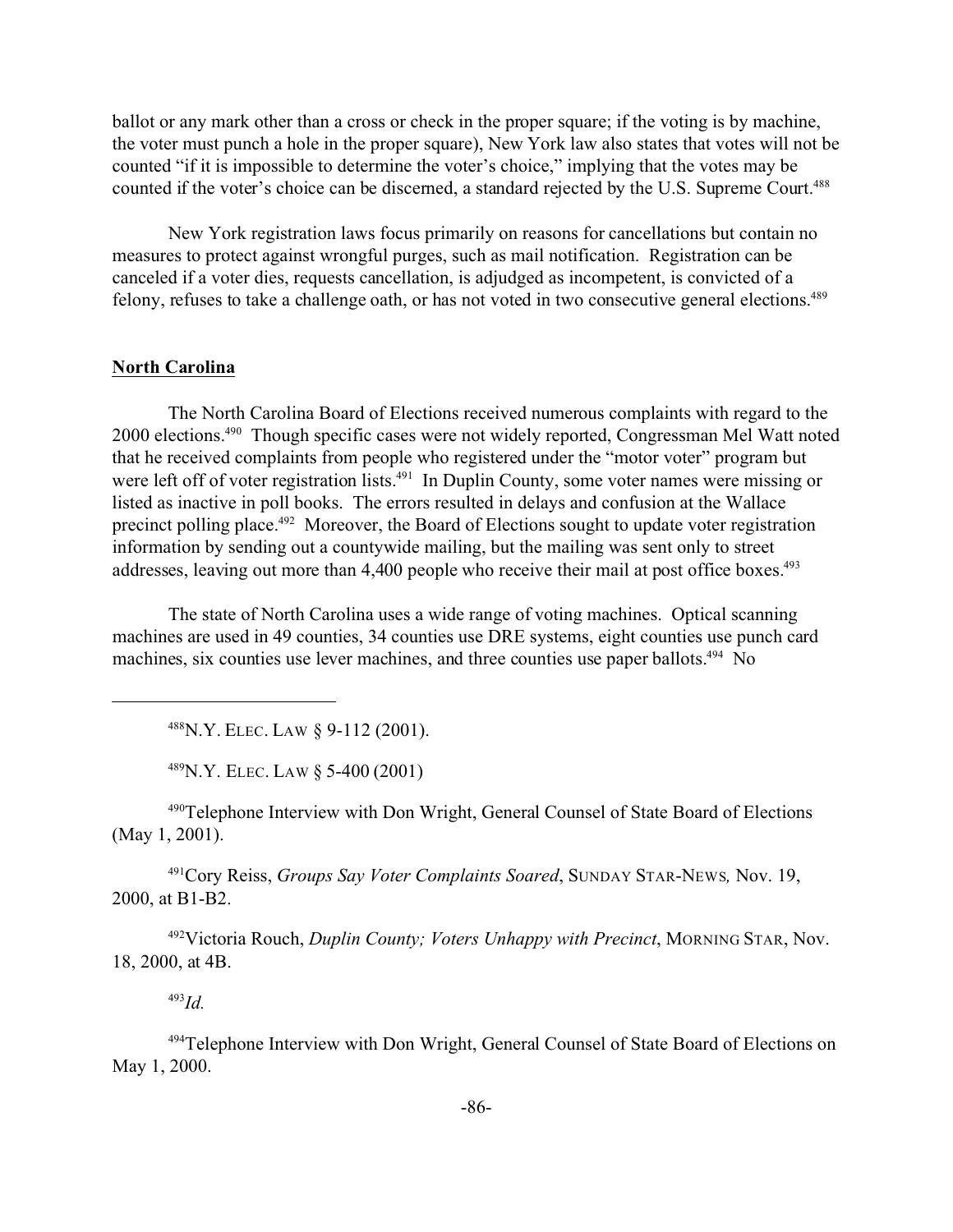information is centrally available to calculate the number of unrecorded ballots.<sup>495</sup>

The Office of Election Administration reported that two state recounts took place in local races;<sup>496</sup> however, a North Carolina recount that affected a federal election would likely encounter significant judicial scrutiny. North Carolina offers candidates the opportunity to petition for recounts, and also provides for certain mandatory recounts that will be conducted under the supervision of the state board of elections.<sup>497</sup> In counting the returns, each county board of elections will "canvass and judicially determine" the results of the elections, with power and authority to pass judicially upon all facts, to make or order such recounts as it deems necessary (except where the state board has denied a recount pursuant to its own regulations), and to determine judicially the result of the election. The county board will be allowed access to the ballot boxes to conduct a recount whenever the results of an election cannot be accurately known due to errors in tabulating returns and filling out abstracts,<sup>498</sup> as will the state board.<sup>499</sup> The latitude granted to the county and state election boards seems too wide to be accepted under *Bush v. Gore*; the same is true of North Carolina's ballot interpretation provisions, which require that a ballot be counted unless it is impossible to determine the voter's choice.<sup>500</sup>

Registration can be canceled if a registered voter dies, requests cancellation, or moves to a residence in another jurisdiction.<sup>501</sup> While North Carolina does not purge the voter from the rolls unless the voter does not reply to a mailing and does not vote in two consecutive general elections,502 it appears to lack a provisional balloting safeguard for wrongfully purged voters.

<sup>495</sup>*Id.*

<sup>496</sup>*Id.*

<sup>497</sup>N.C. GEN. STAT. § 163-192.1 (2000).

<sup>498</sup>N.C. GEN. STAT. § 163-175 (2000).

<sup>499</sup>N.C. GEN. STAT. § 163-190 (2000).

<sup>500</sup>N.C. GEN. STAT. § 163-169 (2000).

<sup>501</sup>N.C. GEN. STAT. §163-82.14.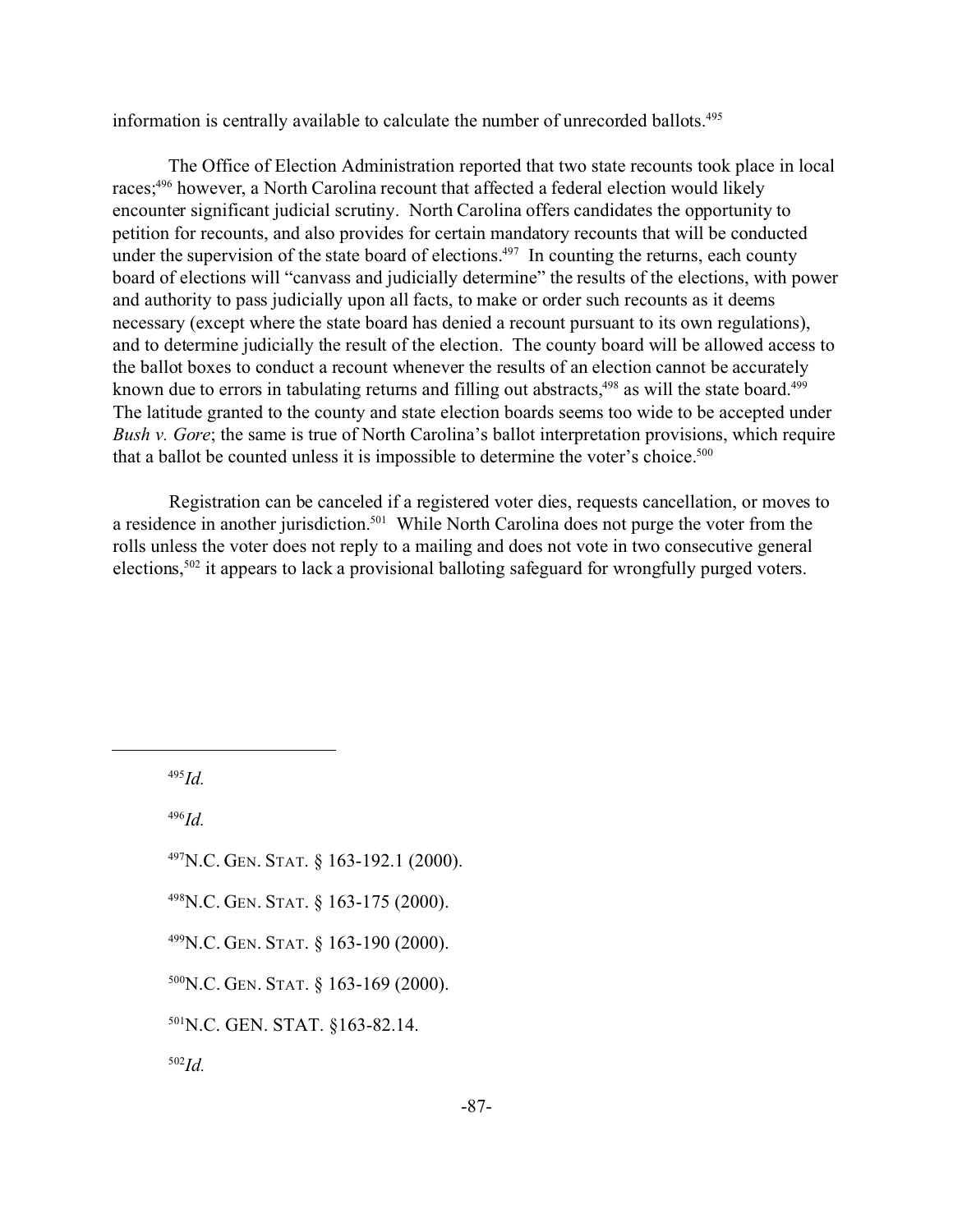## **North Dakota**

According to Deputy Secretary of State Cori Fong, there were no reports of significant complaints in North Dakota regarding the November 2000 elections.<sup>503</sup> North Dakota has very modern voting equipment: 46 counties in North Dakota use optical scanning machines, six counties use paper ballot systems, and one county uses a punch card system.<sup>504</sup> As a result, of the 292,249 ballots cast, only 1,255 (or 0.4 percent) were unrecorded.<sup>505</sup>

Despite the smooth functioning of the 2000 elections, North Dakota would encounter substantial judicial difficulties in the event of a recount. North Dakota statutes require that recounts be held when the margin of victory is less than one-half of one percent, and offer the right to a recount to candidates defeated by less than two percent;<sup>506</sup> these recounts are conducted by county auditors and recount boards, which can rule by majority vote on the disposition of unclear ballots. The state employs a "voter's intent" standard for interpreting ballots, counting all ballots or parts of a ballot for which the elector's choice can be determined.<sup>507</sup> As a result, a court challenge would likely find North Dakota in violation of the equal protection standards of *Bush v. Gore*.

To make voting more accessible to its citizens, North Dakota does not require voter registration.<sup>508</sup>

#### **Ohio**

Some disabled voters in Ohio were very frustrated with the voting process during the November 2000 Presidential election. One individual found that there was no accessible path to

<sup>504</sup>*Id.*

<sup>505</sup>Telephone Interview with Lee Ann Oliver, Election Specialist, Elections Division, North Dakota Secretary of State's Office (May 3, 2001).

<sup>506</sup>N.D. CENT. CODE § 16.1-16-01 (2000).

<sup>507</sup>N.D. CENT. CODE § 16.1-15-01 (2000).

<sup>508</sup>Voter Registration in North Dakota (visited May 23, 2001). http://www.state.nd.us/sec/voterregistrationhistory.htm.

<sup>503</sup>Telephone Interview with Cori Fong, Deputy Secretary of State, Election Division (May 2, 2001).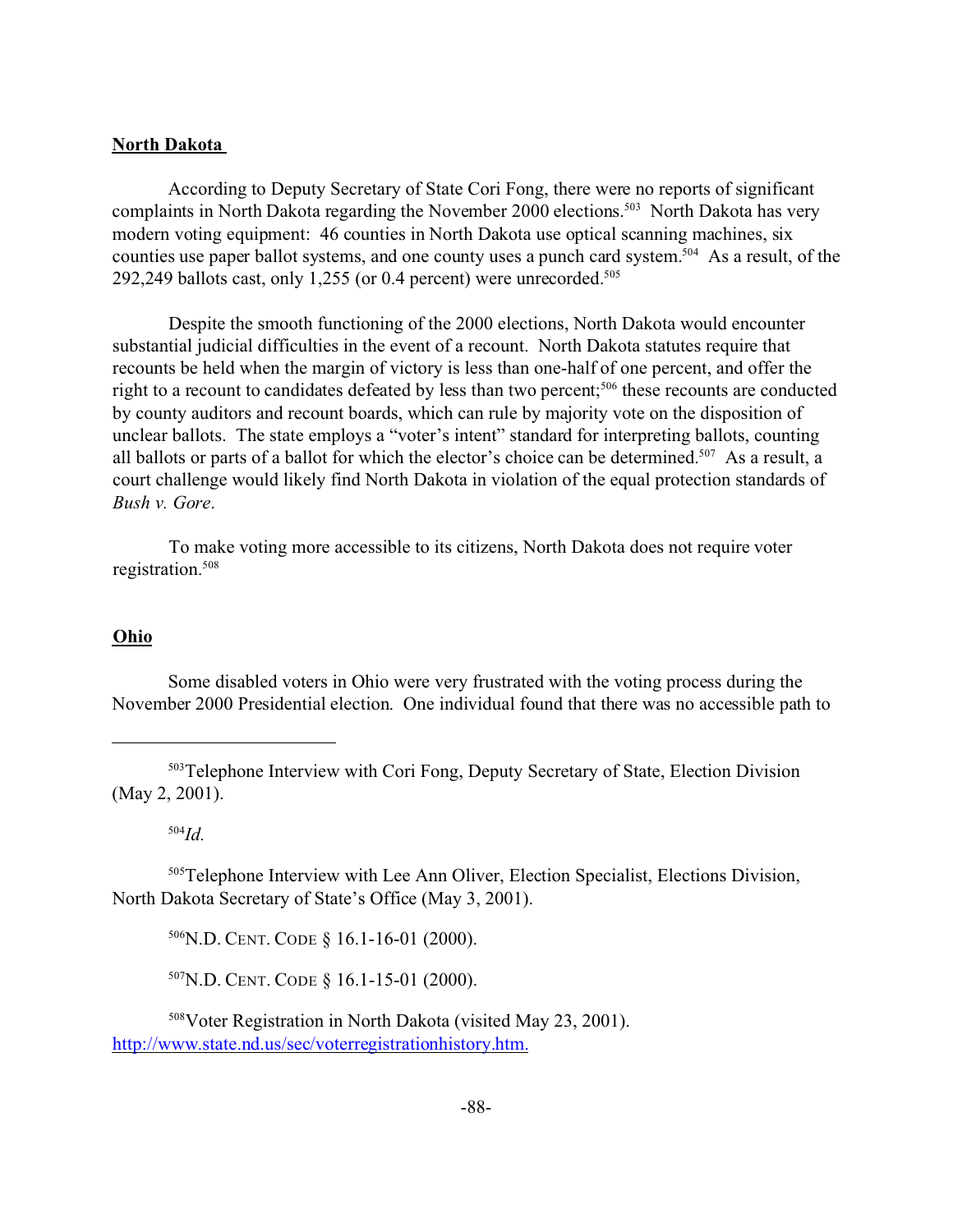the polling place.<sup>509</sup> In order to vote, he was forced to park his wheelchair in the pathway leading to the polling place and force poll workers to bring a ballot outside.<sup>510</sup> Blind individuals also were unable to vote in Mansfield, Ohio. They were turned away at the polls because there were no individuals at the polling sites willing to help them.<sup>511</sup>

Voters in Montgomery, Greene and Warren counties all use the punch card ballot system. Other counties use paper ballot and lever machines. A certain number of ballots were rejected by automatic counters in Montgomery County. According to unofficial results, there is a gap of 2.8 percent (6,500 votes) between the number of ballots cast and the number of votes counted for presidential candidates.<sup>512</sup> The discrepancy may be due in part to voters who did not vote for a presidential candidate, voted for a write-in candidate or because the machine rejected the ballots for a technical error.<sup>513</sup> In Cuyahoga County, approximately 3,500 ballots may have gone uncounted due to human error in counting principally absentee ballots.<sup>514</sup>

Ohio provides for both automatic and privately initiated recounts.<sup>515</sup> The exact manner of tallying the votes is in most respects left to the board of elections. If there is any disagreement as to how a ballot should be counted, it is submitted to the members of the board of elections; any part of the ballot on which three of the members agree will then be counted.<sup>516</sup> The Secretary of State is charged with providing rules and instructions regarding the use of voting machines and tabulating equipment, including how the votes are to be tallied and other matters regarding the accurate counting of the votes. <sup>517</sup> Given the significant deference these statutes give to the decisions of election officials, it is unlikely that they are sufficiently specific to pass the test imposed by *Bush v. Gore*.

<sup>510</sup>*Id.*

<sup>511</sup>*Id.*

<sup>512</sup>Jim Bebbington, *County Election Officials Review Ballots*, DAYTON DAILY NEWS, Nov. 14, 2000, at B1.

<sup>513</sup>*Id.*

<sup>514</sup>*Cuyahoga County Uncovers Ballot Problems*, ASSOCIATED PRESS, Dec. 16, 2000.

<sup>515</sup>OHIO REV. CODE ANN. §§ 3515.011, 35.15.01 (2001).

<sup>516</sup>OHIO REV. CODE ANN. § 3505.27 (2001).

<sup>517</sup>OHIO REV. CODE ANN. § 3506.15 (2001).

<sup>509</sup>The National Voter Independence Project, *Voters Denied Equal Access at the Polls: A Report on the Status of Accessibility to Polling Places in the United States* (April 2000), at 13.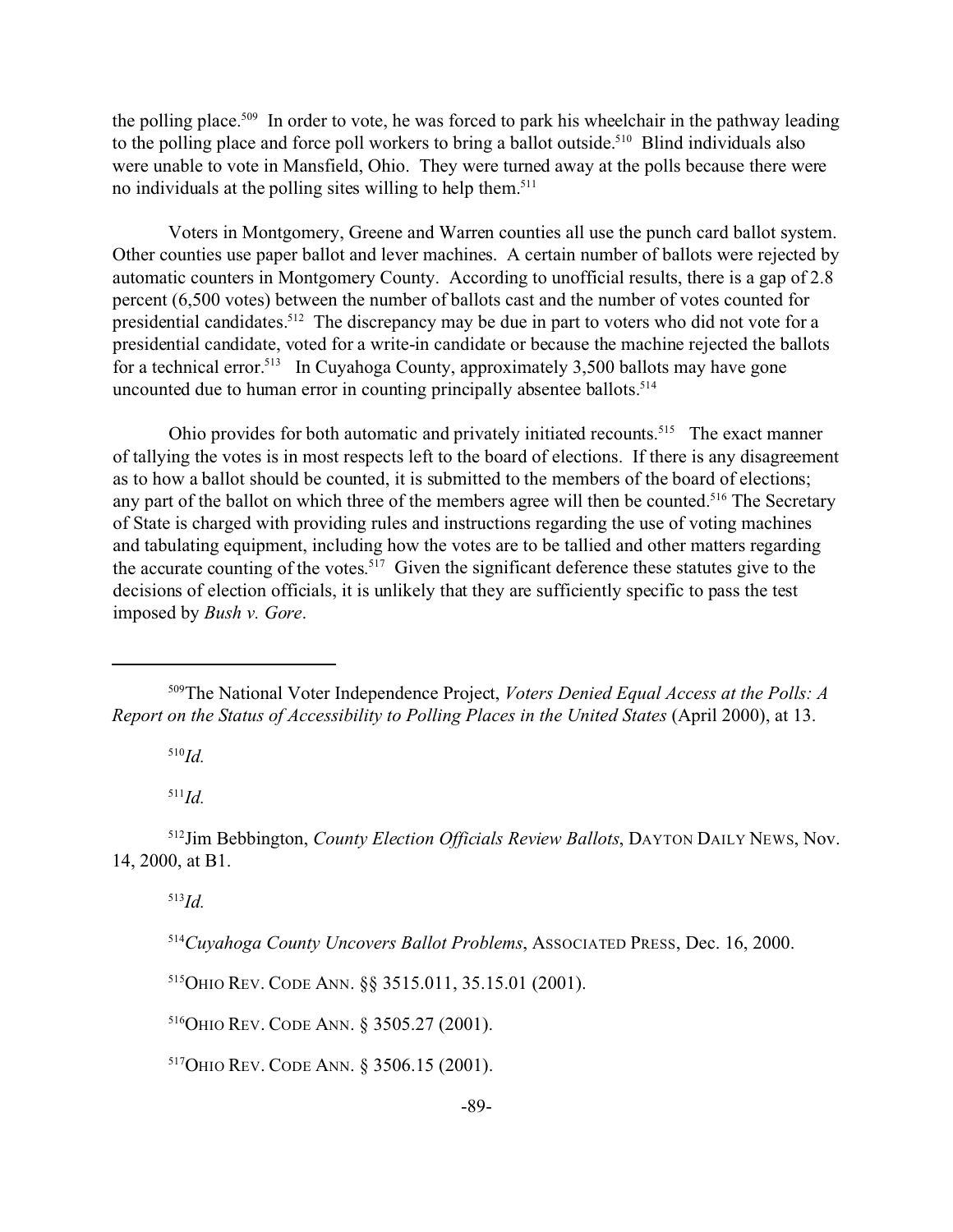According to Ohio law Revised Code 3503.21, registration can be canceled by a voter's written request, notice of death, the felony conviction, finding of incompetency, or change of residency.<sup>518</sup> Additionally, if a voter fails to respond to a mailed confirmation notice or does not update his registration at least once during four consecutive years, his or her registration is canceled.<sup>519</sup> The Secretary of State must prescribe procedures to identify and cancel the registration of a voter who changes residency, but these procedures are not specified in statute.<sup>520</sup>

## **Oklahoma**

The Oklahoma elections were plagued by long lines and a shortage of poll workers.<sup>521</sup> State agencies collecting registration forms, such as Human Services Operations and the Department of Motor Vehicles, did not always forward the information to the Board of Elections.<sup>522</sup> As a result, many registered voters' names were not on the voting rolls.<sup>523</sup>

Oklahoma has a very low rate of unrecorded ballots; according to Carol Slater of the Secretary of State's office, Oklahoma uses the optical scanning system statewide.<sup>524</sup> Of the 1,234,229 ballots cast, 3,094 were overvotes (0.25 percent) and 6,930 were undervotes (0.56 percent), for a total of 10,024 unrecorded ballots (or 0.81 percent).<sup>525</sup>

Oklahoma gives any candidate standing to obtain a recount of a federal election.<sup>526</sup> All ballots are recounted, and electronic devices are tested for accuracy.<sup>527</sup> The rules as to the interpretation of ballots are determined by the Secretary of the State Election Board, who issues a

<sup>518</sup>OHIO REV. CODE ANN. § 3503.21(A).

<sup>519</sup>*Id.*

<sup>520</sup>*Id.*

<sup>521</sup>Telephone Interview with Carol Slater of the Secretary of State's office (April 24, 2001).

<sup>522</sup>*Id.*

<sup>523</sup>*Id.*

<sup>524</sup>*Id.*

<sup>525</sup>Telephone Interview with Carol Slater of the Secretary of State's office (May 3, 2001).

 $526$ OKLA. STAT. tit. 26, § 8-111 (2001).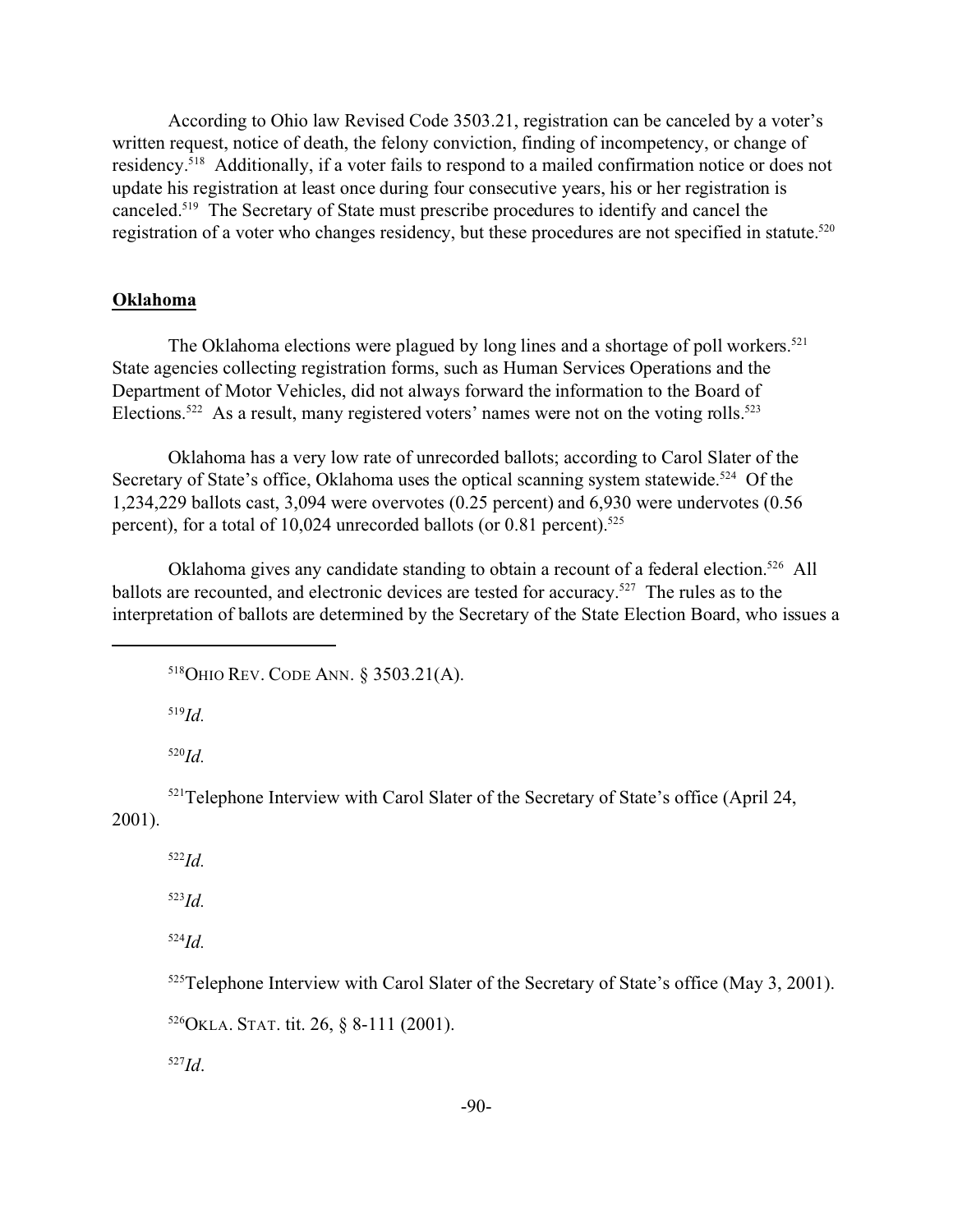determination as to which markings are to be considered valid for indicating a voter's choice. Other markings are not counted, even if they may designate the intention of the voter; any part of a ballot on which it is impossible to determine the voter's choice is considered void.<sup>528</sup> The ability of this system to pass the *Bush v. Gore* test depends at least in part on the specificity of the standards as promulgated by the Secretary of the State Election Board. However, the power to choose electors was designated by the Constitution to state legislatures; the majority in *Bush v. Gore* declined to decide whether such legislatures were able to delegate the power further to other bodies or officials (though this was at issue in the concurring opinion of Justices Rehnquist, Scalia and Thomas),<sup>529</sup> and it is therefore not clear whether this system would survive the Court's scrutiny even were the standards thus promulgated sufficiently specific.

It is unclear whether Oklahoma has adequate safeguards to protect against faulty purges. If voter mail was returned unopened, a voter is a potential duplicate, a voter changes residency, or an active voter did not vote in the second previous general election, the voter is sent an address confirmation. If the voter does not respond or the mailing is returned, the voter will be considered inactive.<sup>530</sup> If the inactive voter does not vote in any election between the date of the address confirmation mailing and the day after the date of the second successive general election for federal office, he or she will be removed as a registered voter and all information on that voter will be destroyed. The county election board secretary maintains a list of names and addresses of voters sent the confirmation mailing for two years. In addition, the county election board secretary maintains a list of names and addresses of canceled duplicate voter registrations for two years. It is not clear from the statute what measures are taken to reinstate a voter once the voter is removed from the voting rolls.

Despite these procedures, some counties still have problems with their voting rolls. An investigation by the *Tulsa World* revealed that 2,365 people who have died are allegedly still on the voter rolls in Oklahoma.<sup>531</sup> Additionally, thousands of people who are allegedly ineligible to vote due to felony convictions also remain on voter rolls.<sup>532</sup>

<sup>528</sup>OKLA. STAT. tit. 26, § 7-127 (2001).

<sup>529</sup>See *Bush v. Gore*, 531 U.S. 98, 121 S. Ct. 525, 530; Id., at 534 (J. Rehnquist, concurring).

<sup>530</sup>OKLA. STAT. tit. 26 § 4-120.2 (2001).

<sup>531</sup>*Death and Prison Fail to Knock Hundreds of People off Voter Registration Lists,* ASSOCIATED PRESS, Nov. 19, 2000.

<sup>532</sup>*Dead, Felons Still on Rolls*, TULSA WORLD, Nov. 20, 2000.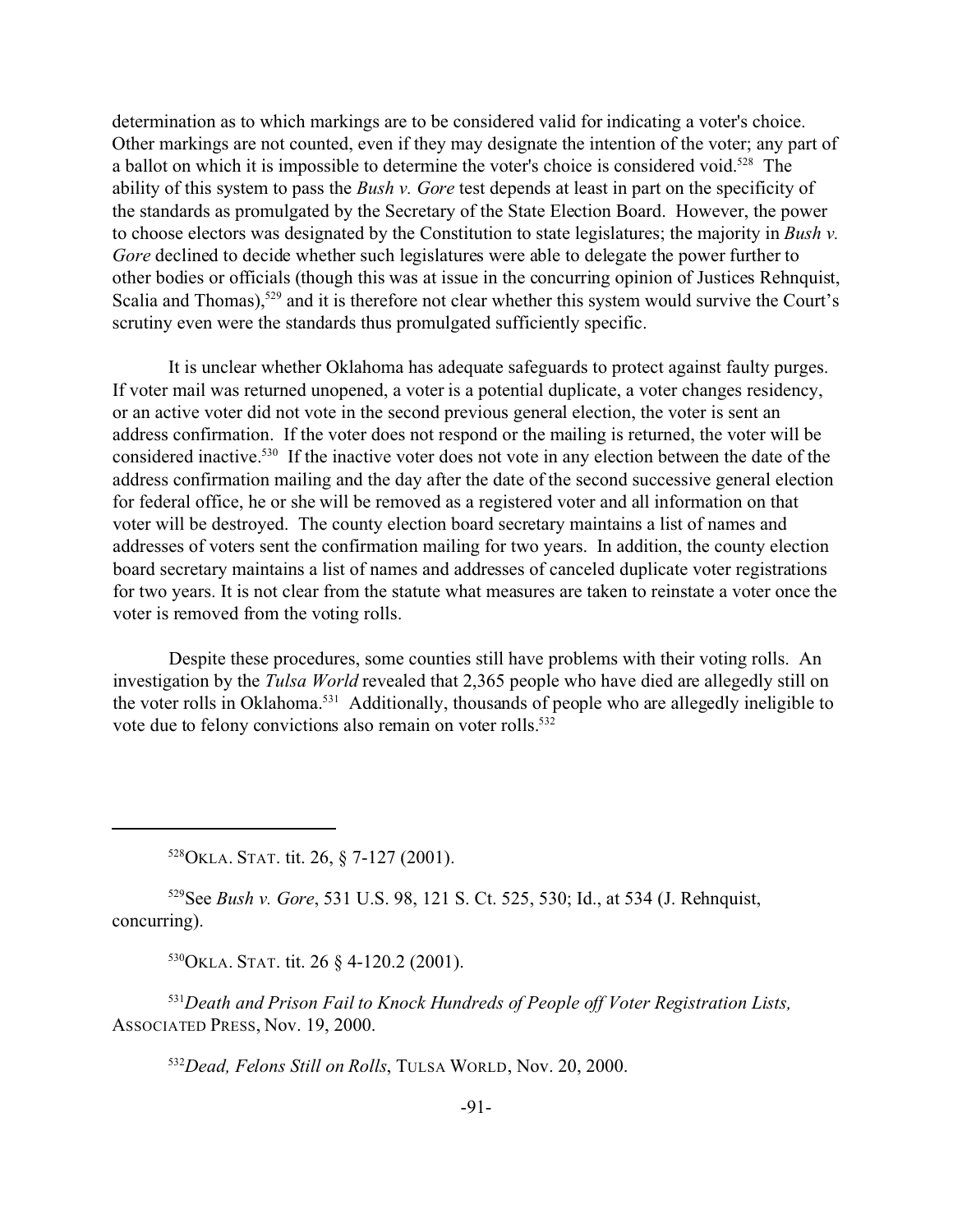## **Oregon**

Despite the hopes of some that the widespread use of a vote by mail system would be a step forward, some barriers to voting still remain. In the 2000 elections, the visually disabled community found that the vote-by-mail system was not accessible to all voters; furthermore, because the ballots were not printed in braille, these voters were denied the ability to vote privately and independently.<sup>533</sup>

Many other problems with the election process arose from the vote-by-mail system. According to Scott Tigue, Operations Manager for the Elections Division of the Secretary of State's office, the slow ballot return from voters resulted in a mail jam at the end of the voting period, which delayed the counting of ballots.<sup>534</sup> Voters also complained that there were no instructions on how to use the mail-in ballot. $535$ 

A total of 1,559,215 ballots were cast in Oregon's November elections. Of those, 1,533, 968 ballots registered as votes for presidential electors, meaning that 25,247 ballots (or 1.6 percent) were not recorded as votes for a presidential candidate. A study recently completed by Oregon Secretary of State Bill Bradbury found that 2 percent of ballots were discarded as undervotes in Oregon's seven counties using punch cards, as opposed to 1 percent in counties using optical scanning machines.<sup>536</sup> Secretary Bradbury recommended that punch card ballots in Oregon should be eliminated prior to the 2004 elections.

The close presidential election in Oregon caused an automatic recount.<sup>537</sup> Oregon provides for automatic recounts when the margin of victory is less than one-fifth of one percent, and it allows any candidate or officer of a political party to request a recount.<sup>538</sup> Ballots are to be disregarded if it is impossible to determine the voter's choice for the office or question; counting board clerks are specifically instructed to disregard misspellings or abbreviations of candidates'

<sup>534</sup>*Id.*

<sup>535</sup>*Id.*

<sup>536</sup>Press Release, Secretary of State Bill Bradbury, Secretary Bradbury Touts Successes of Vote-by-Mail Highlights Problems with Punch Cards in National Hearing on Election Reform, (April12, 2001).

<sup>537</sup>Telephone Interview with Scott Tigue, Manager, Elections Division, Oregon Secretary of State's Office (May 2001).

<sup>538</sup>OR. REV. STAT. §§ 258.280, 258.161 (1999).

<sup>533</sup>Telephone Interview with Scott Tigue, Manager, Elections Division, Oregon Secretary of State's Office (May 2001).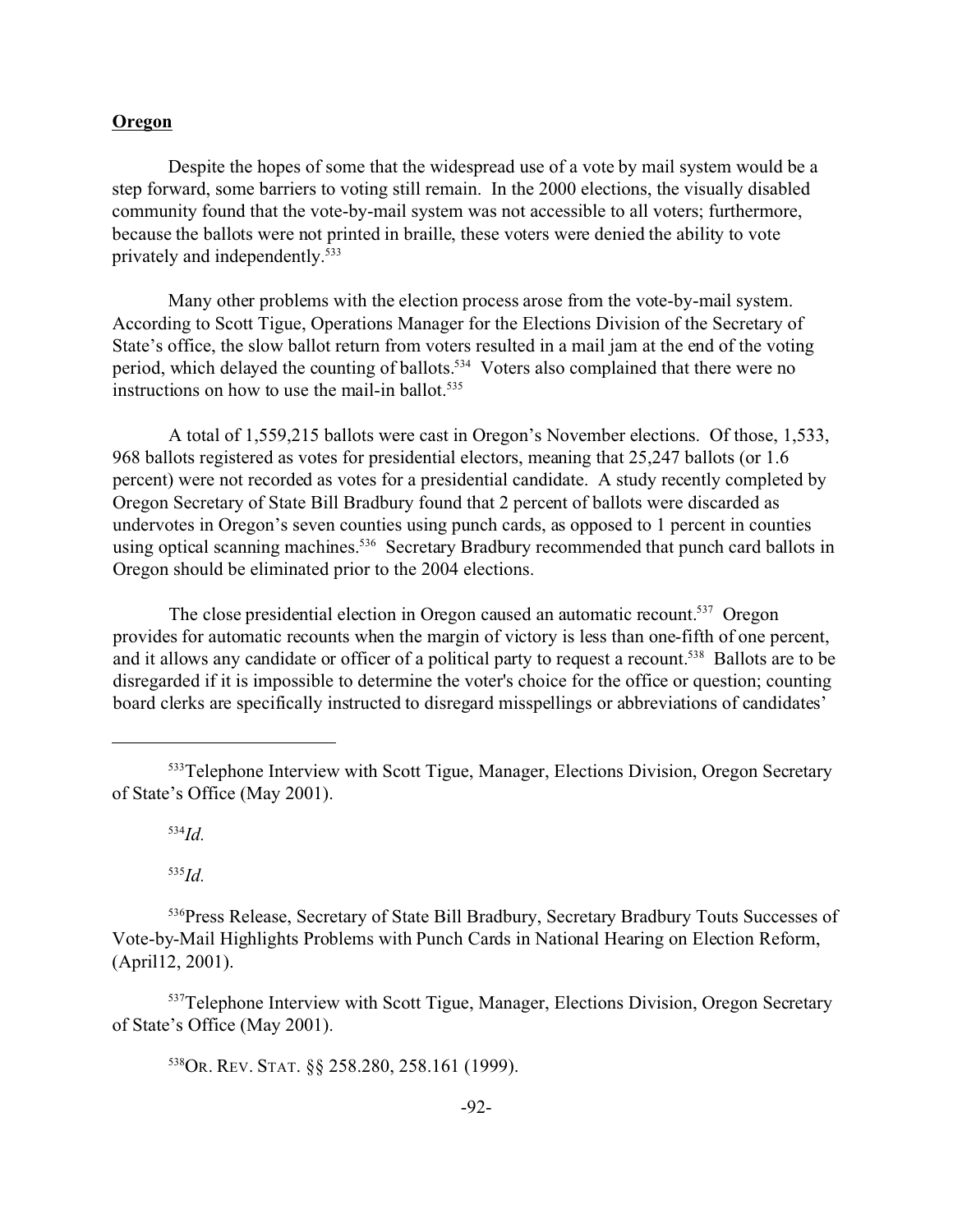names if the intent of the voter can be ascertained.<sup>539</sup> This intent-of-the-voter standard seems unlikely to be accepted by the courts after *Bush v. Gore*.

Oregon allows a voter's name to be purged from the voting rolls if the voter is currently serving a felony sentence,<sup>540</sup> at a voter's request, if the voter is deceased, if the county clerk receives written evidence that a voter is registered in another county or state, or if the voter has failed to respond to a written notice indicating he or she will be removed as inactive from the rolls and has not voted in two consecutive general elections following such a notice.<sup>541</sup> However, it appears that Oregon has no safeguards, such as provisional voting or mail notification, to protect wrongfully purged voters.

## **Pennsylvania**

The Pennsylvania Department of State received approximately 80 complaints from voters, most concerning the fact that people who had registered to vote through the "motor voter" program were not on voter lists on election day.<sup>542</sup> In Allegheny County, an antiquated system of compiling registration cards caused hundreds of people to find their names missing at polling places.<sup>543</sup> The cards are kept in binders and are moved from one binder to another when a voter changes residence; errors in refiling the cards could have been responsible for the confusion.<sup>544</sup> Similar problems arose in Northampton County due to a record turnout, with confusion erupting over registrations filed through the "motor voter" program and a recent update of voter lists.<sup>545</sup> The most frequent complaint concerned the inability of poll workers to contact the county's voter

<sup>539</sup>OR. REV. STAT. § 254.505 (1999).

<sup>540</sup>The Sentencing Project, *Losing the Vote*, (1998). www.hvr.org/reports98/vote/usvot98.htm.

<sup>541</sup>OR. REV. STAT. § 247.555 (1999).

<sup>542</sup>Timothy D. May, *State to Review Reported 'Motor Voter' Registration Problems*, ASSOCIATED PRESS, Nov. 10, 2000.

<sup>543</sup>Cindi Lash, *Punch Cards Used here Without Incident*, PITTSBURGH POST- GAZETTE, Nov. 10, 2000 at A11.

<sup>544</sup>*Id.*

<sup>545</sup>Scott Kraus, *Registration Glitches Cause Poll Confusion; Northampton County Recently Updated Voter Rolls,* THE MORNING CALL, Nov. 9, 2000 at B1.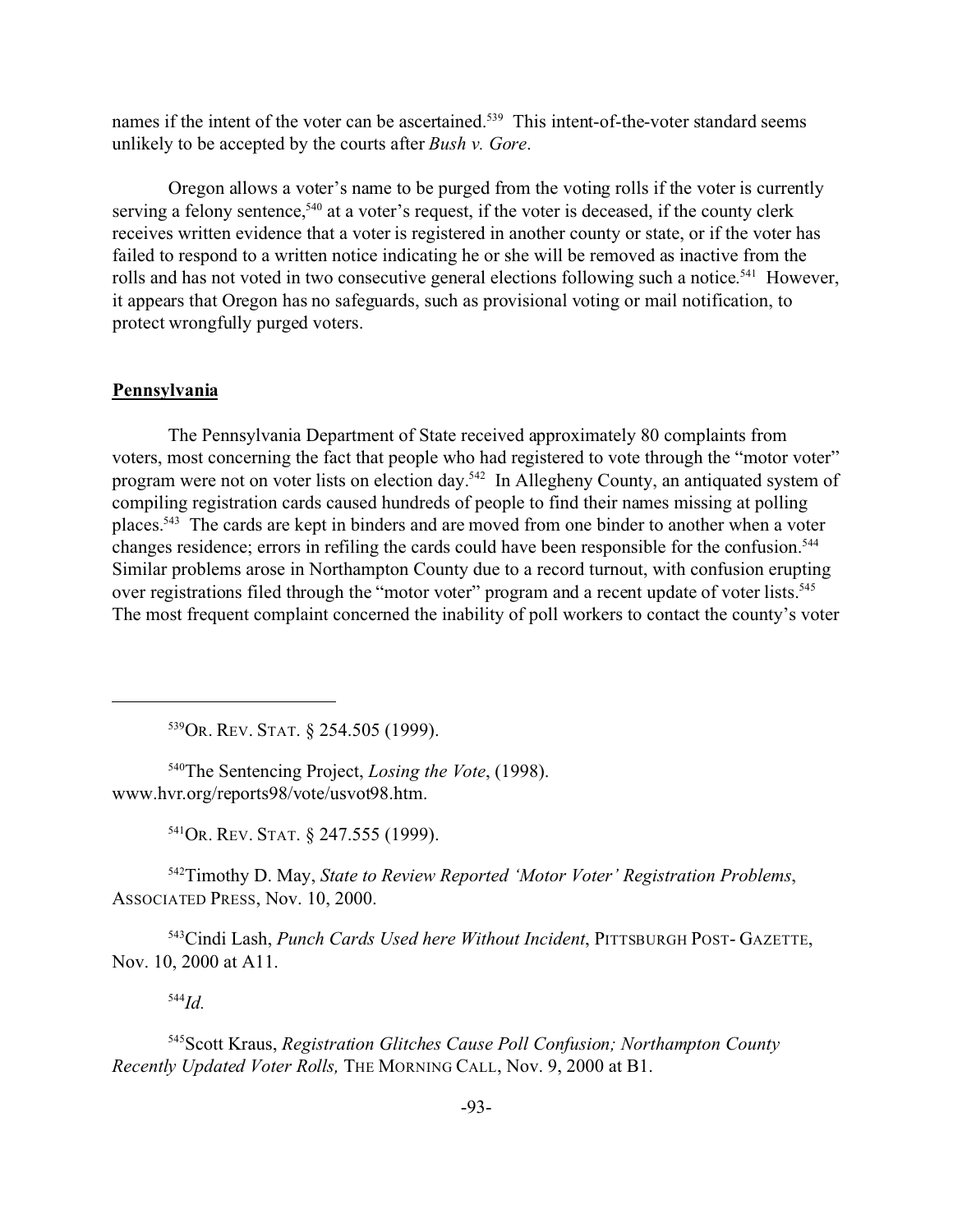registration office regarding voters' eligibility.<sup>546</sup>

Other election irregularities occurred around the state. In Allentown, sight-impaired voters were required, despite numerous requests for accessible facilities, to have a polling worker accompany them in the voting booth, depriving them of both privacy and dignity.<sup>547</sup> In the 137<sup>th</sup> State Legislative District, election judges allegedly opened absentee ballots before the polls closed.<sup>548</sup> Furthermore, malfunctions in election machines in Lincoln-Lemington, Homewood and East Hills led Pittsburgh City Councilwoman Valerie McDonald to call for a state investigation, claiming that the malfunctioning of machines was more frequent in these predominantly African-American neighborhoods.<sup>549</sup> In a letter to Elections Director Mark Wolosik, Councilwoman McDonald alleged that poll workers "strongly felt that the machines were intentionally programmed incorrectly . . . and were sabotaged."<sup>550</sup> Mr. Wolosik agreed to look into the complaints but stated that malfunctions are routine and occur throughout the state.<sup>551</sup>

The extent of the problems with Pennsylvania's voting machines cannot be easily assessed, since the state does not maintain centralized information on unrecorded ballots.<sup>552</sup> Across the state, 26 counties use lever machines, 24 counties use optical scanning systems, 11 counties use punch card systems, and six counties use DRE's.<sup>553</sup> Electronic voting systems in Pennsylvania are required to indicate to voters whether they have improperly selected more

<sup>546</sup>*Id.*

<sup>547</sup>The National Voter Independence Project, *Voters Denied Equal Access at the Polls: A Report on the Status of Accessibility to Polling Places in the United States* (April 2000), at 14.

<sup>548</sup>Scott Kraus, *County Had Vote Irregularities of its Own, Registrar Reports*, THE MORNING CALL, Dec. 19, 2000, at B1.

<sup>549</sup>Timothy McNulty, *Councilwoman Charges Voting Irregularities in Black Precincts*; Cindi Lash, *Punch Cards Used here Without Incident*, PITTSBURGH POST- GAZETTE, Nov. 14, 2000, at C5.

<sup>550</sup>*Id.*

<sup>551</sup>*Id.*

<sup>552</sup>Telephone Interview with the Secretary of State's Office, Election Division (May 2, 2001).

<sup>553</sup>Department of State Bureau of Commission, Elections, and Legislation on file with the U.S. House of Representatives Judiciary Committee, Democratic Staff. http://www.dos.state.pa.us/bcel/vwv/vwv.html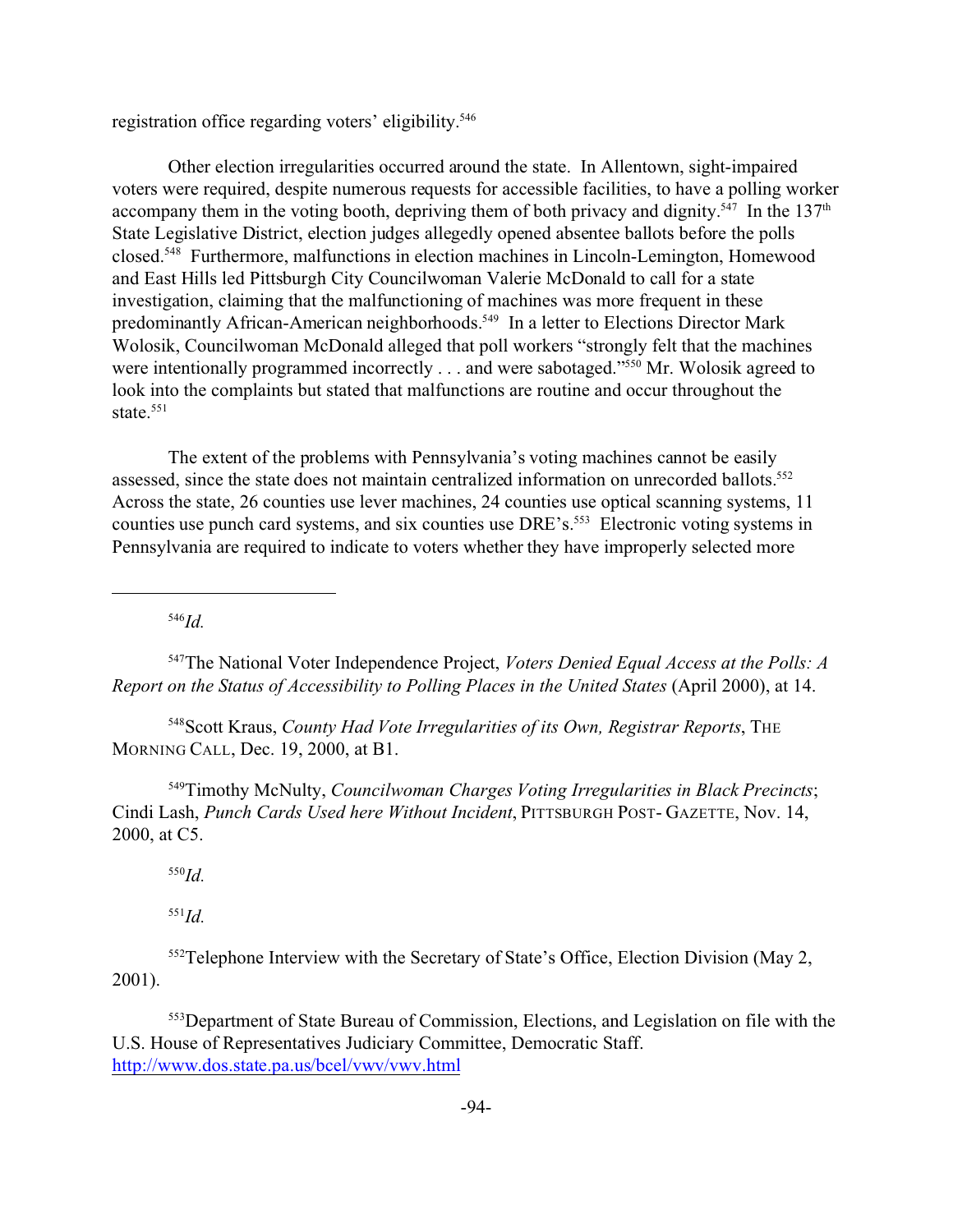candidates for office than are allowed and permit them to correct the error.<sup>554</sup>

Pennsylvania law seems to address the questions of recounts and ballot interpretation with the specificity required by *Bush v. Gore*. In Pennsylvania, three qualified electors may petition the court of common pleas for a recount of paper ballots or to recanvass a voting machine.<sup>555</sup> Ballots, including those for presidential electors, are to be marked with an "X" or a checkmark in the spaces provided; ballots with other marks will be rejected, but votes will not be declared void because the cross or checkmark is irregular in form. Votes can also be made by a stamp or sticker in the proper space. If it is impossible to determine a voter's choice, the vote will not be counted.<sup>556</sup> Decisions regarding questionable marks on ballots are to be made by the inspectors of election and resolved by the judge of election if the inspectors disagree; if the judge cannot resolve the question, then it falls to the overseers of election.<sup>557</sup>

In Pennsylvania, a voter's registration is canceled if the voter dies,<sup>558</sup> is currently serving a jail sentence for a felony conviction,<sup>559</sup> or moves.<sup>560</sup> However, it does not appear the Pennsylvania has any statutory safeguards, such as mail notification or provisional balloting to protect wrongfully purged voters.

## **Rhode Island**

Some minor difficulties attended Rhode Island's November elections. Several residents asserted that they were not listed on the voter rolls despite having previously registered with the Division of Motor Vehicles.<sup>561</sup> Robert J. Fontaine, the Executive Director of the Rhode Island Board of Elections, is examining whether some ballots in the Wawaloam School voting precinct

<sup>554</sup>25 PA. CONS. STAT. § 3031.7 (2000).

<sup>555</sup>25 PA. CONS. STAT. § 3261 (2000).

<sup>556</sup>25 PA. CONS. STAT. § 3063 (2000).

<sup>557</sup>25 PA. CONS. STAT. §§ 3064, 3053 (2000).

<sup>558</sup>25 PA. CONS. STAT. § 961.905 (2000).

<sup>559</sup>The Sentencing Project, *Losing the Vote*, (1998). www.hvr.org/reports98/vote/usvot98.htm.

<sup>560</sup>25 PA. CONS. STAT. § 961.502 (2000).

<sup>561</sup>Joseph R. LaPlante, *Possible Scanning Glitches*, THE PROVIDENCE JOURNAL-BULLETIN*,* January 23, 2001, at 2C.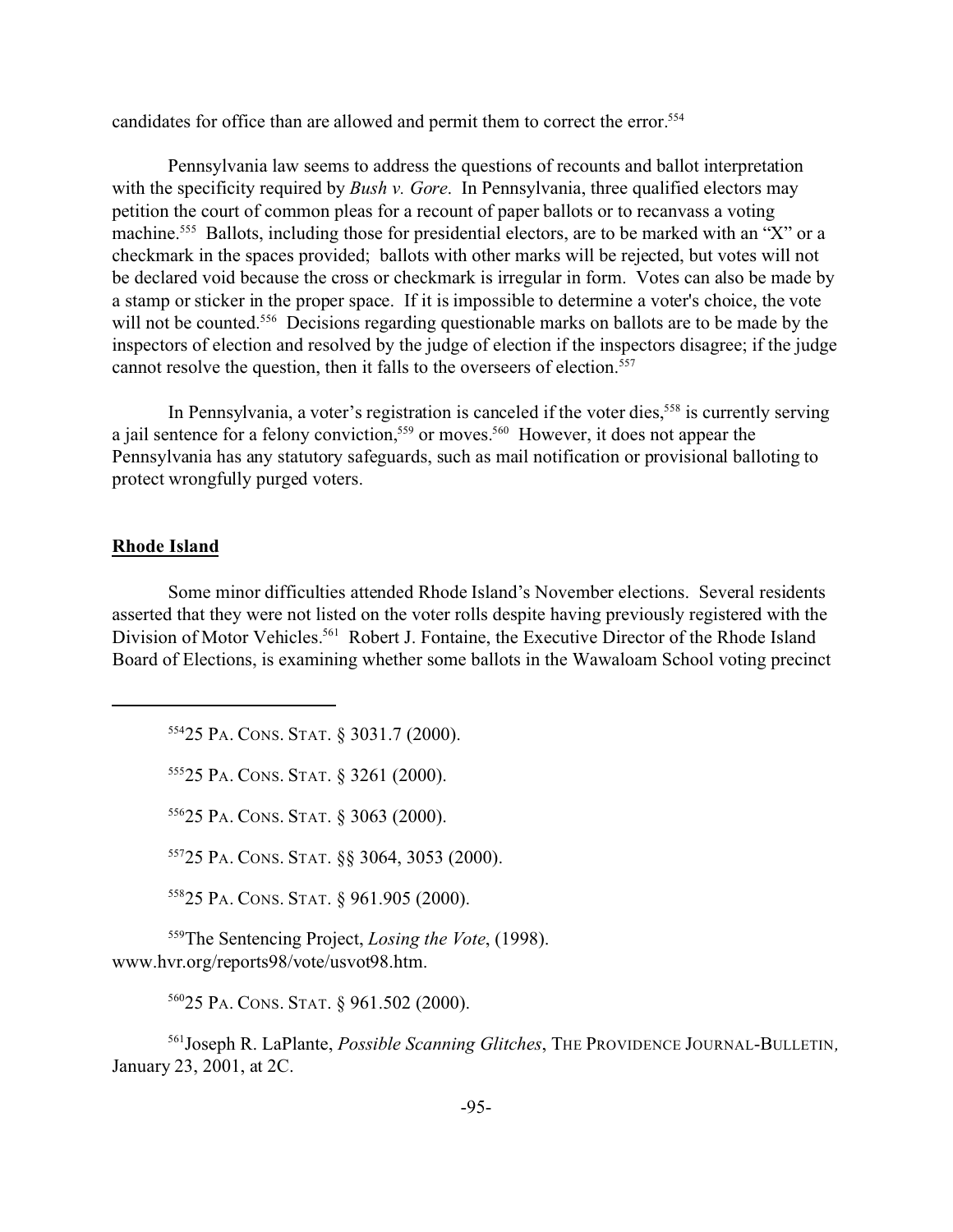and three precincts in Cranston were not counted because the optical scanning machines were unable to read the bar code at the top of the ballots.<sup>562</sup> Additionally, in a letter to the Secretary of State, a local official indicated that overvoting was a persistent problem at the Wawaloam School precinct.

Due to reforms pushed by former Secretary of State Jim Langevin, Rhode Island has a low rate of unrecorded ballots, as the optical scanning system is used statewide. In the state of Rhode Island there were 412,074 ballots cast with 434 overvotes and 2,492 undervotes, for a total of 2926 unrecorded ballots (or 0.7 percent of ballots cast).<sup>563</sup>

This low rate of error is complemented by Rhode Island's clear standards for recounts. Rhode Island allows candidates to request recounts if they were defeated by less than five percent of the votes. The recount will be conducted by re-reading the counting devices and comparing the totals to those obtained on election night; any discrepancy in the results will require the original ballots to be re-fed into newly programmed counting equipment. If these recounts leave a candidate trailing by less than three percent, he or she may request a manual recount.<sup>564</sup> Although no guidelines are provided for the interpretation of unclear ballots, the optical scanning devices are designed to return a ballot to a voter in case of overvote or improper marking, which would tend to reduce the need for any such interpretation.<sup>565</sup>

Under Rhode Island law, the local board of elections maintains registration cards and purges the cards of voters who are no longer qualified to vote.<sup>566</sup> After a confirmation card has been mailed, the recipient must return the card or appear to vote in one of the next two general elections or he or she will be taken off of the voting list.<sup>567</sup> The voter will be notified of the cancellation and must register again in accordance with the provisions of this law. However, the cancellation is in effect whether or not the voter received the notice.

Rhode Island is considering legislation to become the first state to provide Braille ballots

<sup>562</sup>*Id.*

<sup>564</sup>R.I. GEN. LAWS § 17-19-37.1 (2001).

<sup>565</sup>R.I. GEN. LAWS § 17-19-24 (2001).

<sup>566</sup>R.I. GEN. LAWS § 17-10-1 (2001).

 $567$ R.I. GEN. LAWS § 17-10-1(b) (2001).

<sup>563</sup>Telephone Interview with Bob Fontaine, Executive Director of the Rhode Island Board of Elections (May 3, 2001).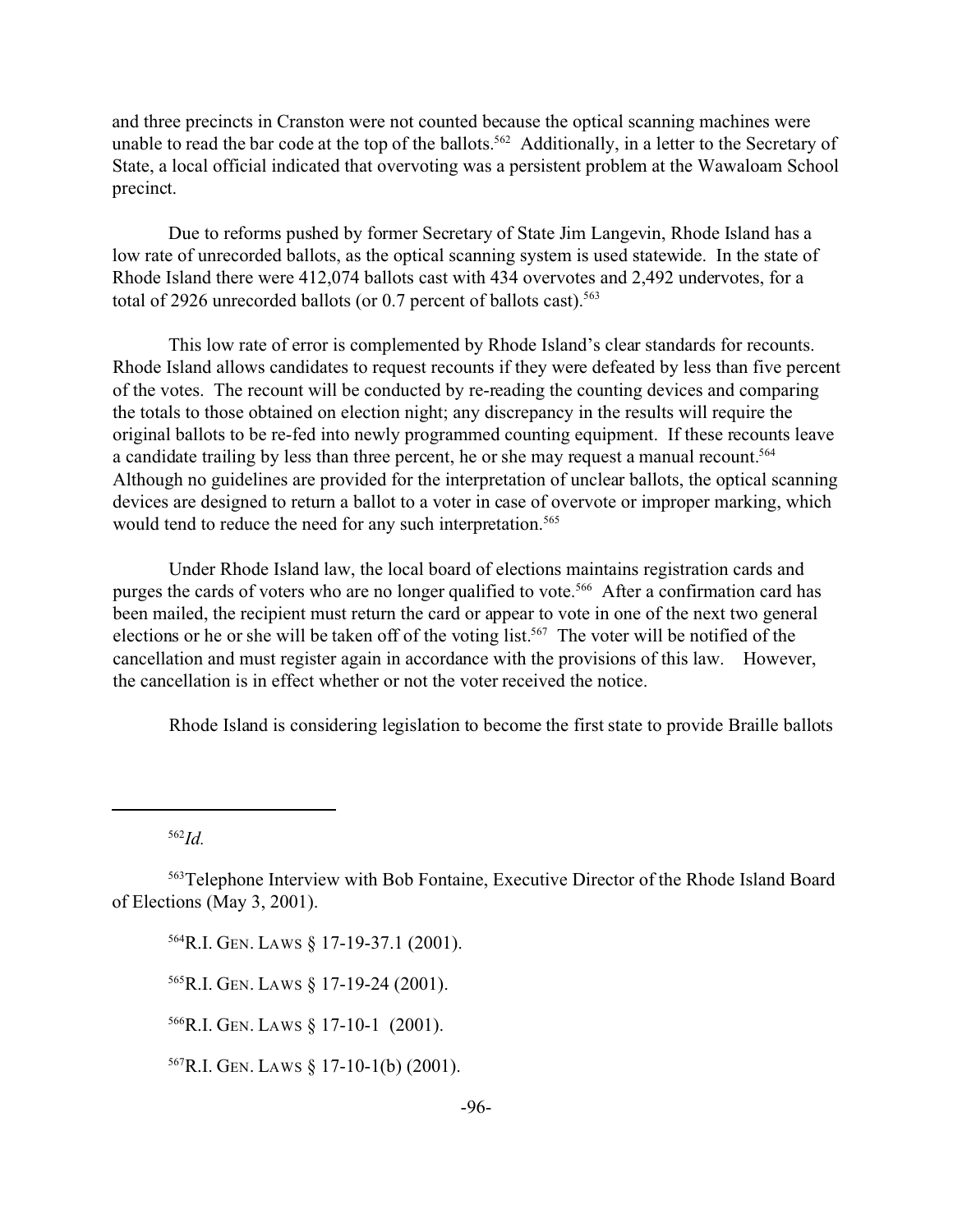statewide.<sup>568</sup> Some advocates for individuals with disabilities, including Congressman Jim Langevin, the former Rhode Island Secretary of State, argue that braille ballots will protect the privacy of voting, because visually impaired individuals will no longer need to have someone assist them in casting their votes. Other advocates for the disabled, including the National Federation of the Blind in Baltimore, Maryland, believe that even when braille paper ballots are used, visually impaired voters still make errors as often as 33% of the time that result in ballots being discarded and, therefore, it would be better to try to develop new technologies instead of trying to modify paper ballots.<sup>569</sup>

#### **South Carolina**

A variety of irregularities were observed in the South Carolina elections. According to Dwight James, executive director of the state chapter of the NAACP, the group has received hundreds of complaints of voting irregularities across South Carolina, including allegations that some voters were turned away from the polls while others were intimidated by poll workers.<sup>570</sup> Counties from which complaints were received include Aiken, Calhou, Charleston, Georgetown, Greenville, Laurens, Marion, Richland, Saluda, Sumter and York.<sup>571</sup> Based on these allegations of voter intimidation at the polls, State Democratic Party Chairman Dick Harpootlian filed a complaint with the Justice Department,<sup>572</sup> claiming that some Republican poll workers who challenged African-American voters in Charleston and Sumter Counties wore poll watcher badges that looked like police shields. Though the complaint is being investigated, state election officials have said that the badges were legal. Robert C. Jendron, Chief of the U.S. Attorney's criminal division in South Carolina, has been assigned to investigate all voting irregularities.<sup>573</sup>

There also are questions concerning the procedures by which approximately 150 absentee

<sup>569</sup>*Id.*

<sup>571</sup>*Id.*

<sup>572</sup>*Id.*

<sup>568</sup>Gillian Flynn, *Rhode Island Considers Braille Ballots*, ASSOCIATED PRESS, Jan. 27, 2000.

<sup>570</sup>Chasiti Kirkland, *NAACP looks at voter fraud, state chapter says it has received complaints from 11 South Carolina counties about Tuesday's election*, THE AUGUSTA CHRONICLE, November 11, 2000,.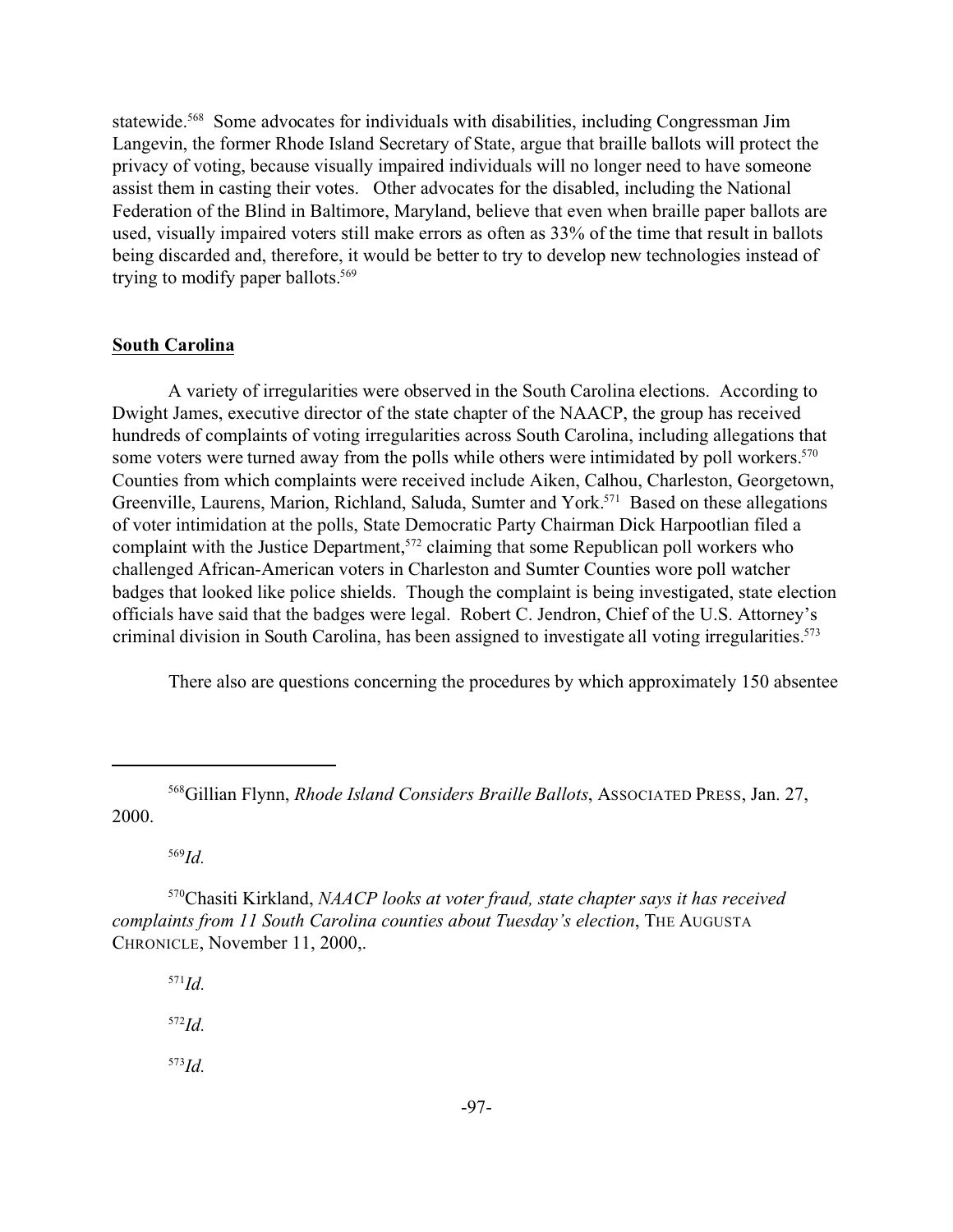ballots were requested.<sup>574</sup> According to State Elections Commission Executive Director Jim Hendrix, some of the documents requesting absentee ballots were improperly shredded. One employee in the voter registration office was suspended pending the outcome of the investigation.<sup>575</sup>

Additionally, a Harvard University research team believes that there were voting problems in Jasper County due to unusually strong showings by presidential candidates Patrick Buchanan and Ralph Nader, who received 239 votes and 111 votes respectively.<sup>576</sup> The county is traditionally a Democratic county. George Bush and Al Gore each received only one vote, though the research team has collected approximately 40 affidavits from residents who said they voted for Bush or Gore. Problems encountered in Jasper County allegedly include nonoperational voting machines at several polling places, an inadequate number of paper ballots, a lack of privacy for voters, and ballots that were not stored in locked boxes.

In South Carolina, 21 counties use electronic voting systems, 12 counties use optical scanning machines, 12 counties use punch card systems, and one county uses a paper ballot system.<sup>577</sup> Information is not centrally available to calculate the number of unrecorded ballots.<sup>578</sup>

South Carolina's recount system would likely be found unacceptable by the courts. Contests of federal elections are to be decided by the State Board of Elections.<sup>579</sup> The Board will hear the contest, receive testimony, and then determine issues by majority vote and certify the election results. Appeals can be made to the state Supreme Court.<sup>580</sup> Mandatory recounts will be held (unless waived by the candidates) whenever the margin of victory is less than one percent.<sup>581</sup>

<sup>574</sup>*Election Worries Investigated by State, Federal Officials,* ASSOCIATED PRESS, Nov. 8, 2000.

<sup>575</sup> *Id.*

<sup>576</sup>*Research team says Jasper election results way off base,* ASSOCIATED PRESS, Dec. 27, 2000.

<sup>577</sup>Voting System Used Chart (visited on May 2, 2001). http://www.state.sc.us/scsec/sysused.htm.

<sup>578</sup>Telephone interview the Hannah King, Public Information Officer, South Carolina State Election Commission (May 3, 2001).

<sup>579</sup>S.C. CODE ANN. § 7-17-260 (2000).

<sup>580</sup>S.C. CODE ANN. § 7-17-270 (2000).

<sup>581</sup>S.C. CODE ANN. § 7-17-260 (2000).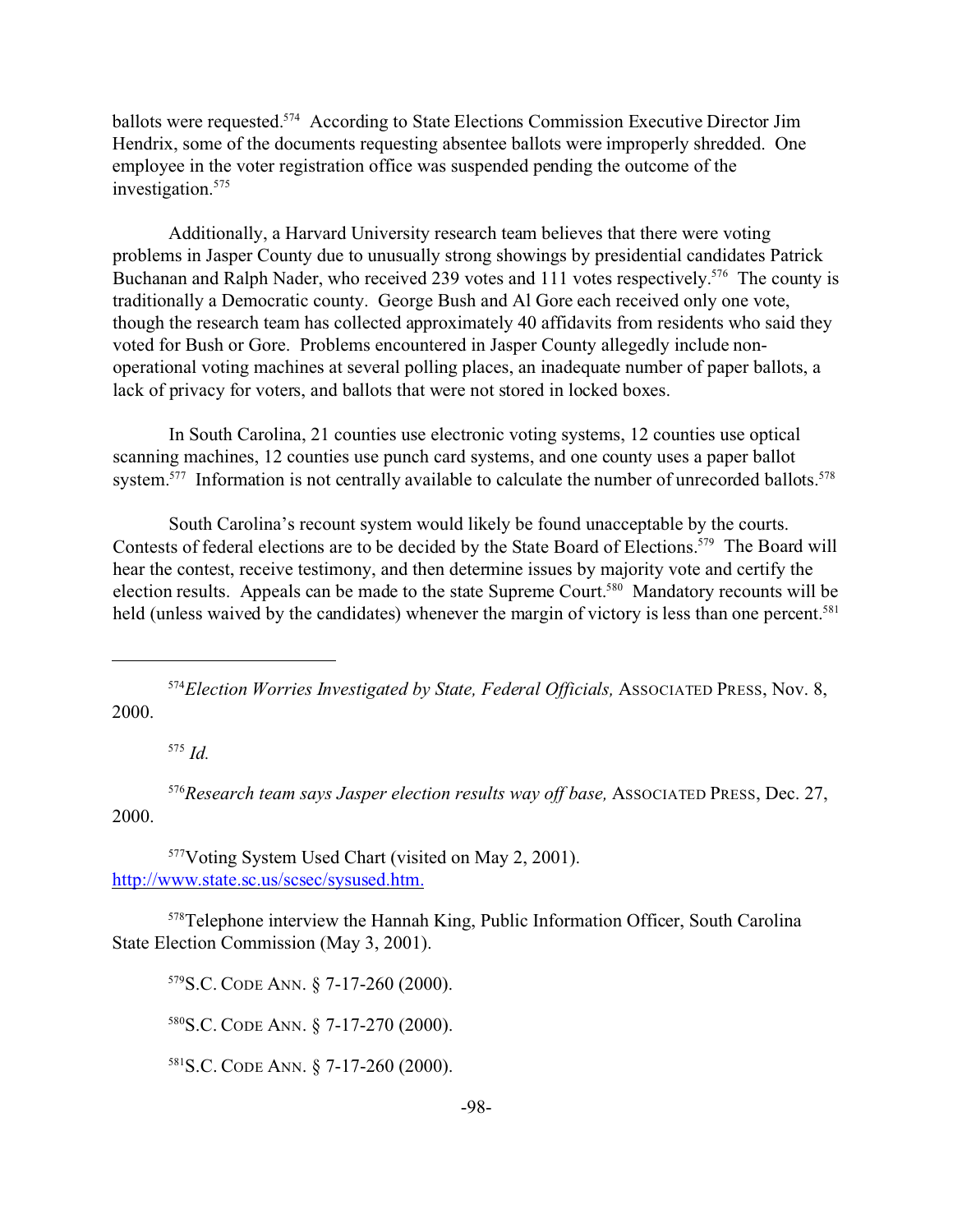Although no new standards are provided for ballot interpretation during a recount, in the original count the county election managers are to employ a "voter's intent" standard, recording a ballot unless it is "impossible to determine the voter's choice."<sup>582</sup> These standards do not appear to be sufficiently specific as to withstand *Bush v. Gore* scrutiny.

South Carolina law protects against the wrongful purging of voter rolls. The statutes prohibit the removal of a voter's name from the rolls unless he or she: (1) confirms in writing a change of residence to a different county, (2) fails to respond to a notice of cancellation within 30 days, or  $(3)$  fails to vote for two general elections after the notice is sent.<sup>583</sup>

## **South Dakota**

Chris Nelson, Secretary of State of South Dakota, reported that there were minimal problems during the November general election.<sup>584</sup> According to Secretary Nelson, the state uses three different types of voting machinery: one- half of the counties use the optical scanning machine, one-third of counties use the paper ballot, and one-sixth of the counties use punch card systems.<sup>585</sup> No information is centrally available to calculate the number of unrecorded ballots.<sup>586</sup>

South Dakota provides for automatic recounts in the case of tie votes, and defeated candidates may petition for recount if the margin of victory is less than one-quarter of one percent.<sup>587</sup> Paper ballots must be marked with an "X" or a check mark to be counted, but ballots from which it is impossible to determine the voter's choice will not be counted.<sup>588</sup> In recounting an election counted by an automatic tabulation system, the appointed recount board is given the discretion to review ballots for proper marking procedure; votes for which the voter's intent can be determined will be counted.<sup>589</sup> Punch card ballots in South Dakota have been counted where

<sup>582</sup>S.C. CODE ANN. § 7-13-1120 (2000).

<sup>583</sup>S.C. CODE ANN. § 7-5-330 (2000).

<sup>584</sup>Telephone Interview with Chris Nelson, South Dakota Secretary of State (May 1, 2001).

<sup>585</sup>*Id.*

<sup>586</sup>*Id.*

<sup>587</sup>S.D. CODIFIED LAWS §§ 12-21-16, 12-21-12 (2000).

<sup>588</sup>S.D. CODIFIED LAWS §§ 12-18-16, 12-20-7 (2000).

<sup>589</sup>S.D. ADMIN. R. 5:02:09:05 (2001).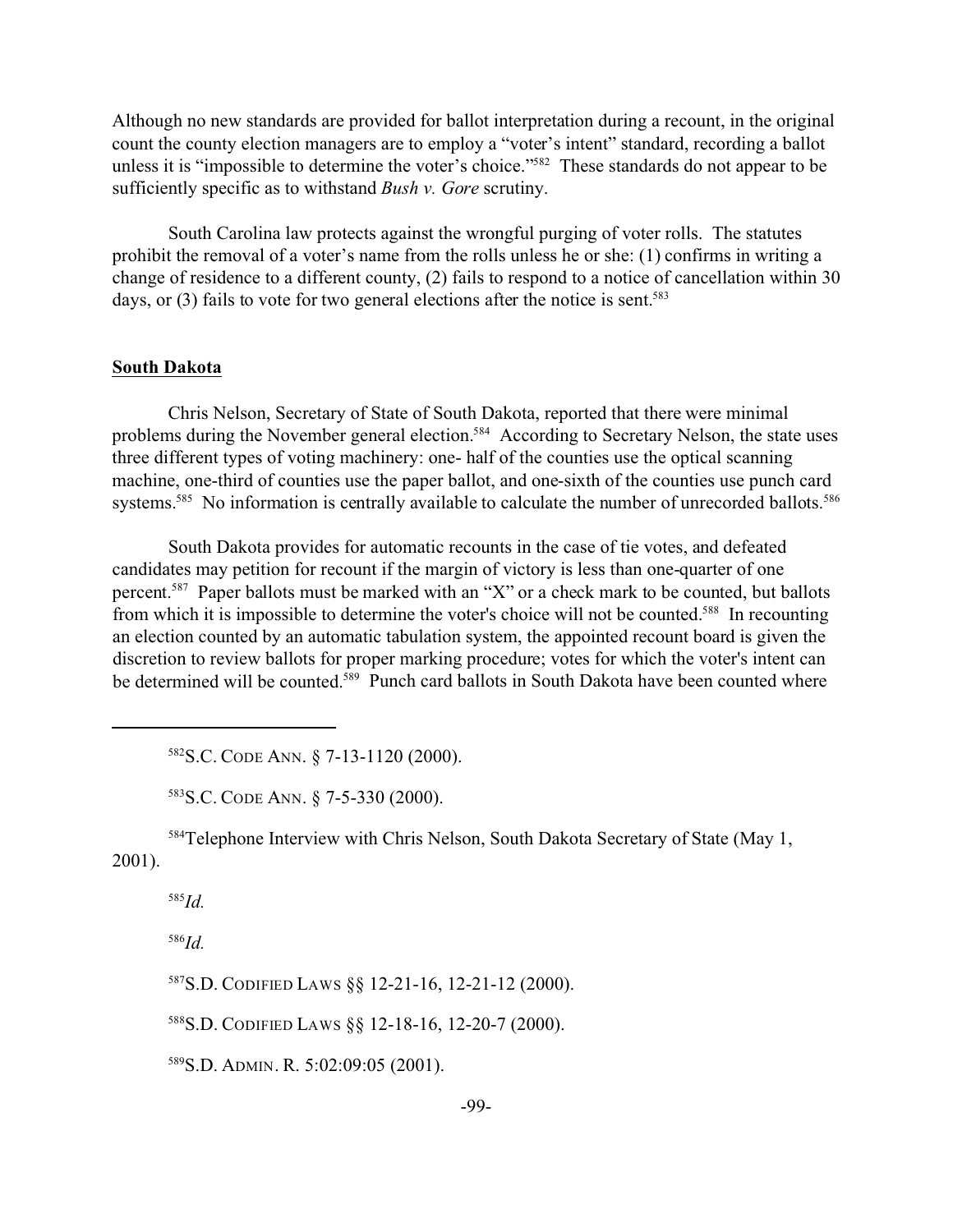two of the four corners of the chad were broken and where light passes through the chad.<sup>590</sup> While the punch card standard appears to be sufficiently objective to comply with *Bush v. Gore*, the standards used for other ballots appear to give more discretion in counting to canvassing boards than is permitted under the ruling.

South Dakota law requires that if a voter who is placed on the inactive registration list does not vote by the second general election following the confirmation mailing, the registration shall be canceled. This determination shall be made between January 1 and November 15 of every odd-numbered year.<sup>591</sup>

#### **Tennessee**

Last November, approximately 2,345 Tennessee voters went to the polls thinking they had registered and found themselves left off the voting rolls. The problem was partially caused by miscommunication in the "motor voter" registration process. The driver's license registration form directed residents to an examiner to receive a separate form for voter registration. However, many residents assumed that they had completed the registration process after checking a box on the initial form indicating their intent to register.<sup>592</sup> Brook Thompson, Election Coordinator for the Secretary of State, also indicated that people were left off the voter rolls when the Department of Safety (which processes driver's licenses) failed to transfer voter registration information to election officials.<sup>593</sup>

The state and local NAACP reported a number of complaints with regard to the November elections, including names missing from voting rosters, hours and locations of polling places changing without notice, and even an allegation that an election worker placed several white voters before an African-American voter with the statement, "You know what it means to sit at the back of the bus." These complaints are among many collected by the NAACP. Justice Department officials are examining the complaints on the list, but none of the incidents have been substantiated. NAACP officials in the state are encouraging those who may have information to come forward, as allegations must be specific in order to execute a full and

<sup>591</sup>S.D. CODIFIED LAWS § 12-4-19.4 (2000).

<sup>592</sup>Rick Locker*, Tennessee Election Results Certified with Ease, Yet Sundquist Invites Review*, KNOXVILLE NEWS-SENTINEL, A7 (Nov. 29, 2000).

<sup>590</sup>*Duffy v. Mortenson*, 493 N.W.2d 437 (1993).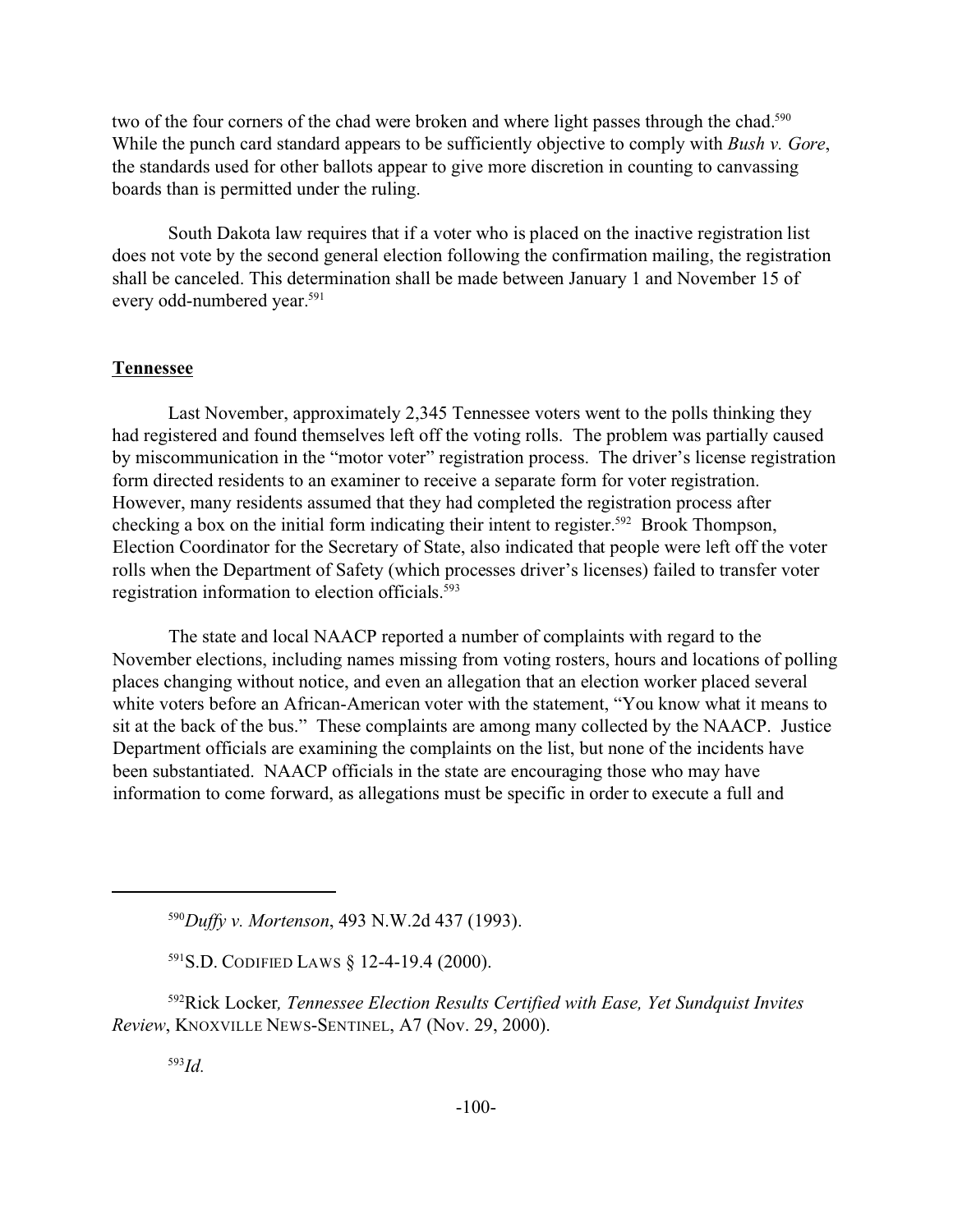competent investigation.<sup>594</sup>

The Tennessee AFL-CIO reported that one representative of the organization escorted several African-Americans, who were recipients of public assistance, to vote.<sup>595</sup> As part of the filing for public assistance, you are required by law to register to vote.<sup>596</sup> However, when the individuals arrived at the polling place, there were informed they were not on the voting list and escorted to the 'fail safe room'.<sup>597</sup> This room was filled with other African-Americans. According to the AFL-CIO representative, all of the individuals he escorted were denied their right to vote.<sup>598</sup> It was reported that when told they were not allowed to vote, one resident cried and expressed that she had hoped to vote for the first time.<sup>599</sup>

In the state of Tennessee, 35 counties use DREs systems, 24 counties use Micro-vote systems, 21 counties use punch card systems, 13 counties use optical scanning systems, one county uses touch screens, and one county uses paper ballots.<sup>600</sup> No information is centrally available to calculate the number of unrecorded ballots.<sup>601</sup> Many of the counties using punch cards are located in West Tennessee, and state officials have determined that counties using punch card ballots registered more undervotes in the presidential election than counties using other voting systems. 602

It is unclear whether Tennessee's procedure for resolving contests in presidential elections would be accepted by the courts. Contests in such elections are resolved unreviewably

<sup>595</sup>Telephone Interview with A.J. Starling of the Tennessee AFL-CIO (April 25, 2001).

<sup>596</sup>*Id.*

<sup>597</sup>*Id.*

<sup>598</sup>*Id.*

<sup>599</sup>*Id.*

<sup>600</sup> Voting Systems Chart produced by the Tennessee Elections Division (on file with the U.S. House of Representatives Committee on the Judiciary, Democratic Staff).

<sup>601</sup>Telephone Interview with Staff member of the office of the Tennessee Secretary of State, Election Division ( May 2, 2001).

<sup>602</sup>Bonna de la Cruz, *Vote Officials Say Punch Card Ballot Systems are Chad-Free in Tennessee*, THE NASHVILLE TENNESSEAN, Feb. 7, 2001, at 4B.

<sup>594</sup>Monica Whitaker, *US Justice Officials examine complaints about unfair treatment at Tennessee polls*, THE NASHVILLE TENNESSEAN, April 6, 2001.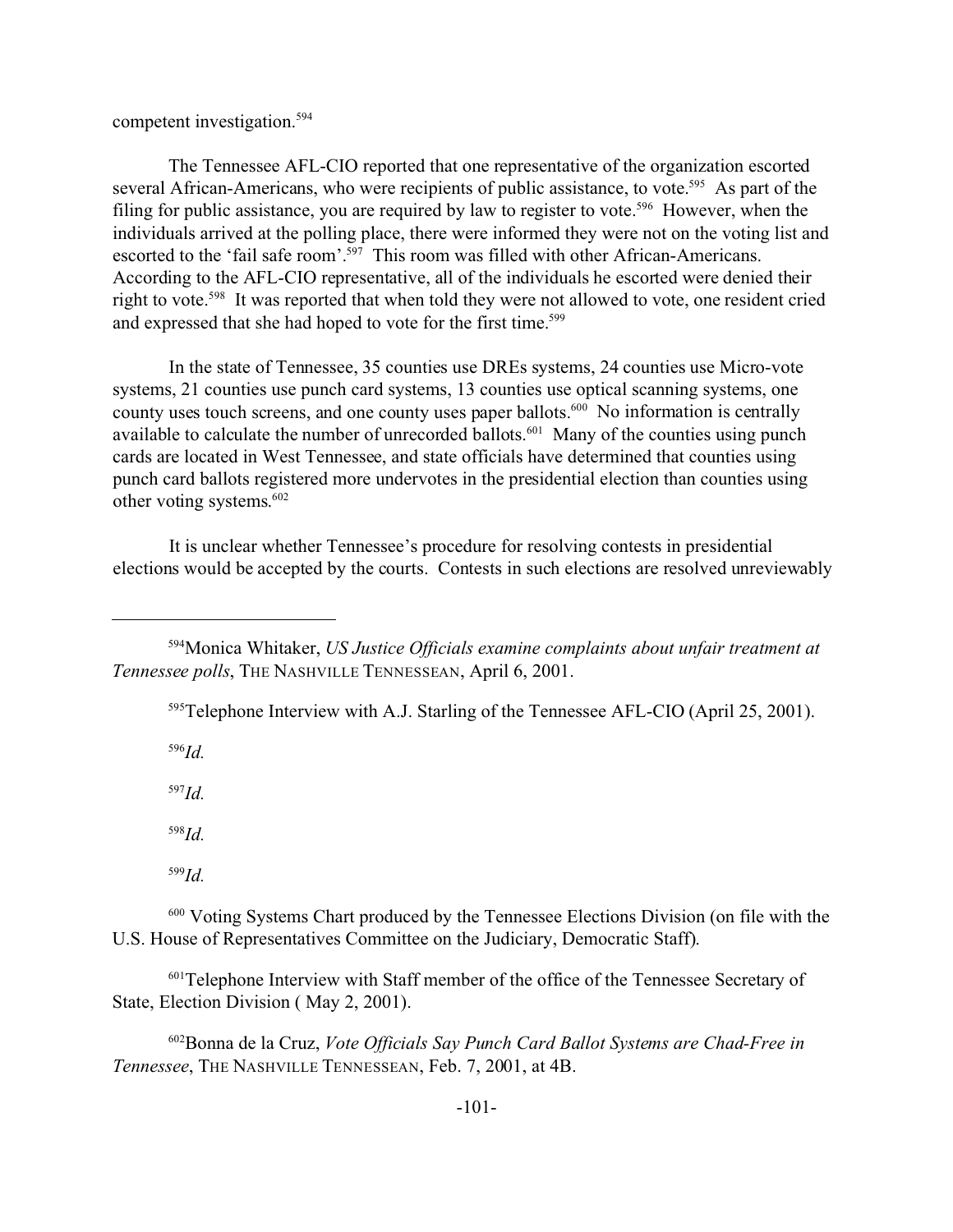by a tribunal of the governor, the secretary of state, and the attorney general. No standards are provided to guide their decisions, and the tribunal is not bound by the rules of evidence as applied in courts, which may raise issues of due process.<sup>603</sup> The initial count provides no additional guidance: election judges are to count ballots insofar as the ballot is "properly marked" or insofar as "it is possible to determine the voter's choice."<sup>604</sup>

Tennessee law purges registrations for the following reasons: (1) if the voter requests to be purged, (2) 90 days after a change of name for any reason, except by marriage, (3) if the voter dies, (4) if the voter has been convicted of an infamous crime and notice has been received from the state coordinator of elections, district attorney general, United States attorney, clerk of the court that entered the conviction, or other source upon verification by the clerk of the convicting court, and (5) if the voter provides written confirmation of a change of address or voter registration outside of the county.<sup>605</sup>

## **Texas**

Due to the problems experienced in Florida, the Office of the Secretary of State in Texas reviewed the election process in Texas to determine whether similar problems arose in Texas. In testimony before the Texas House Elections Committee, Secretary of State Henry Cuellar reported the following:

(1) Fourteen counties use punch card systems similar to those used in Florida. Of the 1,678,614 votes cast on punch card systems, on average 1.53 percent of the ballots (approximately 25,682 votes) were undervotes and 0.54 percent of the ballots (approximately 9,064 votes) were overvotes. Of the 4,008,835 votes cast on optical scan systems, on average 0.51 percent of the ballots (approximately 20,445 votes) were undervotes and 0.12 percent of the ballots (approximately 4,810 votes) were overvotes. Of the 320,901 ballots cast on DRE (touch screen) systems, on average 0.89% of the ballots (approximately 2,868 votes) were undervotes while no overvotes were possible on this system. Programming changes to the optical scanning and touch screen systems might remedy the undervote problem.<sup>606</sup>

(2) The Secretary of State is "not aware that any evidence exists in Texas that older

<sup>603</sup>TENN. CODE ANN. § 2-17-103 (2001).

<sup>604</sup>TENN. CODE ANN. § 2-7-133 (2001).

<sup>605</sup>TENN. CODE ANN. § 2-2-106 (2001).

<sup>606</sup>Testimony of Texas Secretary of State Henry Cuellar reported in the website (visited Jan. 31, 2001). www.sos.state.tx.us/elections/testimony.shtml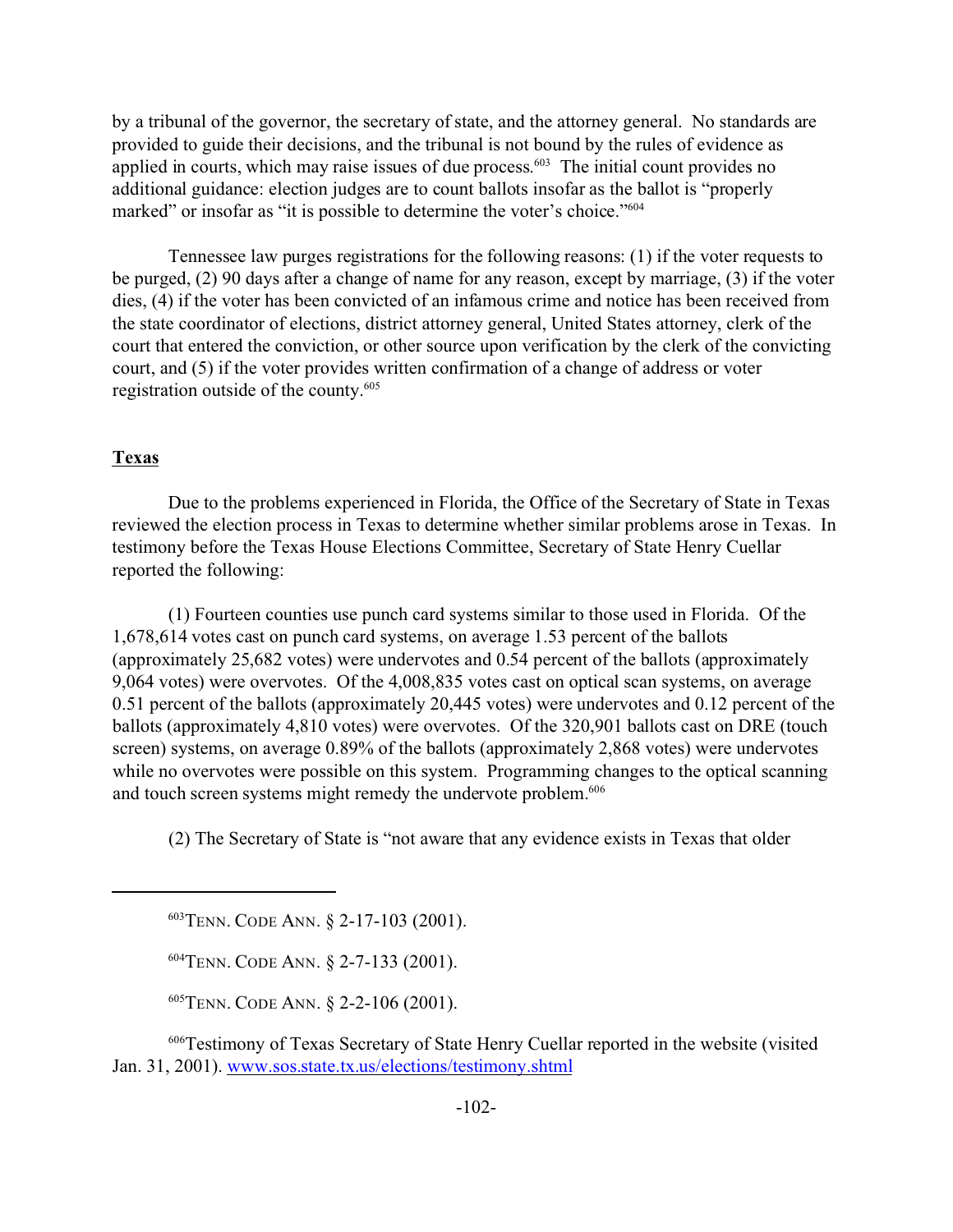technology was used in minority communities."<sup>607</sup> However, different voting technologies are utilized within counties as well as within precincts.<sup>608</sup>

(3) Texas covers more than one time zone, meaning that election results may be released by the media when the polls close in Dallas, despite the fact that the polls are still open in El Paso. As a result, the results of the election can be announced by the media even before all polls close statewide.<sup>609</sup>

(4) Campaign staff issued voter applications which were defective under Texas law. $610$ 

Fort Worth was the site of several complaints of voter intimidation. One of the major complaints centered around a leaflet distributed in African-American communities in which seven African-Americans who were actively involved in elections were accused of voter fraud and "selling votes to the highest bidder."<sup>611</sup> The flyers also accused the precinct workers of coercing the elderly and shut-in voters into allowing the workers to cast their ballots for them.<sup>612</sup> City officials were joined by Congress members Martin Frost, Eddie Bernice Johnson, Sheila Jackson Lee and Jim Clyburn in denouncing the flyer, which also claimed the named individuals would be videotaped while they were working Election Day.<sup>613</sup> The Tarrant County district attorney's office has long received complaints of ballot tampering in past elections: no charges have ever been filed.<sup>614</sup>

Further, the Justice Department is investigating allegations that elderly African American voters were intimidated from voting by being told that they may be violating the law if someone

<sup>607</sup>*Id.*

<sup>608</sup>*Id.*

<sup>609</sup>*Id.*

<sup>610</sup>*Id.*

<sup>611</sup>Max B. Baker, *Officials monitoring voting after accusations; Democrats say GOP intimidating elderly blacks*, THE FORT WORTH STAR-TELEGRAM (Fort Worth, Texas), November 8, 2000, at 1B; Debra Dennis, *Newsletter Sparks Charge of FW voter intimidation*, THE DALLAS MORNING NEWS, September 7, 2000, at 22A.

<sup>612</sup>*Id.* <sup>613</sup>*Id.*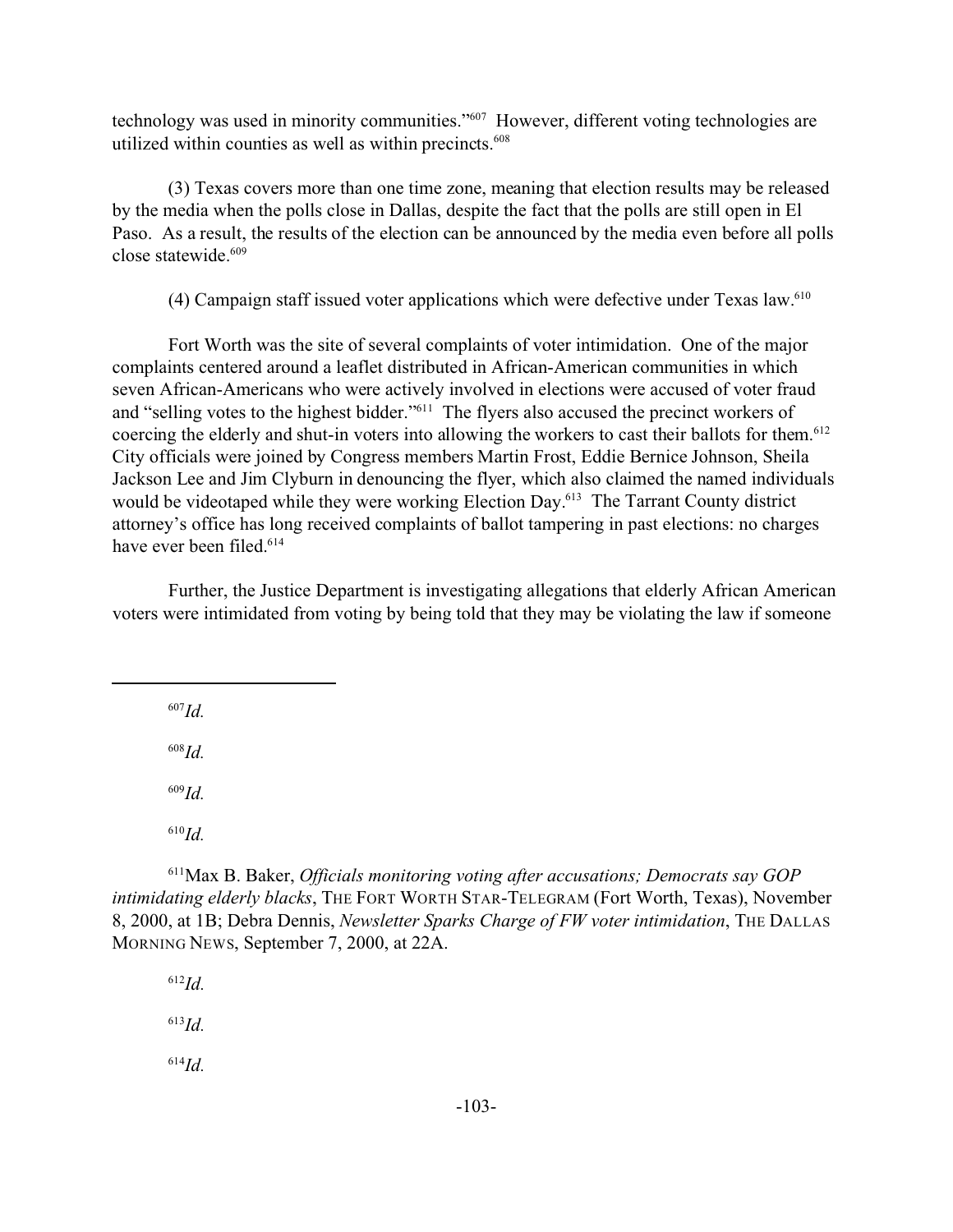helps them complete their mail-in ballots. <sup>615</sup> Mail-in ballots are permitted in Texas if a person is over the age of 65, disabled, plans to be traveling on Election Day and during the early voting period or is in jail pending a trial or an appeal.

The disabled community also complained of problems. In Round Rock, disabled voters were told that they could honk from their cars and ballots would be taken out to them.<sup>616</sup> No booths were accessible for voters with disabilities.<sup>617</sup>

Texas allows recounts if the margin of victory is less than ten percent of the winner's total, if candidates are tied, if the secretary of state certifies that counting errors occurred, or if the total number of votes is less than  $1,000$ .<sup>618</sup> No grounds are required for the recount of electronic voting system results.<sup>619</sup> Votes on paper ballots must be indicated by an "X" or other mark that clearly shows the voter's intent in the square beside the name of the intended candidate.<sup>620</sup> Failure to mark the paper ballot in strict conformity with the requirement will not void the ballot, and a vote will be counted as long as the voter's intent is clearly ascertainable.<sup>621</sup> No procedures are given for unclearly marked automatic-tabulation ballots, and a "clear intent" standard may fail the scrutiny applied by *Bush v. Gore*.

While Texas appears to have adequate safeguards to protect voters from being wrongfully purged because of a mistaken belief that the voter has moved by giving such voters a written notice and the opportunity to correct the purge in two consecutive general elections, it does not appear to have adequate safeguards to protect voters mistakenly purged for other reasons such as a flawed felony voter purge. A Texas voter may be purged if a registrar is: notified by another county's registrar or the voter that the voter has moved, receives a death certificate, a final judgement of incompetence or felony conviction, a notice that the voter has applied for a ballot

<sup>617</sup>*Id* at 33.

<sup>620</sup>TEX. ELEC. CODE ANN. § 64.003 (1999).

<sup>621</sup>TEX. ELEC. CODE ANN. § 65.009 (1999).

<sup>615</sup>*Officials Monitoring Voting After Democrats Say GOP Intimidating Elderly Blacks*, THE FORT WORTH TELEGRAM, Nov. 8, 2000, at 4.

<sup>616</sup>The National Voter Independence Project, *Voters Denied Equal Access at the Polls: A Report on the Status of Accessibility to Polling Places in the United States* (April 2000)at 18.

<sup>618</sup>TEX. ELEC. CODE ANN. § 212.022 (1999).

<sup>619</sup>TEX. ELEC. CODE ANN. § 212.0241 (1999).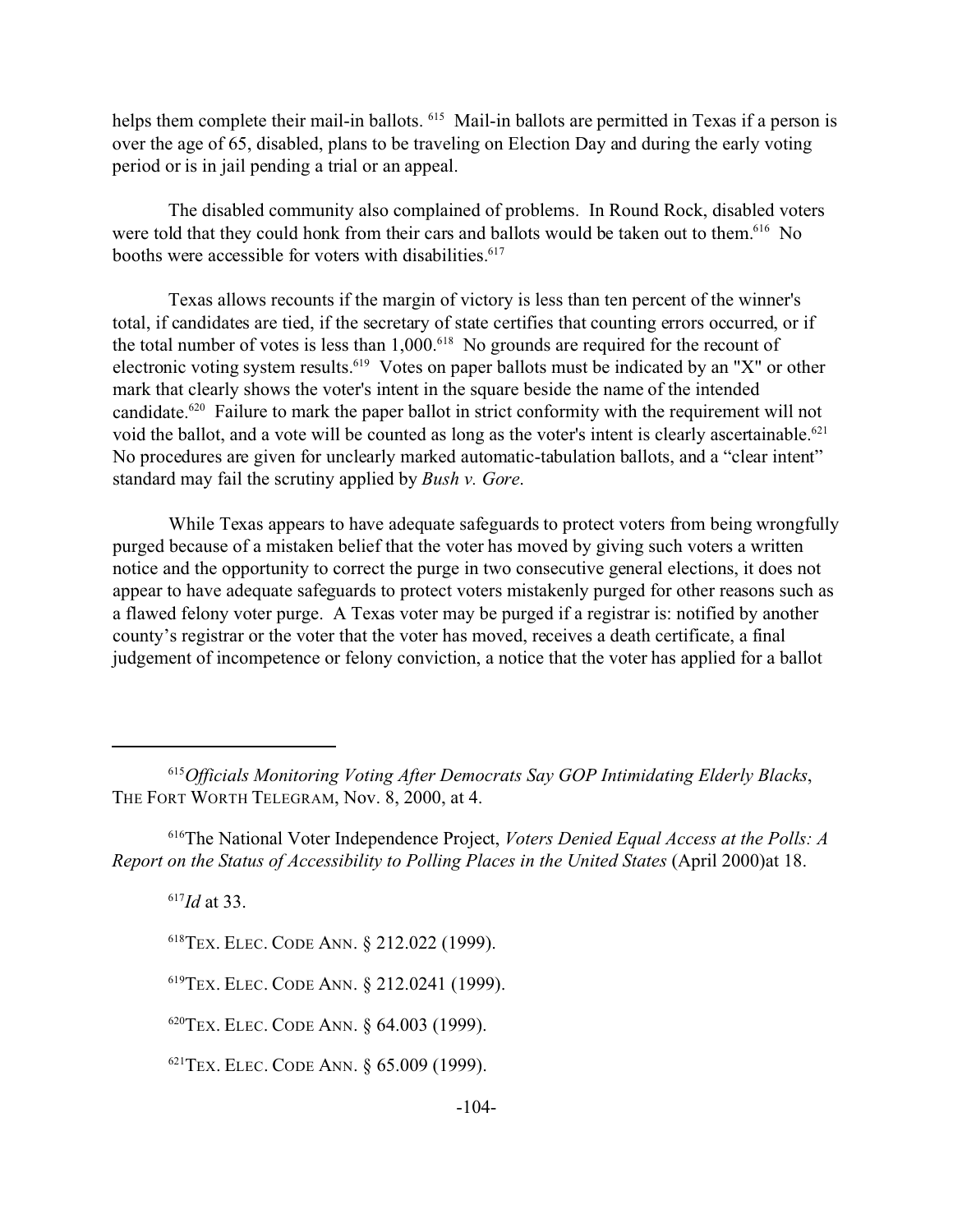in another county, or a notice that the voter has registered in another state.<sup>622</sup> If the registrar has reason to believe a voter has moved, a written confirmation is sent to the voter's last known address.<sup>623</sup> If the voter does not respond within 30 days, he or she is placed on the suspense list.<sup>624</sup> If on November 30 after the second general election for state and county officers the voter is still on the suspense list, the voter's registration is canceled.<sup>625</sup>

# **Utah**

The Justice Department is required to observe the Utah elections to preserve the integrity of the process and prevent the intimidation of minority voters, with a specific focus on Native American and Chinese-language voters.<sup>626</sup> Although no significant instances of harassment were alleged in the November elections, the Salt Lake Tribune reported that due to a voting machine mix-up, the votes of some Salt Lake residents were recorded for the wrong Utah House of Representatives candidate.<sup>627</sup> Officials also reported there were problems involving voter registration forms never being sent from the Department of Motor Vehicles to the Board of Elections.<sup>628</sup>

Utah has a moderate rate of unrecorded ballots. In Utah, 23 counties use punch card systems, with four counties using paper ballots and only two counties using optical scanning machines.<sup>629</sup> According to *The Salt Lake Tribune*, of 784,582 ballots cast, 13,828 votes (or 1.8

<sup>622</sup>TEX. ELEC. CODE ANN. § 16.031 (1999).

<sup>623</sup>TEX. ELEC. CODE ANN. § 15.051 (1999).

<sup>624</sup>TEX. ELEC. CODE ANN. § 15.053; 15.081 (1999).

<sup>625</sup>TEX. ELEC. CODE ANN. § 16.032; 15.023 (1999).

<sup>626</sup>*The Right to Vote in Lawrence*, THE BOSTON GLOBE, November 12, 1998, at A24.

<sup>627</sup>*Salt Lake Voting Mix-Up Adds Snafu to House Race,* THE SALT LAKE TRIBUNE, November 23, 2000, at A8.

<sup>628</sup>*Id.*

<sup>629</sup>Facsimile from Todd Taylor, Executive Director, Utah State Democratic Committee (May 2, 2001)(on file with the U.S. House of Representatives Committee on the Judiciary, Democratic Staff).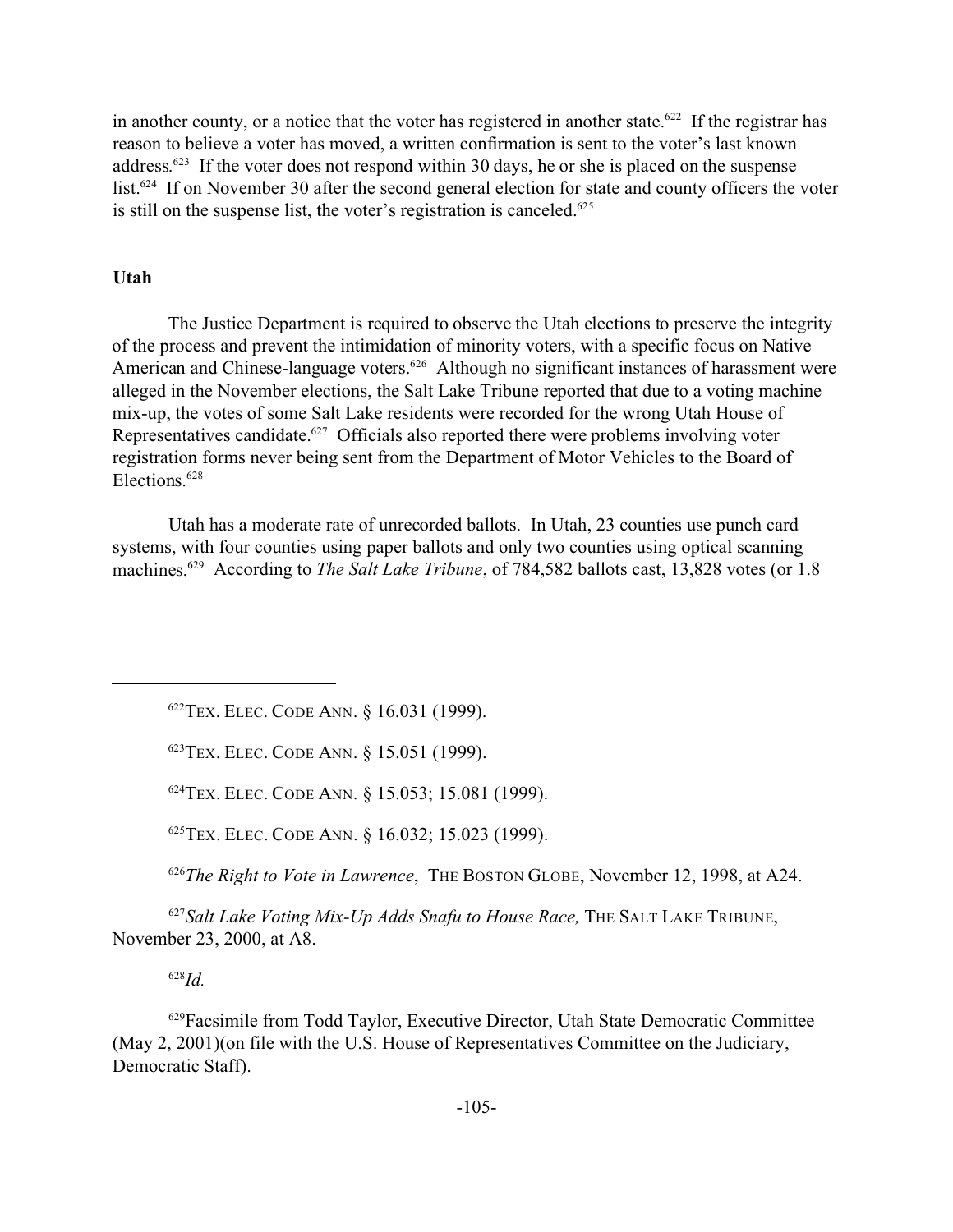percent) were not recorded as a vote for any presidential candidate.<sup>630</sup>

Utah provides for a full recount upon the request of any candidate who loses by a margin of less than one vote per voting precinct.<sup>631</sup> If it is impossible to determine the voter's choice, the ballot will not be counted. A defective or incomplete mark will be accepted so long as there is no other mark or cross on the paper ballot indicating an intent to vote otherwise. In general, the counters are to give full consideration to the intent of the voter, and may not invalidate a ballot because of mechanical and technical effects in voting (although the exact ramifications of this position with regard to punch-card ballots are unclear), and misspelled names will be accepted if the voter's intent is apparent.<sup>632</sup> This focus on intent, with no additional guidelines, would likely fail to be considered sufficiently specific under *Bush v. Gore*.

Utah appears to have no safeguards to prevent the wrongful purging of voters. However, Utah also only appears to require the removal from voting rolls of convicted felons who are currently incarcerated.<sup>633</sup>

#### **Vermont**

The Vermont Secretary of State's Office reported that the names of voters who registered with the Department of Motor Vehicles were never reported to the Secretary of State's office or recorded into the voting roll before the November elections.<sup>634</sup>

In the early 1990s, Vermont discontinued the use of the Vote-a-matic machines (punchcard machines) and began using optical scanning systems. Currently, 186 of Vermont's 246 towns still hand-count ballots with the remaining towns using optical scanning systems.<sup>635</sup> The failure rate of these machines is less than one percent, and every rejected ballot is hand-

<sup>633</sup>UTAH CODE ANN. § 20A-2-101.5 (2000).

<sup>634</sup>Telephone Interview with staff member of the Vermont Secretary of State's Office (May 2, 2001).

<sup>630</sup>Dan Harrie, *Utah Found Voting Easier This Election*, THE SALT LAKE TRIBUNE, November 29, 2000, at A8.

<sup>631</sup>UTAH CODE ANN. § 20A-4-401 (2001).

<sup>632</sup>UTAH CODE ANN. § 20A-4-105 (2001).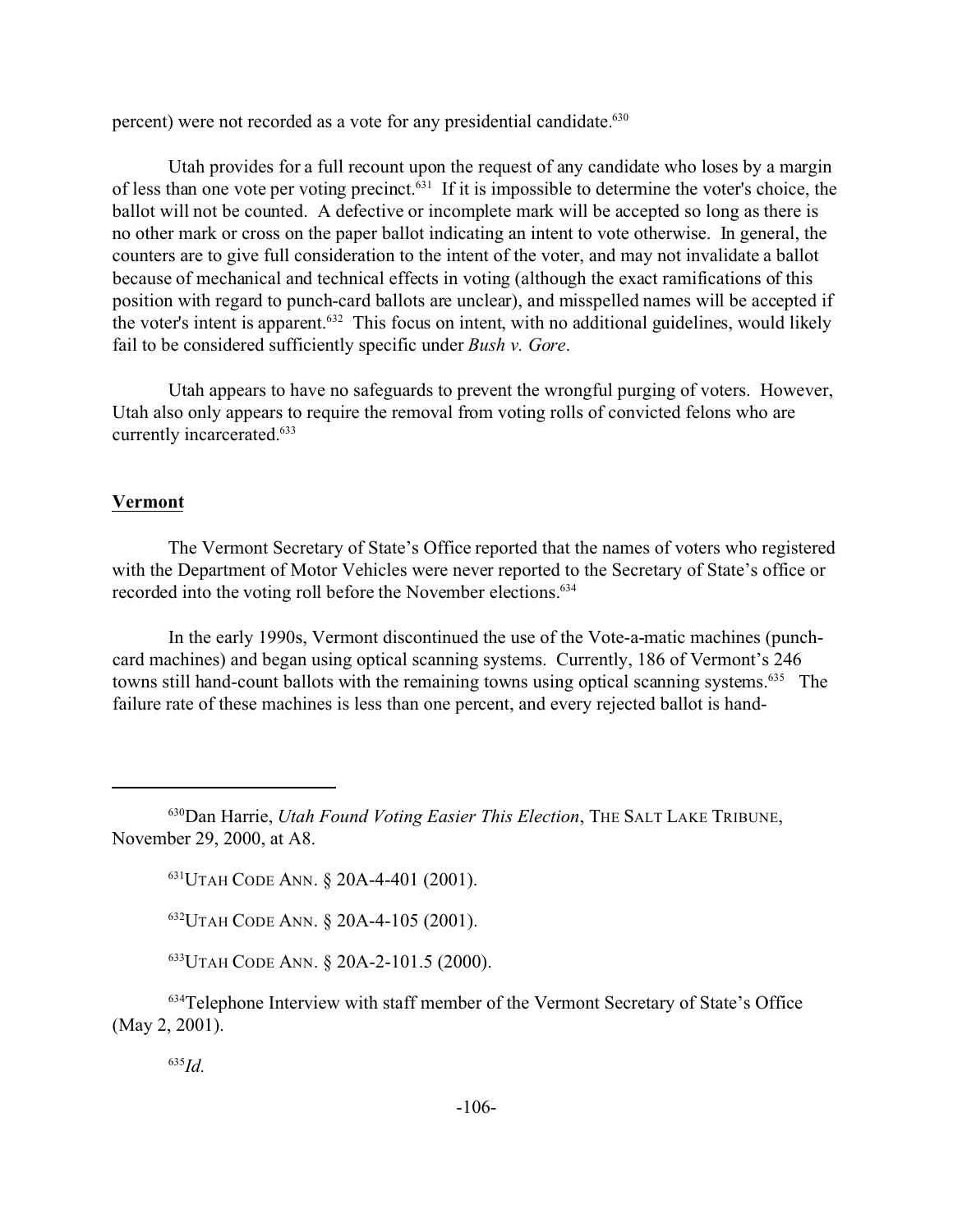counted.<sup>636</sup> In the November election, the total number of ballots counted was 297,146. Of those ballots, 294,300 registered as votes for presidential electors and 2,838 of the cast ballots were not recorded as votes for a presidential candidate.<sup>637</sup>

Vermont grants the right to a recount to any candidate who has lost by a margin of less than five percent.<sup>638</sup> In counting ballots that are unclearly marked, election officials will attempt to ascertain the intent of the voter; if it is impossible to determine the voter's intent, the ballot will be counted as blank. If there is doubt regarding the interpretation of a ballot, the election officials involved in the count will decide the question by majority vote.<sup>639</sup> The procedure for recounts involving punch card or electronic ballots is left to the superior court with whom the recount petition is filed and is not dictated by statute.<sup>640</sup> Given the latitude extended to courts and election officials in interpreting ballots, it is unlikely this system would be acceptable under the *Bush v. Gore* standard.

Vermont appears to have one of the most extensive set of safeguards to prevent wrongful voting purges in the United States. A Vermont voter may be purged if he or she changes his residence or dies.<sup>641</sup> To verify that a voter has moved or died, a board conducts an investigation. If, following that investigation, a voter's eligibility is still not known, the voter is sent a written notice.<sup>642</sup> A voter who fails to respond to that notice is only purged if he or she fails to vote in two consecutive general elections after the notice was sent.<sup>643</sup>

#### **Virginia**

VT. STAT. ANN., tit. 17, § 2601 (2000). VT. STAT. ANN., tit. 17, § 2587 (2000). VT. STAT. ANN., tit. 17,  $\frac{2602(1)}{2000}$ . VT. STAT. ANN., tit. 17, § 2150 (2000). <sup>642</sup>*Id.* <sup>643</sup>*Id.*

<sup>636</sup>Memorandum from the State of Vermont, Office of Secretary of State, to Senate Government Operations/House Government Committees (January 12, 2001) (on file with the U.S. House of Representatives Committee on the Judiciary, Democratic Staff).

<sup>637</sup>Vermont Secretary of State Database General Election Results '00 (visited on May 1, 2001). http://vermont-elections.org/2000rita.htm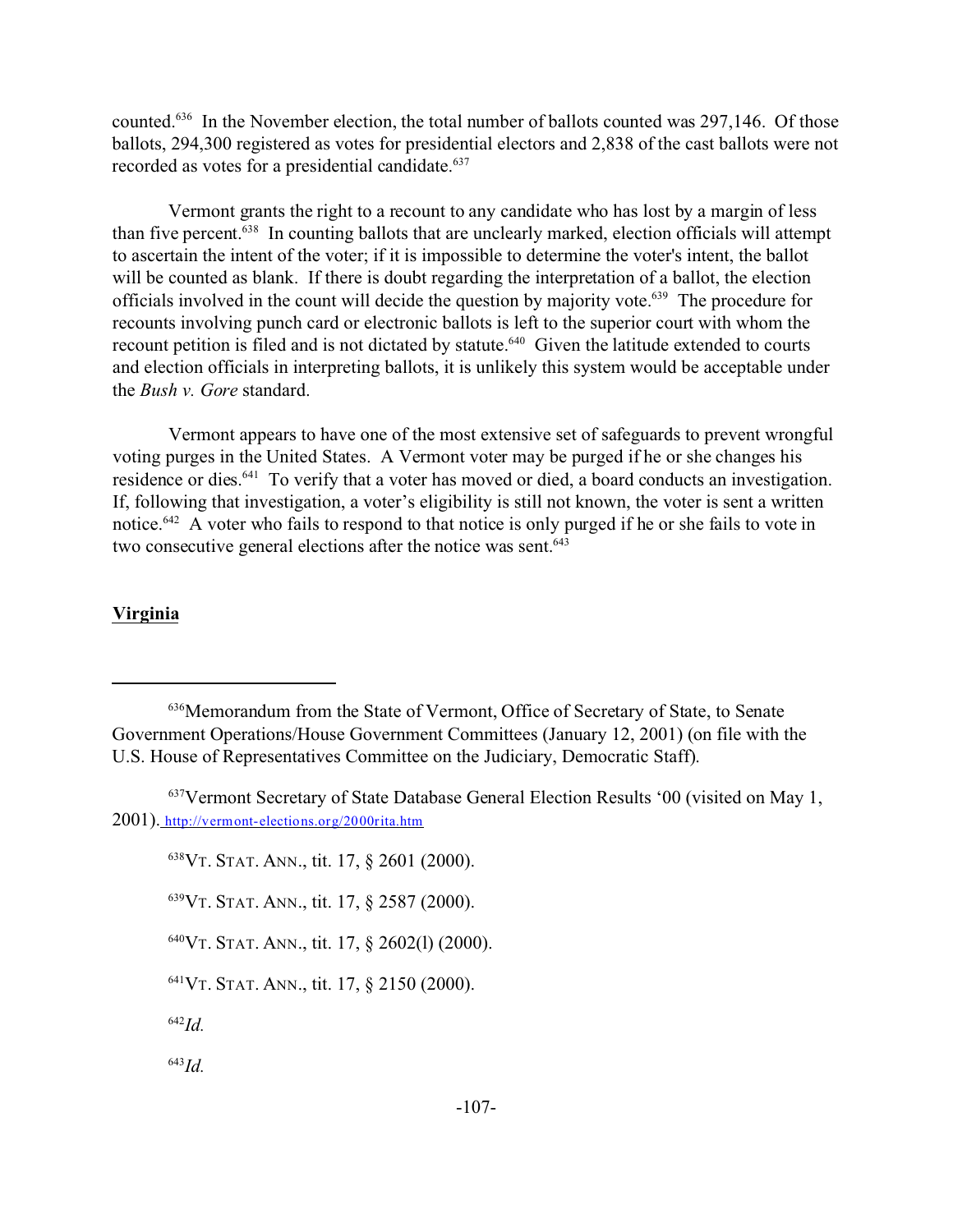Virginia has a history of racial discrimination and reducing African-American voters' political influence in the redistricting process. As a result, any redistricting in Virginia must be approved by the U.S. Justice Department.<sup>644</sup>

A variety of complaints were registered with the NAACP regarding problems faced by Virginia residents attempting to vote. In one case, approximately 200 students at Norfolk State University were unable to vote when they were not listed on voter rolls.<sup>645</sup> According to the Norfolk Chief Registrar, many of the students' applicants were incomplete.<sup>646</sup> Similarly, some people who registered at social services offices were reportedly not on the voter rolls.<sup>647</sup>

Concerns regarding voter intimidation also have been raised. Anita Hodgkiss, formerly a senior attorney at The Advancement Project and now at the Lawyer's Committee for Civil Rights Under Law, received reports that police in Newport News, VA were stopping people at checkpoints.<sup>648</sup>

Also being investigated are numerous complaints by Virginians who registered to vote through the motor-voter program but were not on voter rolls.<sup>649</sup> According to Board of Election officials, many of the problems resulted from residents failing to properly sign the registration form. When voter registrations are accepted by the Department of Motor Vehicles, the form is reviewed but motor vehicles personnel do not advise the voter of errors the voter may have made in filling out the form. Instead, registration forms with problems, such as forms that lack a signature, are simply identified later and not sent to the Board of Elections.<sup>650</sup>

<sup>645</sup>Leonard E. Colvin, "Virginia Black Voters Report Voting Irregularities," *reported in New Journal and Guide* at www.njournalg.com/news/2000/11/black\_voters\_report.html.

<sup>646</sup>*Id.*

<sup>647</sup>Betty Winston Baye, *Denial of Voting Rights, Not Dimpled Chads, Is the Real Election Scandal*, THE COURIER JOURNAL (Louisville, KY), Nov. 23, 2000, at A12.

<sup>648</sup>*Irregularities, Harassment Reported by Black Voters*, *reported in* the website www.thepioneer.com/international/nov18\_black.htm.

<sup>649</sup>*Id. See* Judith Malveaux, *Some Learn They Weren't Registered, Lack of Signature on Form From DMV Disqualified Them*, DAILY PRESS, Nov. 8, 2000, at C2.

<sup>644</sup>Christina Nuckols, *Court Ruling May Help Preserve Virginia's Black Majority District Justices Said Race Can Be Factor In Redistricting, But Not Decisive Point,* THE VIRGINIAN PILOT, April 20, 2001, at B7.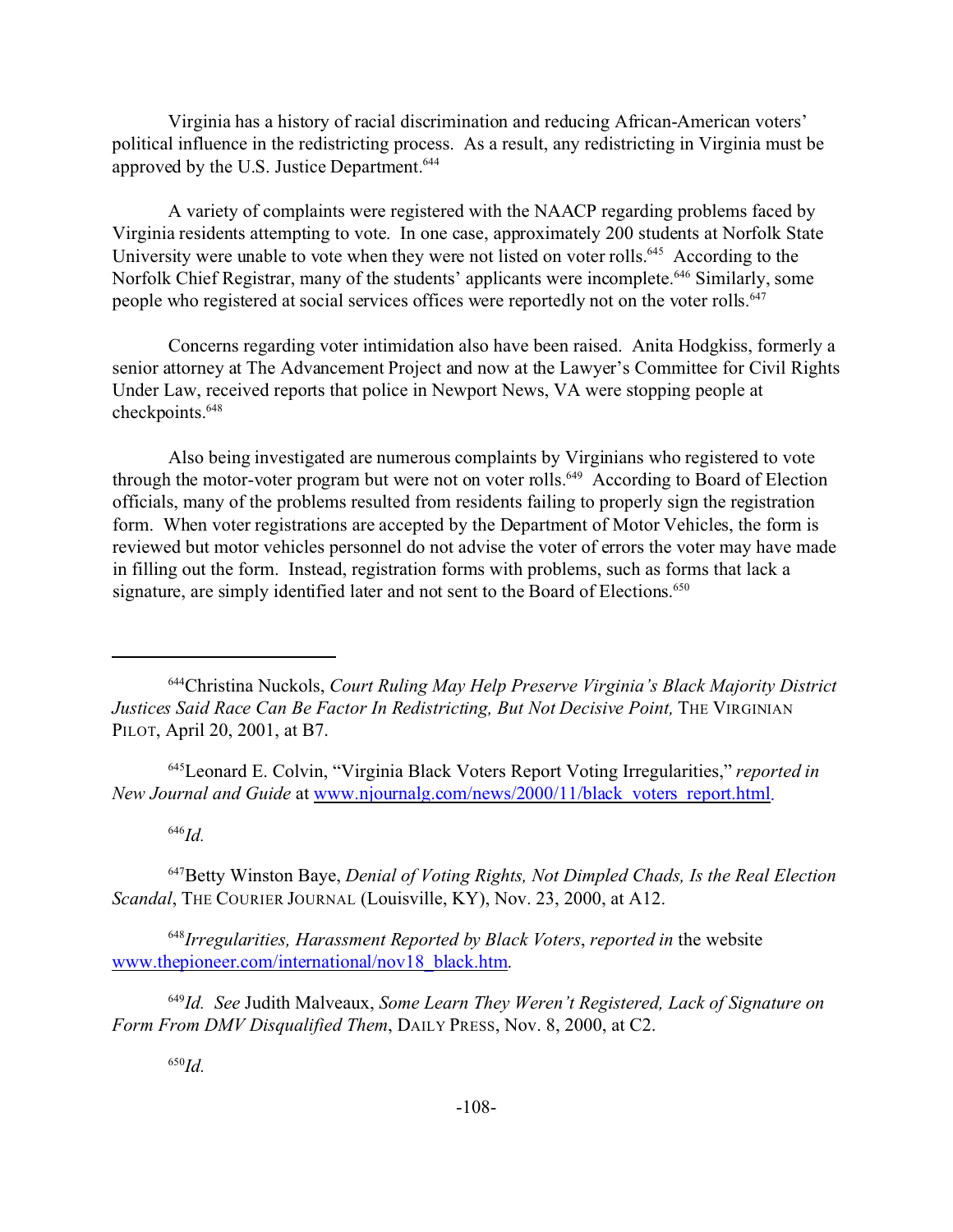In Alexandria there were several problems of inaccessibility for disabled voters. The entrance to the general polling place had many steps and was difficult for an individual in a wheelchair to enter. Additionally, the entrance that is accessible to disabled voters was very far and was locked on the day of the primary.<sup>651</sup> There was no one stationed outside to provide curbside voting assistance, and a voter was forced to ask a candidate to go inside and find a poll worker to assist with voting.<sup>652</sup> Although there had been an effort to resolve many of the problems found in polling places around the area, a survey of 23 polling facilities found that the problems had not been resolved by election day and in many cases there were new problems.<sup>653</sup>

In Virginia, 39 precincts use Automatic Voting systems, 37 precincts use DRE systems, and one precinct uses paper ballots.<sup>654</sup> No information is centrally available to calculate the number of unrecorded ballots.<sup>655</sup>

Virginia allows candidates defeated by a margin of less than one percent to demand a recount.<sup>656</sup> All paper ballots marked so that the intent of the voter is clear are to be counted;<sup>657</sup> no similar provisions exist for mechanical votes, but voting machines are required to prevent overvotes.<sup>658</sup> Given these loose standards, it is probable that the Virginia statute would fail scrutiny under *Bush v.Gore*.

Virginia appears to have some safeguards to protect against wrongful voting purges, but could use some additional measures. A voter may be purged from Virginia's voting rolls if the

<sup>652</sup>*Id.*

<sup>653</sup>*Id.*

<sup>654</sup>Voting Systems Used inv Virginia published by the Virginia State Board of Elections (visited May 2, 2001) http://www.sbe.state.va.us/Election/Voting In Va/virginia voting systems.htm.

<sup>655</sup>Telephone interview with Lorraine Thompson, Manager of Election Services for the Virginia State Board of Elections (May 3, 2001).

<sup>656</sup>VA. CODE ANN. § 24.2-800 (2000).

<sup>657</sup>VA. CODE ANN. § 24.2-644 (2000).

<sup>658</sup>VA. CODE ANN. § 24.2-628(B)(1) (2000).

<sup>651</sup>The National Voter Independence Project, *Voters Denied Equal Access at the Polls: A Report on the Status of Accessibility to Polling Places in the United States* (April 2000) at 16.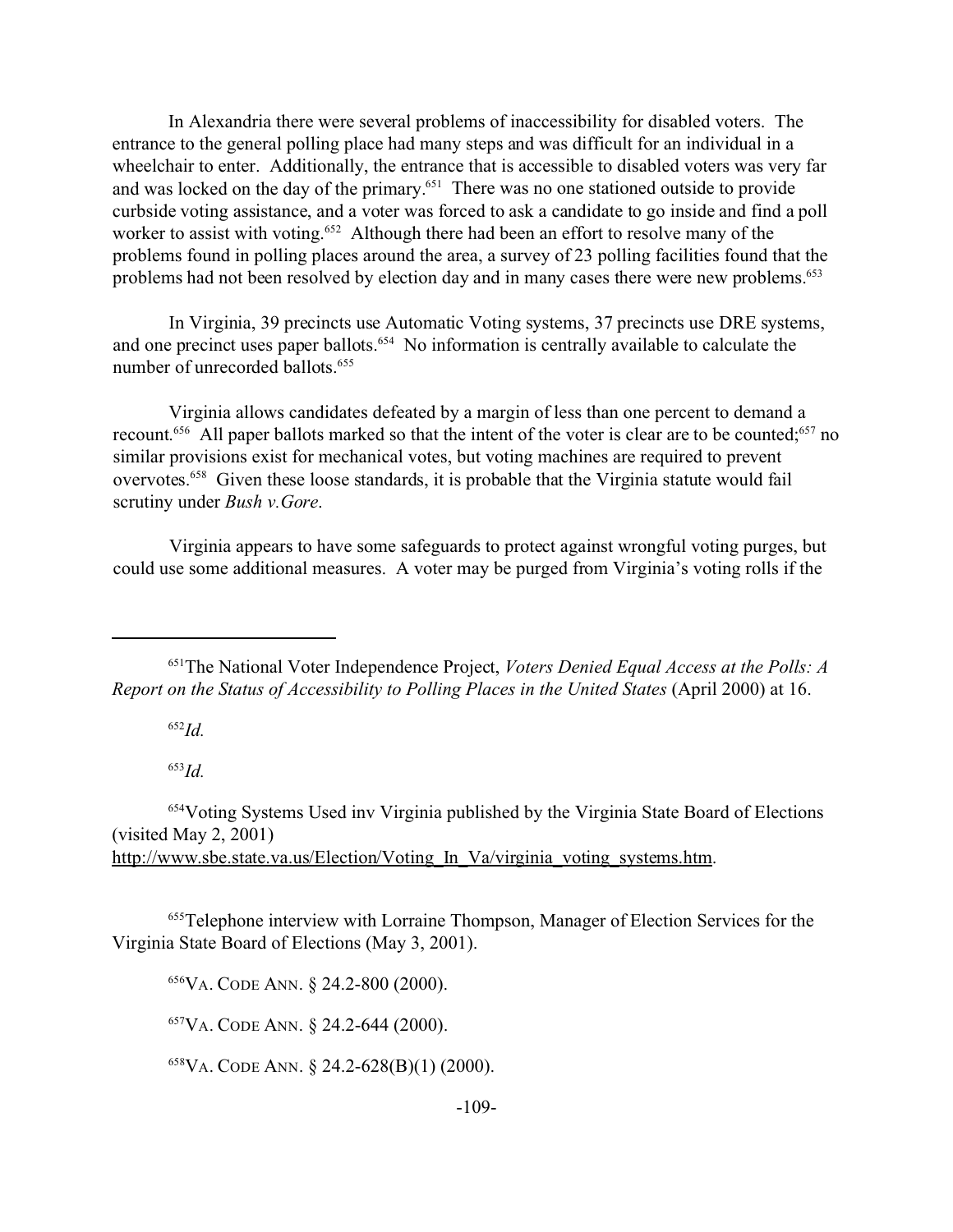person is deceased or convicted of a felony or adjudicated incapacitated.<sup>659</sup> A Virginia voter may also be purged if he or she has moved. However, such a purge for change in residence may only take place if the voter has signed a notice or if a notice has been received from an election registration official of another jurisdiction.

# **Washington**

Washington experienced some minor problems in the November elections. In Clallam County, a voting machine allegedly malfunctioned, resulting in the machine either partially reading the ballots or not reading the ballots at all.<sup>660</sup> The Secretary of State's office identified the problem because the number of ballots with only one race marked was twice the state average.<sup>661</sup> The county recounted the 15,795 ballots cast on election day.<sup>662</sup>

In Kenmore, Washington, there were no poll workers available to aid voters with special needs.<sup>663</sup> One voter with impaired vision complained that she was made to wait 20 minutes to receive assistance; after waiting, she was read aloud the candidates names by a "put out" worker who had difficulty reading the information on the ballot and was unable to pronounce some of the names of the candidates.<sup>664</sup>

Washington had a relatively low rate of unrecorded ballots. Prior to 1972, Washington used only punch card systems. <sup>665</sup> Currently, 23 Washington counties use an optical scanning system and 16 counties use a punch card system.<sup>666</sup> The first DRE was certified in 1990 but has

<sup>659</sup>VA. CODE ANN. § 24.2-427 (2000).

<sup>660</sup>*Ballot recount doesn't alter race results,* THE SEATTLE TIMES, Nov. 9, 2000, at B2.

<sup>661</sup>*Id.*

<sup>662</sup>*Id.*

<sup>663</sup>The National Voter Independence Project, *Voters Denied Equal Access at the Polls: A Report on the Status of Accessibility to Polling Places in the United States* (April 2000) at 15.

<sup>664</sup>*Id.*

<sup>665</sup>Interview with Paul Miller, Elections Division, Office of the Secretary of State of Washington (May 3, 2001).

<sup>666</sup>*Id.*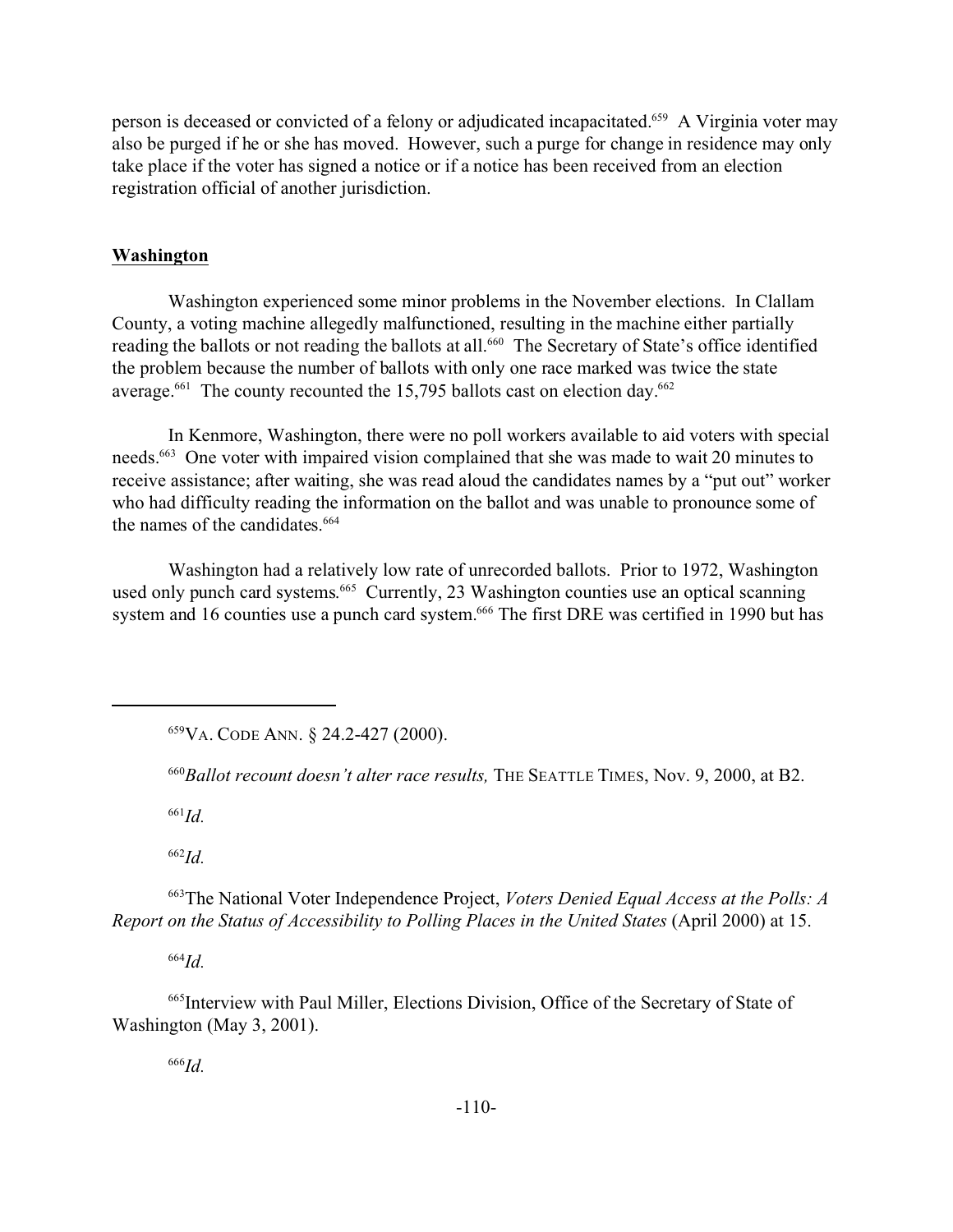not been used in the state.<sup>667</sup> Of the 2,517,375 ballots cast in November, 29,942 ballots (or 1.2) percent) were not recorded as votes for a presidential candidate.<sup>668</sup>

Washington's procedures for recounts may be unable to meet the Supreme Court's tests. Although Washington provides automatic recounts where the margin of victory is less than onehalf of one percent,<sup>669</sup> the rules and procedures of recounts are generally left to the determination of the Secretary of State.<sup>670</sup> The Secretary is also charged with adopting rules to test and certify voting systems, to establish 20 standards to assure the accurate tabulation of ballots, and to provide consistency in tabulation across counties.<sup>671</sup> Although these rules are intended by statute to produce consistency, the delegation of the responsibility for formulating them may endanger them under the *Bush v. Gore* standard.

Washington appears to have adequate safeguards to protect voters from wrongful purging. It is a two-tiered process. First, a voter is assigned inactive status in Washington if any of the following documents are returned by the postal service as undeliverable: a registration acknowledgment, an acknowledgment that the voter has moved, a mail-in ballot, a precinct reassignment, jury duty notice, or any other document mailed by the county auditor.<sup>672</sup> However, a voter may be returned to active status if within two general elections of being placed on inactive status the voter does any of the following: notifies the auditor of a change of address within the county, responds to a confirmation notice with information indicating the voter still lives at the registration address, votes or attempts to vote in a primary or special or general election and resides within the county, or signs any petition that is required by law to be verified by the county auditor.<sup>673</sup> Second, if the voter fails to take any of these actions, he or she shall be

<sup>667</sup>*Id.*

WASH REV. CODE § 29.64.015 (2000). WASH REV. CODE § 29.64.070 (2000). WASH REV. CODE § 29.04.210 (2000). WASH REV. CODE § 29.10.071 (2000). WASH REV. CODE § 29.10.075 (2000).

<sup>668</sup>*Id.* The breakdown of spoiled ballots and types of voting machines is as follows: Datavote had 3, 941 falloff votes, the Optical Scanning machines had 14,680 fall off votes and the punch-card systems had 722,945 fall off votes.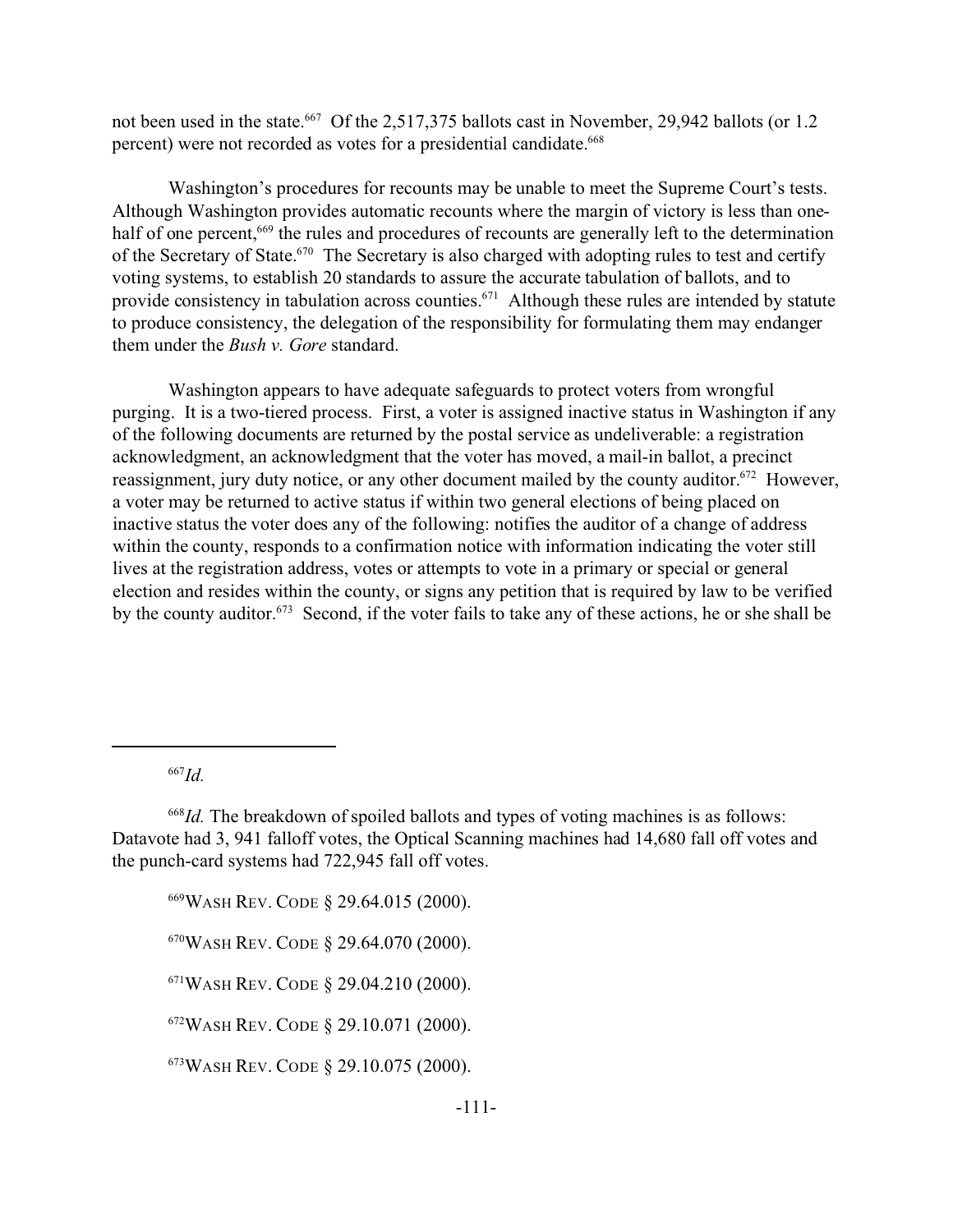purged.<sup>674</sup> Washington purges all convicted felons.<sup>675</sup>

### **West Virginia**

In West Virginia, a minor problem with the processing of voter registrations in the State's "motor voter" program may have resulted in some voters not being listed in the precinct voter books.<sup>676</sup> According to a Wood County official, if the registration was made with the Motor Vehicles Department at least 30 days prior to election day, the individual would still be eligible to vote.<sup>677</sup> Jan Casto, the Deputy Secretary of State, confirmed that the registration forms completed through the "motor voter" program were not received by the Election Board on time, but added that these votes were tracked down on election day and that all twelve affected voters were able to vote.<sup>678</sup>

In West Virginia, three counties use lever machines, 28 counties use optical scan systems, and 11 counties use punch card systems. <sup>679</sup> No other information is centrally available to calculate the number of unrecorded ballots.<sup>680</sup>

West Virginia offers any defeated candidate the right to request a recount,  $681$  in which case the ballots and ballot cards are reexamined under procedures partially specified in statute and partially established by the Secretary of State.<sup>682</sup> Automatic recounts will be held in precincts using voting machines if a manual count in a random sample of five percent of

<sup>674</sup>*Id.*

<sup>675</sup>WASH REV. CODE § 29.10.097 (2000).

<sup>676</sup>*Motor-Voter Signees May Have Problems,* CHARLESTON DAILY MAIL, Nov. 7, 2000, at A12.

<sup>677</sup>*Id.*

<sup>678</sup>Telephone Interview with Jan Casto, Deputy Secretary of State for West Virginia (May 1, 2001).

<sup>679</sup>*Id.*

<sup>680</sup>Telephone Interview with Cindy Smith, Team Leader of Elections, Commission of Elections, West Virginia Secretary of State Office (May 4, 2001).

<sup>681</sup>W. VA. CODE § 3-6-9 (1999).

<sup>682</sup>W. VA. CODE §§ 3-4A-27, 3-4A-28 (1999).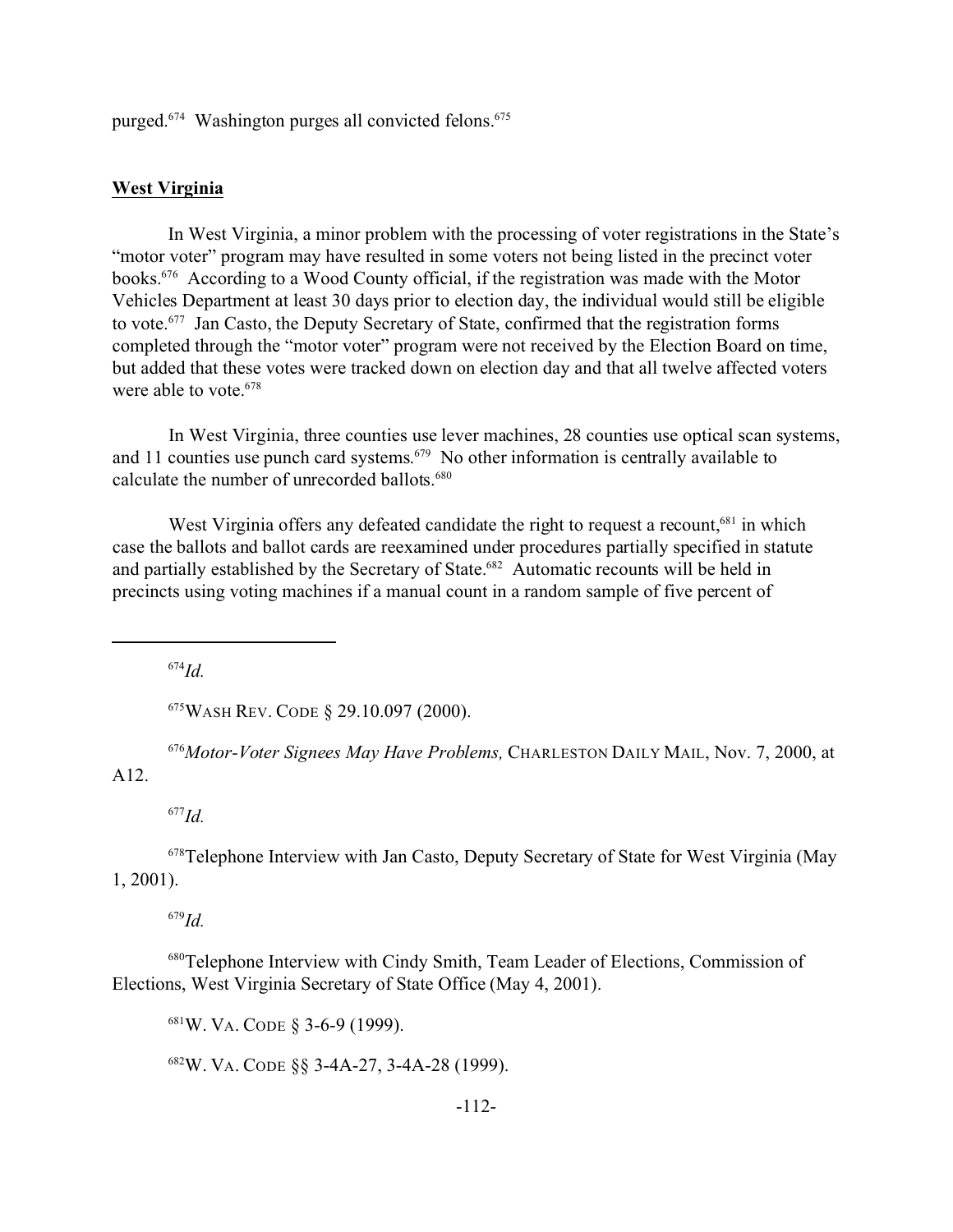precincts reveals a rate of error of one percent or more.<sup>683</sup> No guidelines are presented for the interpretation of unclear ballots except for a general rule stating that "no ballot will be rejected for any technical error which does not make it impossible to determine the voter's choice."<sup>684</sup> As a result, West Virginia's procedures may not be sufficiently specific and uniform to pass muster under *Bush v. Gore*.

West Virginia's purging procedures contain adequate safeguards against wrongful purges.<sup>685</sup> Each year, confirmation notices are sent to voters who haven't updated their registrations since January 1.<sup>686</sup> The county clerk mails confirmation notices no later than December 31 to those individuals whose notices are returned as undeliverable. Those who do not respond to the confirmation notice by February are deemed inactive. The county clerk cancels the registration of those who respond to the mailing by confirming that they have moved outside the county.<sup>687</sup>

The clerk cancels the registration of inactive voters who do have not responded to the confirmation notice, otherwise updated their voter registrations or voted in any state, county or municipal primary, general or special election held within the county after the second general election for federal office which occurs after the date of the notice.<sup>688</sup>

### **Wisconsin**

According to Assembly Committee Chairman Steve Freese, Wisconsin has received more than 1,000 complaints of voting irregularities regarding the November elections.<sup>689</sup>

In particular, Milwaukee County District Attorney E. Michael McCann received numerous reports of irregularities that are being investigated by the District Attorney's office. Many of these allegations, collected by the Wisconsin Republican party, include the following:

<sup>683</sup>W. VA. CODE § 3-4A-28 (1999).

<sup>684</sup>W. VA. CODE § 3-6-5 (1999).

<sup>685</sup>W. VA. CODE § 3-2-24 (1999).

<sup>686</sup>*Id.* The notices are sent by October 1 of even numbered years and November 1 of odd numbered years.

<sup>687</sup>*Id.*

<sup>688</sup>W. VA. CODE § 3-2-27 (1999).

<sup>689</sup>*Panel to look at voting irregularities,* WISCONSIN STATE JOURNAL, Jan. 12, 2001.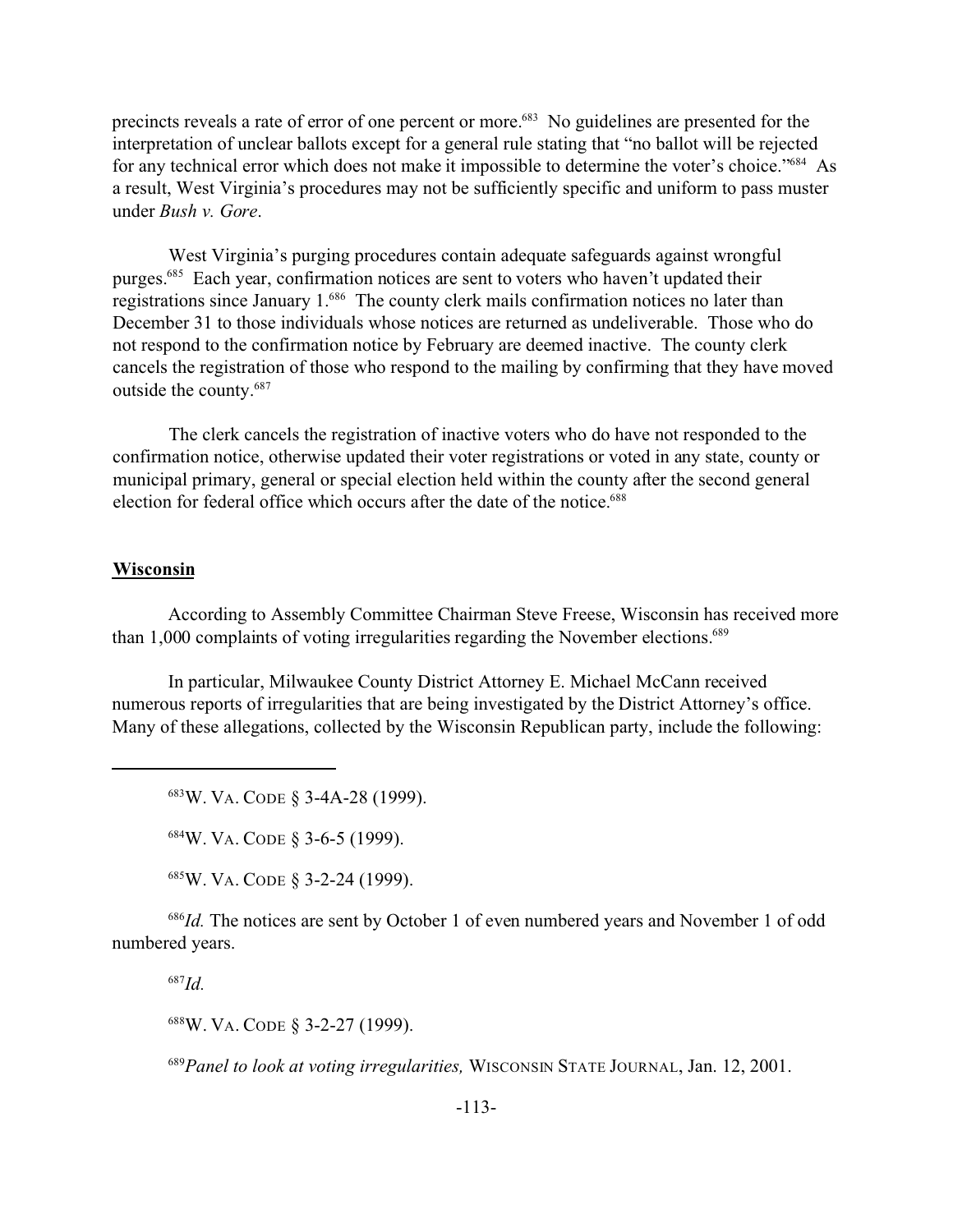(a) Marquette students taking more than one ballot at a time; (b) ballots taken out of polling places; (c) individuals presenting poll workers with more than one addressed envelope and asking which address would allow them to vote in that location; (d) a voter asking other individuals in the polling area to confirm her residence in the ward; (e) completed ballots left unattended on chairs; (f) students at the University of Milwaukee claiming they voted more than once; (g) malfunctioning ballot machines; and (h) a voter being given more than one ballot.<sup>690</sup>

After students at Marquette University said they voted more than once in the election, the Marquette Tribune surveyed 1,000 students.<sup>691</sup> A total of 174 students admitted voting more than once. Of those, 121 individuals admitted voting in Wisconsin as well as by absentee ballot in their home state. Students also claimed that they were rarely asked for identification and that they either picked up or were handed multiple ballots.

Later claims by the GOP included voters being given food stamps and cigarettes in exchange for votes. The District Attorney's office has said that it is investigating these allegations.<sup>692</sup>

Some disabled voters in Green Bay stated that polling places were entirely inaccessible and that voting booths were not large enough to accommodate individuals in wheelchairs.<sup>693</sup>

In reaction to past problems with voter disfranchisement, State Senator Gwendolynne Moore introduced legislation involving a comprehensive election reform package.<sup>694</sup> First, Moore has proposed allowing municipalities to set up voting stations where voters may register and workers would accept absentee ballots for one month before the election. This would perhaps ease the large numbers of new voters who turn out on election day. The second recommendation advanced by Moore proposes uniform polling hours across the state, leading to less confusion and greater convenience for those in rural areas. Third, Moore proposes educating

<sup>691</sup>*The Count Goes On*, NATIONAL JOURNAL'S HOTLINE, Nov. 14, 2000.

<sup>692</sup>*More Allegations Filed by GOP, Felons Turn Up on Voter List*, ASSOCIATED PRESS, Nov. 29, 2000.

<sup>693</sup>The National Voter Independence Project, *Voters Denied Equal Access at the Polls: A Report on the Status of Accessibility to Polling Places in the United States* (April 2000) at 17.

<sup>694</sup>Joe Parisi, *Sen. Moore's Plan for election reform makes sense*, CAPITAL TIMES (Madison Wisconsin), March 17, 2001, at 9A.

<sup>690</sup>*GOP's List of Voter Irregularities*, *reported in* the MILWAUKEE JOURNAL SENTINEL website www.jsonline.com , Nov. 10, 2000. *See Wisconsin Republicans Allege Statewide Voter Irregularities*, *reported in* www.cnn.com, Nov. 10, 2000; *Will Other States Catch the Recount Fever?*, NATIONAL JOURNAL'S HOTLINE, Nov. 11, 2000.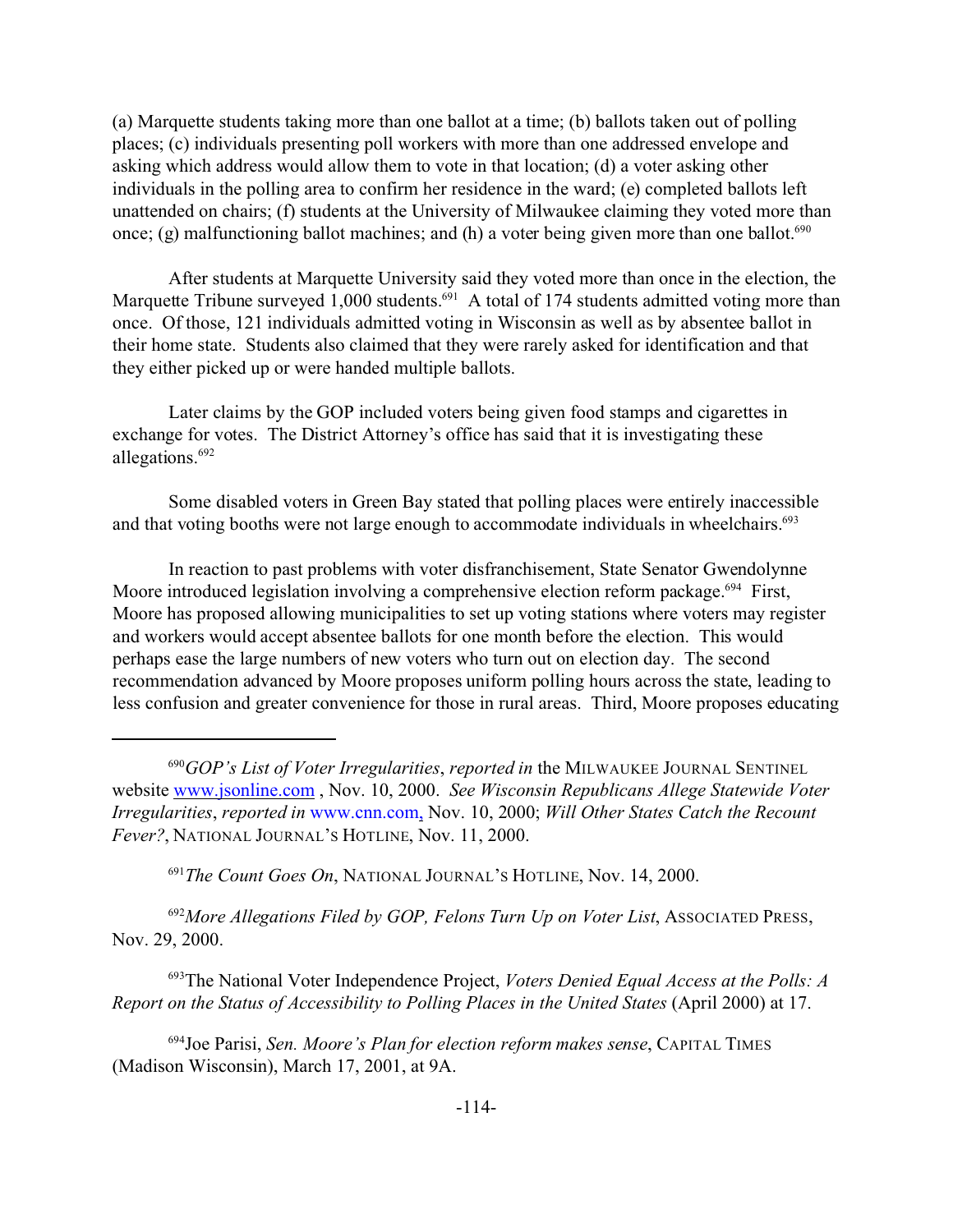citizens about eligibility, facilitating the process to become an election worker, and the formation of a committee to examine multi-lingual voting. Wisconsin was one of the first states to give immigrants the right to vote -- in 1848, the Wisconsin Constitution allowed immigrants to vote as soon as they declared their intention for naturalization<sup>695</sup> – and these reforms seek to similarly make the polls as accessible as possible to new voters.

In Wisconsin, 956 counties use paper ballots, 863 counties use Marksense systems, 22 counties use punch card systems, sixteen counties use lever systems, and one county uses a DRE system.<sup>696</sup> No other information is centrally available to calculate the number of unrecorded ballots.<sup>697</sup>

Wisconsin's recount provisions would likely be upheld by the courts. The state allows defeated candidates to request recounts on the basis of mistakes or fraud in the return of the votes.<sup>698</sup> In interpreting ballots, Wisconsin relies on a "voter's intent" standard,<sup>699</sup> but has a number of specific provisions to outline what constitutes intent: a mark, symbol, sticker or punched hole may be taken as a sign of intent, and a ballot without such marks cannot be counted.<sup>700</sup> Misspellings, abbreviations or other errors in a write-in ballot will still be counted if the voter's intent can be ascertained.<sup>701</sup> These standards seem likely to reach the level of specificity that the *Bush v. Gore* decision demands.

Wisconsin appears to have inadequate safeguards against the purging of voters, providing for automatic purging of lapsed voters who do not respond to just one mailing. Within 90 days of each general election, the municipal clerk sends suspension of registration notices to those who have not voted in the previous four years. The clerk then cancels the registration of those who do

<sup>695</sup>Xi Wang, *The Making of Federal Enforcement Laws,* 70 CHI-KENT. L. REV 1013, (1995).

<sup>696</sup>Wisconsin Voting System by County Chart (visited on May 3, 2001) http://elections.state.wi.us/.

 $697$ Telephone Interview with Diane Low, State Elections Board of Wisconsin (May 3, 2001).

<sup>698</sup>WIS. STAT. § 9.01 (2001).

 $699W$ IS. STAT. § 7.50(2) (2001).

 $700$ WIS. STAT. § 7.50(2)(a,b) (2001).

 $701W$ IS. STAT. § 7.50(2)(e) (2001).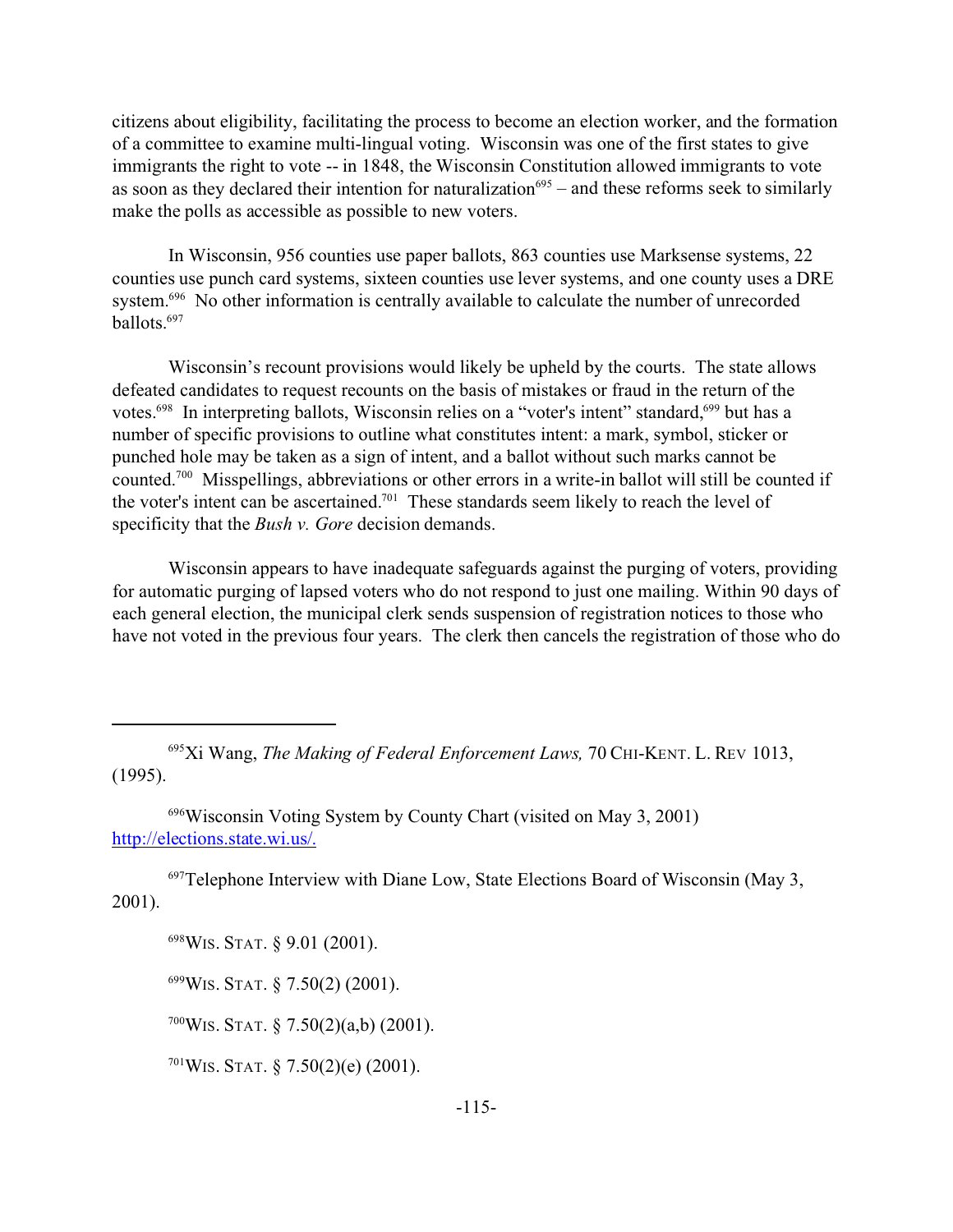not respond to the notices within 30 days.<sup>702</sup> Upon receipt of reliable information that a voter has moved, the clerk cancels that voter's registration if the voter does not respond to a notice within 30 days.<sup>703</sup> Wisconsin statutes also contain a provision that requires the investigation of voters whose addresses are buildings that have been condemned for human habitation. If the clerk or board of election commissioners can find no reason why the voter registration of these individuals should not be stricken, their registration is canceled.<sup>704</sup> The clerk also cancels registration upon the request of a voter and upon notices of death.<sup>705</sup>

#### **Wyoming**

Wyoming generally does not have problems with voter registration because it has a same -day registration program.<sup>706</sup> However, Wyoming had a severe snow storm on election day, closing roads.<sup>707</sup> As a result, three polling places never opened, and because Wyoming residents may only vote in their own district, residents of those counties were unable to vote.<sup>708</sup> Despite the weather conditions, voting hours were not extended.<sup>709</sup>

There are three counties that use punch card systems in Wyoming. The remainder of the counties use a combination of optical scan systems, lever systems, and DRE and touch screen systems.<sup>710</sup> However, Wyoming still had a very high rate of unrecorded ballots: of the 221,685 ballots cast, 213,726 were registered as votes for presidential electors, meaning that 7959 ballots (or 3.6 percent) were not recorded as votes for a presidential candidate.<sup>711</sup>

<sup>702</sup>WIS. STAT. § 6.50 (2001).

<sup>703</sup>*Id.*

<sup>704</sup>*Id.*

<sup>705</sup>*Id.*

<sup>706</sup>Telephone interview with Peggy Nighswonger, Elections Director for Wyoming (May 1, 2001).

<sup>707</sup>*Id.* <sup>708</sup>*Id.* <sup>709</sup>*Id.* <sup>710</sup>*Id.*

<sup>711</sup>200 General Election Results (visited May 3, 2001). http://soswy.state.wy.us/election/2000/results/00-grace.htm.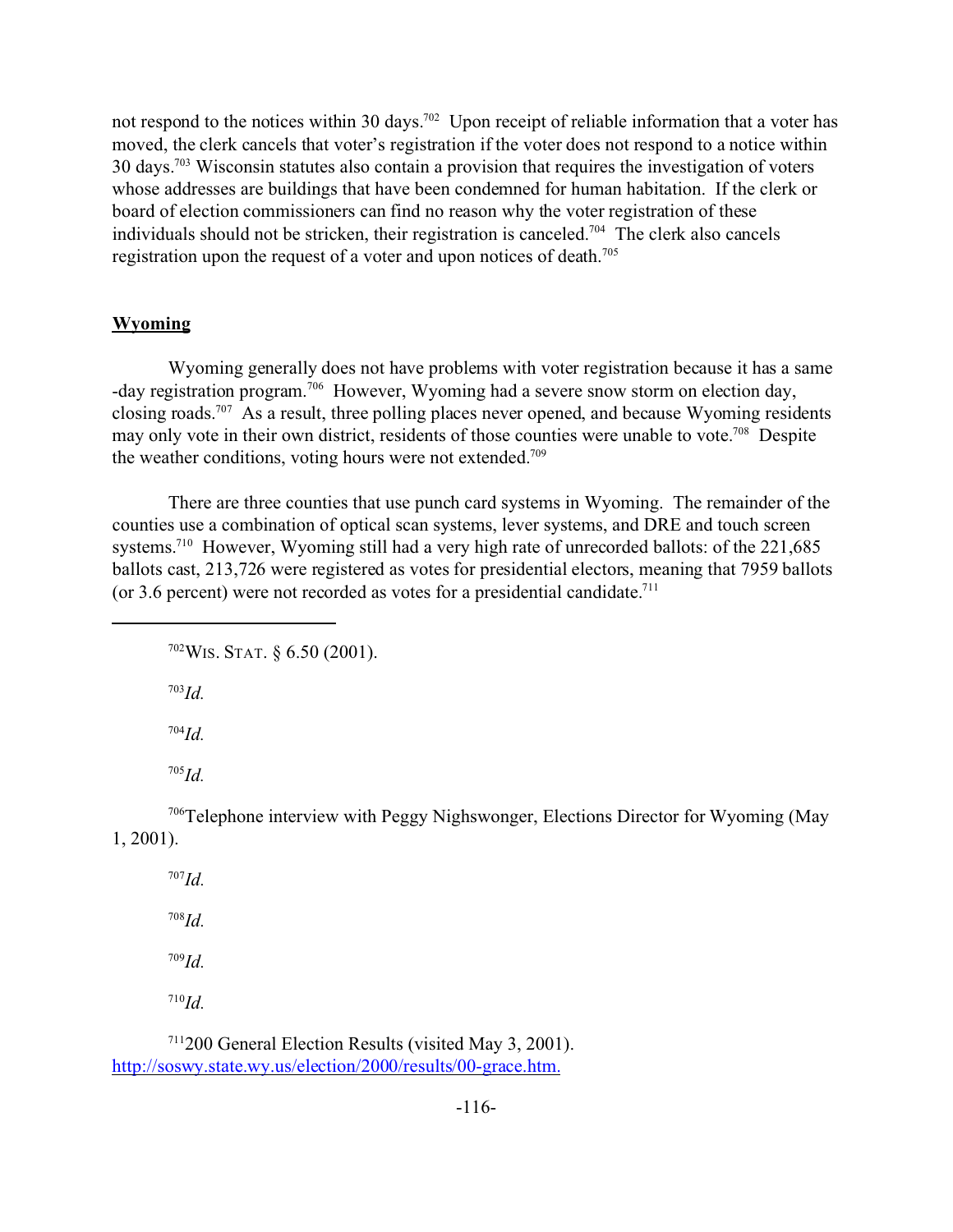It is unclear whether Wyoming's recount provisions would be accepted by the courts. The state allows county canvassing boards to initiate their own recounts upon evidence of irregularities, and also mandates recounts if the margin of victory is smaller than one percent. Candidates may also seek a recount by filing an affidavit that fraud or error occurred in counting, returning or canvassing the votes.<sup>712</sup> Counting boards are instructed to disregard ballots that are not clearly marked, "except when the intent of the voter is obvious to the counting board."<sup>713</sup> It is difficult to determine whether an "obviousness" standard would be sufficiently specific and uniform to meet the requirements of *Bush v.Gore*.

Wyoming appears to have no safeguards to protect against the wrongful purging of voters and county clerks are allowed to purge voters *sua sponte*. Wyoming statutes allow county clerks to investigate the qualifications of any voter registration when they have reasonable cause to believe that the voter may be unqualified. The clerks may find voters unqualified and cancel their registrations based on any of the following criteria: location of dwelling of registrant and family; occupation and location of employment; location of vehicle registration; driver's license; property owned; or any other residency qualifications either provided by law or deemed reasonable by the clerk.<sup>714</sup> Any person denied registration may appeal to a justice of the peace, circuit court within the county or district court within five days of notification of cancellation. The court must hear and decide the appeal within five days from the date it is received.<sup>715</sup>

<sup>712</sup>WYO. STAT. ANN. §§ 22-16-109, 22-16-110 (2001).

 $713$ ID. § 22-14-104 (2001).

 $714$ ID. § 22-3-105 (2001).

<sup>715</sup>*Id.*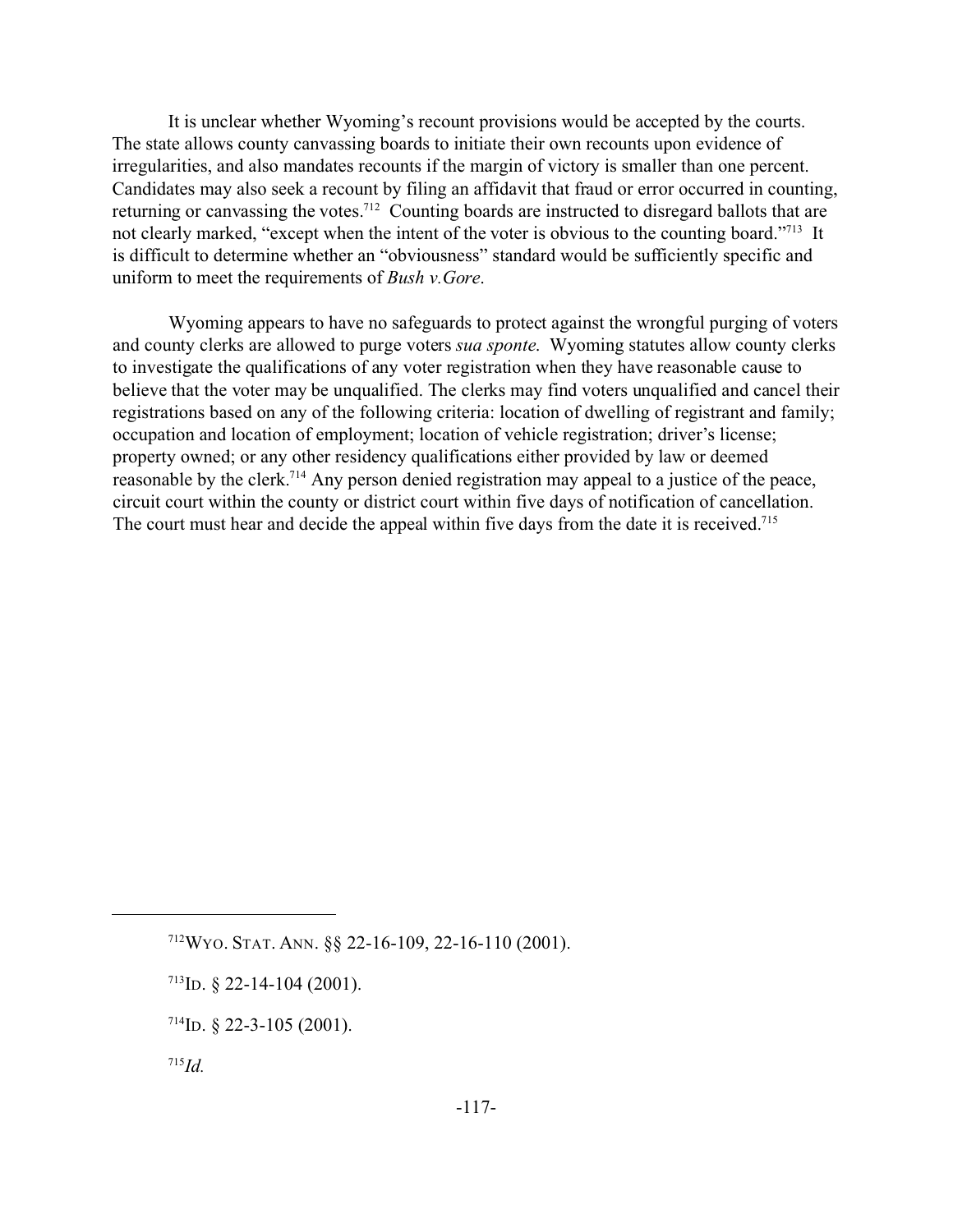## **III. CONCLUSIONS AND RECOMMENDATIONS**

The preceding analysis clearly demonstrates that the nation's election machinery and administration are broken. When at least one million voters go to the polls and their votes are not registered for the most important race on the ballot, the office of President, it is simply not plausible to believe that defective and confusing machines and ballots are not disenfranchising hundreds of thousands of Americans. These defects in machines and ballots are exacerbated by undertrained and underpaid poll workers.

The machines are not the only problem. Haphazard purges of voter rolls and sluggish procedures for processing registration cards have clearly produced an election system where many voters jump through all the appropriate hoops only to be turned away from the polls on election day. The undeniable fact that individuals with disabilities are consistently denied the basic right to vote with privacy and independence should be troubling to all Americans. And, over 30 years after the Selma marches and bloodshed, there are still far too many instances of intimidation by police and other officials on election day.

The federal government has long deferred to states and localities with respect to election process and procedures and some argue that it must still be so. However, the election debacle in Florida clearly demonstrated that negligence and wrongdoing on the part of one state can grind an entire federal election to a screeching halt. Moreover, the Constitution specifically grants the federal government the authority to regulate federal elections, only allocating default status to the states. Article I, Section 4 of the United States Constitution provides that "(t)he Times, Places and Manner of Holding Elections for Senators and Representatives, shall be prescribed in each State by the Legislature thereof; *but the Congress may at any time by Law make or alter such Regulations..*." (Emphasis added).

On the whole, states have made no effort to address the national problem of election reform. Despite Florida's passage of election reform legislation and the Georgia and Maryland proposals, there have been few actions by other states. Even if states begin to consider significant reform bills, it is doubtful that anything would be enacted this year.<sup>716</sup> Congress must take action to make certain millions of voters are not disenfranchised in the next elections.

Therefore, this report recommends that Congress take the following actions to remedy these irregularities:

• To address the problem of faulty election machinery and the consequent discarding of countless votes, the report recommends that Congress establish minimum national voting rights standards for election machinery in federal

<sup>716</sup>*States Lag on Election Reform,* MSNBC *(*visited May 5, 2001) http://www.msnbc.com/news/568693.asp.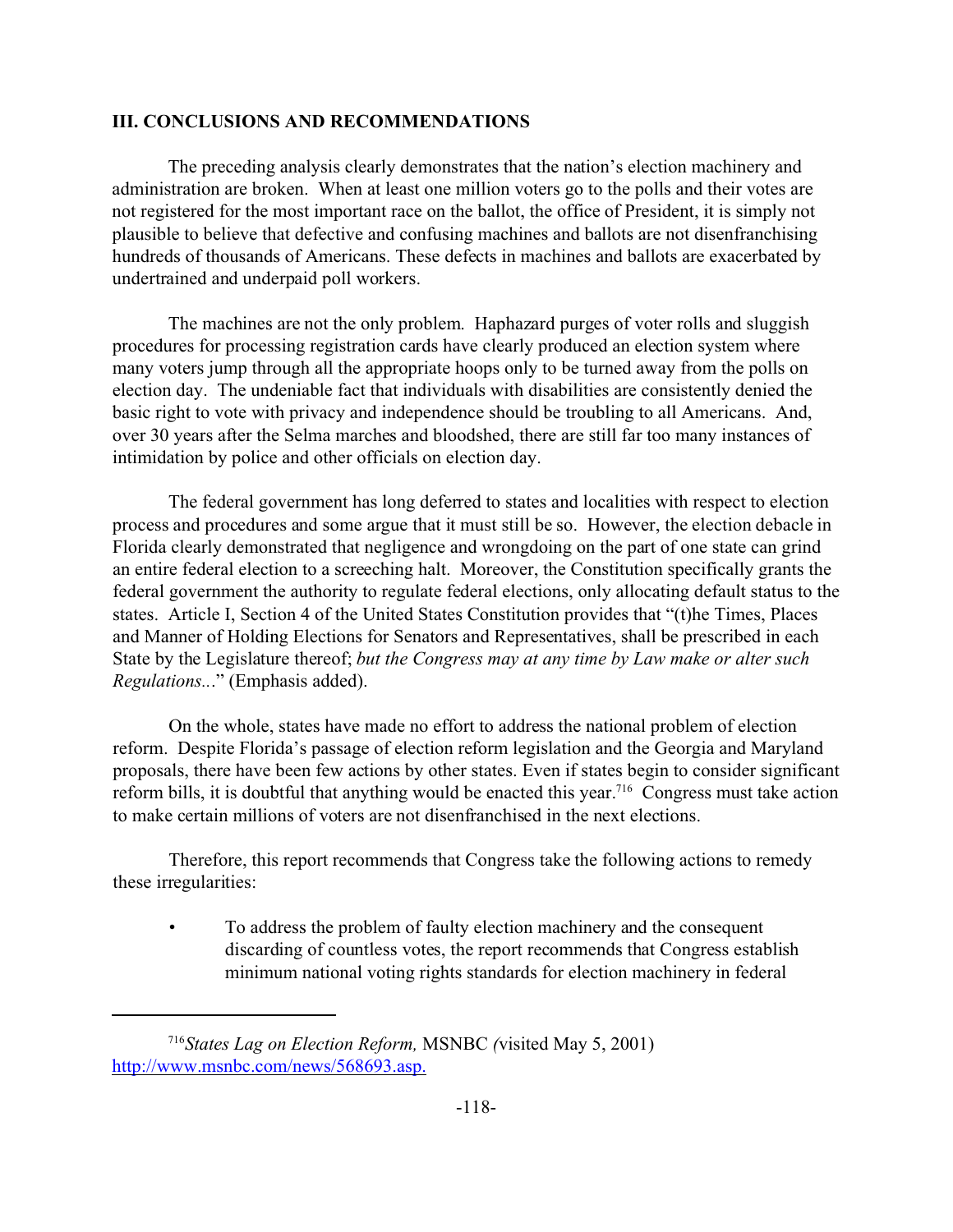elections. At a minimum, these standards should include requirements that all voting machines used in federal elections notify voters of overvotes and undervotes and allow a voter to correct these mistakes before a ballot is cast.

- To address the problem of improper voter purges, this report recommends that Congress pass minimum national voting rights standards so that in every federal election every voter asserting that he or she has been improperly omitted from the voting rolls be permitted to cast a provisional ballot.
- To address the problem of voter error and confusing ballots, this report recommends that Congress pass minimum national voting rights standards so that, prior to every federal election, every registered voter should be mailed a sample ballot and instructions for casting a vote.
- To address the problem of intimidation at the polls, this report recommends that Congress pass minimum national voting rights standards so that, prior to every federal election, all registered voters should be mailed a notification of their voting rights and the appropriate agencies to contact if they believe those rights have been violated.

And for the sake of the right to vote of millions of citizens, Congress should act quickly. The 2002 elections are less than 15 months away.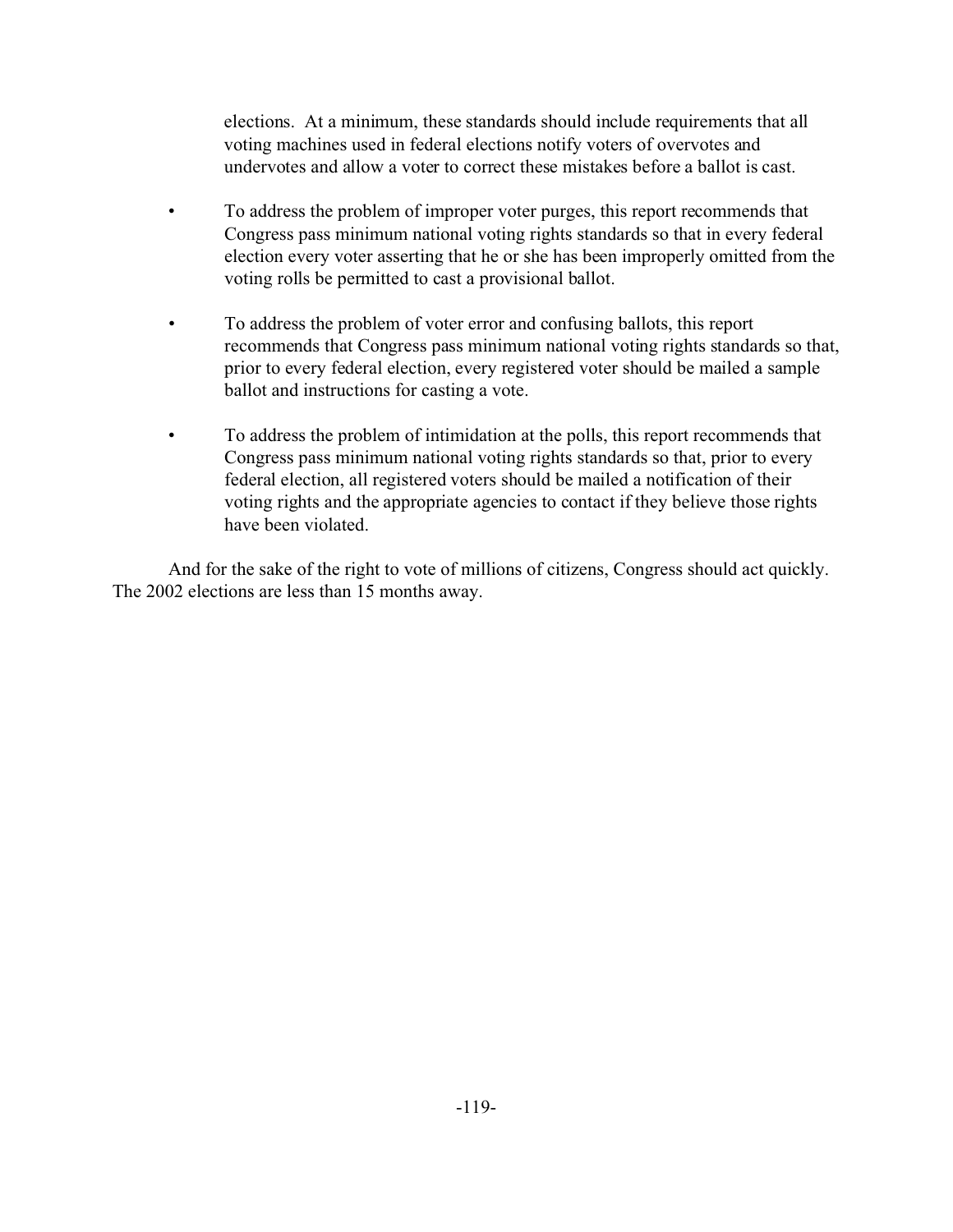### **IV. METHODOLOGY**

While a number of local media outlets, election officials and activists have compiled counts of spoiled ballots and have logged allegations of election irregularities at the state level, to date there has been no comprehensive compilation and assessment of spoiled ballots and election irregularities.

To compile information about spoiled ballots, media accounts and self-reporting by states of spoiled ballot numbers, undervote and overvote totals in particular, were reviewed. However, in some cases, states had not performed these calculations or made them publicly available. In those cases, either through public information or staff interviews, the spoiled ballot rate was determined by taking the overall number of ballots cast in the state and subtracting from this number the overall number of ballots cast in the Presidential race to calculate the number of spoiled ballots. It should be noted that a small percentage of these may be write-in candidates.<sup>717</sup> Some may also argue that a significant number of voters simply did not want to vote for a Presidential candidate. Without examining the ballots themselves, it is difficult to conclusively refute this contention. The best response that can be made to this contention, however, was provided in a seminal election contest case:

"We find unpersuasive [the] contention that many voters started to express a preference in the congressional contest, made an impression on a punch card, but pulled the stylus back because they really did not want to express a choice on that contest. The large number of ballots with discernible impressions makes such an inference unwarranted, especially in a hotly contested election."<sup>718</sup>

Other information about election irregularities was compiled from news sources, staff interviews with state and local elections officials and activists, and litigation materials. It should be noted that in a number of instances this report discusses alleged wrongdoing that has not yet been adjudicated in a court of law.

<sup>717</sup>While some states provided a count of the number of write-in ballots, which was factored into this analysis, other states had no such information available.

<sup>718</sup>*Delahunt v. Johnston*, 423 Mass. 731, 733 (1996).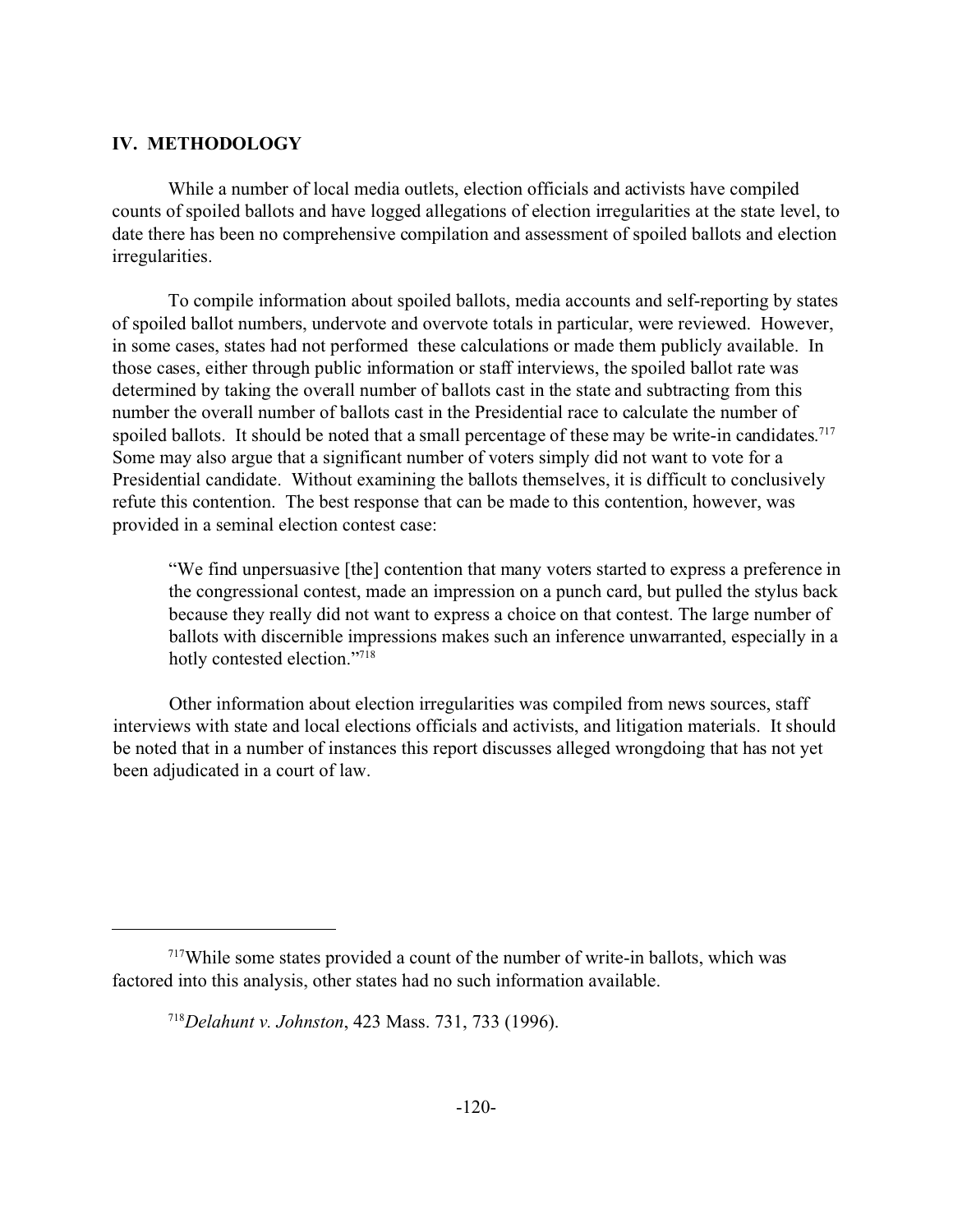# **SPOILED BALLOTS TABLE**

| <b>STATE</b>         | <b>SPOILED BALLOTS</b> | <b>PUNCH CARD</b><br><b>MACHINES?</b> | <b>CERTIFIED</b><br><b>VOTE</b><br><b>DIFFERENCE</b> | <b>COULD</b><br><b>SPOILED</b><br><b>BALLOTS</b><br><b>MAKE A</b><br><b>DIFFERENCE</b> |
|----------------------|------------------------|---------------------------------------|------------------------------------------------------|----------------------------------------------------------------------------------------|
| Alabama              | not available          | No.                                   | 248,652                                              | <b>UNKNOWN</b>                                                                         |
| Alaska               | 2,265                  | No.                                   | 88,394                                               | No.                                                                                    |
| Arizona              | 27,614                 | Yes.                                  | 96,311                                               | No.                                                                                    |
| Arkansas             | not available          | Yes.                                  | 50,172                                               | <b>UNKNOWN</b>                                                                         |
| California           | 176,994                | Yes.                                  | 1,293,774                                            | No.                                                                                    |
| Colorado             | not available          | No.                                   | 145,521                                              | <b>UNKNOWN</b>                                                                         |
| Connecticut          | 14,578                 | No.                                   | 255,555                                              | No.                                                                                    |
| Delaware             | 5,324                  | No.                                   | 42,780                                               | No.                                                                                    |
| District of Columbia | 3,748                  | Yes.                                  | 153,850                                              | No.                                                                                    |
| Florida              | 174,328                | Yes.                                  | $\overline{537}$                                     | Yes.                                                                                   |
| Georgia              | 101,743                | Yes.                                  | 303,490                                              | No.                                                                                    |
| Hawaii               | 3,162                  | No.                                   | 67,441                                               | No.                                                                                    |
| Idaho                | 15,038                 | Yes.                                  | 198,300                                              | No.                                                                                    |
| Illinois             | 217,208                | Yes.                                  | 569,605                                              | No.                                                                                    |
| Indiana              | not available          | Yes.                                  | 343,856                                              | <b>UNKNOWN</b>                                                                         |
| Iowa                 | not available          | Yes.                                  | 4,144                                                | <b>UNKNOWN</b>                                                                         |
| Kansas               | 20,498                 | No.                                   | 223,056                                              | No.                                                                                    |
| Kentucky             | not available          | No.                                   | 233,597                                              | <b>UNKNOWN</b>                                                                         |
| Louisiana            | not available          | Yes. Only absentee<br>ballots.        | 135,527                                              | <b>UNKNOWN</b>                                                                         |
| Maine                | not available          | No.                                   | 33,335                                               | <b>UNKNOWN</b>                                                                         |
| Maryland             | 10,553                 | No.                                   | 330,164                                              | No.                                                                                    |
| Massachusetts        | 31,064                 | No.                                   | 737,985                                              | No.                                                                                    |
| Michigan             | 96,798                 | Yes.                                  | 217,279                                              | No.                                                                                    |
| Minnesota            | 5,973                  | No.                                   | 58,607                                               | No.                                                                                    |